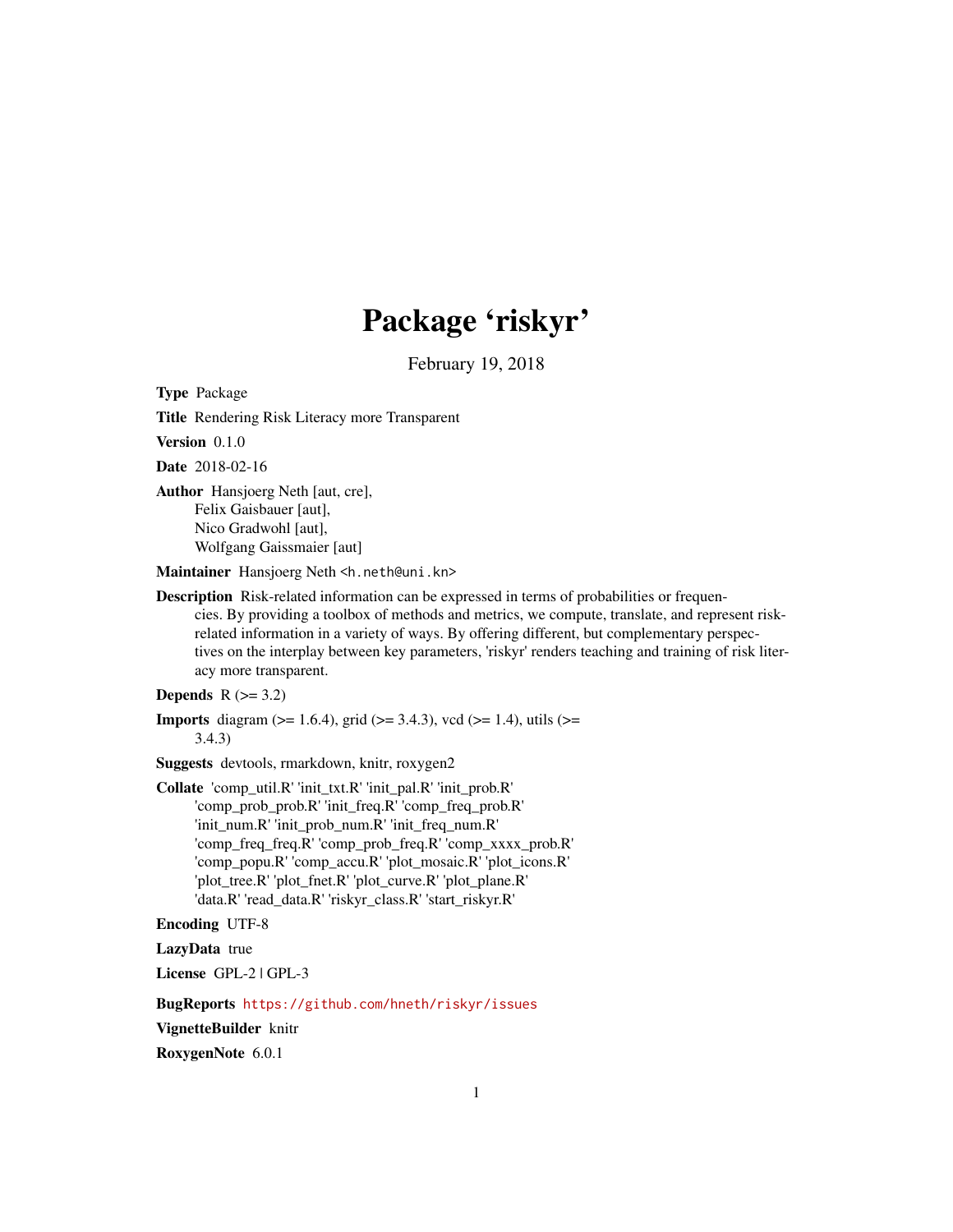NeedsCompilation no Repository CRAN Date/Publication 2018-02-19 09:22:19 UTC

# R topics documented:

| 3                                                                                                                       |
|-------------------------------------------------------------------------------------------------------------------------|
| 5                                                                                                                       |
| 6<br>as pc                                                                                                              |
| $\overline{7}$                                                                                                          |
| 8                                                                                                                       |
| 10                                                                                                                      |
| 11                                                                                                                      |
| 12                                                                                                                      |
| 14                                                                                                                      |
| 15                                                                                                                      |
| 16                                                                                                                      |
| 17                                                                                                                      |
| 19                                                                                                                      |
| 21<br>$comp_freq_pprob \dots \dots \dots \dots \dots \dots \dots \dots \dots \dots \dots \dots \dots \dots \dots \dots$ |
| 25                                                                                                                      |
| 26                                                                                                                      |
| 27                                                                                                                      |
| 28                                                                                                                      |
| 30                                                                                                                      |
| 31                                                                                                                      |
| 32                                                                                                                      |
| 33                                                                                                                      |
| 36                                                                                                                      |
| 39                                                                                                                      |
| 42                                                                                                                      |
| 43                                                                                                                      |
| 44                                                                                                                      |
| 45                                                                                                                      |
| 47                                                                                                                      |
| 48                                                                                                                      |
| 49                                                                                                                      |
| 50                                                                                                                      |
| 51                                                                                                                      |
| 53                                                                                                                      |
| 55                                                                                                                      |
| 56                                                                                                                      |
| 57                                                                                                                      |
| 58                                                                                                                      |
| 60<br>freq                                                                                                              |
| 61<br>hi                                                                                                                |
| 62                                                                                                                      |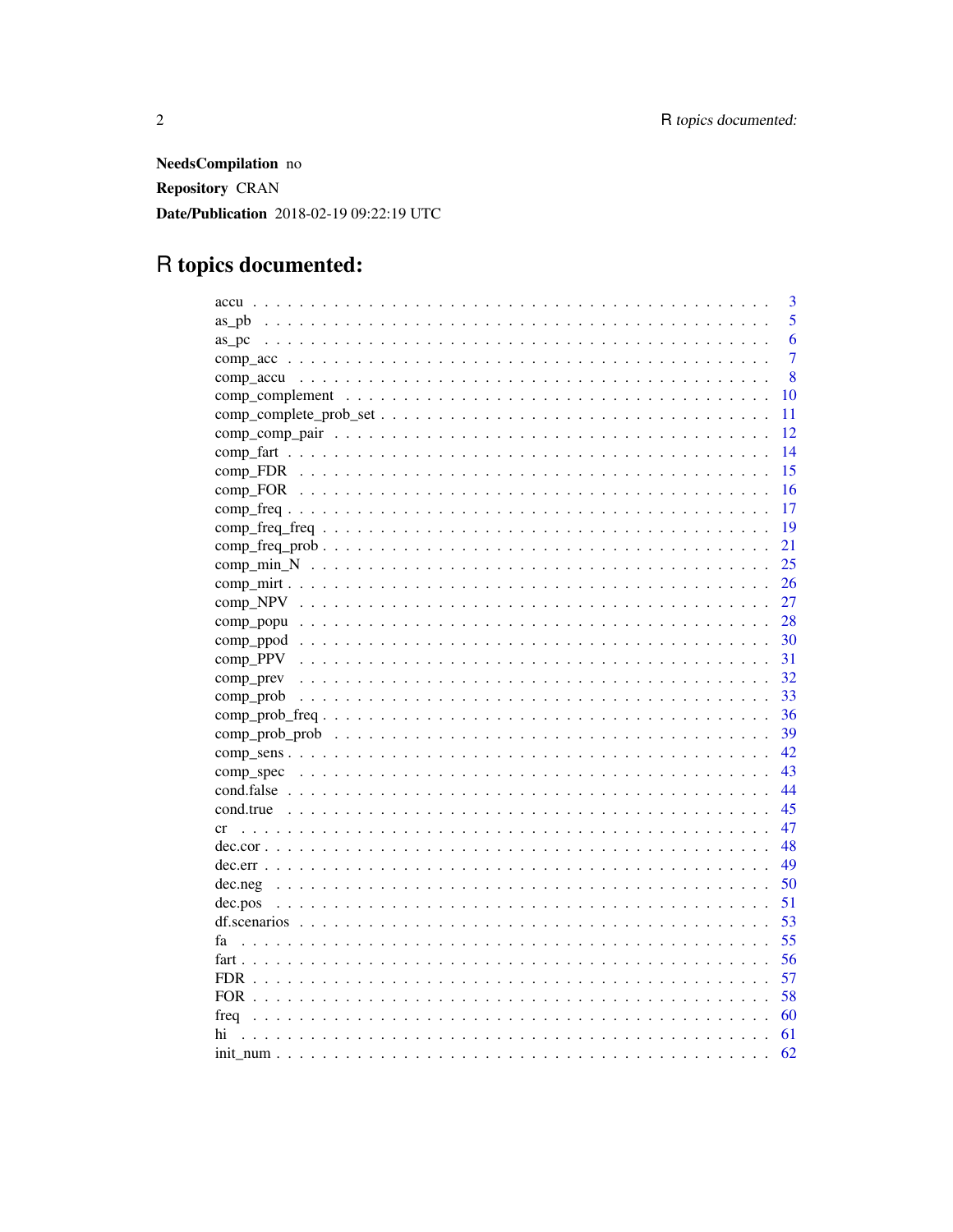<span id="page-2-0"></span>

| 63<br>init_pal |
|----------------|
| 65             |
| 66             |
| 68             |
| 70             |
| 71             |
| 72             |
| 73             |
| 74             |
| 75             |
| 77             |
| 78             |
| 79             |
| 81<br>N        |
| 82             |
| 83             |
| 84             |
| 85             |
| 86             |
| 88             |
| 92             |
| 95             |
| 97             |
| 98             |
|                |
|                |
|                |
|                |
|                |
|                |
|                |
|                |
| scenarios      |
| sens           |
| spec           |
|                |
|                |
|                |
| 118            |

# **Index**

<span id="page-2-1"></span>accu

A list containing current accuracy information.

# Description

accu contains current accuracy information returned by the corresponding generating function comp\_accu.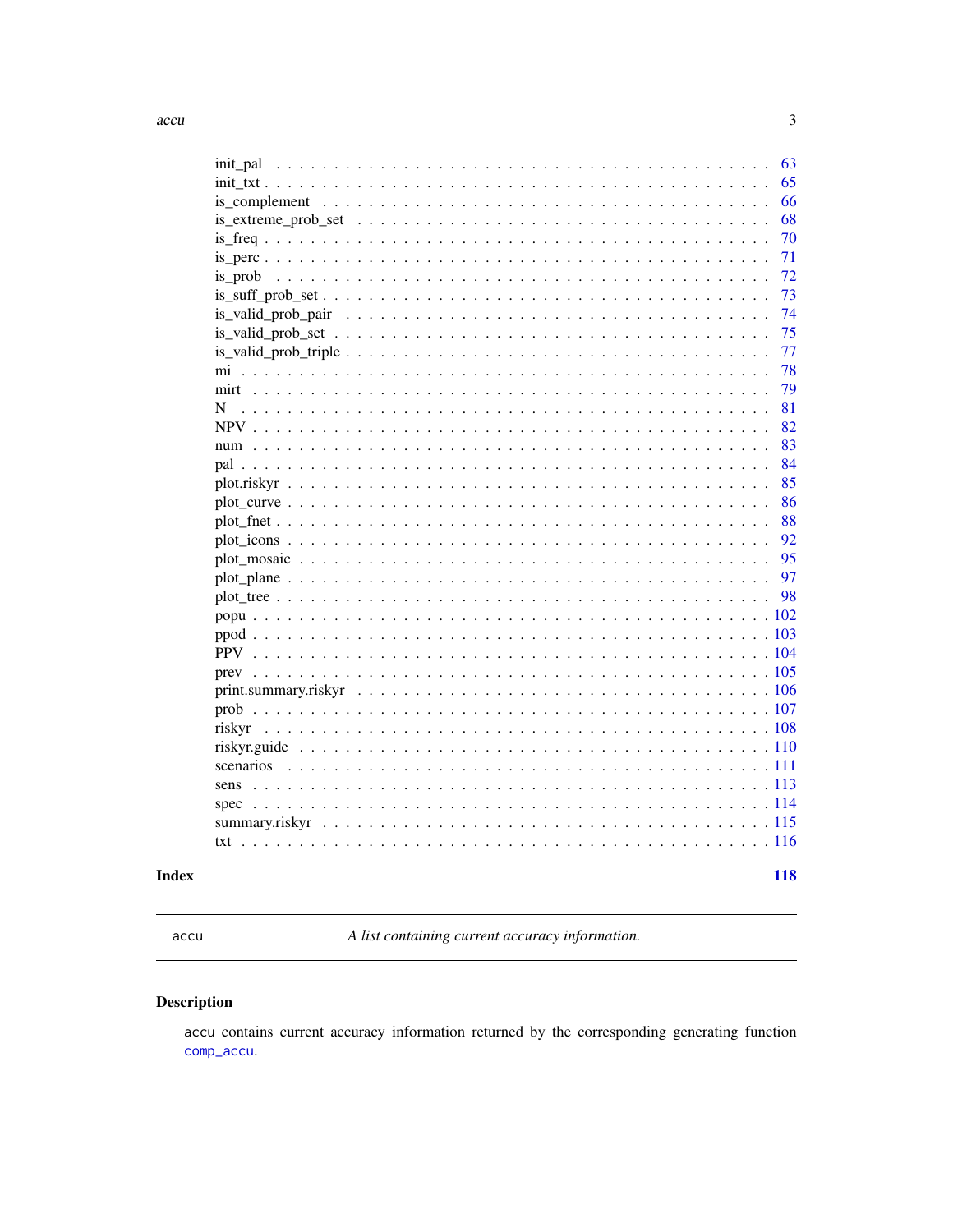#### Usage

accu

## Format

An object of class list of length 5.

## Details

Current metrics include:

1. acc: Overall accuracy as the proportion (or probability) of correctly classifying cases or of [dec.cor](#page-47-1) cases:

 $acc = dec.cor/N = (hi + cr)/(hi + mi + fa + cr)$ 

Values range from 0 (no correct prediction) to 1 (perfect prediction).

2. wacc: Weighted accuracy, as a weighted average of the sensitivity [sens](#page-112-1) (aka. hit rate [HR](#page-112-2), [TPR](#page-112-2), [power](#page-112-2) or [recall](#page-112-2)) and the the specificity [spec](#page-113-1) (aka. [TNR](#page-113-2)) in which [sens](#page-112-1) is multiplied by a weighting parameter w (ranging from 0 to 1) and [spec](#page-113-1) is multiplied by w's complement  $(1 - w)$ :

wacc =  $(w * sens) + ((1 - w) * spec)$ 

If w = .50, wacc becomes *balanced* accuracy bacc.

- 3. mcc: The Matthews correlation coefficient (with values ranging from -1 to +1): mcc = ((hi  $\star$  cr) - (fa  $\star$  mi)) / sqrt((hi + fa)  $\star$  (hi + mi)  $\star$  (cr + fa)  $\star$  (cr + mi)) A value of mcc =  $\theta$  implies random performance; mcc = 1 implies perfect performance. See [Wikipedia: Matthews correlation coefficient](https://en.wikipedia.org/wiki/Matthews_correlation_coefficient) for additional information.
- 4. f1s: The harmonic mean of the positive predictive value [PPV](#page-103-1) (aka. [precision](#page-103-2)) and the sensitivity [sens](#page-112-1) (aka. hit rate [HR](#page-112-2), [TPR](#page-112-2), [power](#page-112-2) or [recall](#page-112-2)): f1s =  $2 * (PPV * sens) / (PPV + sens)$ See [Wikipedia: F1 score](https://en.wikipedia.org/wiki/F1_score) for additional information.

Note that some accuracy metrics can be interpreted as probabilities (e.g., acc) or correlations (e.g., mcc).

## See Also

The corresponding generating function [comp\\_accu](#page-7-1); [num](#page-82-1) for basic numeric parameters; [freq](#page-59-1) for current frequency information; [prob](#page-106-1) for current probability information; [txt](#page-115-1) for current text settings.

Other lists containing current scenario information: [freq](#page-59-1), [num](#page-82-1), [pal](#page-83-1), [prob](#page-106-1), [txt](#page-115-1)

Other metrics: [comp\\_accu](#page-7-1), [comp\\_acc](#page-6-1)

## Examples

```
accu \le - comp_accu() # => computes current accuracy information and saves results in accu
accu # \Rightarrow shows current accuracy information
```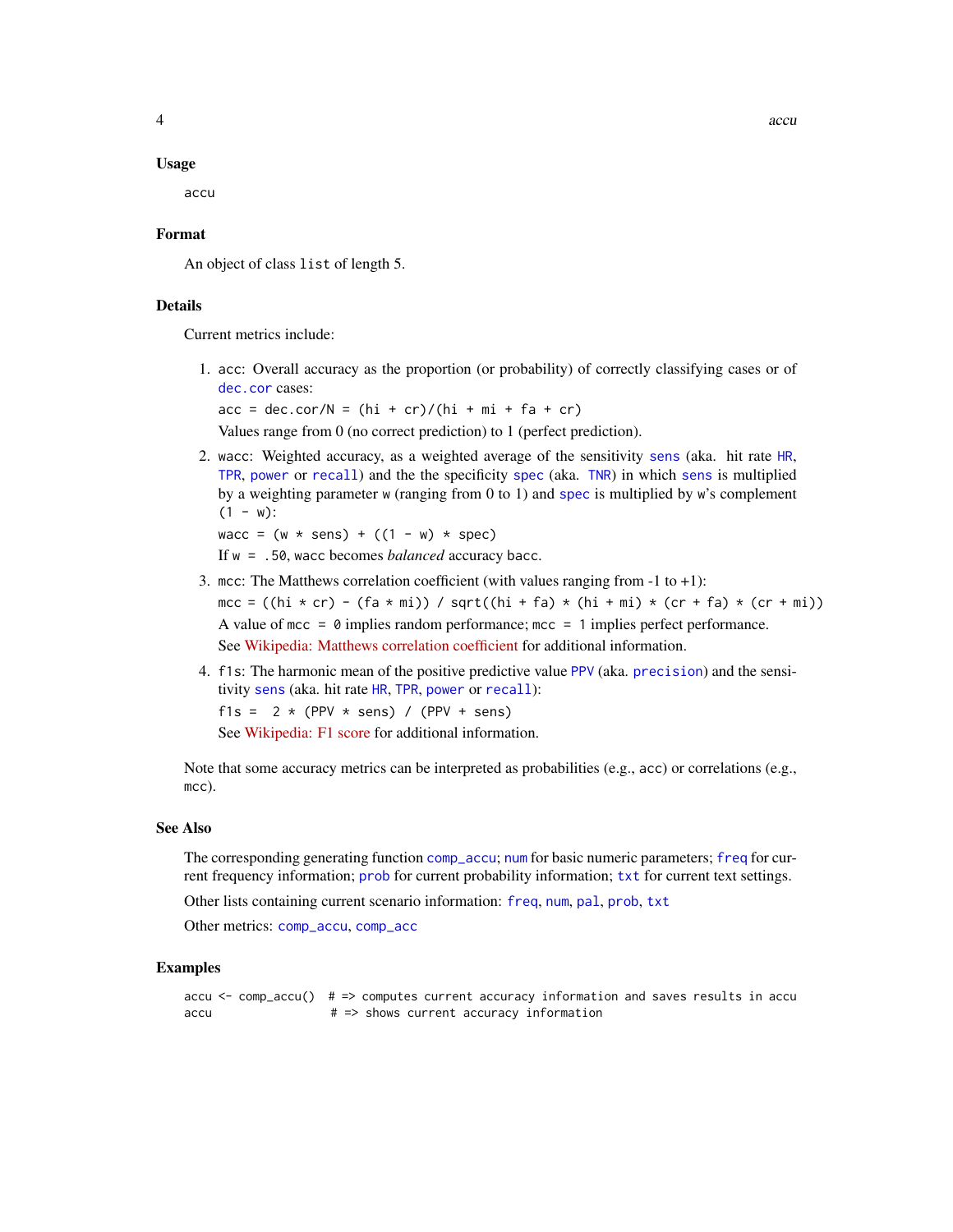<span id="page-4-1"></span><span id="page-4-0"></span>

as\_pb is a function that displays a percentage perc as a probability (rounded to n.digits decimals).

## Usage

as\_pb(perc, n.digits = 4)

## Arguments

| perc     | A percentage (as a scalar or vector of numeric values from 0 to 100).               |
|----------|-------------------------------------------------------------------------------------|
| n.digits | Number of decimal places to which percentage is rounded. Default: $n$ . digits = 4. |

## Details

as\_pb and its complement function [as\\_pc](#page-5-1) allow toggling the display of numeric values between percentages and probabilities.

# Value

A probability (as a numeric value).

#### See Also

[is\\_perc](#page-70-1) verifies a percentage; [is\\_prob](#page-71-1) verifies a probability; [is\\_valid\\_prob\\_set](#page-74-1) verifies the validity of probability inputs; [num](#page-82-1) contains basic numeric variables; [init\\_num](#page-61-1) initializes basic numeric variables; [prob](#page-106-1) contains current probability information; [comp\\_prob](#page-32-1) computes current probability information; [freq](#page-59-1) contains current frequency information; [comp\\_freq](#page-16-1) computes current frequency information; [comp\\_complement](#page-9-1) computes a probability's complement; [comp\\_comp\\_pair](#page-11-1) computes pairs of complements.

Other utility functions: [as\\_pc](#page-5-1)

Other display functions: [as\\_pc](#page-5-1)

#### Examples

 $as\_pb(1/3)$  # => 0.0033  $as\_pb(as\_pc(2/3))$  # => 0.6667 (rounded to 4 decimals) prob.seq <-  $seq(0, 1, by = 1/10)$ perc.seq <- seq(0, 100, by = 10) as\_pc(prob.seq) # => 0 10 20 30 40 50 60 70 80 90 100 as\_pb(perc.seq) # => 0.0 0.1 0.2 0.3 0.4 0.5 0.6 0.7 0.8 0.9 1.0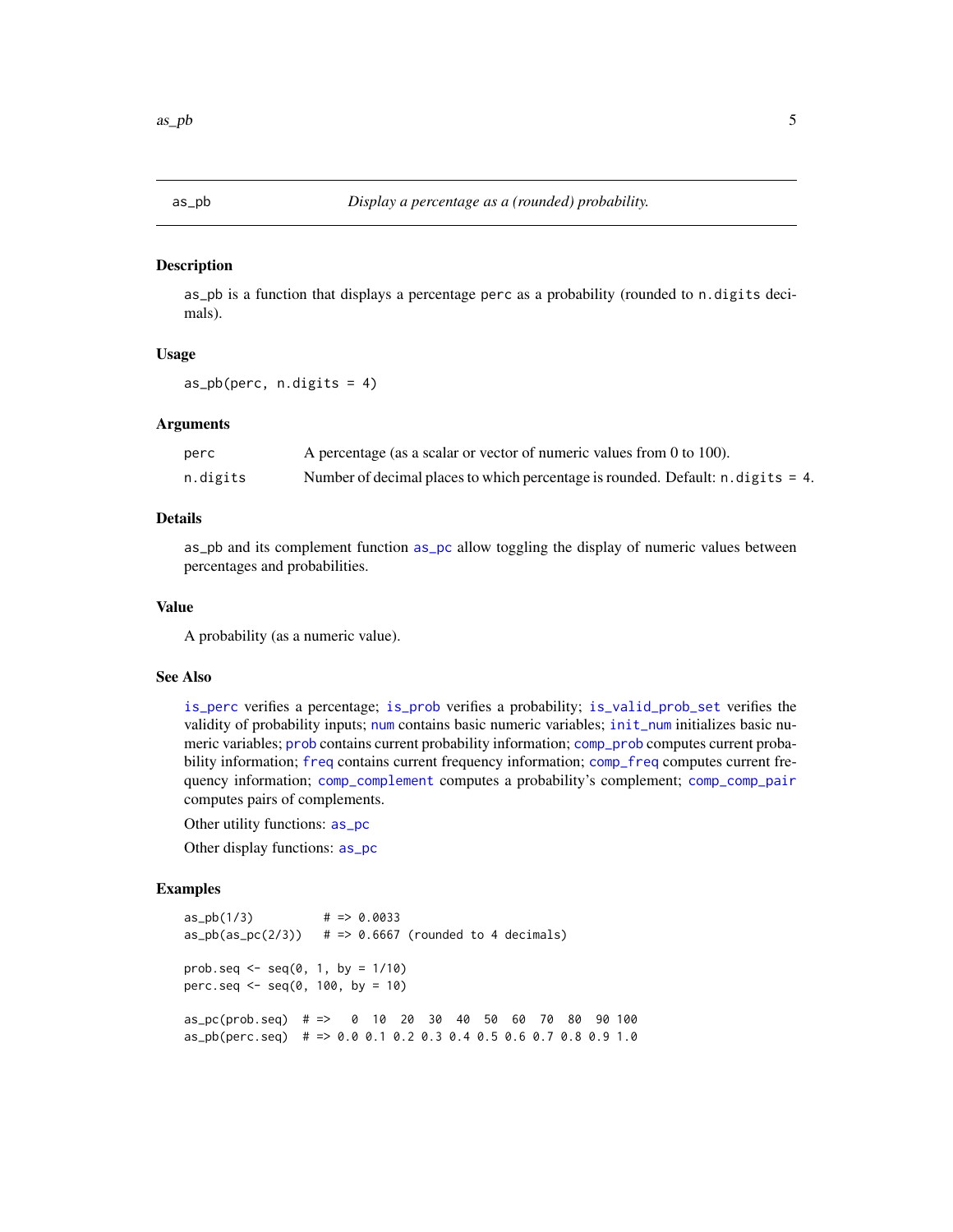```
perc.\,seq == as\_pc(as\_pb(perc.\,seq)) # => all TRUE
prob.seq == as_pb(as_pc(prob.seq)) # => some FALSE due to rounding errors!
round(prob.seq, 4) == as\_pb(as\_pc(prob.seq)) # => all TRUE (both rounded to 4 decimals)
```
<span id="page-5-1"></span>as\_pc *Display a probability as a (rounded) percentage.*

## Description

as\_pc is a function that displays a probability prob as a percentage (rounded to n.digits decimals).

#### Usage

as\_pc(prob, n.digits = 2)

## Arguments

| prob     | A probability (as a scalar or vector of numeric values from $0$ to 1).              |
|----------|-------------------------------------------------------------------------------------|
| n.digits | Number of decimal places to which percentage is rounded. Default: $n$ . digits = 2. |

# Details

as\_pc and its complement function [as\\_pb](#page-4-1) allow toggling the display of numeric values between percentages and probabilities.

# Value

A percentage (as a numeric value).

# See Also

[is\\_prob](#page-71-1) verifies a probability; [is\\_perc](#page-70-1) verifies a percentage; [is\\_valid\\_prob\\_set](#page-74-1) verifies the validity of probability inputs; [num](#page-82-1) contains basic numeric variables; [init\\_num](#page-61-1) initializes basic numeric variables; [prob](#page-106-1) contains current probability information; [comp\\_prob](#page-32-1) computes current probability information; [freq](#page-59-1) contains current frequency information; [comp\\_freq](#page-16-1) computes current frequency information; [comp\\_complement](#page-9-1) computes a probability's complement; [comp\\_comp\\_pair](#page-11-1) computes pairs of complements.

Other utility functions: [as\\_pb](#page-4-1)

Other display functions: [as\\_pb](#page-4-1)

<span id="page-5-0"></span>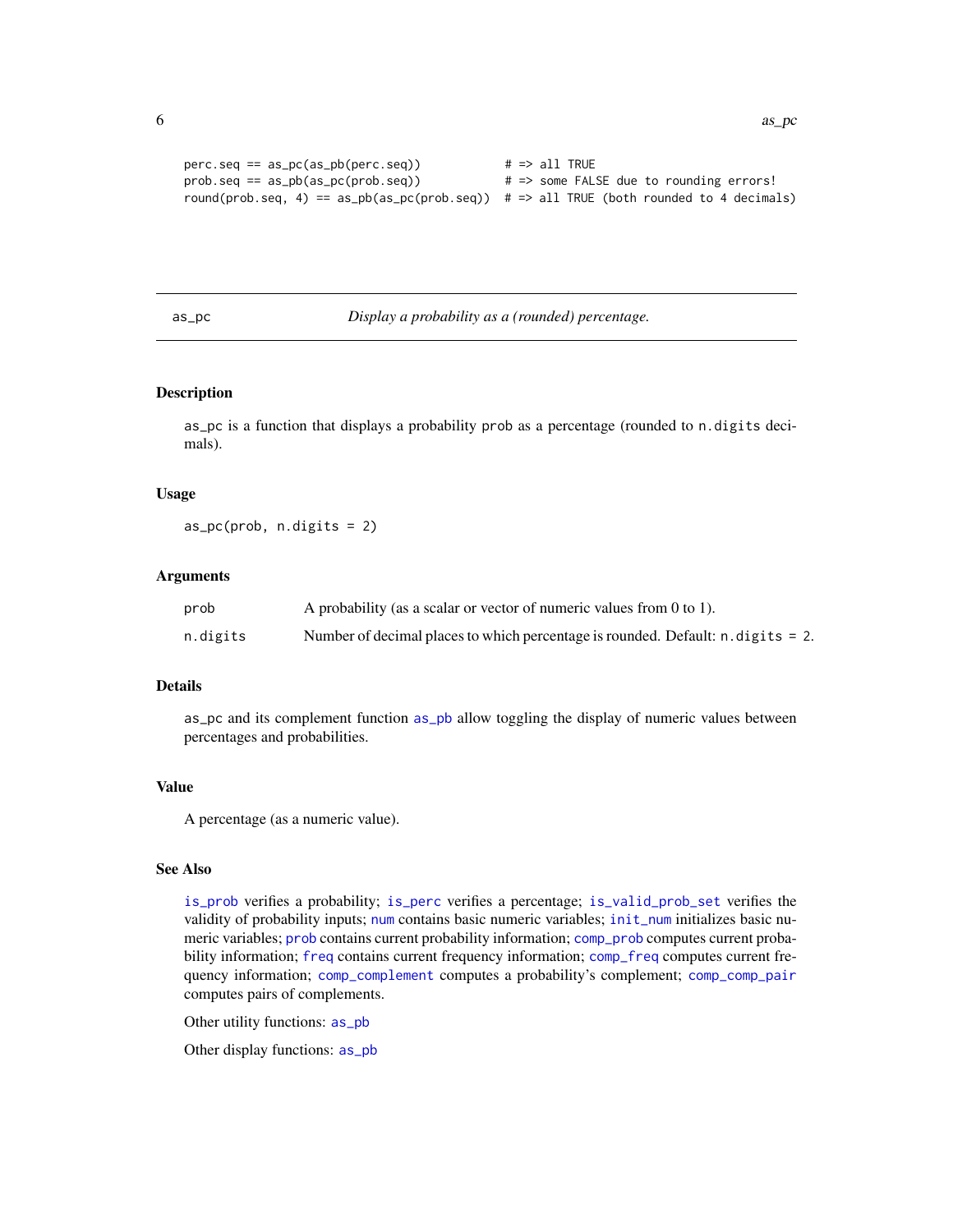#### <span id="page-6-0"></span>comp\_acc 7 and 3 and 3 and 3 and 3 and 3 and 3 and 3 and 3 and 3 and 3 and 3 and 3 and 3 and 3 and 3 and 3 and 3 and 3 and 3 and 3 and 3 and 3 and 3 and 3 and 3 and 3 and 3 and 3 and 3 and 3 and 3 and 3 and 3 and 3 and 3 a

#### Examples

```
as_pc(.50) # => 50
as_pc(1/3) # => 33.33
as_pc(1/3, n.digits = 0) # => 33
a = pc(pi) # => 314.16 + Warning that prob is not in range.
as_pc(as_pb(12.3)) # => 12.3
prob.seq \leq - seq(0, 1, by = 1/10)
perc.seq \leq seq(0, 100, by = 10)
as_pc(prob.seq) # => 0 10 20 30 40 50 60 70 80 90 100
as_pb(perc.seq) # => 0.0 0.1 0.2 0.3 0.4 0.5 0.6 0.7 0.8 0.9 1.0
perc.\,seq == as\_pc(as\_pb(perc.\,seq)) # => all TRUE
prob.seq == as_pb(as_pc(prob.seq))   # => some FALSE due to rounding errors!
round(prob.seq, 4) == as\_pb(as\_pc(prob.seq)) # => all TRUE (both rounded to 4 decimals)
```
<span id="page-6-1"></span>comp\_acc *Compute overall accuracy (acc) from probabilities.*

## Description

comp\_acc computes overall accuracy acc from 3 essential probabilities [prev](#page-104-1), [sens](#page-112-1), and [spec](#page-113-1).

#### Usage

```
comp_acc(prev, sens, spec)
```
## Arguments

| prev | The condition's prevalence prev (i.e., the probability of condition being TRUE).                                                            |
|------|---------------------------------------------------------------------------------------------------------------------------------------------|
| sens | The decision's sensitivity sens (i.e., the conditional probability of a positive<br>decision provided that the condition is TRUE).          |
| spec | The decision's specificity value spec (i.e., the conditional probability of a neg-<br>ative decision provided that the condition is FALSE). |

#### Details

comp\_acc uses probabilities (not frequencies) as inputs and returns a proportion (probability) without rounding.

Definition: acc is the overall accuracy as the proportion (or probability) of correctly classifying cases or of [dec.cor](#page-47-1) cases:

 $acc = dec.cor/N = (hi + cr)/(hi + mi + fa + cr)$ 

Values range from 0 (no correct prediction) to 1 (perfect prediction).

Importantly, correct decisions [dec.cor](#page-47-1) are not necessarily positive decisions [dec.pos](#page-50-1).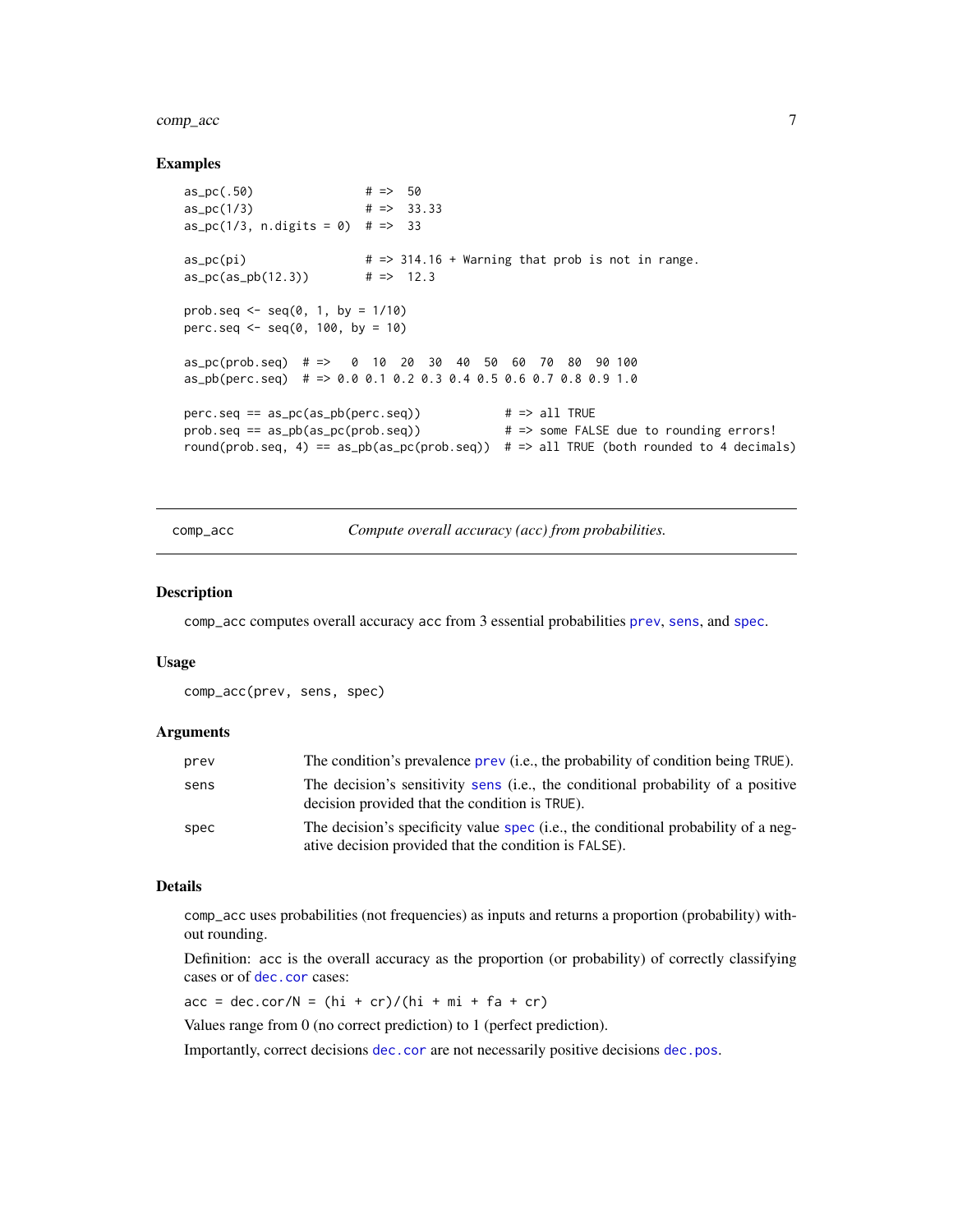<span id="page-7-0"></span>Value

Overall accuracy acc as a proportion (probability). A warning is provided for NaN values. See [comp\\_accu](#page-7-1) and [accu](#page-2-1) for accuracy metrics based on frequencies.

## See Also

[comp\\_sens](#page-41-1) and [comp\\_PPV](#page-30-1) compute related probabilities; [is\\_extreme\\_prob\\_set](#page-67-1) verifies extreme cases; [comp\\_complement](#page-9-1) computes a probability's complement; [is\\_complement](#page-65-1) verifies probability complements; [comp\\_prob](#page-32-1) computes current probability information; [prob](#page-106-1) contains current probability information; [is\\_prob](#page-71-1) verifies probabilities.

Other functions computing probabilities: [comp\\_FDR](#page-14-1), [comp\\_FOR](#page-15-1), [comp\\_NPV](#page-26-1), [comp\\_PPV](#page-30-1), [comp\\_accu](#page-7-1), [comp\\_comp\\_pair](#page-11-1), [comp\\_complement](#page-9-1), [comp\\_complete\\_prob\\_set](#page-10-1), [comp\\_fart](#page-13-1), [comp\\_mirt](#page-25-1), [comp\\_ppod](#page-29-1), [comp\\_prob\\_freq](#page-35-1), [comp\\_prob](#page-32-1), [comp\\_sens](#page-41-1), [comp\\_spec](#page-42-1)

Other metrics: [accu](#page-2-1), [comp\\_accu](#page-7-1)

#### Examples

```
# ways to work:
comp_acc(.10, .200, .300) # => acc = 0.29comp_acc(.50, .333, .666) # => acc = 0.4995
# watch out for vectors:
prev.range \leq seq(0, 1, by = .1)
comp_acc(prev.range, .5, .5) # => 0.5 0.5 0.5 0.5 0.5 0.5 0.5 0.5 0.5 0.5 0.5
# watch out for extreme values:
comp\_acc(1, 1, 1) # => 1
comp\_acc(1, 1, 0) # => 1
comp\_acc(1, 0, 1) # => 0
comp\_acc(1, 0, 0) # => 0
comp\_acc(0, 1, 1) # => 1
comp\_acc(0, 1, 0) # => 0
comp\_acc(0, 0, 1) # => 1
comp\_acc(0, 0, 0) # => 0
```
<span id="page-7-1"></span>comp\_accu *Compute acccuracy of current classification results.*

## **Description**

comp\_accu computes current accuracy metrics from the 4 essential frequencies ([hi](#page-60-1), [mi](#page-77-1), [fa](#page-54-1), [cr](#page-46-1)) that constitute the current confusion matrix and are contained in [freq](#page-59-1).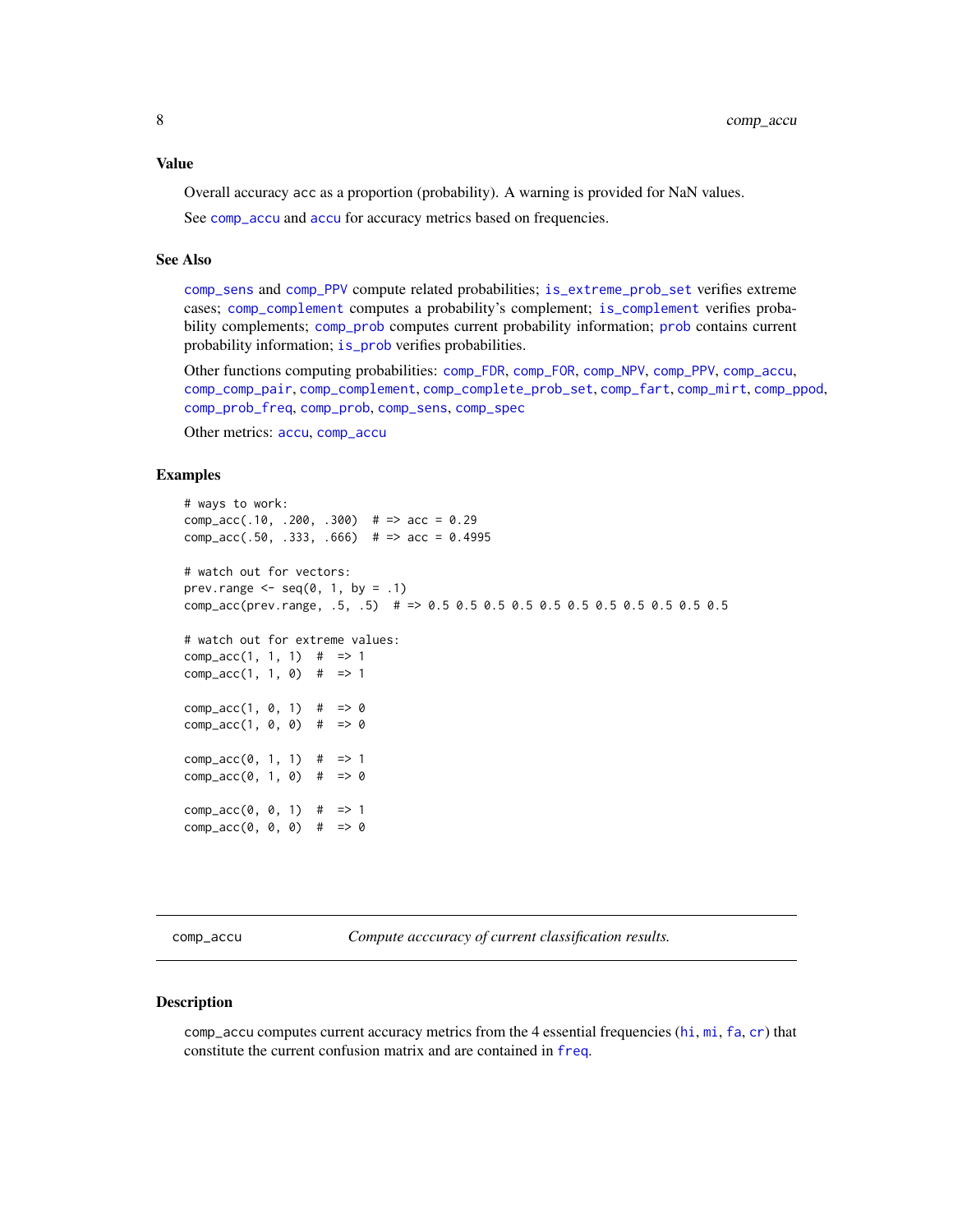# comp\_accu 9

## Usage

comp\_accu(hi =  $freq$hi$ , mi =  $freq$mi$ ,  $fa$  =  $freq$fa$ ,  $cr$  =  $freq$cr$ ,  $w = 0.5$ 

#### **Arguments**

| hi | The number of hits hi (or true positives).                                                                                                     |
|----|------------------------------------------------------------------------------------------------------------------------------------------------|
| mi | The number of misses mi (or false negatives).                                                                                                  |
| fa | The number of false alarms fa (or false positives).                                                                                            |
| cr | The number of correct rejections cr (or true negatives).                                                                                       |
| w  | The weighting parameter $w$ (from 0 to 1) for computing weighted accuracy wacc.<br>Default: $w = .50$ (i.e., yielding balanced accuracy bacc). |

# Details

Currently computed metrics include:

1. acc: Overall accuracy as the proportion (or probability) of correctly classifying cases or of [dec.cor](#page-47-1) cases:

 $acc = dec.cor/N = (hi + cr)/(hi + mi + fa + cr)$ 

Values range from 0 (no correct prediction) to 1 (perfect prediction).

2. wacc: Weighted accuracy, as a weighted average of the sensitivity [sens](#page-112-1) (aka. hit rate [HR](#page-112-2), [TPR](#page-112-2), [power](#page-112-2) or [recall](#page-112-2)) and the the specificity [spec](#page-113-1) (aka. [TNR](#page-113-2)) in which [sens](#page-112-1) is multiplied by a weighting parameter w (ranging from 0 to 1) and [spec](#page-113-1) is multiplied by w's complement  $(1 - w)$ :

wacc =  $(w * sens) + ((1 - w) * spec)$ 

If w = .50, wacc becomes *balanced* accuracy bacc.

- 3. mcc: The Matthews correlation coefficient (with values ranging from -1 to +1): mcc = ((hi  $\star$  cr) - (fa  $\star$  mi)) / sqrt((hi + fa)  $\star$  (hi + mi)  $\star$  (cr + fa)  $\star$  (cr + mi)) A value of mcc =  $\theta$  implies random performance; mcc = 1 implies perfect performance. See [Wikipedia: Matthews correlation coefficient](https://en.wikipedia.org/wiki/Matthews_correlation_coefficient) for additional information.
- 4. f1s: The harmonic mean of the positive predictive value [PPV](#page-103-1) (aka. [precision](#page-103-2)) and the sensitivity [sens](#page-112-1) (aka. hit rate [HR](#page-112-2), [TPR](#page-112-2), [power](#page-112-2) or [recall](#page-112-2)): f1s =  $2 * (PPV * sens) / (PPV + sens)$ See [Wikipedia: F1 score](https://en.wikipedia.org/wiki/F1_score) for additional information.

Note that some accuracy metrics can be interpreted as probabilities (e.g., acc) or correlations (e.g., mcc).

## Value

A list [accu](#page-2-1) containing current accuracy metrics.

# References

Consult [Wikipedia: Confusion matrix](https://en.wikipedia.org/wiki/Confusion_matrix) for additional information.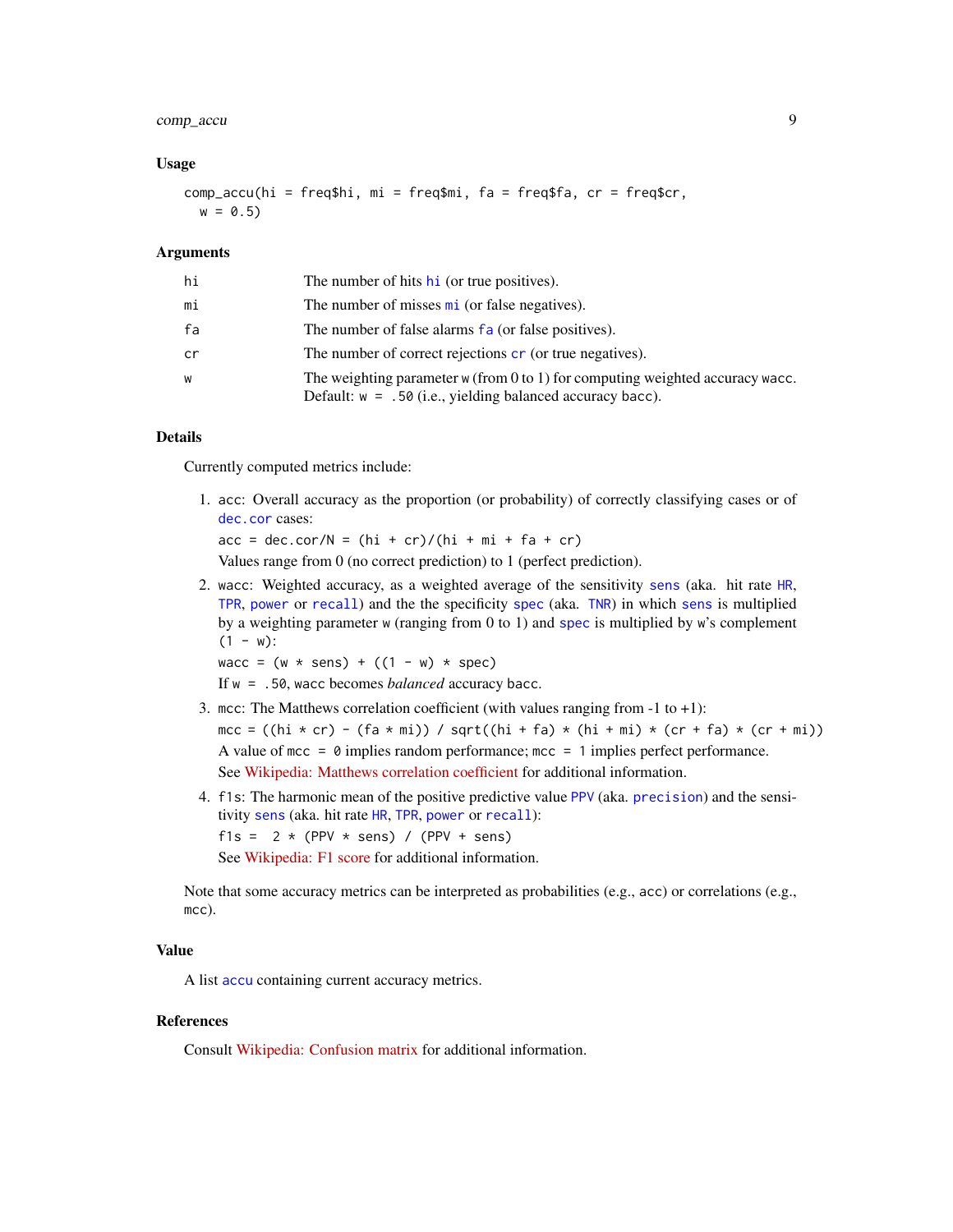## See Also

The corresponding data frame ; [num](#page-82-1) for basic numeric parameters; [freq](#page-59-1) for current frequency information; [txt](#page-115-1) for current text settings; [pal](#page-83-1) for current color settings; [popu](#page-101-1) for a table of the current population.

Other metrics: [accu](#page-2-1), [comp\\_acc](#page-6-1)

Other functions computing probabilities: [comp\\_FDR](#page-14-1), [comp\\_FOR](#page-15-1), [comp\\_NPV](#page-26-1), [comp\\_PPV](#page-30-1), [comp\\_acc](#page-6-1), [comp\\_comp\\_pair](#page-11-1), [comp\\_complement](#page-9-1), [comp\\_complete\\_prob\\_set](#page-10-1), [comp\\_fart](#page-13-1), [comp\\_mirt](#page-25-1), [comp\\_ppod](#page-29-1), [comp\\_prob\\_freq](#page-35-1), [comp\\_prob](#page-32-1), [comp\\_sens](#page-41-1), [comp\\_spec](#page-42-1)

## Examples

```
comp_accu() # => computes accuracy metrics for current default scenario
comp_accu(hi = 1, mi = 2, fa = 3, cr = 4) # medium accuracy, but cr > hi
# Extreme cases:
comp_accu(hi = 1, mi = 1, fa = 1, cr = 1) # random performance
comp_accu(hi = 1, mi = 0, fa = 0, cr = 1) # perfect accuracy/optimal performance
comp\_accu(hi = 0, mi = 1, fa = 1, cr = 0) # zero accuracy/worst performance, but see f1s
comp_accu(hi = 1, mi = 0, fa = 0, cr = 0) # perfect accuracy, but see wacc and mcc
# Effects of w:
comp_accu(hi = 3, mi = 2, fa = 1, cr = 4, w = 1/2) # equal weights to sens and spec
comp_accu(hi = 3, mi = 2, fa = 1, cr = 4, w = 2/3) # more weight to sens
comp\_accu(hi = 3, mi = 2, fa = 1, cr = 4, w = 1/3) # more weight to spec
```
<span id="page-9-1"></span>comp\_complement *Compute a probability's complement probability.*

#### **Description**

comp\_complement computes the probability complement of a given probability prob.

## Usage

```
comp_complement(prob)
```
#### Arguments

prob A numeric probability value (in range from 0 to 1).

## Details

The type and range of prob is verified with [is\\_prob](#page-71-1).

<span id="page-9-0"></span>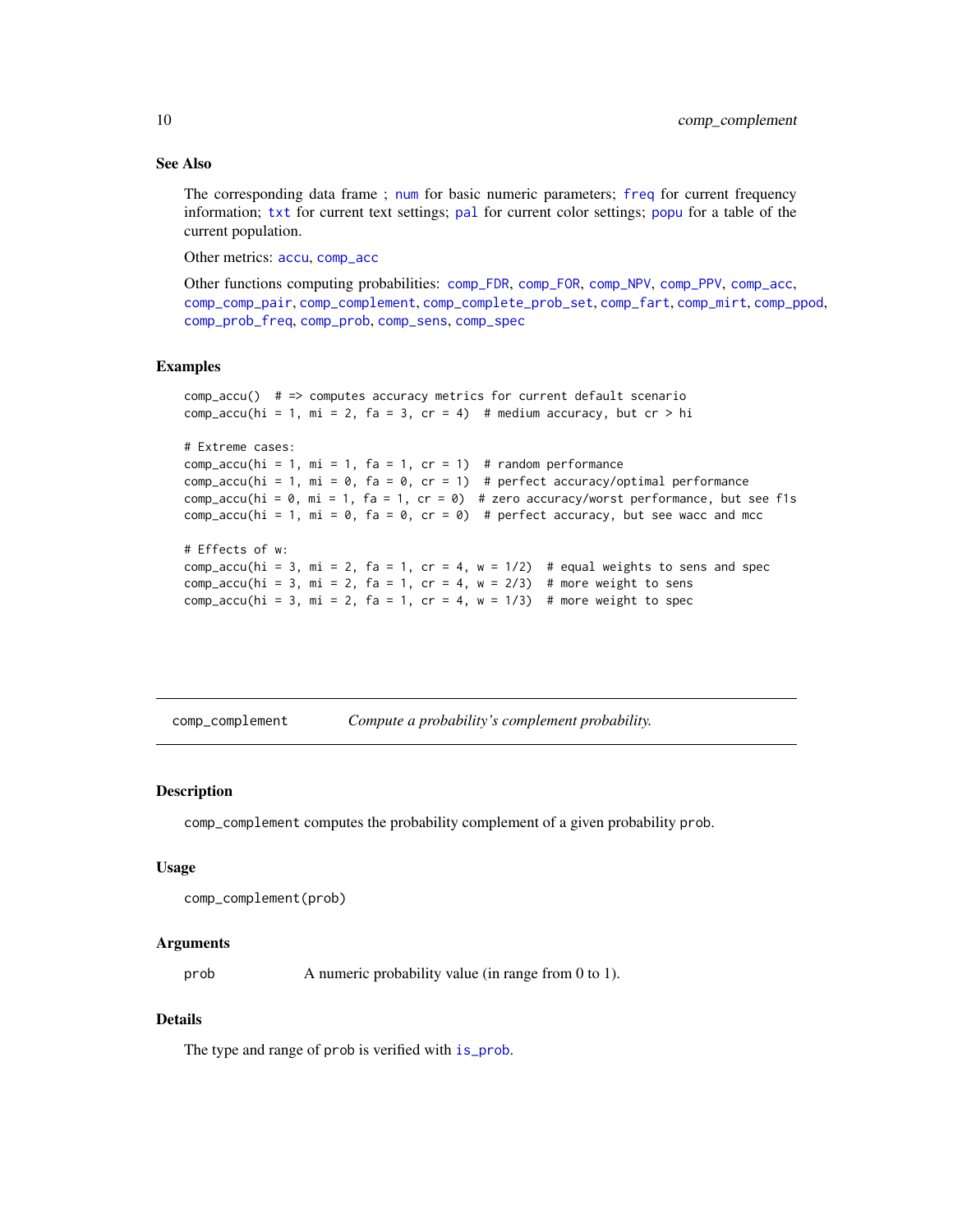## <span id="page-10-0"></span>Value

A numeric probability value (in range from 0 to 1).

## See Also

[is\\_complement](#page-65-1) verifies numeric complements; [comp\\_comp\\_pair](#page-11-1) returns a probability and its complement; [is\\_prob](#page-71-1) verifies probabilities.

Other functions computing probabilities: [comp\\_FDR](#page-14-1), [comp\\_FOR](#page-15-1), [comp\\_NPV](#page-26-1), [comp\\_PPV](#page-30-1), [comp\\_accu](#page-7-1), [comp\\_acc](#page-6-1), [comp\\_comp\\_pair](#page-11-1), [comp\\_complete\\_prob\\_set](#page-10-1), [comp\\_fart](#page-13-1), [comp\\_mirt](#page-25-1), [comp\\_ppod](#page-29-1), [comp\\_prob\\_freq](#page-35-1), [comp\\_prob](#page-32-1), [comp\\_sens](#page-41-1), [comp\\_spec](#page-42-1)

# Examples

```
comp\_complement(0) # => 1
comp\_complement(1) # => 0
comp\_complement(2) # => NA + warning (beyond range)
comp\_complement("p") # => NA + warning (non-numeric)
```
<span id="page-10-1"></span>comp\_complete\_prob\_set

*Compute a complete set of probabilities from valid probability inputs.*

## Description

comp\_complete\_prob\_set is a function takes a valid set of (3 to 5) probabilities as inputs (as a vector) and returns the complete set of (3 essential and 2 optional) probabilities.

## Usage

comp\_complete\_prob\_set(prev, sens = NA, mirt = NA, spec = NA, fart = NA)

## Arguments

| prev | The condition's prevalence prev (i.e., the probability of condition being TRUE).                                                                                                                      |
|------|-------------------------------------------------------------------------------------------------------------------------------------------------------------------------------------------------------|
| sens | The decision's sensitivity sens (i.e., the conditional probability of a positive<br>decision provided that the condition is TRUE). sens is optional when its comple-<br>ment mirt is provided.        |
| mirt | The decision's miss rate mirt (i.e., the conditional probability of a negative deci-<br>sion provided that the condition is TRUE). mirt is optional when its complement<br>sens is provided.          |
| spec | The decision's specificity value spec (i.e., the conditional probability of a neg-<br>ative decision provided that the condition is FALSE). spec is optional when its<br>complement fart is provided. |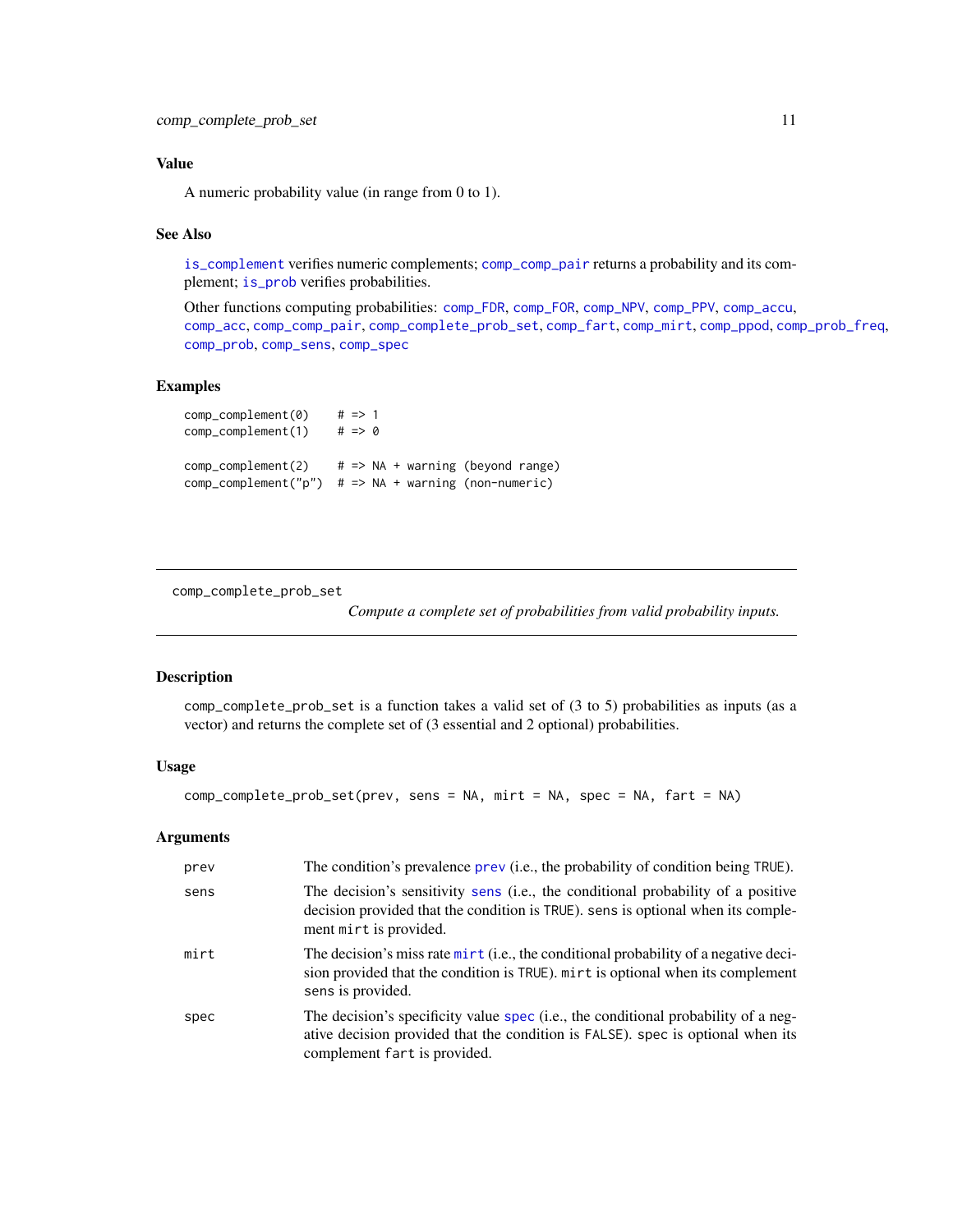<span id="page-11-0"></span>fart The decision's false alarm rate [fart](#page-55-1) (i.e., the conditional probability of a positive decision provided that the condition is FALSE). fart is optional when its complement spec is provided.

#### Details

Assuming that [is\\_valid\\_prob\\_set](#page-74-1) = TRUE this function uses [comp\\_comp\\_pair](#page-11-1) on the two optional pairs (i.e., [sens](#page-112-1) and [mirt](#page-78-1), and [spec](#page-113-1) and [fart](#page-55-1)) and returns the complete set of 5 probabilities.

### Value

A vector of 5 probabilities: c[\(prev,](#page-104-1) [sens,](#page-112-1) [mirt,](#page-78-1) [spec,](#page-113-1) [fart\)](#page-55-1).

# See Also

[is\\_valid\\_prob\\_set](#page-74-1) verifies a set of probability inputs; [is\\_extreme\\_prob\\_set](#page-67-1) verifies extreme cases; [comp\\_comp\\_pair](#page-11-1) computes pairs of complements; [is\\_complement](#page-65-1) verifies numeric complements; [is\\_prob](#page-71-1) verifies probabilities; [comp\\_prob](#page-32-1) computes current probability information; [prob](#page-106-1) contains current probability information; [init\\_num](#page-61-1) initializes basic numeric variables; [num](#page-82-1) contains basic numeric variables.

Other functions computing probabilities: [comp\\_FDR](#page-14-1), [comp\\_FOR](#page-15-1), [comp\\_NPV](#page-26-1), [comp\\_PPV](#page-30-1), [comp\\_accu](#page-7-1), [comp\\_acc](#page-6-1), [comp\\_comp\\_pair](#page-11-1), [comp\\_complement](#page-9-1), [comp\\_fart](#page-13-1), [comp\\_mirt](#page-25-1), [comp\\_ppod](#page-29-1), [comp\\_prob\\_freq](#page-35-1), [comp\\_prob](#page-32-1), [comp\\_sens](#page-41-1), [comp\\_spec](#page-42-1)

#### Examples

```
# ways to work:
comp_complete_prob_set(1, .8, NA, .7, NA) # => 1.0 0.8 0.2 0.7 0.3
comp_complete_prob_set(1, NA, .8, NA, .4) # => 1.0 0.2 0.8 0.6 0.4
# watch out for:
comp_complete_prob_set(8) # => 8 NA NA NA NA + warnings
comp\_complete\_prob\_set(8, 7, 6, 5, 4) # => 8 7 6 5 4 + no warning (valid set assumed)
comp_complete_prob_set(8, .8, NA, .7, NA) # => 8.0 0.8 0.2 0.7 0.3 + no warning (sic)
comp\_complete\_prob\_set(8, 2, NA, 3, NA) # => 8 2 NA 3 NA + no warning (sic)
```
<span id="page-11-1"></span>comp\_comp\_pair *Compute a probability's (missing) complement and return both.*

#### **Description**

comp\_comp\_pair is a function that takes  $0, 1,$  or 2 probabilities (p1 and p2) as inputs. If either of them is missing (NA), it computes the complement of the other one and returns both probabilities.

#### Usage

 $comp\_comp\_pair(p1 = NA, p2 = NA)$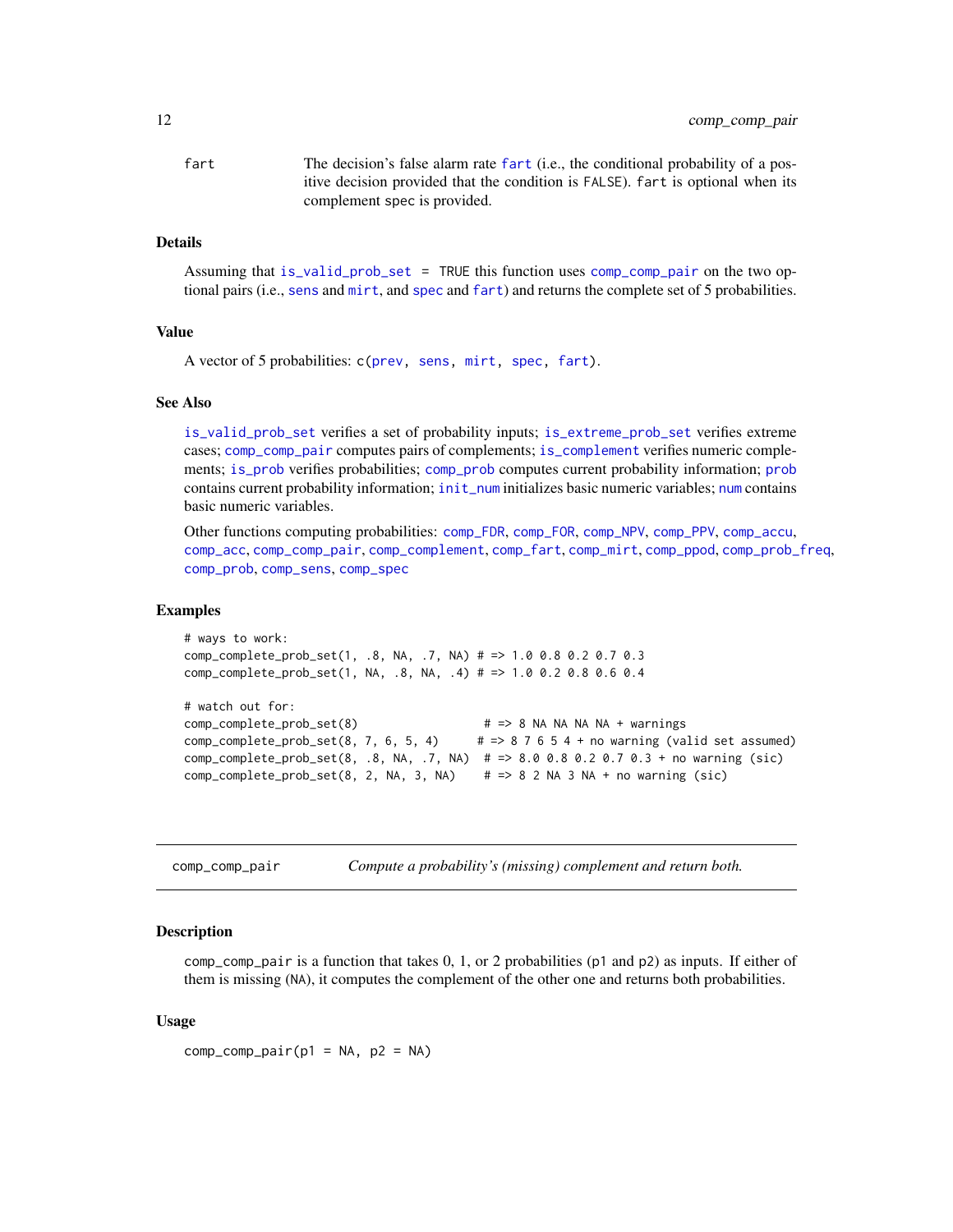#### Arguments

| p1 | A numeric probability value (in range from 0 to 1). $p_1$ is optional when $p_2$ is<br>provided. |
|----|--------------------------------------------------------------------------------------------------|
| p2 | A numeric probability value (in range from 0 to 1). $p2$ is optional when p1 is<br>provided.     |

## Details

comp\_comp\_pair does *nothing* when both arguments are provided (i.e., !is.na(p1) & !is.na(p2)) and only issues a warning if both arguments are missing  $(i.e., is.na(p1) \& is.na(p2))$ .

Inputs are *not* verified: Use [is\\_prob](#page-71-1) to verify that an input is a probability and [is\\_complement](#page-65-1) to verify that two provided values actually are complements.

## Value

A vector v containing 2 numeric probability values (in range from 0 to 1):  $v = c(p1, p2)$ .

#### See Also

[is\\_complement](#page-65-1) verifies numeric complements; [is\\_valid\\_prob\\_set](#page-74-1) verifies sets of probabilities; [comp\\_complete\\_prob\\_set](#page-10-1) completes valid sets of probabilities; [is\\_extreme\\_prob\\_set](#page-67-1) verifies extreme cases; [comp\\_prob](#page-32-1) computes current probability information; [prob](#page-106-1) contains current probability information; [is\\_prob](#page-71-1) verifies probabilities.

Other functions computing probabilities: [comp\\_FDR](#page-14-1), [comp\\_FOR](#page-15-1), [comp\\_NPV](#page-26-1), [comp\\_PPV](#page-30-1), [comp\\_accu](#page-7-1), [comp\\_acc](#page-6-1), [comp\\_complement](#page-9-1), [comp\\_complete\\_prob\\_set](#page-10-1), [comp\\_fart](#page-13-1), [comp\\_mirt](#page-25-1), [comp\\_ppod](#page-29-1), [comp\\_prob\\_freq](#page-35-1), [comp\\_prob](#page-32-1), [comp\\_sens](#page-41-1), [comp\\_spec](#page-42-1)

## Examples

```
# ways to work:
comp\_comp\_pair(1, 0) # => 1 0
comp\_comp\_pair(0, 1) # => 0 1
comp\_comp\_pair(1, NA) # => 1 0
comp\_comp\_pair(NA, 1) # => 0 1
# watch out for:
comp_comp_pair(NA, NA) # => NA NA + warning
comp\_comp\_pair(8, 8) # => 8 8 + NO warning (as is_prob is not verified)
comp\_comp\_pair(1, 1) # => 1 1 + NO warning (as is_complement is not verified)
```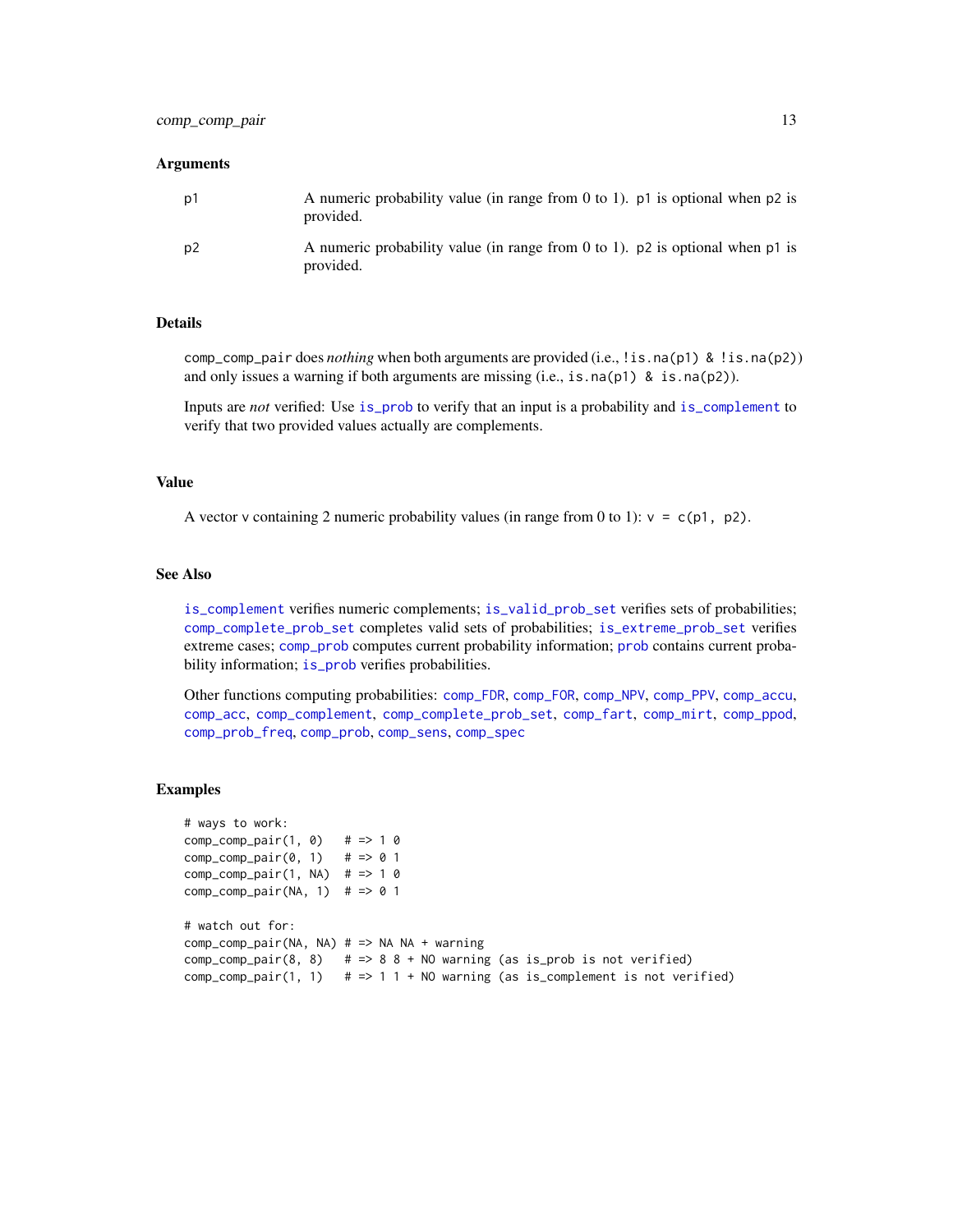<span id="page-13-1"></span><span id="page-13-0"></span>

comp\_fart is a conversion function that takes a specificity [spec](#page-113-1) – given as a probability (i.e., a numeric value in the range from 0 to 1) – as its input, and returns the corresponding false alarm rate [fart](#page-55-1) – also as a probability – as its output.

## Usage

comp\_fart(spec)

#### Arguments

[spec](#page-113-1) The decision's specificity value spec as a probability.

## Details

The false alarm rate [fart](#page-55-1) and [spec](#page-113-1)ificity spec are complements (fart  $= (1 - spec)$ ) and both features of the decision process (e.g., a diagnostic test).

The function comp\_fart is complementary to the conversion function [comp\\_spec](#page-42-1) and uses the generic function [comp\\_complement](#page-9-1).

#### Value

The decision's false alarm rate [fart](#page-55-1) as a probability.

## See Also

[comp\\_complement](#page-9-1) computes a probability's complement; [is\\_complement](#page-65-1) verifies probability complements; [comp\\_prob](#page-32-1) computes current probability information; [prob](#page-106-1) contains current probability information; [is\\_prob](#page-71-1) verifies probabilities.

Other functions computing probabilities: [comp\\_FDR](#page-14-1), [comp\\_FOR](#page-15-1), [comp\\_NPV](#page-26-1), [comp\\_PPV](#page-30-1), [comp\\_accu](#page-7-1), [comp\\_acc](#page-6-1), [comp\\_comp\\_pair](#page-11-1), [comp\\_complement](#page-9-1), [comp\\_complete\\_prob\\_set](#page-10-1), [comp\\_mirt](#page-25-1), [comp\\_ppod](#page-29-1), [comp\\_prob\\_freq](#page-35-1), [comp\\_prob](#page-32-1), [comp\\_sens](#page-41-1), [comp\\_spec](#page-42-1)

### Examples

```
comp_fart(2) \qquad \qquad # \Rightarrow NA + warning (beyond range)comp_fart(1/3) # => 0.6666667
comp_fart(comp_complement(0.123)) # => 0.123
```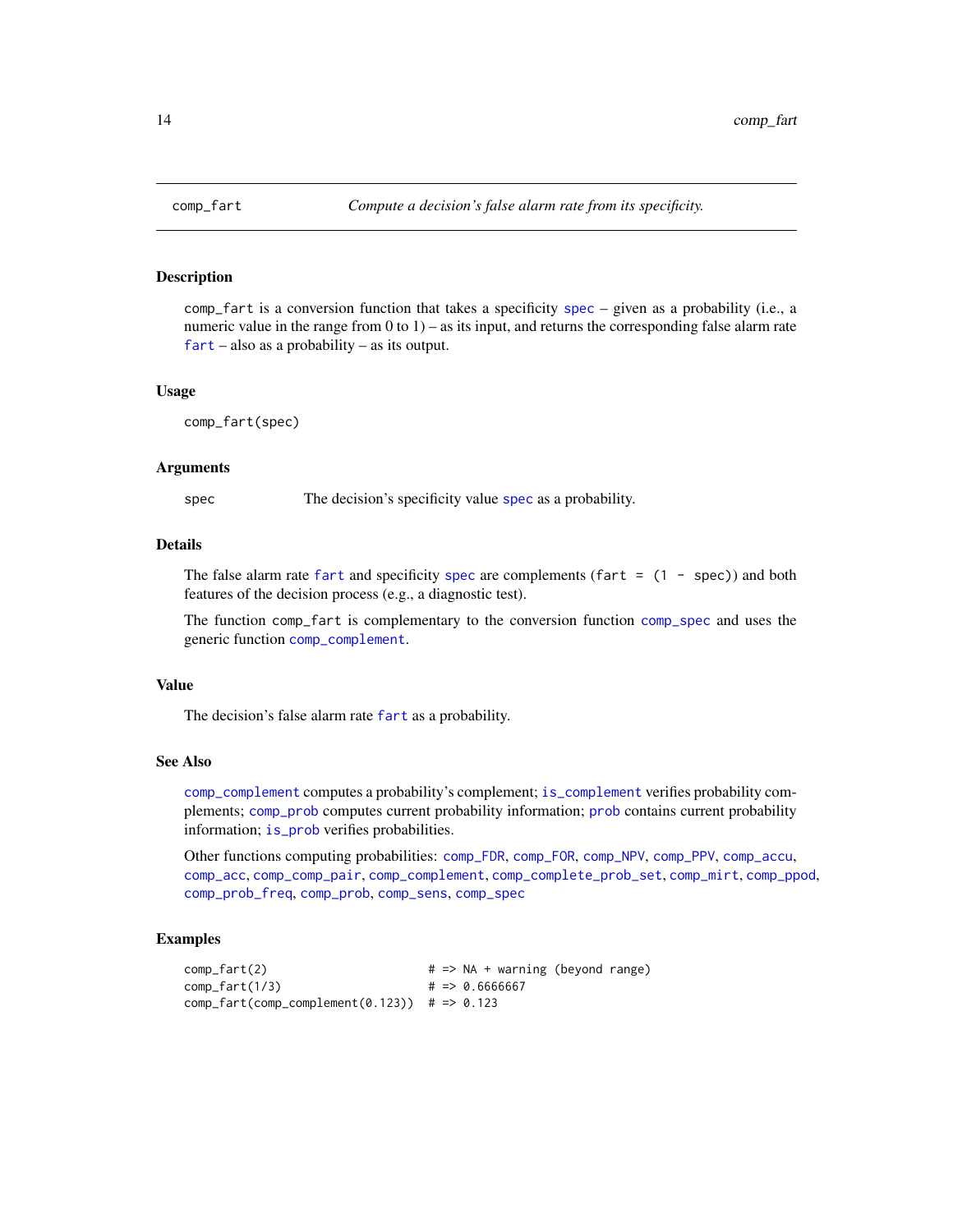<span id="page-14-1"></span><span id="page-14-0"></span>

comp\_FDR computes the false detection rate [FDR](#page-56-1) from 3 essential probabilities [prev](#page-104-1), [sens](#page-112-1), and [spec](#page-113-1).

## Usage

```
comp_FDR(prev, sens, spec)
```
## Arguments

| prev | The condition's prevalence prev (i.e., the probability of condition being TRUE).                                                            |
|------|---------------------------------------------------------------------------------------------------------------------------------------------|
| sens | The decision's sensitivity sens (i.e., the conditional probability of a positive<br>decision provided that the condition is TRUE).          |
| spec | The decision's specificity value spec (i.e., the conditional probability of a neg-<br>ative decision provided that the condition is FALSE). |

# Details

comp\_FDR uses probabilities (not frequencies) and does not round results.

# Value

The false detection rate [FDR](#page-56-1) as a probability. A warning is provided for NaN values.

# See Also

[comp\\_sens](#page-41-1) and [comp\\_PPV](#page-30-1) compute related probabilities; [is\\_extreme\\_prob\\_set](#page-67-1) verifies extreme cases; [comp\\_complement](#page-9-1) computes a probability's complement; [is\\_complement](#page-65-1) verifies probability complements; [comp\\_prob](#page-32-1) computes current [prob](#page-106-1)ability information; prob contains current probability information; [is\\_prob](#page-71-1) verifies probabilities.

Other functions computing probabilities: [comp\\_FOR](#page-15-1), [comp\\_NPV](#page-26-1), [comp\\_PPV](#page-30-1), [comp\\_accu](#page-7-1), [comp\\_acc](#page-6-1), [comp\\_comp\\_pair](#page-11-1), [comp\\_complement](#page-9-1), [comp\\_complete\\_prob\\_set](#page-10-1), [comp\\_fart](#page-13-1), [comp\\_mirt](#page-25-1), [comp\\_ppod](#page-29-1), [comp\\_prob\\_freq](#page-35-1), [comp\\_prob](#page-32-1), [comp\\_sens](#page-41-1), [comp\\_spec](#page-42-1)

## Examples

# (1) Ways to work: comp\_FDR(.50, .500, .500) # => FDR =  $0.5$  =  $(1 - PPV)$ comp\_FDR(.50, .333, .666) # => FDR = 0.5007 =  $(1 - PPV)$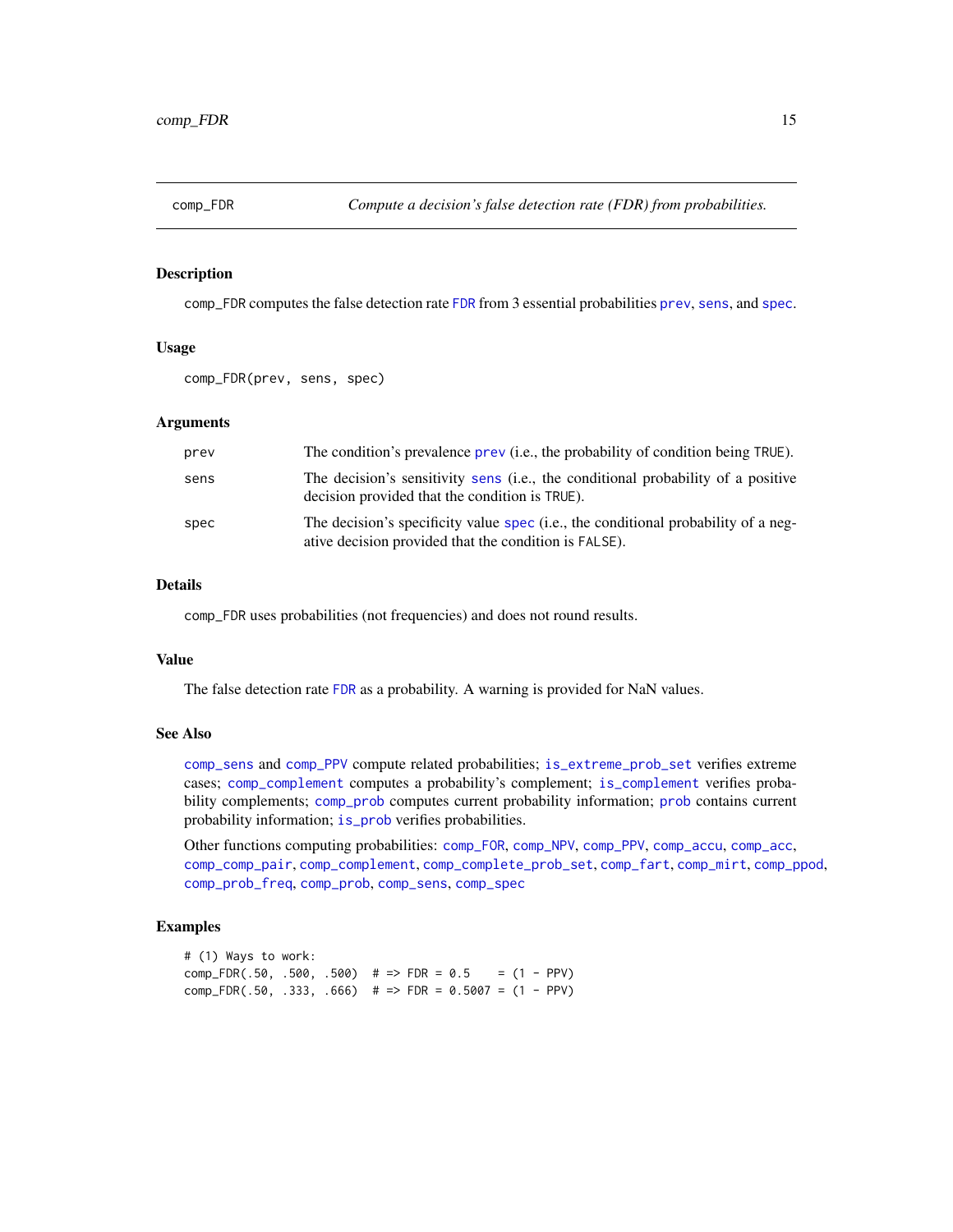<span id="page-15-1"></span><span id="page-15-0"></span>

comp\_FOR computes the false omission rate [FOR](#page-57-1) from 3 essential probabilities [prev](#page-104-1), [sens](#page-112-1), and [spec](#page-113-1).

## Usage

```
comp_FOR(prev, sens, spec)
```
## Arguments

| prev | The condition's prevalence prev (i.e., the probability of condition being TRUE).                                                            |
|------|---------------------------------------------------------------------------------------------------------------------------------------------|
| sens | The decision's sensitivity sens (i.e., the conditional probability of a positive<br>decision provided that the condition is TRUE).          |
| spec | The decision's specificity value spec (i.e., the conditional probability of a neg-<br>ative decision provided that the condition is FALSE). |

# Details

comp\_FOR uses probabilities (not frequencies) and does not round results.

# Value

The false omission rate [FOR](#page-57-1) as a probability. A warning is provided for NaN values.

# See Also

[comp\\_spec](#page-42-1) and [comp\\_NPV](#page-26-1) compute related probabilities; [is\\_extreme\\_prob\\_set](#page-67-1) verifies extreme cases; [comp\\_complement](#page-9-1) computes a probability's complement; [is\\_complement](#page-65-1) verifies probability complements; [comp\\_prob](#page-32-1) computes current [prob](#page-106-1)ability information; prob contains current probability information; [is\\_prob](#page-71-1) verifies probabilities.

Other functions computing probabilities: [comp\\_FDR](#page-14-1), [comp\\_NPV](#page-26-1), [comp\\_PPV](#page-30-1), [comp\\_accu](#page-7-1), [comp\\_acc](#page-6-1), [comp\\_comp\\_pair](#page-11-1), [comp\\_complement](#page-9-1), [comp\\_complete\\_prob\\_set](#page-10-1), [comp\\_fart](#page-13-1), [comp\\_mirt](#page-25-1), [comp\\_ppod](#page-29-1), [comp\\_prob\\_freq](#page-35-1), [comp\\_prob](#page-32-1), [comp\\_sens](#page-41-1), [comp\\_spec](#page-42-1)

## Examples

# (1) Ways to work: comp\_FOR(.50, .500, .500) # => FOR =  $0.5$  = (1 - NPV) comp\_FOR(.50, .333, .666) # => FOR = 0.5004 =  $(1 - NPV)$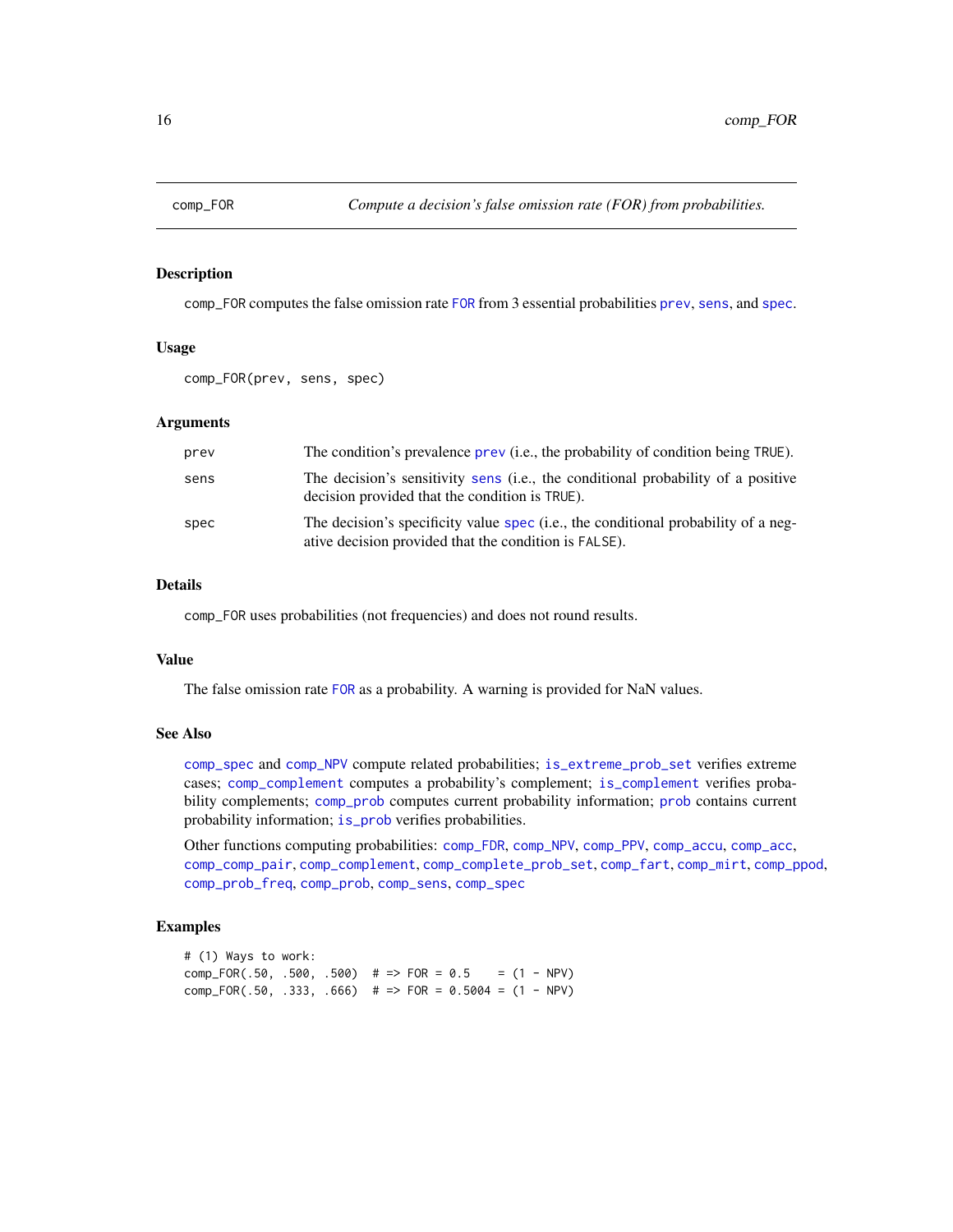<span id="page-16-1"></span><span id="page-16-0"></span>

comp\_freq computes frequencies (typically as rounded integers) given 3 basic probabilities – [prev](#page-104-1), [sens](#page-112-1), and [spec](#page-113-1)  $-$  – for a population of [N](#page-80-1) individuals. It returns a list of 9 [freq](#page-59-1)uencies freq as its output.

#### Usage

```
comp_freq(prev = num$prev, sens = num$sens, spec = num$spec, N = num$N,
  round = TRUE)
```
# Arguments

| prev  | The condition's prevalence prev (i.e., the probability of condition being TRUE).                                                            |
|-------|---------------------------------------------------------------------------------------------------------------------------------------------|
| sens  | The decision's sensitivity sens (i.e., the conditional probability of a positive<br>decision provided that the condition is TRUE).          |
| spec  | The decision's specificity value spec (i.e., the conditional probability of a neg-<br>ative decision provided that the condition is FALSE). |
| N     | The number of individuals in the population. If N is unknown (NA), a suitable<br>minimum value is computed by comp_min_N.                   |
| round | A Boolean value that determines whether frequencies are rounded to the nearest<br>integer. Default: round = TRUE.                           |

# Details

In addition to [prev](#page-104-1), both [sens](#page-112-1) and [spec](#page-113-1) are necessary arguments. If only their complements [mirt](#page-78-1) or [fart](#page-55-1) are known, use the wrapper function [comp\\_freq\\_prob](#page-20-1) which also accepts [mirt](#page-78-1) and [fart](#page-55-1) as inputs (but requires that the entire set of provided probabilities is sufficient and consistent). Alternatively, use [comp\\_complement](#page-9-1), [comp\\_comp\\_pair](#page-11-1), or [comp\\_complete\\_prob\\_set](#page-10-1) to obtain the 3 essential probabilities.

comp\_freq is the frequency counterpart to the probability function [comp\\_prob](#page-32-1).

By default, [comp\\_freq](#page-16-1) rounds frequencies to nearest integers to avoid decimal values in [freq](#page-59-1). Use round = FALSE to switch off rounding.

Key relationships:

- 1. to probabilities: A population of [N](#page-80-1) individuals can be split into 2 subsets in 2 different ways:
	- (a) by condition: The frequency [cond.true](#page-44-1) depends on the prevalence [prev](#page-104-1) and the frequency cond. false depends on the [prev](#page-104-1)alence's complement 1 - prev.
	- (b) by decision: The frequency [dec.pos](#page-50-1) depends on the proportion of positive decisions [ppod](#page-102-1) and the frequency [dec.neg](#page-49-1) depends on the proportion of negative decisions 1 - [ppod](#page-102-1).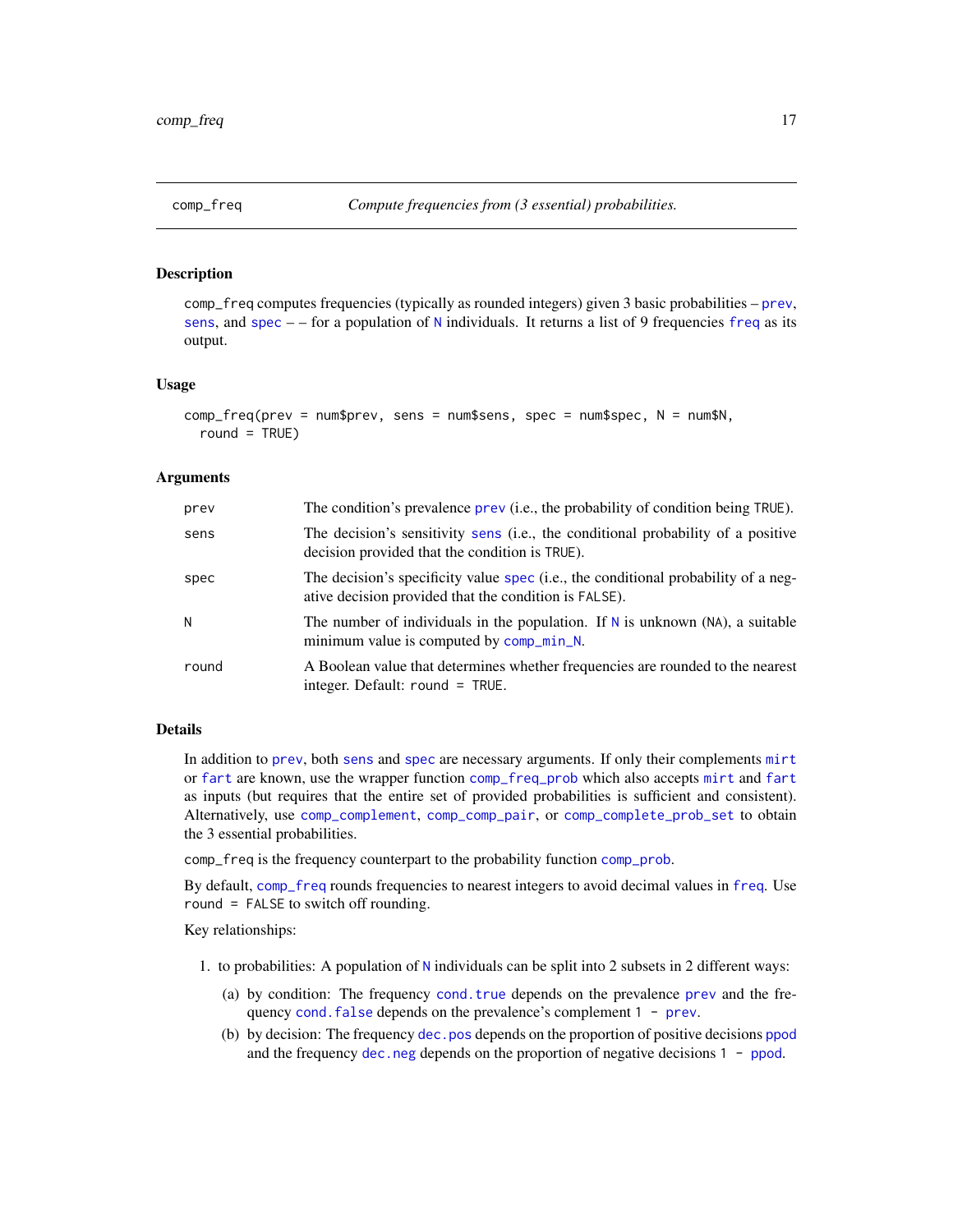The population size  $N$  is a free parameter (independent of the essential probabilities [prev](#page-104-1), [sens](#page-112-1), and [spec](#page-113-1)).

If [N](#page-80-1) is unknown, a suitable minimum value can be computed by [comp\\_min\\_N](#page-24-1).

- 2. to other frequencies: In a population of size [N](#page-80-1) the following relationships hold:
	- $N = \text{cond}$  $N = \text{cond}$ . true + cond. false (by condition)
	- $N = dec.pos + dec.neg (by decision)$  $N = dec.pos + dec.neg (by decision)$  $N = dec.pos + dec.neg (by decision)$  $N = dec.pos + dec.neg (by decision)$  $N = dec.pos + dec.neg (by decision)$  $N = dec.pos + dec.neg (by decision)$
	- $N = dec.cor + dec.err$  $N = dec.cor + dec.err$  $N = dec.cor + dec.err$  $N = dec.cor + dec.err$  $N = dec.cor + dec.err$  (by correspondence of decision to condition)
	- $N = hi + mi + fa + cr$  $N = hi + mi + fa + cr$  $N = hi + mi + fa + cr$  $N = hi + mi + fa + cr$  $N = hi + mi + fa + cr$  $N = hi + mi + fa + cr$  $N = hi + mi + fa + cr$  $N = hi + mi + fa + cr$  $N = hi + mi + fa + cr$  (by condition x decision)

# Value

A list [freq](#page-59-1) containing 9 frequency values.

## See Also

[num](#page-82-1) contains basic numeric variables; [init\\_num](#page-61-1) initializes basic numeric variables; [freq](#page-59-1) contains current frequency information; [prob](#page-106-1) contains current probability information; [comp\\_prob](#page-32-1) computes current probability information; [comp\\_complement](#page-9-1) computes a probability's complement; [comp\\_comp\\_pair](#page-11-1) computes pairs of complements; [comp\\_complete\\_prob\\_set](#page-10-1) completes valid sets of probabilities; [comp\\_min\\_N](#page-24-1) computes a suitable population size [N](#page-80-1) (if missing).

Other functions computing frequencies: [comp\\_freq\\_freq](#page-18-1), [comp\\_freq\\_prob](#page-20-1), [comp\\_min\\_N](#page-24-1), [comp\\_popu](#page-27-1), [comp\\_prob\\_prob](#page-38-1)

#### Examples

```
comp_freq() # => ok, using current defaults
length(comp_freq()) # => 11
# Ways to succeed:
comp_freq(prev = 1, sens = 1, spec = 1, 100) # \Rightarrow ok, N hits (TP)
comp_freq(prev = 1, sens = 1, spec = 0, 100) # = > ok, N hits
comp_freq(prev = 1, sens = 0, spec = 1, 100) # => ok, N misses (FN)comp_freq(prev = 1, sens = 0, spec = 0, 100) # = > ok, N misses
comp_freq(prev = 0, sens = 1, spec = 1, 100) # => ok, N correct rejections (TN)comp_freq(prev = 0, sens = 1, spec = 0, 100) # => ok, N false alarms (FP)# Watch out for:
comp_freq(prev = 1, sens = 1, spec = 1, N = NA) # => ok, but warning that N = 1 was computedcomp_freq(prev = 1, sens = 1, spec = 1, N = 0) # \Rightarrow ok, but all 0 + warning (extreme case: N hits)
comp_freq(prev = .5, sens = .5, spec = .5, N = 10, round = TRUE) # => ok, rounded (see mi and fa)
comp_freq(prev = .5, sens = .5, spec = .5, N = 10, round = FALSE) # => ok, not rounded
# Ways to fail:
comp_freq(prev = NA, sens = 1, spec = 1, 100) # => NAs + warning (prev NA)comp_freq(prev = 1, sens = NA, spec = 1, 100) # => NAS + warning (sens NA)comp_freq(prev = 1, sens = 1, spec = NA, 100) # \Rightarrow NAs + warning (spec NA)
comp_freq(prev = 8, sens = 1, spec = 1, 100) \# => NAs + warning (prev beyond range)
comp_freq(prev = 1, sens = 8, spec = 1, 100) # => NAs + warning (sens beyond range)
```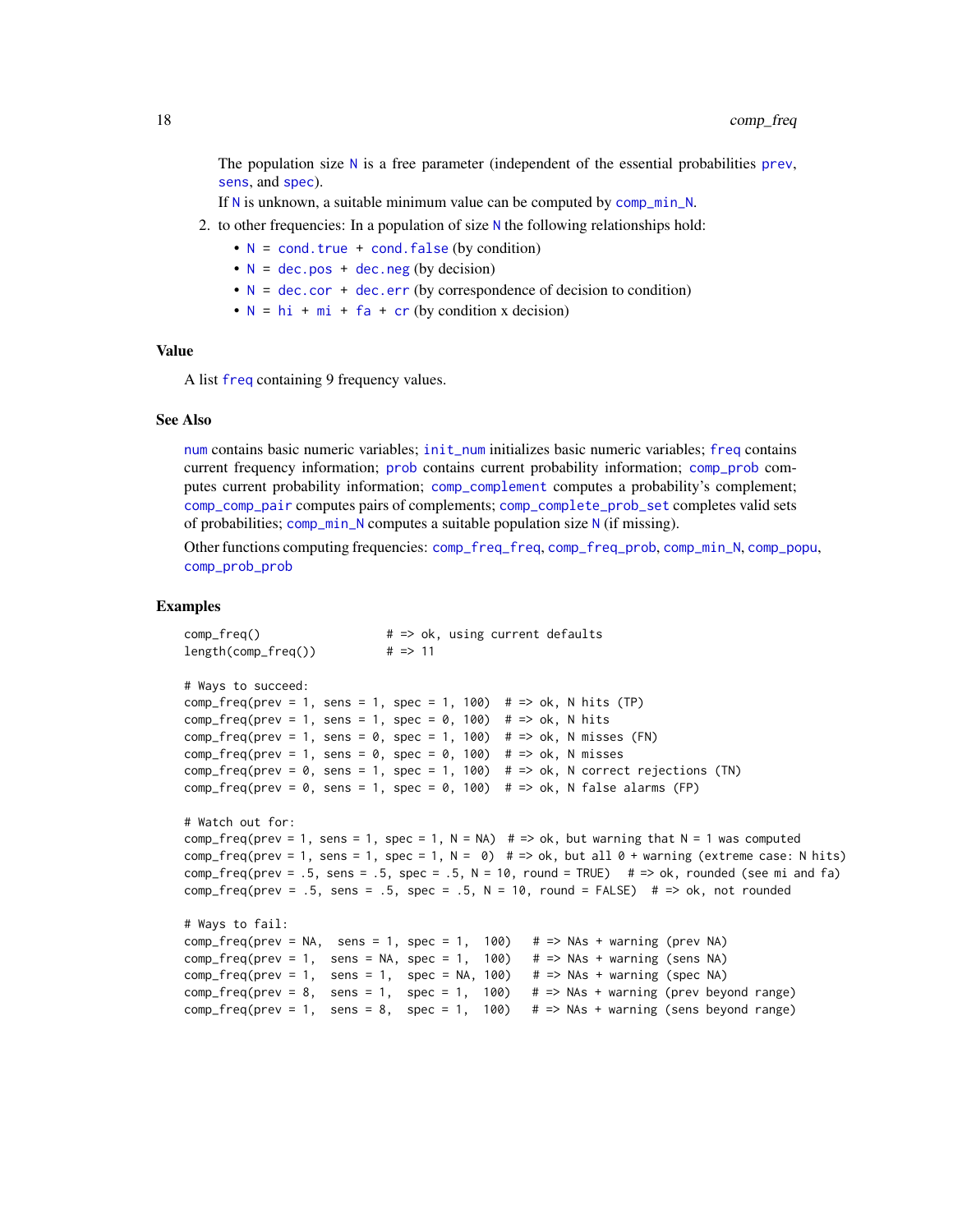<span id="page-18-1"></span><span id="page-18-0"></span>

comp\_freq\_freq computes current frequency information from 4 essential frequencies ([hi](#page-60-1), [mi](#page-77-1), [fa](#page-54-1), [cr](#page-46-1)). It returns a list of 9 frequencies [freq](#page-59-1) for a population of [N](#page-80-1) individuals as its output.

#### Usage

 $comp_freq_freq(hi = freq$hi, mi = freq$mi, fa = freq$fa, cr = freq$cr)$ 

## **Arguments**

| hi | The number of hits h <sub>i</sub> (or true positives).          |
|----|-----------------------------------------------------------------|
| mi | The number of misses mi (or false negatives).                   |
| fa | The number of false alarms fa (or false positives).             |
| cr | The number of correct rejections <b>cr</b> (or true negatives). |

#### Details

Key relationships:

- Other functions translating between representational formats:
	- 1. comp\_freq\_freq (defined here) is an analog to 3 other format conversion functions:
	- 2. [comp\\_freq\\_prob](#page-20-1) computes current *frequency* information contained in [freq](#page-59-1) from 3 essential probabilities ([prev](#page-104-1), [sens](#page-112-1), [spec](#page-113-1)).
	- 3. [comp\\_prob\\_freq](#page-35-1) computes current *probability* information contained in [prob](#page-106-1) from 4 essential frequencies ([hi](#page-60-1), [mi](#page-77-1), [fa](#page-54-1), [cr](#page-46-1)).
	- 4. [comp\\_prob\\_prob](#page-38-1) computes current *probability* information contained in [prob](#page-106-1) from 3 essential probabilities ([prev](#page-104-1), [sens](#page-112-1), [spec](#page-113-1)).

#### • Two perspectives:

A population of [N](#page-80-1) individuals can be split into 2 subsets in 2 different ways:

1. by condition:

The frequency [cond.true](#page-44-1) depends on the [prev](#page-104-1)alence prev and the frequency [cond.false](#page-43-1) depends on the prevalence's complement 1 - [prev](#page-104-1).

2. by decision:

The frequency [dec.pos](#page-50-1) depends on the proportion of positive decisions [ppod](#page-102-1) and the frequency [dec.neg](#page-49-1) depends on the proportion of negative decisions 1 - [ppod](#page-102-1).

The population size  $N$  is a free parameter (independent of the essential probabilities [prev](#page-104-1), [sens](#page-112-1), and [spec](#page-113-1)).

If [N](#page-80-1) is unknown (NA), a suitable minimum value can be computed by [comp\\_min\\_N](#page-24-1).

• Combinations of frequencies:

In a population of size  $N$  the following relationships hold: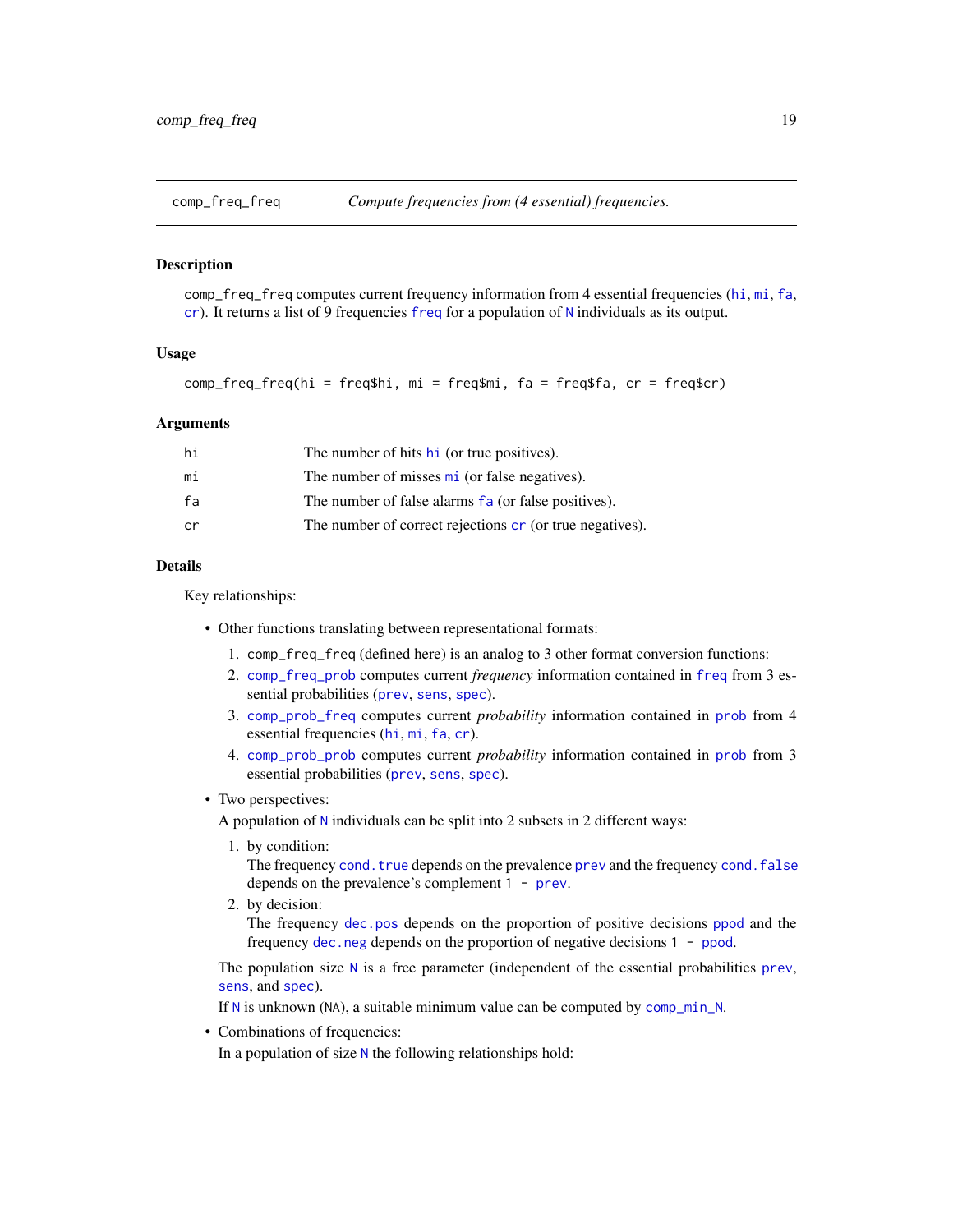1.  $N = \text{cond. true} + \text{cond. false} = (hi + mi) + (fa + cr)$  $N = \text{cond. true} + \text{cond. false} = (hi + mi) + (fa + cr)$  $N = \text{cond. true} + \text{cond. false} = (hi + mi) + (fa + cr)$  $N = \text{cond. true} + \text{cond. false} = (hi + mi) + (fa + cr)$  $N = \text{cond. true} + \text{cond. false} = (hi + mi) + (fa + cr)$  $N = \text{cond. true} + \text{cond. false} = (hi + mi) + (fa + cr)$  $N = \text{cond. true} + \text{cond. false} = (hi + mi) + (fa + cr)$  $N = \text{cond. true} + \text{cond. false} = (hi + mi) + (fa + cr)$  $N = \text{cond. true} + \text{cond. false} = (hi + mi) + (fa + cr)$  (by condition) 2.  $N = dec.pos + dec.neg = (hi + fa) + (mi + cr) (by decision)$  $N = dec.pos + dec.neg = (hi + fa) + (mi + cr) (by decision)$  $N = dec.pos + dec.neg = (hi + fa) + (mi + cr) (by decision)$  $N = dec.pos + dec.neg = (hi + fa) + (mi + cr) (by decision)$  $N = dec.pos + dec.neg = (hi + fa) + (mi + cr) (by decision)$  $N = dec.pos + dec.neg = (hi + fa) + (mi + cr) (by decision)$  $N = dec.pos + dec.neg = (hi + fa) + (mi + cr) (by decision)$  $N = dec.pos + dec.neg = (hi + fa) + (mi + cr) (by decision)$  $N = dec.pos + dec.neg = (hi + fa) + (mi + cr) (by decision)$  $N = dec.pos + dec.neg = (hi + fa) + (mi + cr) (by decision)$  $N = dec.pos + dec.neg = (hi + fa) + (mi + cr) (by decision)$  $N = dec.pos + dec.neg = (hi + fa) + (mi + cr) (by decision)$  $N = dec.pos + dec.neg = (hi + fa) + (mi + cr) (by decision)$  $N = dec.pos + dec.neg = (hi + fa) + (mi + cr) (by decision)$ 3.  $N = hi + mi + fa + cr$  $N = hi + mi + fa + cr$  $N = hi + mi + fa + cr$  $N = hi + mi + fa + cr$  $N = hi + mi + fa + cr$  $N = hi + mi + fa + cr$  $N = hi + mi + fa + cr$  $N = hi + mi + fa + cr$  $N = hi + mi + fa + cr$  (by condition x decision)

The two perspectives (by condition vs. by decision) combine the 4 essential frequencies (i.e., [hi](#page-60-1), [mi](#page-77-1), [fa](#page-54-1), [cr](#page-46-1)) in 2 different ways.

• Defining probabilities in terms of frequencies:

Probabilities *are* – determine, describe, or are defined as – the relationships between frequencies. Thus, they can be computed as ratios between frequencies.

The following relationships hold (and are used in computations):

| 1. prevalence prev:<br>$prev = cond.true/N = (hi + mi) / (hi + mi + fa + cr)$                     |
|---------------------------------------------------------------------------------------------------|
| 2. sensitivity sens:<br>sens = $hi/cond.true = hi / (hi + mi) = (1 - mirt)$                       |
| 3. miss rate mirt:<br>$mirt = mi/cond.true = mi / (hi + mi) = (1 - sens)$                         |
| 4. specificity spec:<br>spec = $cr/cond.false = cr / (fa + cr) = (1 - fart)$                      |
| 5. false alarm rate fart:<br>$fart = fa/cond.false = fa / (fa + cr) = (1 - spec)$                 |
| 6. proportion of positive decisions ppod:<br>$ppod = dec.pos/N = (hi + fa) / (hi + mi + fa + cr)$ |
| 7. positive predictive value PPV:<br>PPV = hi/dec.pos = hi / $(hi + fa)$ = $(1 - FDR)$            |
| 8. negative predictive value NPV:<br>$NPV = cr/dec.neg = cr / (mi + cr) = (1 - FOR)$              |
| 9. false detection rate FDR:<br>FDR = $fa/dec.pos = fa / (hi + fa) = (1 - PPV)$                   |
| 10. false omission rate FOR:<br>$FOR = mi/dec.neg = mi / (mi + cr) = (1 - NPV)$                   |
|                                                                                                   |

## See Also

[comp\\_freq\\_prob](#page-20-1) computes current frequency information from (3 essential) probabilities; [comp\\_prob\\_freq](#page-35-1) computes current probability information from (4 essential) frequencies; [comp\\_prob\\_prob](#page-38-1) computes current probability information from (3 essential) probabilities; [num](#page-82-1) contains basic numeric parameters; [init\\_num](#page-61-1) initializes basic numeric parameters; [prob](#page-106-1) contains current probability information; [comp\\_prob](#page-32-1) computes current probability information; [freq](#page-59-1) contains current frequency information; [comp\\_freq](#page-16-1) computes current frequency information; [is\\_prob](#page-71-1) verifies probability inputs; [is\\_freq](#page-69-1) verifies frequency inputs.

Other functions computing frequencies: [comp\\_freq\\_prob](#page-20-1), [comp\\_freq](#page-16-1), [comp\\_min\\_N](#page-24-1), [comp\\_popu](#page-27-1), [comp\\_prob\\_prob](#page-38-1)

Other format conversion functions: [comp\\_freq\\_prob](#page-20-1), [comp\\_prob\\_freq](#page-35-1), [comp\\_prob\\_prob](#page-38-1)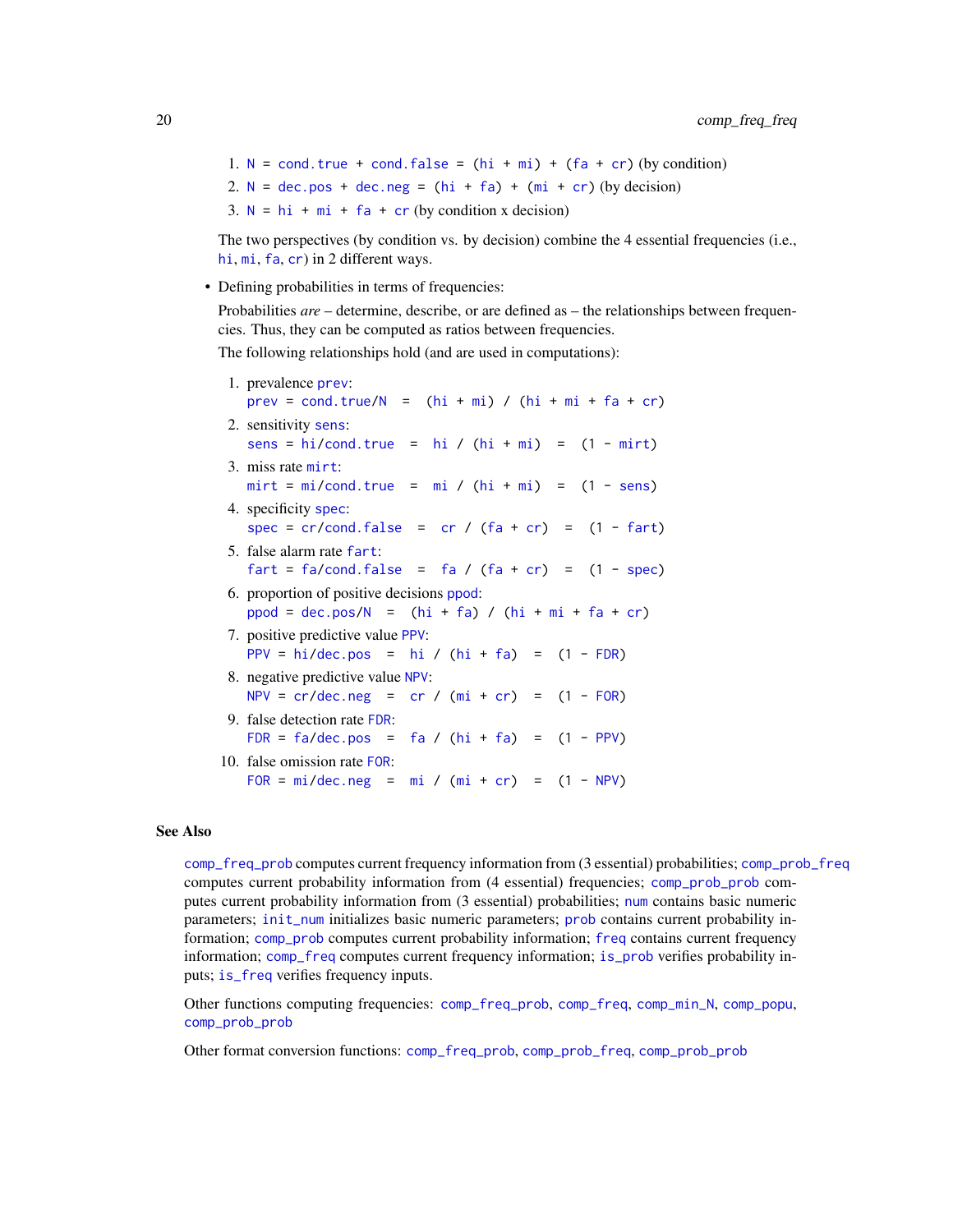# <span id="page-20-0"></span>comp\_freq\_prob 21

## Examples

```
## Basics:
comp_freq_freq()
all.equal(freq, comp_freq_freq()) # \Rightarrow should be TRUE
## Circular chain:
# 1. Current numeric parameters:
num
# 2. Compute all 10 probabilities in prob (from essential probabilities):
prob <- comp_prob()
prob
# 3. Compute 9 frequencies in freq from probabilities:
freq <- comp_freq(round = FALSE) # no rounding (to obtain same probabilities later)
freq
# 4. Compute 9 frequencies AGAIN (but now from frequencies):
freq_freq <- comp_freq_freq()
# 5. Check equality of results (steps 2. and 4.):
all.equal(freq, freq_freq) # \Rightarrow should be TRUE!
```
<span id="page-20-1"></span>comp\_freq\_prob *Compute frequencies from (3 essential) probabilities.*

## Description

comp\_freq\_prob computes current frequency information from a sufficient and valid set of 3 essential probabilities ([prev](#page-104-1), and [sens](#page-112-1) or its complement [mirt](#page-78-1), and [spec](#page-113-1) or its complement [fart](#page-55-1)). It returns a list of 9 frequencies [freq](#page-59-1) for a population of [N](#page-80-1) individuals as its output.

#### Usage

```
comp_freq_prob(prev = prob$prev, sens = prob$sens, mirt = NA,
  spec = prob$spec, fart = NA, tol = 0.01, N = freq$N, round = TRUE)
```
#### **Arguments**

| prev | The condition's prevalence prev (i.e., the probability of condition being TRUE).                                                                                                               |
|------|------------------------------------------------------------------------------------------------------------------------------------------------------------------------------------------------|
| sens | The decision's sensitivity sens (i.e., the conditional probability of a positive<br>decision provided that the condition is TRUE). sens is optional when its comple-<br>ment mirt is provided. |
| mirt | The decision's miss rate mirt (i.e., the conditional probability of a negative deci-<br>sion provided that the condition is TRUE). mirt is optional when its complement<br>sens is provided.   |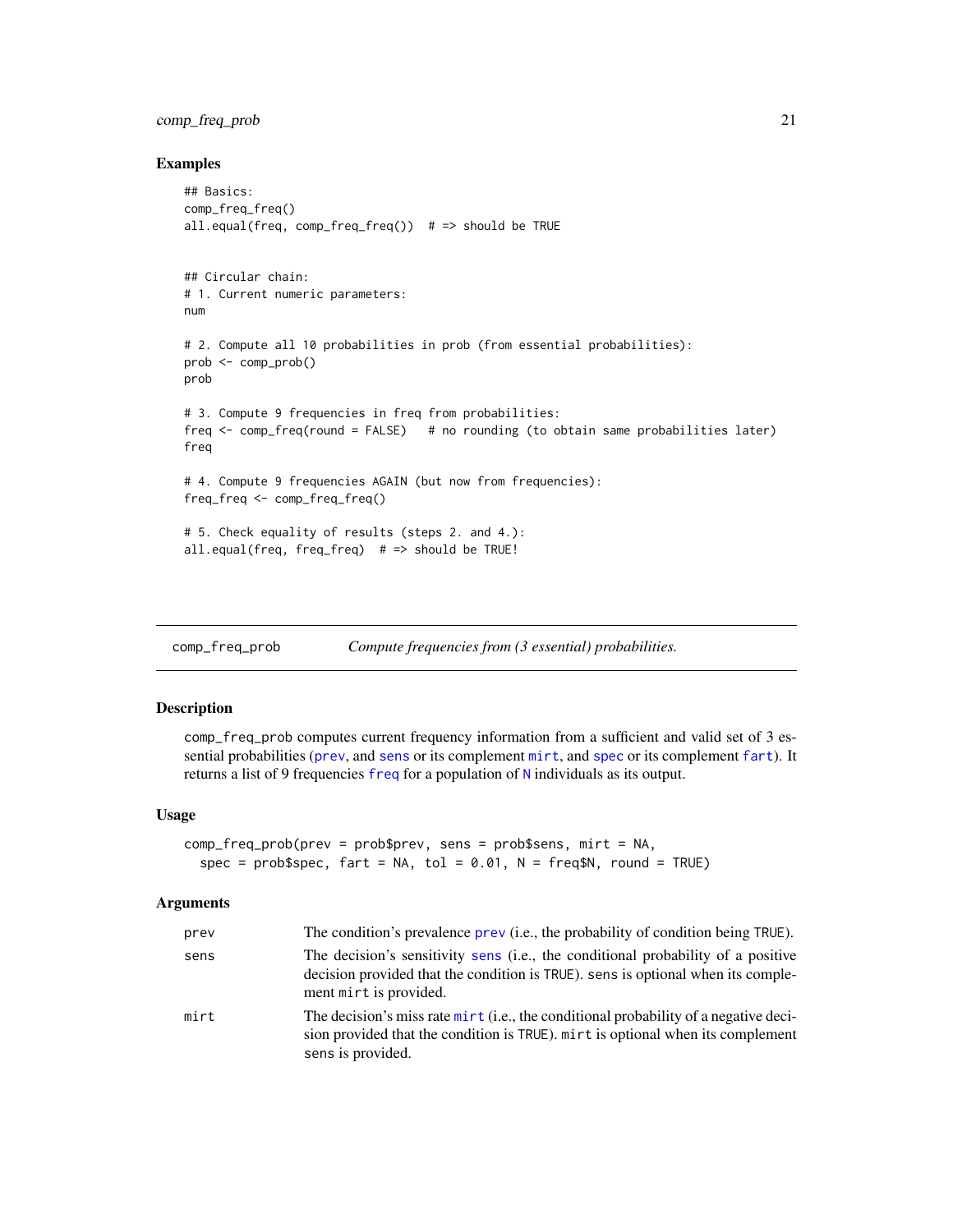| spec  | The decision's specificity value spec (i.e., the conditional probability of a neg-<br>ative decision provided that the condition is FALSE). spec is optional when its<br>complement fart is provided. |
|-------|-------------------------------------------------------------------------------------------------------------------------------------------------------------------------------------------------------|
| fart  | The decision's false alarm rate fart (i.e., the conditional probability of a pos-<br>itive decision provided that the condition is FALSE). fart is optional when its<br>complement spec is provided.  |
| tol   | A numeric tolerance value for is_complement. Default: tol = .01.                                                                                                                                      |
| N     | The number of individuals in the population. If $N$ is unknown (NA), a suitable<br>minimum value is computed by comp_min_N.                                                                           |
| round | A Boolean value that determines whether frequencies are rounded to the nearest<br>integer. Default: round = TRUE.                                                                                     |

# Details

By default, the values of [prev](#page-104-1), [sens](#page-112-1), and [spec](#page-113-1) are initialized to the probability information currently contained in [prob](#page-106-1).

comp\_freq\_prob is a wrapper function for the more basic function [comp\\_freq](#page-16-1), which only accepts the 3 essential probabilities ([prev](#page-104-1), [sens](#page-112-1), [spec](#page-113-1)) as inputs.

When using comp\_freq\_prob with the arguments [mirt](#page-78-1) and [fart](#page-55-1), their complements [sens](#page-112-1) and [spec](#page-113-1) must either be valid complements (as in [is\\_complement](#page-65-1)) or NA.

The value of [N](#page-80-1) uses the [freq](#page-59-1)uency information currently contained in freq as its default. If N is unknown (NA), a suitable minimum value can be computed by [comp\\_min\\_N](#page-24-1).

In addition to [prev](#page-104-1), both [sens](#page-112-1) and [spec](#page-113-1) are necessary arguments. If only their complements [mirt](#page-78-1) or [fart](#page-55-1) are known, first use [comp\\_complement](#page-9-1), [comp\\_comp\\_pair](#page-11-1), or [comp\\_complete\\_prob\\_set](#page-10-1) to obtain the 3 essential probabilities.

By default, comp\_freq\_prob and [comp\\_freq](#page-16-1) round frequencies to nearest integers to avoid decimal values in [freq](#page-59-1). Using the option round = FALSE turns off rounding.

Key relationships:

- Other functions translating between representational formats:
	- 1. comp\_freq\_prob (defined here) is a wrapper function for [comp\\_freq](#page-16-1) and an analog to 3 other format conversion functions:
	- 2. [comp\\_freq\\_freq](#page-18-1) computes current *frequency* information contained in [freq](#page-59-1) from 4 essential frequencies ([hi](#page-60-1), [mi](#page-77-1), [fa](#page-54-1), [cr](#page-46-1)).
	- 3. [comp\\_prob\\_freq](#page-35-1) computes current *probability* information contained in [prob](#page-106-1) from 4 essential frequencies ([hi](#page-60-1), [mi](#page-77-1), [fa](#page-54-1), [cr](#page-46-1)).
	- 4. [comp\\_prob\\_prob](#page-38-1) computes current *probability* information contained in [prob](#page-106-1) from 3 essential probabilities ([prev](#page-104-1), [sens](#page-112-1), [spec](#page-113-1)).
- Two perspectives:

A population of [N](#page-80-1) individuals can be split into 2 subsets in 2 different ways:

1. by condition:

The frequency cond. true depends on the [prev](#page-104-1)alence prev and the frequency cond. false depends on the prevalence's complement 1 - [prev](#page-104-1).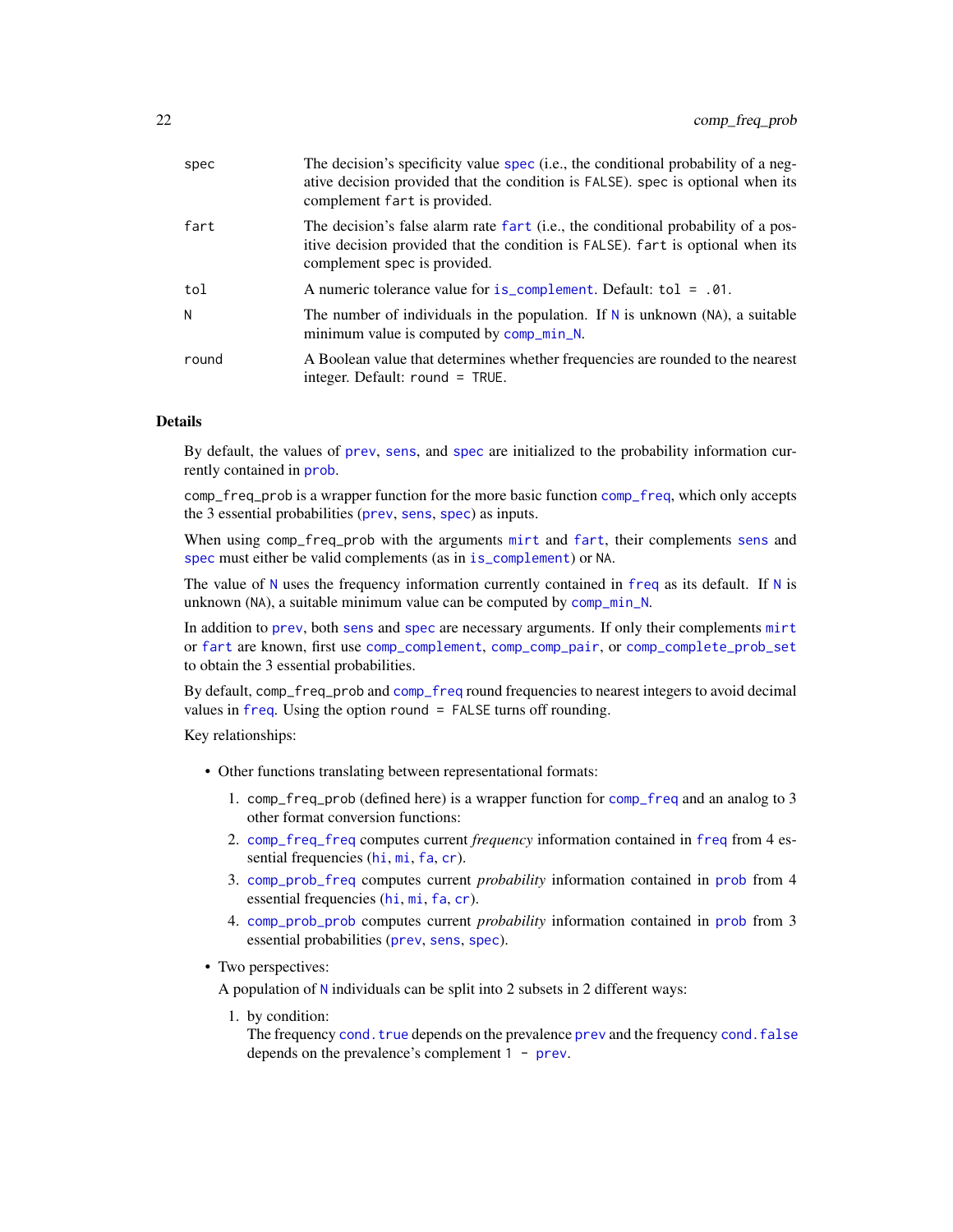2. by decision:

The frequency [dec.pos](#page-50-1) depends on the proportion of positive decisions [ppod](#page-102-1) and the frequency [dec.neg](#page-49-1) depends on the proportion of negative decisions 1 - [ppod](#page-102-1).

The population size  $N$  is a free parameter (independent of the essential probabilities [prev](#page-104-1), [sens](#page-112-1), and [spec](#page-113-1)).

If [N](#page-80-1) is unknown (NA), a suitable minimum value can be computed by [comp\\_min\\_N](#page-24-1).

• Combinations of frequencies:

In a population of size [N](#page-80-1) the following relationships hold:

1.  $N = \text{cond}$  $N = \text{cond}$ . true + cond. false =  $(hi + mi) + (fa + cr)$  $(hi + mi) + (fa + cr)$  $(hi + mi) + (fa + cr)$  $(hi + mi) + (fa + cr)$  $(hi + mi) + (fa + cr)$  $(hi + mi) + (fa + cr)$  $(hi + mi) + (fa + cr)$  (by condition)

2.  $N = dec.pos + dec.neg = (hi + fa) + (mi + cr) (by decision)$  $N = dec.pos + dec.neg = (hi + fa) + (mi + cr) (by decision)$  $N = dec.pos + dec.neg = (hi + fa) + (mi + cr) (by decision)$  $N = dec.pos + dec.neg = (hi + fa) + (mi + cr) (by decision)$  $N = dec.pos + dec.neg = (hi + fa) + (mi + cr) (by decision)$  $N = dec.pos + dec.neg = (hi + fa) + (mi + cr) (by decision)$  $N = dec.pos + dec.neg = (hi + fa) + (mi + cr) (by decision)$  $N = dec.pos + dec.neg = (hi + fa) + (mi + cr) (by decision)$  $N = dec.pos + dec.neg = (hi + fa) + (mi + cr) (by decision)$  $N = dec.pos + dec.neg = (hi + fa) + (mi + cr) (by decision)$  $N = dec.pos + dec.neg = (hi + fa) + (mi + cr) (by decision)$  $N = dec.pos + dec.neg = (hi + fa) + (mi + cr) (by decision)$  $N = dec.pos + dec.neg = (hi + fa) + (mi + cr) (by decision)$  $N = dec.pos + dec.neg = (hi + fa) + (mi + cr) (by decision)$ 

3.  $N = h i + m i + fa + cr$  $N = h i + m i + fa + cr$  $N = h i + m i + fa + cr$  $N = h i + m i + fa + cr$  $N = h i + m i + fa + cr$  (by condition x decision)

The two perspectives (by condition vs. by decision) combine the 4 essential frequencies (i.e., [hi](#page-60-1), [mi](#page-77-1), [fa](#page-54-1), [cr](#page-46-1)) in 2 different ways.

• Defining probabilities in terms of frequencies:

Probabilities *are* – determine, describe, or are defined as – the relationships between frequencies. Thus, they can be computed as ratios between frequencies:

1. prevalence [prev](#page-104-1): [prev](#page-104-1) = [cond.true/](#page-44-1)[N](#page-80-1) =  $(hi + mi)$  $(hi + mi)$  $(hi + mi)$  /  $(hi + mi + fa + cr)$  $(hi + mi + fa + cr)$  $(hi + mi + fa + cr)$  $(hi + mi + fa + cr)$  $(hi + mi + fa + cr)$  $(hi + mi + fa + cr)$ 2. sensitivity [sens](#page-112-1): [sens](#page-112-1) = [hi/](#page-60-1)[cond.true](#page-44-1) = [hi](#page-60-1) /  $(hi + mi)$  $(hi + mi)$  $(hi + mi)$  =  $(1 - mirt)$  $(1 - mirt)$ 3. miss rate [mirt](#page-78-1):  $mirt = mi/cond.true = mi / (hi + mi) = (1 - sens)$  $mirt = mi/cond.true = mi / (hi + mi) = (1 - sens)$  $mirt = mi/cond.true = mi / (hi + mi) = (1 - sens)$  $mirt = mi/cond.true = mi / (hi + mi) = (1 - sens)$  $mirt = mi/cond.true = mi / (hi + mi) = (1 - sens)$  $mirt = mi/cond.true = mi / (hi + mi) = (1 - sens)$  $mirt = mi/cond.true = mi / (hi + mi) = (1 - sens)$  $mirt = mi/cond.true = mi / (hi + mi) = (1 - sens)$  $mirt = mi/cond.true = mi / (hi + mi) = (1 - sens)$  $mirt = mi/cond.true = mi / (hi + mi) = (1 - sens)$  $mirt = mi/cond.true = mi / (hi + mi) = (1 - sens)$  $mirt = mi/cond.true = mi / (hi + mi) = (1 - sens)$ 4. specificity [spec](#page-113-1): [spec](#page-113-1) =  $cr/cond.false = cr / (fa + cr) = (1 - fart)$  $cr/cond.false = cr / (fa + cr) = (1 - fart)$  $cr/cond.false = cr / (fa + cr) = (1 - fart)$  $cr/cond.false = cr / (fa + cr) = (1 - fart)$  $cr/cond.false = cr / (fa + cr) = (1 - fart)$  $cr/cond.false = cr / (fa + cr) = (1 - fart)$  $cr/cond.false = cr / (fa + cr) = (1 - fart)$  $cr/cond.false = cr / (fa + cr) = (1 - fart)$  $cr/cond.false = cr / (fa + cr) = (1 - fart)$  $cr/cond.false = cr / (fa + cr) = (1 - fart)$ 5. false alarm rate [fart](#page-55-1): [fart](#page-55-1) = [fa/](#page-54-1)[cond.false](#page-43-1) = [fa](#page-54-1) /  $(fa + cr)$  $(fa + cr)$  $(fa + cr)$  =  $(1 - spec)$  $(1 - spec)$ 6. proportion of positive decisions [ppod](#page-102-1):  $ppod = dec.pos/N = (hi + fa) / (hi + mi + fa + cr)$  $ppod = dec.pos/N = (hi + fa) / (hi + mi + fa + cr)$  $ppod = dec.pos/N = (hi + fa) / (hi + mi + fa + cr)$  $ppod = dec.pos/N = (hi + fa) / (hi + mi + fa + cr)$  $ppod = dec.pos/N = (hi + fa) / (hi + mi + fa + cr)$  $ppod = dec.pos/N = (hi + fa) / (hi + mi + fa + cr)$  $ppod = dec.pos/N = (hi + fa) / (hi + mi + fa + cr)$  $ppod = dec.pos/N = (hi + fa) / (hi + mi + fa + cr)$  $ppod = dec.pos/N = (hi + fa) / (hi + mi + fa + cr)$  $ppod = dec.pos/N = (hi + fa) / (hi + mi + fa + cr)$  $ppod = dec.pos/N = (hi + fa) / (hi + mi + fa + cr)$  $ppod = dec.pos/N = (hi + fa) / (hi + mi + fa + cr)$  $ppod = dec.pos/N = (hi + fa) / (hi + mi + fa + cr)$  $ppod = dec.pos/N = (hi + fa) / (hi + mi + fa + cr)$ 7. positive predictive value [PPV](#page-103-1): [PPV](#page-103-1) = [hi/](#page-60-1)[dec.pos](#page-50-1) = [hi](#page-60-1) /  $(hi + fa)$  $(hi + fa)$  $(hi + fa)$  =  $(1 - FDR)$  $(1 - FDR)$ 8. negative predictive value [NPV](#page-81-1):  $NPV = cr/dec.neg = cr / (mi + cr) = (1 - FOR)$  $NPV = cr/dec.neg = cr / (mi + cr) = (1 - FOR)$  $NPV = cr/dec.neg = cr / (mi + cr) = (1 - FOR)$  $NPV = cr/dec.neg = cr / (mi + cr) = (1 - FOR)$  $NPV = cr/dec.neg = cr / (mi + cr) = (1 - FOR)$  $NPV = cr/dec.neg = cr / (mi + cr) = (1 - FOR)$  $NPV = cr/dec.neg = cr / (mi + cr) = (1 - FOR)$  $NPV = cr/dec.neg = cr / (mi + cr) = (1 - FOR)$  $NPV = cr/dec.neg = cr / (mi + cr) = (1 - FOR)$  $NPV = cr/dec.neg = cr / (mi + cr) = (1 - FOR)$  $NPV = cr/dec.neg = cr / (mi + cr) = (1 - FOR)$  $NPV = cr/dec.neg = cr / (mi + cr) = (1 - FOR)$ 9. false detection rate [FDR](#page-56-1): [FDR](#page-56-1) =  $fa/dec.pos = fa / (hi + fa) = (1 - PPV)$  $fa/dec.pos = fa / (hi + fa) = (1 - PPV)$  $fa/dec.pos = fa / (hi + fa) = (1 - PPV)$  $fa/dec.pos = fa / (hi + fa) = (1 - PPV)$  $fa/dec.pos = fa / (hi + fa) = (1 - PPV)$  $fa/dec.pos = fa / (hi + fa) = (1 - PPV)$  $fa/dec.pos = fa / (hi + fa) = (1 - PPV)$  $fa/dec.pos = fa / (hi + fa) = (1 - PPV)$  $fa/dec.pos = fa / (hi + fa) = (1 - PPV)$  $fa/dec.pos = fa / (hi + fa) = (1 - PPV)$ 10. false omission rate [FOR](#page-57-1): [FOR](#page-57-1) =  $mi/dec.neg$  $mi/dec.neg$  =  $mi / (mi + cr)$  $mi / (mi + cr)$  $mi / (mi + cr)$  $mi / (mi + cr)$  $mi / (mi + cr)$  =  $(1 - NPV)$  $(1 - NPV)$ 

# Value

A list [freq](#page-59-1) containing 9 frequency values.

#### See Also

[comp\\_freq\\_freq](#page-18-1) computes current frequency information from (4 essential) frequencies; [comp\\_prob\\_freq](#page-35-1) computes current probability information from (4 essential) frequencies; [comp\\_prob\\_prob](#page-38-1) computes current probability information from (3 essential) probabilities; [num](#page-82-1) contains basic numeric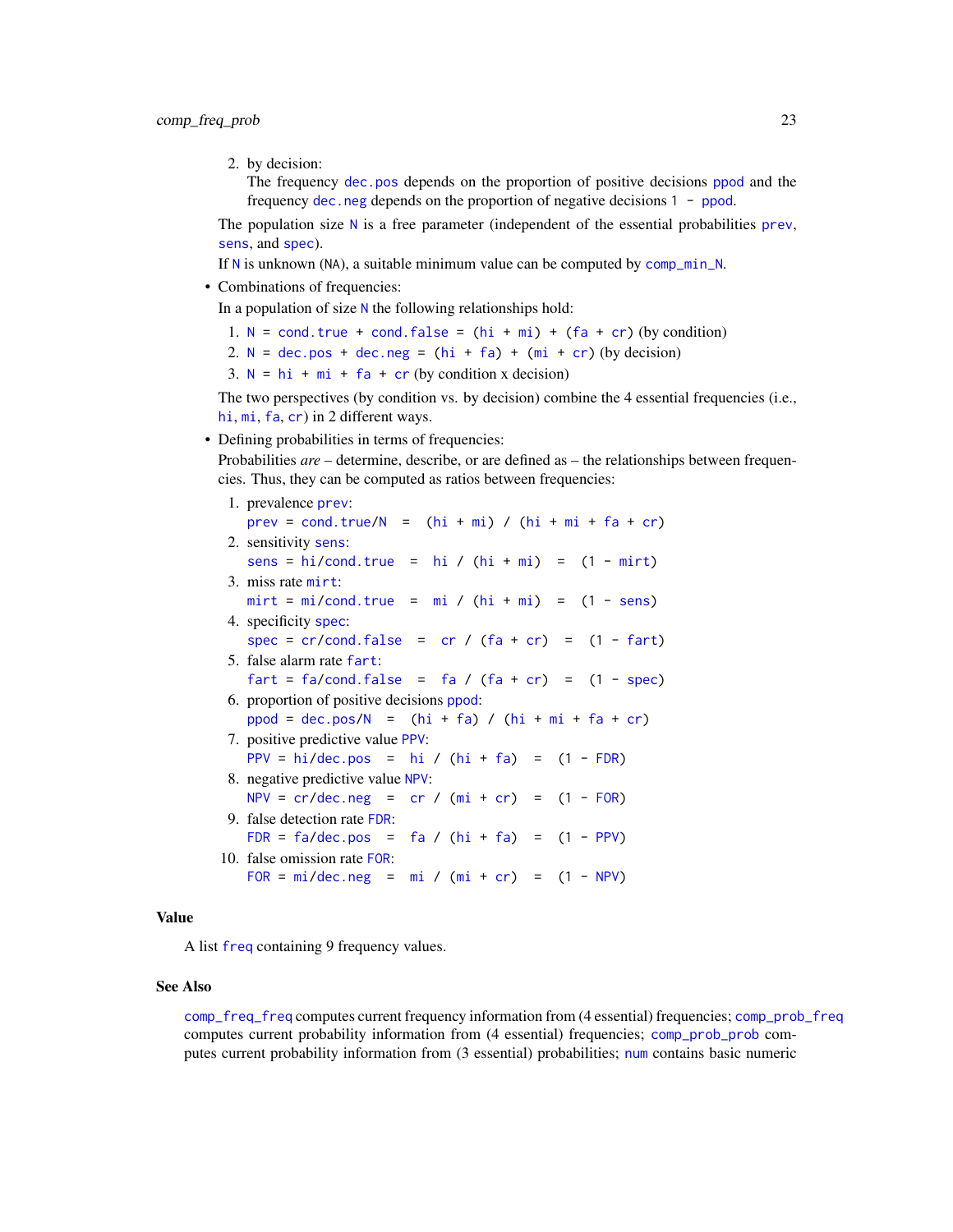variables; [init\\_num](#page-61-1) initializes basic numeric variables; [freq](#page-59-1) contains current frequency information; [comp\\_freq](#page-16-1) computes current frequency information; [prob](#page-106-1) contains current probability information; [comp\\_prob](#page-32-1) computes current probability information; [comp\\_complement](#page-9-1) computes a probability's complement; [comp\\_comp\\_pair](#page-11-1) computes pairs of complements; [comp\\_complete\\_prob\\_set](#page-10-1) completes valid sets of probabilities; [comp\\_min\\_N](#page-24-1) computes a suitable population size [N](#page-80-1) (if missing).

Other functions computing frequencies: [comp\\_freq\\_freq](#page-18-1), [comp\\_freq](#page-16-1), [comp\\_min\\_N](#page-24-1), [comp\\_popu](#page-27-1), [comp\\_prob\\_prob](#page-38-1)

Other format conversion functions: [comp\\_freq\\_freq](#page-18-1), [comp\\_prob\\_freq](#page-35-1), [comp\\_prob\\_prob](#page-38-1)

#### Examples

```
# Basics:
comp_freq_prob(prev = .1, sens = .9, spec = .8, N = 100) \# => ok: hi = 9, ... cr = 72.
# Same case with complements (using NAs to prevent defaults):
comp_freq_prob(prev = .1, sens = NA, mirt = .1, spec = NA, fart = .2, N = 100) # => same resultcomp_freq_prob() # => ok, using probability info currently contained in prob
length(comp_freq_prob()) # => a list containing 9 frequencies
all.equal(freq, comp_freq_prob()) # => TRUE, unless prob has been changed after computing freq
freq <- comp_freq_prob() # => computes frequencies and stores them in freq
# Ways to work:
comp_freq_prob(prev = 1, sens = 1, spec = 1, N = 101) # => ok + warning: N hits (TP)
# Same case with complements (using NAs to prevent defaults):
comp_freq_prob(prev = 1, sens = NA, mirt = 0, spec = NA, fart = 0, N = 101)
comp\_freq\_prob(prev = 1, sens = 1, spec = 0, N = 102) # => ok + warning: N hits (TP)
comp_freq_prob(prev = 1, sens = 0, spec = 1, N = 103) # \Rightarrow ok + warning: N misses (FN)
comp_freq_prob(prev = 1, sens = 0, spec = 0, N = 104) # => ok + warning: N misses (FN)
comp_freq_prob(prev = 0, sens = 1, spec = 1, N = 105) # => ok + warning: N correct rejections (TN)
comp_freq_prob(prev = 0, sens = 1, spec = 0, N = 106) # => ok + warning: N false alarms (FP)
# Same case with complements (using NAs to prevent defaults):
comp_freq_prob(prev = 0, sens = NA, mirt = 0,spec = NA, fart = 1, N = 106) # => ok + warning: N false alarms (FP)
# Watch out for:
comp_freq_prob(prev = 1, sens = 1, spec = 1, N = NA) # => ok + warning: N = 1 computed
comp_freq_prob(prev = 1, sens = 1, spec = 1, N = 0) # = ok, but all 0 + warning (NPV = NaN)
comp_freq_prob(prev = .5, sens = .5, spec = .5, N = 10, round = TRUE) # => ok, but all roundedcomp_freq_prob(prev = .5, sens = .5, spec = .5, N = 10, round = FALSE) # => ok, but not rounded# Ways to fail:
comp_freq_prob(prev = NA, sens = 1, spec = 1, 100) # => NAS + no warning (prev NA)comp_freq_prob(prev = 1, sens = NA, spec = 1, 100) # => NAS + no warning (sens NA)comp\_freq\_prob(prev = 1, sens = 1, spec = NA, 100) # => NAs + no warning (spec NA)
comp\_freq\_prob(prev = 8, sens = 1, spec = 1, 100) # => NAs + warning (prev beyond range)
comp_freq_prob(prev = 1, sens = 8, spec = 1, 100) # => NAs + warning (sens & spec beyond range)
```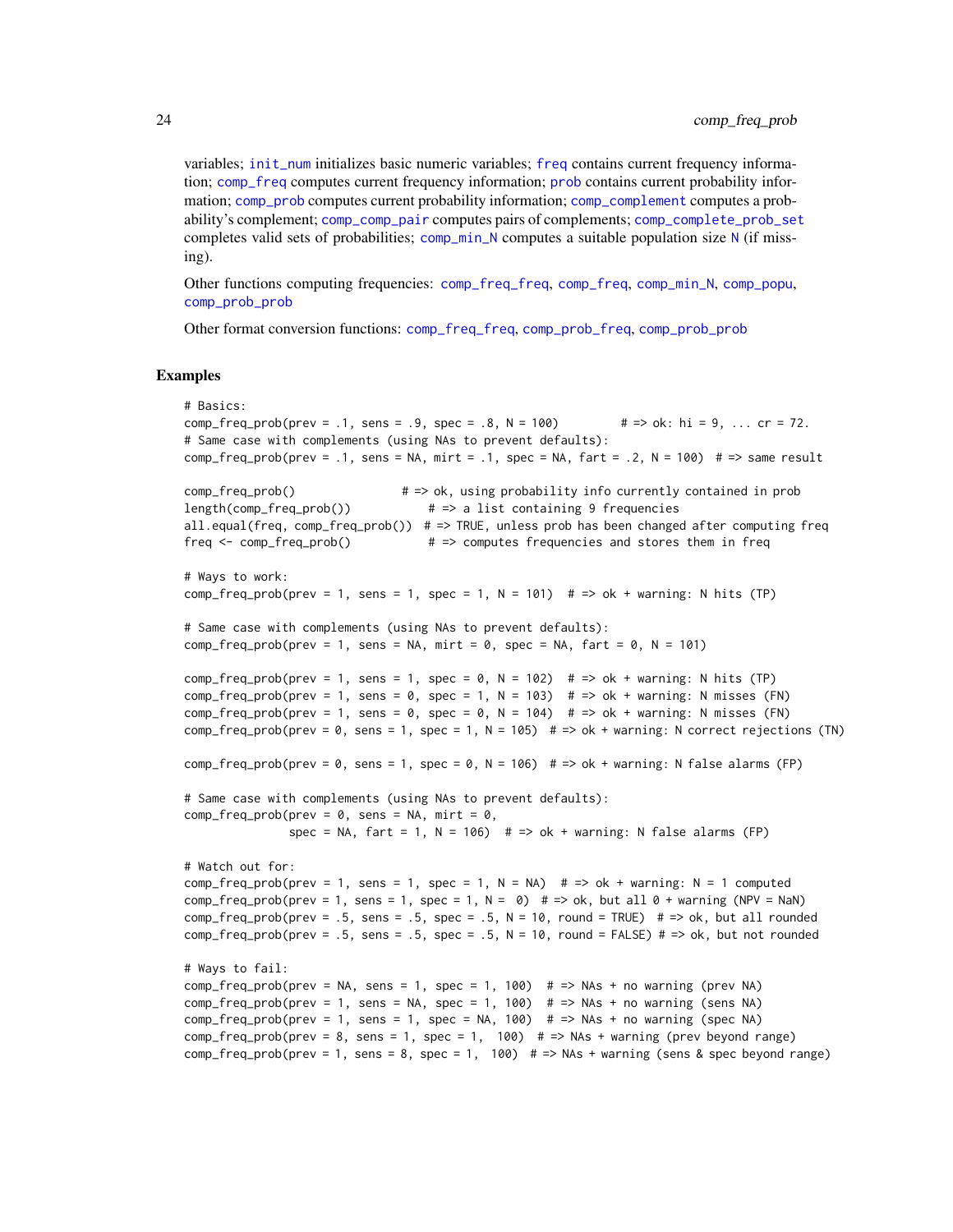<span id="page-24-1"></span><span id="page-24-0"></span>comp\_min\_N *Compute a suitable minimum population size value N.*

## Description

comp\_min\_[N](#page-80-1) is a function that computes a population size value  $N$  (an integer as a power of 10) so that the frequencies of the 4 combinations of conditions and decisions (i.e., the cells of the confusion table, or bottom row of boxes in the natural frequency tree) reach or exceed a minimum value min. freq given the basic parameters prev, sens, and spec (spec =  $1 -$  fart).

# Usage

comp\_min\_N(prev, sens, spec, min.freq = 1)

## Arguments

| prev     | The condition's prevalence value prev (i.e., the probability of condition being<br>TRUE).                                                                      |
|----------|----------------------------------------------------------------------------------------------------------------------------------------------------------------|
| sens     | The decision's sensitivity value sens (i.e., the conditional probability of a posi-<br>tive decision provided that the condition is TRUE).                     |
| spec     | The specificity value spec (i.e., the conditional probability of a negative decision<br>provided that the condition is FALSE).                                 |
| min.freq | The minimum frequency of each combination of a condition and a decision (i.e.,<br>hits, misses, false alarms, and correct rejections). Default: min. freq = 1. |

# Details

Using this function helps avoiding excessively small decimal values in categories (esp. true positives, false negatives, false positives, and true negatives) when expressing combinations of conditions and decisions as natural frequencies. As values of zero (0) are tolerable, the function only increases [N](#page-80-1) (in powers of 10) while the current value of any frequency (cell in confusion table or leaf of tree) is positive but below min.freq.

Note that [comp\\_freq](#page-16-1) still needs to round to avoid decimal values in frequencies [freq](#page-59-1).

# Value

An integer value  $N$  (as a power of 10).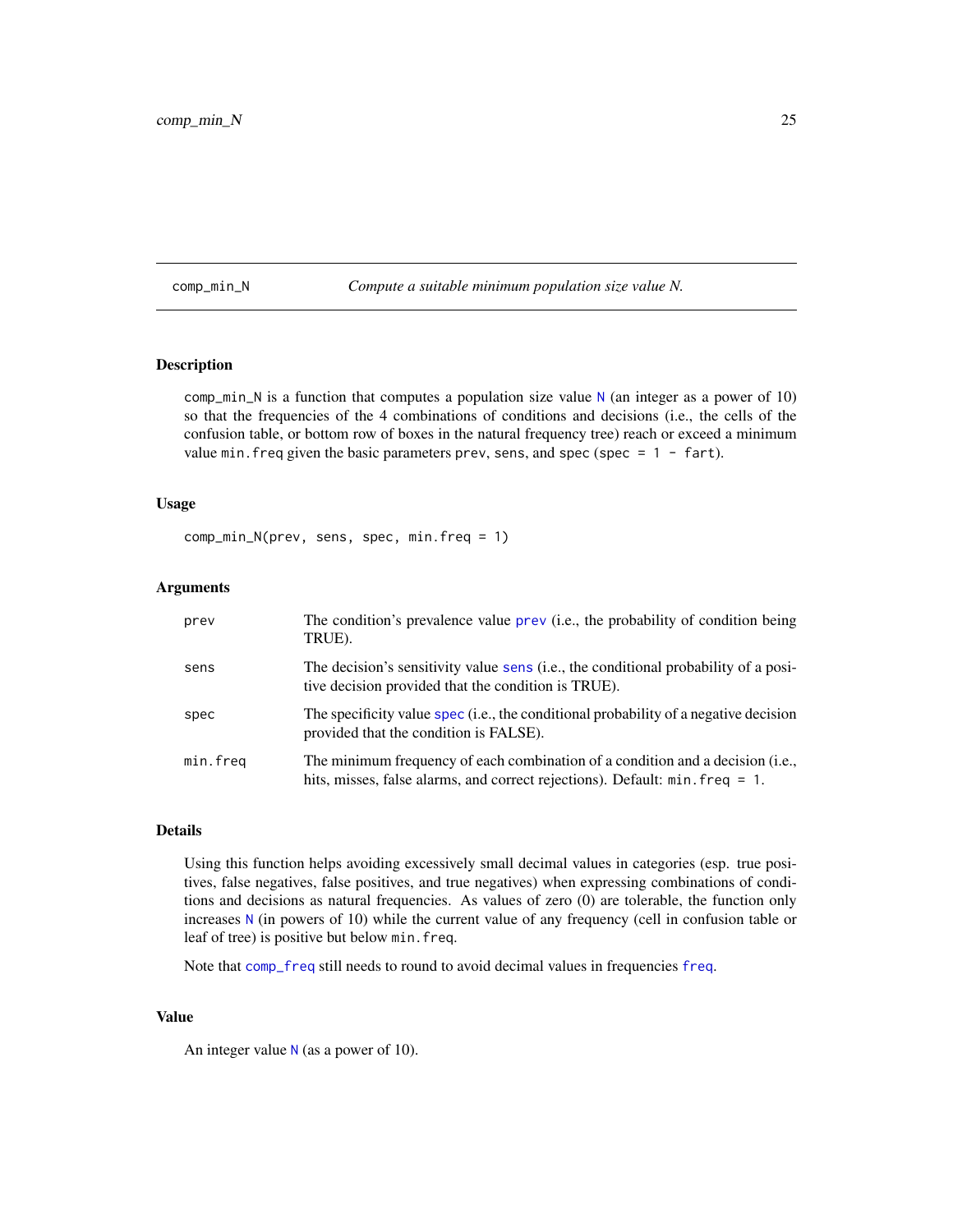## See Also

population size [N](#page-80-1); [num](#page-82-1) contains basic numeric parameters; [freq](#page-59-1) contains current frequency information; [comp\\_freq](#page-16-1) computes frequencies from probabilities; [prob](#page-106-1) contains current probability information; [comp\\_prob](#page-32-1) computes probabilities from probabilities; [comp\\_freq\\_freq](#page-18-1) computes current frequency information from (4 essential) frequencies; [comp\\_freq\\_prob](#page-20-1) computes current frequency information from (3 essential) probabilities; [comp\\_prob\\_freq](#page-35-1) computes current probability information from (4 essential) frequencies; [comp\\_prob\\_prob](#page-38-1) computes current probability information from (3 essential) probabilities.

Other functions computing frequencies: [comp\\_freq\\_freq](#page-18-1), [comp\\_freq\\_prob](#page-20-1), [comp\\_freq](#page-16-1), [comp\\_popu](#page-27-1), [comp\\_prob\\_prob](#page-38-1)

#### Examples

```
comp\_min_N(0, 0, 0) # => 1
comp\_min_N(1, 1, 1) # => 1
comp\_min_N(1, 1, 1, min.freq = 10) # => 10
comp\_min_N(1, 1, 1, min.freq = 99) # => 100
comp_min_N(.1, .1, .1) \qquad # \Rightarrow 100 = 10^2comp_min_N(.001, .1, .1) \# \implies 10 000 = 10^4
comp_min_N(.001, .001, .1) # => 1 000 000 = 10^6
comp\_min_N(.001, .001, .001) # => 1 000 000 = 10^6
```
<span id="page-25-1"></span>comp\_mirt *Compute a decision's miss rate from its sensitivity.*

#### Description

comp\_mirt is a conversion function that takes a sensitivity [sens](#page-112-1) – given as a probability (i.e., a numeric value in the range from  $(0 \text{ to } 1)$  – as its input, and returns the corresponding miss rate [mirt](#page-78-1) – also as a probability – as its output.

#### Usage

```
comp_mirt(sens)
```
#### Arguments

[sens](#page-112-1) The decision's sensitivity sens as a probability.

# Details

The miss rate [mirt](#page-78-1) and [sens](#page-112-1)itivity sens are complements (mirt =  $(1 - sens)$ ) and both features of the decision process (e.g., a diagnostic test).

The function comp\_mirt is complementary to the conversion function [comp\\_sens](#page-41-1) and uses the generic function [comp\\_complement](#page-9-1).

<span id="page-25-0"></span>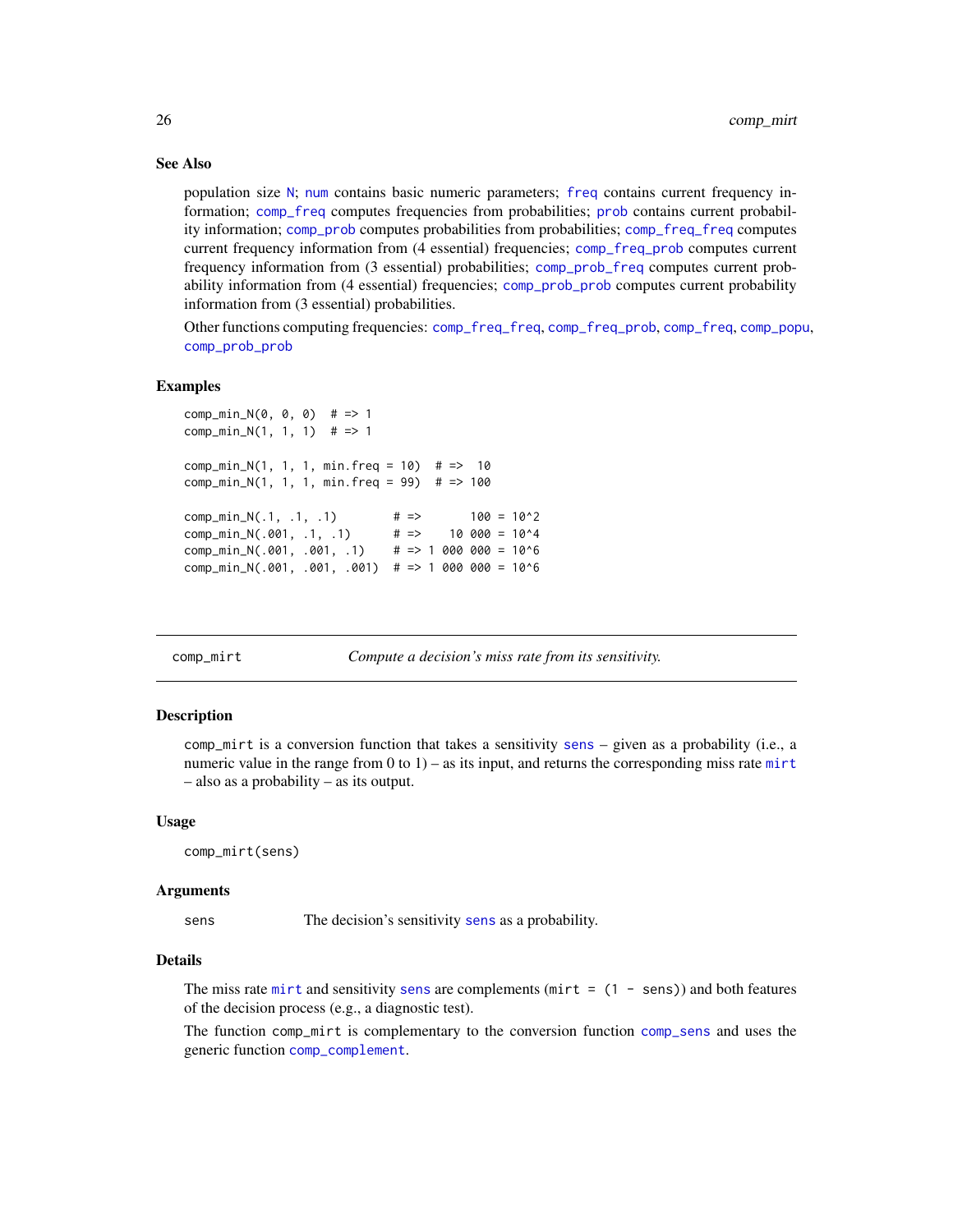# <span id="page-26-0"></span>comp\_NPV 27

## Value

The decision's miss rate [mirt](#page-78-1) as a probability.

#### See Also

[comp\\_complement](#page-9-1) computes a probability's complement; [is\\_complement](#page-65-1) verifies probability complements; [comp\\_prob](#page-32-1) computes current probability information; [prob](#page-106-1) contains current probability information; [is\\_prob](#page-71-1) verifies probabilities.

Other functions computing probabilities: [comp\\_FDR](#page-14-1), [comp\\_FOR](#page-15-1), [comp\\_NPV](#page-26-1), [comp\\_PPV](#page-30-1), [comp\\_accu](#page-7-1), [comp\\_acc](#page-6-1), [comp\\_comp\\_pair](#page-11-1), [comp\\_complement](#page-9-1), [comp\\_complete\\_prob\\_set](#page-10-1), [comp\\_fart](#page-13-1), [comp\\_ppod](#page-29-1), [comp\\_prob\\_freq](#page-35-1), [comp\\_prob](#page-32-1), [comp\\_sens](#page-41-1), [comp\\_spec](#page-42-1)

# Examples

```
comp\_mirt(2) \qquad \qquad # \Rightarrow NA + warning (beyond range)comp_mirt(1/3) # => 0.6666667
comp_mirt(comp_complement(0.123)) # => 0.123
```
<span id="page-26-1"></span>

| comp_NPV | Compute a decision's negative predictive value (NPV) from probabil- |
|----------|---------------------------------------------------------------------|
|          | <i>ities.</i>                                                       |

# Description

comp\_NPV computes the negative predictive value [NPV](#page-81-1) from 3 essential probabilities [prev](#page-104-1), [sens](#page-112-1), and [spec](#page-113-1).

## Usage

```
comp_NPV(prev, sens, spec)
```
# Arguments

| prev | The condition's prevalence prev (i.e., the probability of condition being TRUE).                                                            |
|------|---------------------------------------------------------------------------------------------------------------------------------------------|
| sens | The decision's sensitivity sens (i.e., the conditional probability of a positive<br>decision provided that the condition is TRUE).          |
| spec | The decision's specificity value spec (i.e., the conditional probability of a neg-<br>ative decision provided that the condition is FALSE). |

## Details

comp\_NPV uses probabilities (not frequencies) and does not round results.

# Value

The negative predictive value [NPV](#page-81-1) as a probability. A warning is provided for NaN values.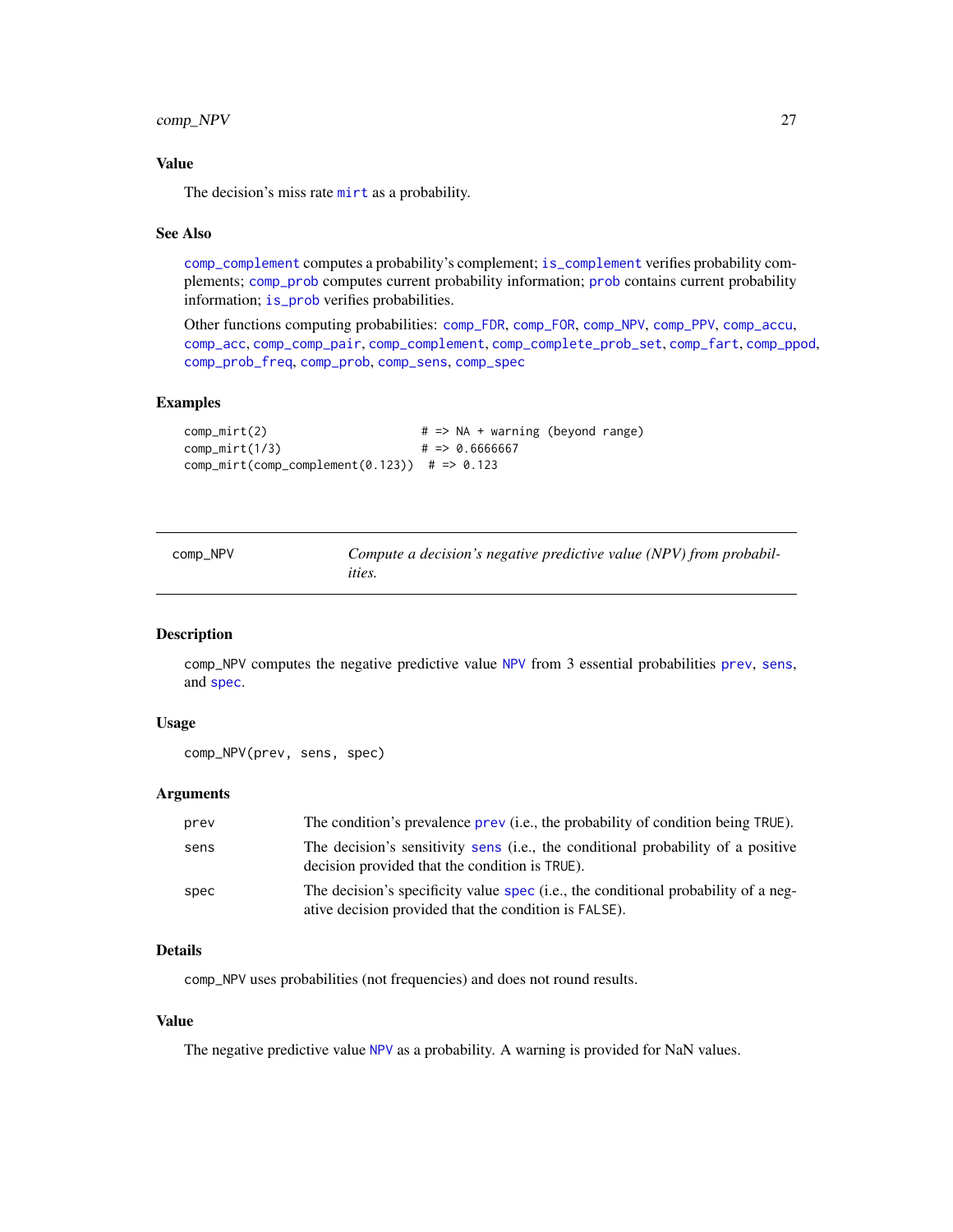# See Also

[comp\\_spec](#page-42-1) and [comp\\_PPV](#page-30-1) compute related probabilities; [is\\_extreme\\_prob\\_set](#page-67-1) verifies extreme cases; [comp\\_complement](#page-9-1) computes a probability's complement; [is\\_complement](#page-65-1) verifies probability complements; [comp\\_prob](#page-32-1) computes current probability information; [prob](#page-106-1) contains current probability information; [is\\_prob](#page-71-1) verifies probabilities.

Other functions computing probabilities: [comp\\_FDR](#page-14-1), [comp\\_FOR](#page-15-1), [comp\\_PPV](#page-30-1), [comp\\_accu](#page-7-1), [comp\\_acc](#page-6-1), [comp\\_comp\\_pair](#page-11-1), [comp\\_complement](#page-9-1), [comp\\_complete\\_prob\\_set](#page-10-1), [comp\\_fart](#page-13-1), [comp\\_mirt](#page-25-1), [comp\\_ppod](#page-29-1), [comp\\_prob\\_freq](#page-35-1), [comp\\_prob](#page-32-1), [comp\\_sens](#page-41-1), [comp\\_spec](#page-42-1)

#### Examples

```
# (1) Ways to work:
comp_NPV(.50, .500, .500) # => NPV = 0.5comp_NPV(.50, .333, .666) # => NPV = 0.4996
# (2) Watch out for vectors:
prev \leq seq(0, 1, .1)
comp_NPV(prev, .5, .5) # => without NaN values
comp_NPV(prev, 1, 0) # => with NaN values
# (3) Watch out for extreme values:
comp_NPV(1, 1, 1) # => NaN, as cr = 0 and mi = 0: 0/0
comp_NPV(1, 1, 0) # => NaN, as cr = 0 and mi = 0: 0/0
comp_NPV(.5, sens = 1, spec = 0) # => NaN, no dec.neg cases: NPV = 0/0 = NaN
is_extreme_prob_set(.5, sens = 1, spec = 0) # => verifies extreme cases
```
<span id="page-27-1"></span>comp\_popu *Compute a population table from frequencies.*

#### **Description**

comp\_popu is a function that computes a table [popu](#page-101-1) (as an R data frame) from the current frequency information (contained in [freq](#page-59-1)).

#### Usage

```
comp_popu(hi = freq$hi, mi = freq$mi, fa = freq$fa, cr = freq$cr,
  cond.true.lbl = txt$cond.true.lbl, cond.false.lbl = txt$cond.false.lbl,
  dec.pos.1bl = txt$dec.pos.1b1, dec.neg.1b1 = txt$dec.neg.1b1,
 hi.lbl = txt$hi.lbl, mi.lbl = txt$mi.lbl, fa.lbl = txt$fa.lbl,
  cr.1bl = txt$cr.1bl)
```
<span id="page-27-0"></span>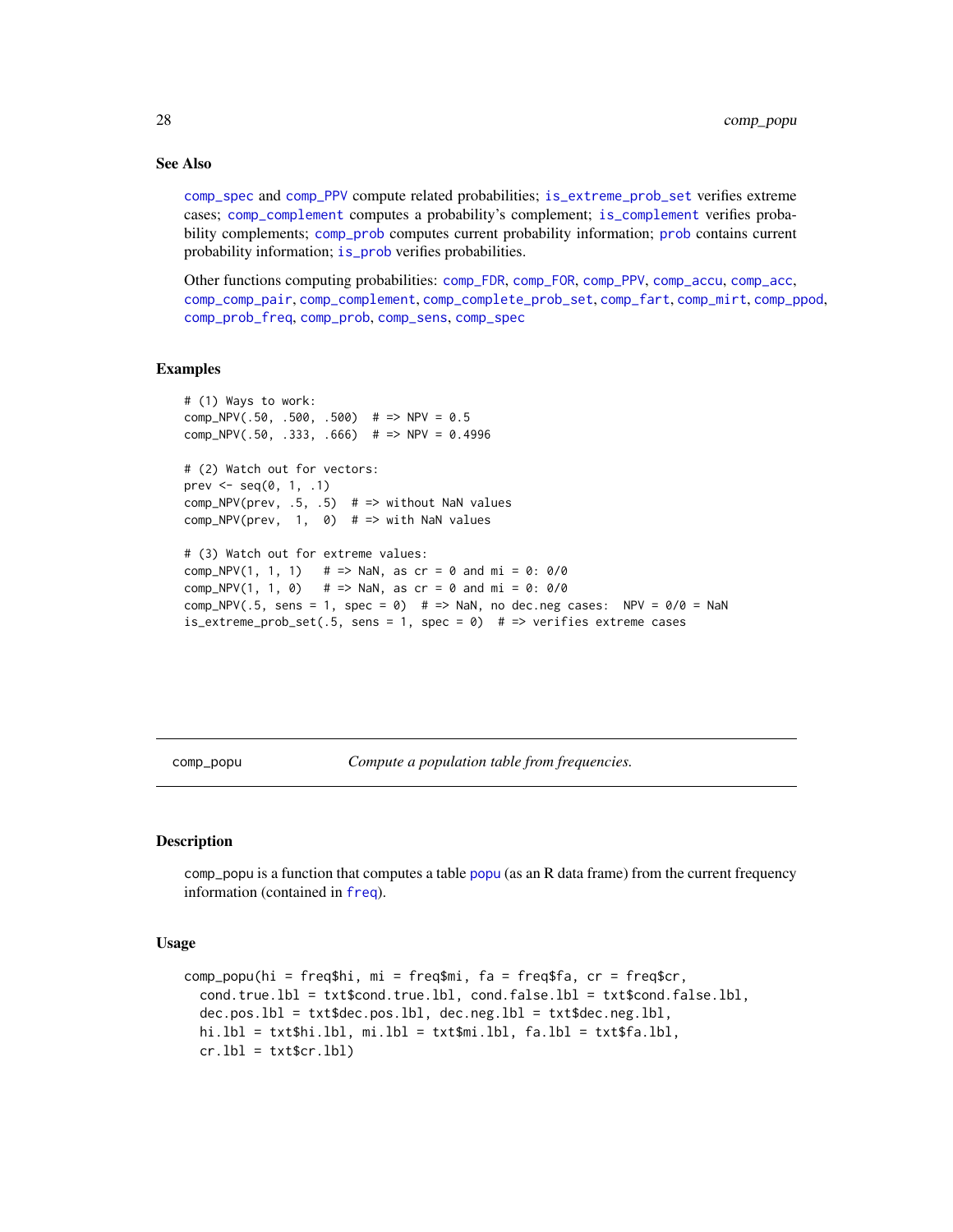# comp\_popu 29

#### Arguments

| hi            | The number of hits hi (or true positives).                        |
|---------------|-------------------------------------------------------------------|
| mi            | The number of misses $\overline{\text{mi}}$ (or false negatives). |
| fa            | The number of false alarms fa (or false positives).               |
| cr            | The number of correct rejections cr (or true negatives).          |
| cond.true.lbl | Text label for cond, true cases.                                  |
|               | cond. false. 1b1 Text label for cond. false cases.                |
| dec.pos.lbl   | Text label for dec. pos cases.                                    |
| dec.neg.lbl   | Text label for dec. neg cases.                                    |
| hi.lbl        | Text label for hi cases.                                          |
| mi.lbl        | Text label for mi cases.                                          |
| fa.lbl        | Text label for fa cases.                                          |
| cr.lbl        | Text label for cr cases.                                          |

## Format

An object of class data.frame with [N](#page-80-1) rows and 3 columns ("Truth", "Decision", "SDT").

## Details

comp\_popu also uses the current text settings contained in [txt](#page-115-1).

A visualization of the current population contained in [popu](#page-101-1) is provided by plot\_icon.

## Value

A data frame popu containing [N](#page-80-1) rows (individual cases) and 3 columns ("Truth", "Decision", "SDT") encoded as ordered factors (with 2, 2, and 4 levels, respectively).

# See Also

The corresponding data frame [popu](#page-101-1); [num](#page-82-1) for basic numeric parameters; [freq](#page-59-1) for current frequency information; [txt](#page-115-1) for current text settings; [pal](#page-83-1) for current color settings.

Other functions computing frequencies: [comp\\_freq\\_freq](#page-18-1), [comp\\_freq\\_prob](#page-20-1), [comp\\_freq](#page-16-1), [comp\\_min\\_N](#page-24-1), [comp\\_prob\\_prob](#page-38-1)

# Examples

```
comp_popu(hi = 4, mi = 1, fa = 2, cr = 3) # => computes a table of N = 10 cases
popu <- comp_popu() # => initializes popu (with current values of freq and txt)
dim(popu) # \Rightarrow N \times 3head(popu) # \Rightarrow shows head of data frame
```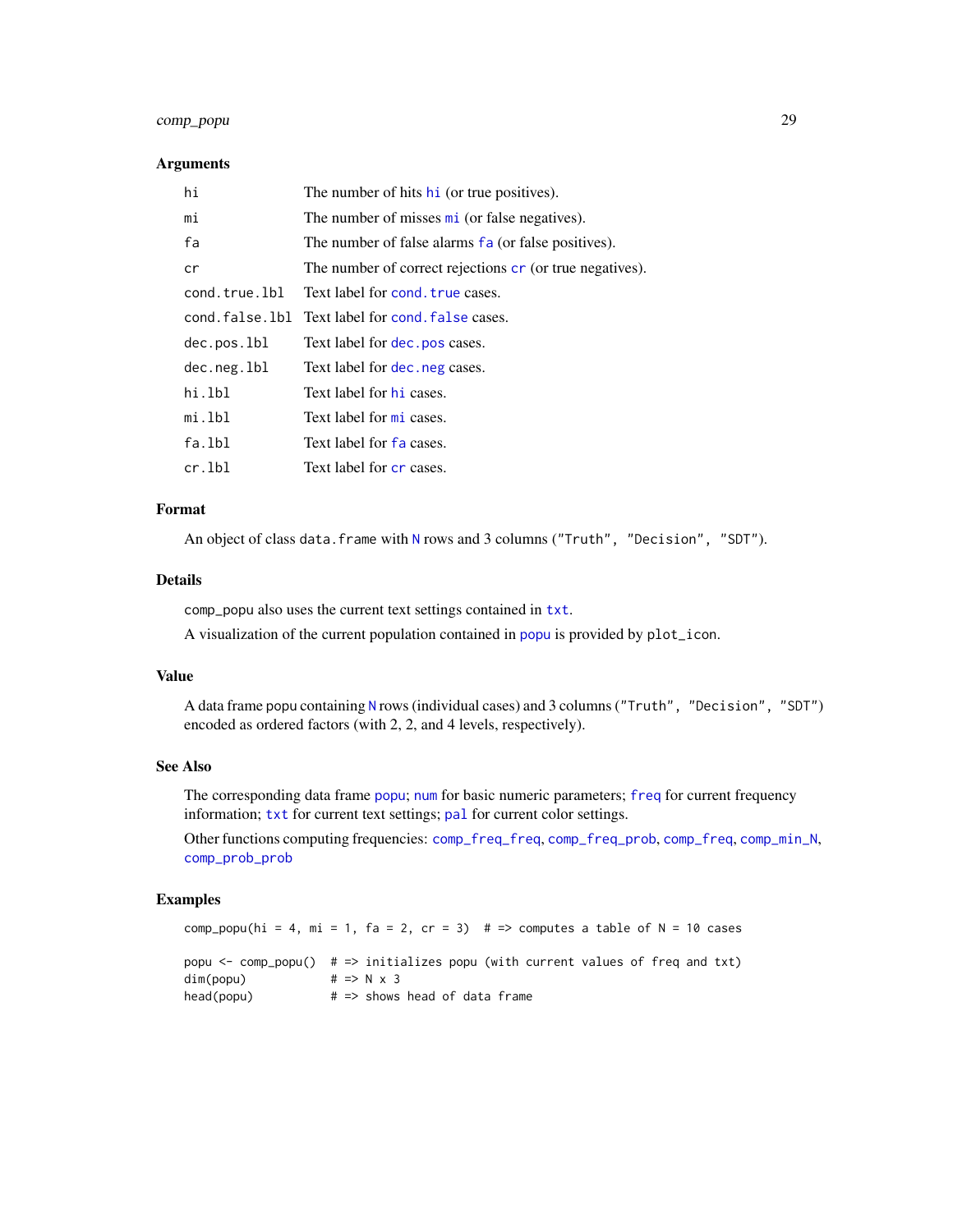<span id="page-29-1"></span><span id="page-29-0"></span>

comp\_ppod computes the proportion of positive decisions [ppod](#page-102-1) from 3 essential probabilities [prev](#page-104-1), [sens](#page-112-1), and [spec](#page-113-1).

## Usage

comp\_ppod(prev, sens, spec)

## Arguments

| prev | The condition's prevalence prev (i.e., the probability of condition being TRUE).                                                            |
|------|---------------------------------------------------------------------------------------------------------------------------------------------|
| sens | The decision's sensitivity sens (i.e., the conditional probability of a positive<br>decision provided that the condition is TRUE).          |
| spec | The decision's specificity value spec (i.e., the conditional probability of a neg-<br>ative decision provided that the condition is FALSE). |

## Details

comp\_ppod uses probabilities (not frequencies) as inputs and returns a proportion (probability) without rounding.

Definition: ppod is proportion (or probability) of positive decisions:

ppod = dec.pos/ $N = (hi + fa)/(hi + mi + fa + cr)$ 

Values range from 0 (only negative decisions) to 1 (only positive decisions).

Importantly, positive decisions [dec.pos](#page-50-1) are not necessariliy correct decisions [dec.cor](#page-47-1).

#### Value

The proportion of positive decisions [ppod](#page-102-1) as a probability. A warning is provided for NaN values.

## See Also

[comp\\_sens](#page-41-1) and [comp\\_NPV](#page-26-1) compute related probabilities; [is\\_extreme\\_prob\\_set](#page-67-1) verifies extreme cases; [comp\\_complement](#page-9-1) computes a probability's complement; [is\\_complement](#page-65-1) verifies probability complements; [comp\\_prob](#page-32-1) computes current probability information; [prob](#page-106-1) contains current probability information; [is\\_prob](#page-71-1) verifies probabilities.

Other functions computing probabilities: [comp\\_FDR](#page-14-1), [comp\\_FOR](#page-15-1), [comp\\_NPV](#page-26-1), [comp\\_PPV](#page-30-1), [comp\\_accu](#page-7-1), [comp\\_acc](#page-6-1), [comp\\_comp\\_pair](#page-11-1), [comp\\_complement](#page-9-1), [comp\\_complete\\_prob\\_set](#page-10-1), [comp\\_fart](#page-13-1), [comp\\_mirt](#page-25-1), [comp\\_prob\\_freq](#page-35-1), [comp\\_prob](#page-32-1), [comp\\_sens](#page-41-1), [comp\\_spec](#page-42-1)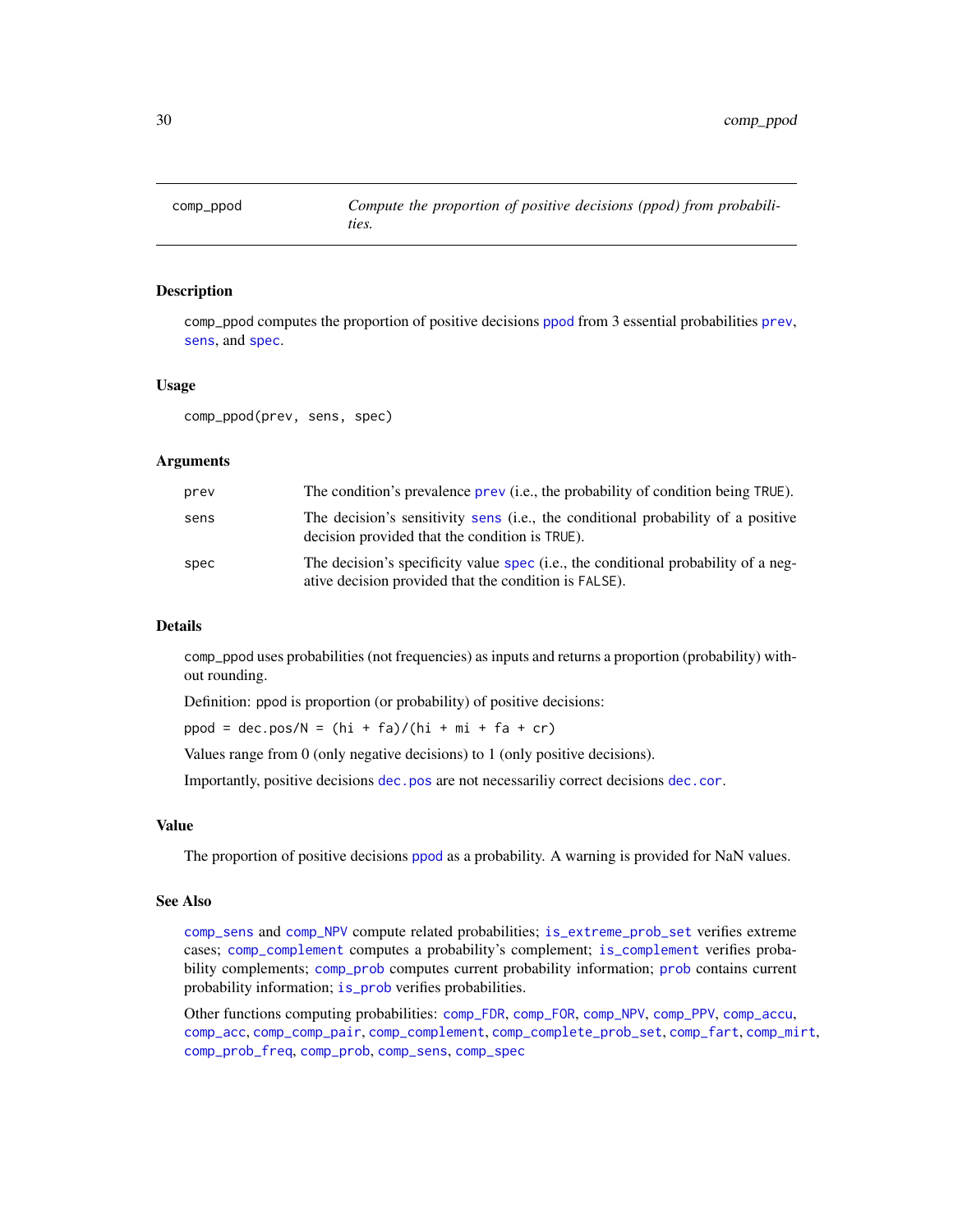# <span id="page-30-0"></span>comp\_PPV 31

# Examples

```
# (1) ways to work:
comp_ppod(.10, .200, .300) # => ppod = 0.65
comp_ppod(.50, .333, .666) # => ppod = 0.3335# (2) watch out for vectors:
prev \leq seq(0, 1, .1)
comp_ppod(prev, .8, .5) # => 0.50 0.53 0.56 0.59 0.62 0.65 0.68 0.71 0.74 0.77 0.80
comp\_ppod(prev, 0, 1) # = > 0 0 0 0 0 0 0 0 0 0 0
# (3) watch out for extreme values:
comp\_ppod(1, 1, 1) # => 1
comp\_ppod(1, 1, 0) # => 1
comp\_ppod(1, 0, 1) # => 0
comp\_ppod(1, 0, 0) # => 0
comp\_ppod(0, 1, 1) # => 0
comp\_ppod(0, 1, 0) # => 1
comp\_ppod(0, 0, 1) # => 0
comp\_ppod(0, 0, 0) # => 1
```
<span id="page-30-1"></span>

| comp_PPV | Compute a decision's positive predictive value (PPV) from probabili- |
|----------|----------------------------------------------------------------------|
|          |                                                                      |
|          | ties.                                                                |

# Description

comp\_PPV computes the positive predictive value [PPV](#page-103-1) from 3 essential probabilities [prev](#page-104-1), [sens](#page-112-1), and [spec](#page-113-1).

# Usage

comp\_PPV(prev, sens, spec)

## Arguments

| prev | The condition's prevalence prev (i.e., the probability of condition being TRUE).                                                            |
|------|---------------------------------------------------------------------------------------------------------------------------------------------|
| sens | The decision's sensitivity sens (i.e., the conditional probability of a positive<br>decision provided that the condition is TRUE).          |
| spec | The decision's specificity value spec (i.e., the conditional probability of a neg-<br>ative decision provided that the condition is FALSE). |

## Details

comp\_PPV uses probabilities (not frequencies) and does not round results.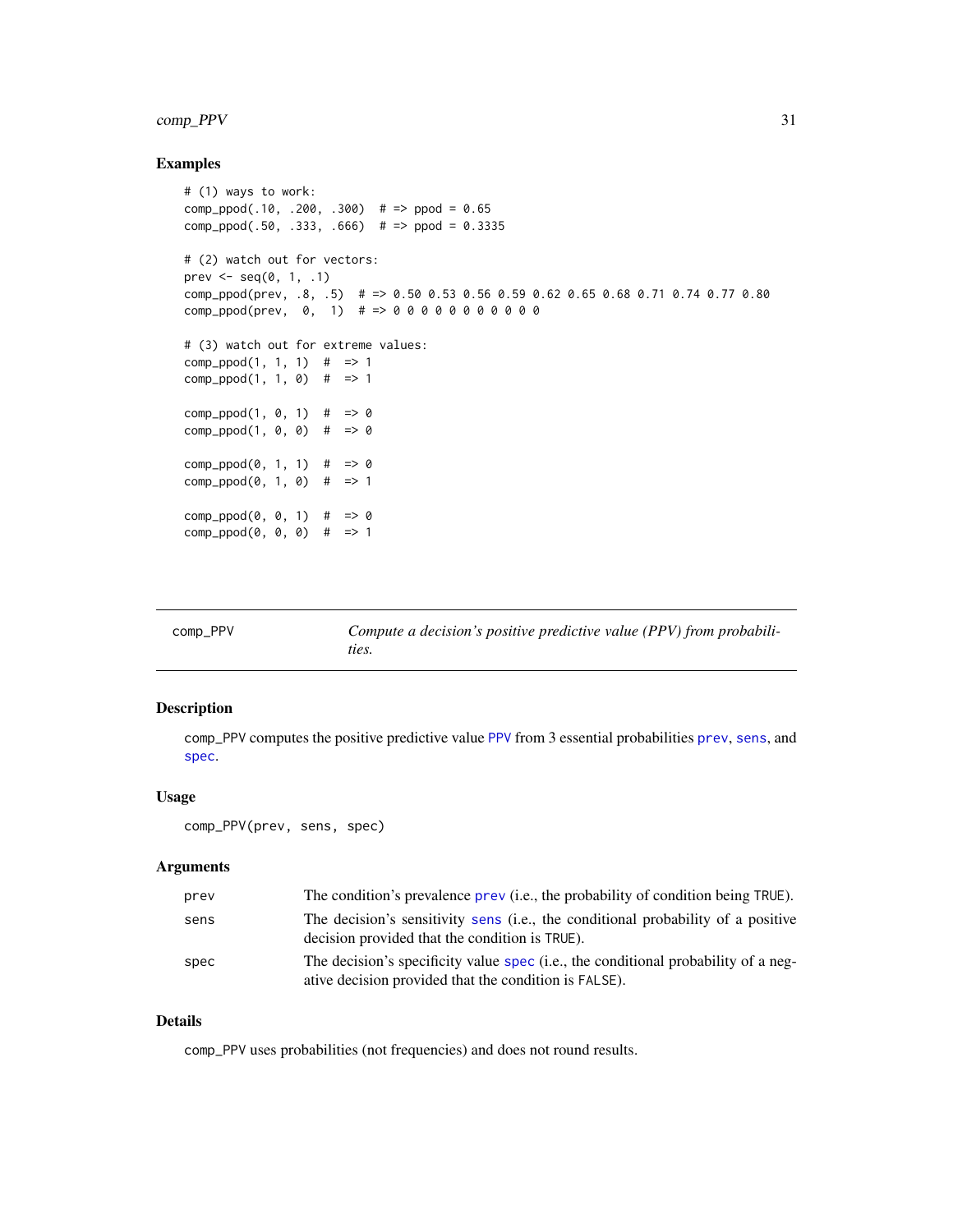## <span id="page-31-0"></span>Value

The positive predictive value [PPV](#page-103-1) as a probability. A warning is provided for NaN values.

#### See Also

[comp\\_sens](#page-41-1) and [comp\\_NPV](#page-26-1) compute related probabilities; [is\\_extreme\\_prob\\_set](#page-67-1) verifies extreme cases; [comp\\_complement](#page-9-1) computes a probability's complement; [is\\_complement](#page-65-1) verifies probability complements; [comp\\_prob](#page-32-1) computes current probability information; [prob](#page-106-1) contains current probability information; [is\\_prob](#page-71-1) verifies probabilities.

Other functions computing probabilities: [comp\\_FDR](#page-14-1), [comp\\_FOR](#page-15-1), [comp\\_NPV](#page-26-1), [comp\\_accu](#page-7-1), [comp\\_acc](#page-6-1), [comp\\_comp\\_pair](#page-11-1), [comp\\_complement](#page-9-1), [comp\\_complete\\_prob\\_set](#page-10-1), [comp\\_fart](#page-13-1), [comp\\_mirt](#page-25-1), [comp\\_ppod](#page-29-1), [comp\\_prob\\_freq](#page-35-1), [comp\\_prob](#page-32-1), [comp\\_sens](#page-41-1), [comp\\_spec](#page-42-1)

#### Examples

```
# (1) Ways to work:
comp_PPV(.50, .500, .500) # => PPV = 0.5comp_PPV(.50, .333, .666) # => PPV = 0.499# (2) Watch out for vectors:
prev \leq seq(0, 1, .1)comp_PPV(prev, .5, .5) # => without NaN values
comp_PPV(prev, 0, 1) # => with NaN values
# (3) Watch out for extreme values:
comp_PPV(prev = 1, sens = 0, spec = .5) # => NaN, only mi: hi = 0 and fa = 0: PPV = 0/0 = NaN
is_extreme_prob_set(prev = 1, sens = 0, spec = .5) # => verifies extreme cases
comp_PPV(prev = \theta, sens = .5, spec = 1) # => NaN, only cr: hi = \theta and fa = \theta: PPV = \theta/\theta = NaN
is_extreme_prob_set(prev = \theta, sens = .5, spec = 1) # => verifies extreme cases
comp_PPV(prev = .5, sens = \theta, spec = 1) # => NaN, only cr: hi = \theta and fa = \theta: PPV = \theta/\theta = NaN
is_extreme_prob_set(prev = .5, sens = 0, spec = 1) # => verifies extreme cases
```

| comp_prev | Compute the condition's prevalence (baseline probability) from fre- |
|-----------|---------------------------------------------------------------------|
|           | quencies.                                                           |

## Description

comp\_prev computes a condition's prevalence value [prev](#page-104-1) (or baseline probability) from 4 essential frequencies ([hi](#page-60-1), [mi](#page-77-1), [fa](#page-54-1), [cr](#page-46-1)).

#### Usage

```
comp_prev(hi = freq$hi, mi = freq$mi, fa = freq$fa, cr = freq$cr)
```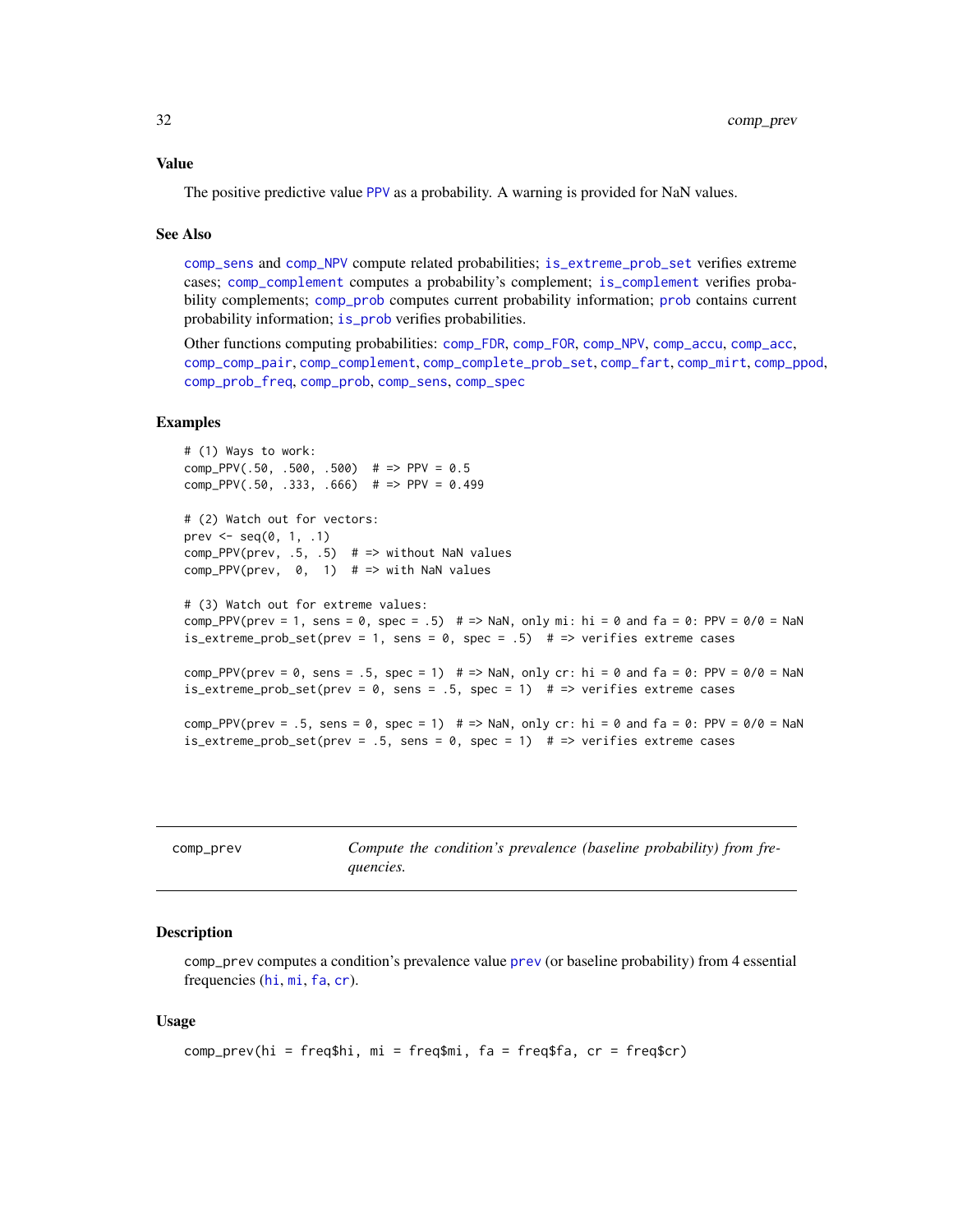# <span id="page-32-0"></span>comp\_prob 33

#### Arguments

| hi | The number of hits hi (or true positives).               |
|----|----------------------------------------------------------|
| mi | The number of misses mi (or false negatives).            |
| fa | The number of false alarms fa (or false positives).      |
| cr | The number of correct rejections cr (or true negatives). |

# Details

A condition's prevalence value [prev](#page-104-1) is the probability of the condition being TRUE.

The probability [prev](#page-104-1) can be computed from frequencies as the the ratio of [cond.true](#page-44-1) (i.e., [hi](#page-60-1) + [mi](#page-77-1)) divided by  $N$  (i.e.,  $hi + mi + fa + cr$  $hi + mi + fa + cr$  $hi + mi + fa + cr$  $hi + mi + fa + cr$  $hi + mi + fa + cr$  $hi + mi + fa + cr$  $hi + mi + fa + cr$ ):

 $prev = cond.true/N = (hi + mij)/(hi + mi + fa + cr)$ 

# See Also

[num](#page-82-1) contains basic numeric parameters; [init\\_num](#page-61-1) initializes basic numeric parameters; [prob](#page-106-1) contains current probability information; [comp\\_prob](#page-32-1) computes current probability information; [freq](#page-59-1) contains current frequency information; [comp\\_freq](#page-16-1) computes current frequency information; [is\\_prob](#page-71-1) verifies probability inputs; [is\\_freq](#page-69-1) verifies frequency inputs.

<span id="page-32-1"></span>comp\_prob *Compute probabilities from (3 essential) probabilities.*

## Description

comp\_prob computes current probability information from 3 essential probabilities ([prev](#page-104-1), [sens](#page-112-1) or [mirt](#page-78-1), [spec](#page-113-1) or [fart](#page-55-1)). It returns a list of 10 probabilities [prob](#page-106-1) as its output.

## Usage

```
comp_prob(prev = num$prev, sens = num$sens, mirt = NA, spec = num$spec,
  fart = NA, tol = 0.01)
```
#### Arguments

| prev | The condition's prevalence value prev (i.e., the probability of the condition be-<br>ing TRUE).                                                                                                      |
|------|------------------------------------------------------------------------------------------------------------------------------------------------------------------------------------------------------|
| sens | The decision's sensitivity value sens (i.e., the conditional probability of a pos-<br>itive decision provided that the condition is TRUE). sens is optional when its<br>complement mirt is provided. |
| mirt | The decision's miss rate value mirt (i.e., the conditional probability of a neg-<br>ative decision provided that the condition is TRUE). mirt is optional when its<br>complement sens is provided.   |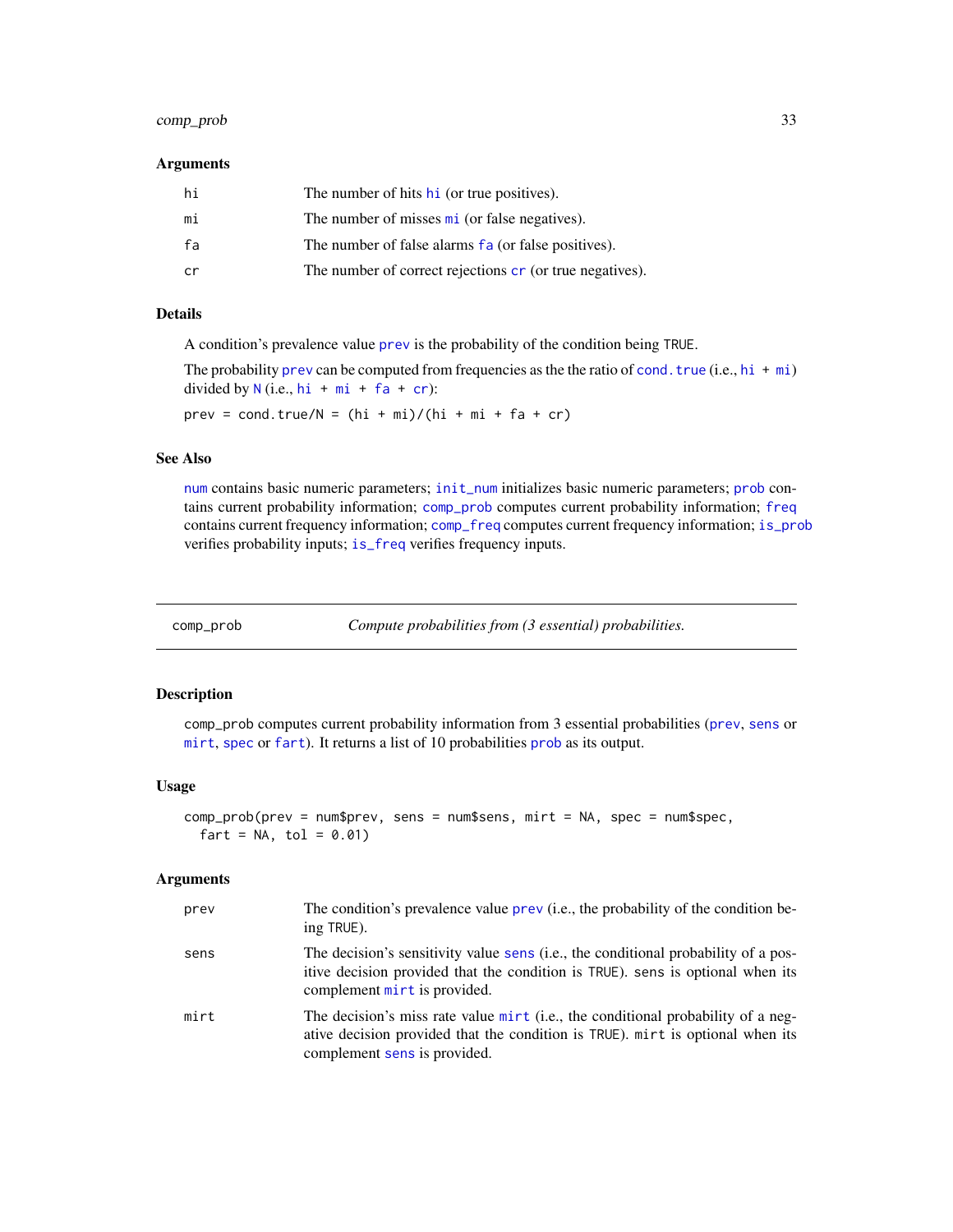| spec | The decision's specificity value spec (i.e., the conditional probability of a neg-<br>ative decision provided that the condition is FALSE). spec is optional when its<br>complement fart is provided. |
|------|-------------------------------------------------------------------------------------------------------------------------------------------------------------------------------------------------------|
| fart | The decision's false alarm rate fart (i.e., the conditional probability of a pos-<br>itive decision provided that the condition is FALSE). fart is optional when its<br>complement spec is provided.  |
| tol  | A numeric tolerance value for $is\_complement$ . Default: tol = .01.                                                                                                                                  |
|      |                                                                                                                                                                                                       |

## Details

comp\_prob assumes that a sufficient and consistent set of essential probabilities (i.e., [prev](#page-104-1) and either [sens](#page-112-1) or its complement [mirt](#page-78-1), and either [spec](#page-113-1) or its complement [fart](#page-55-1)) is provided.

comp\_prob computes and returns a full set of basic and various derived probabilities (e.g., the probability of a positive decision [ppod](#page-102-1), the predictive values [PPV](#page-103-1) and [NPV](#page-81-1), as well as their complements [FDR](#page-56-1) and [FOR](#page-57-1)) in its output of a list [prob](#page-106-1).

Extreme probabilities (sets containing two or more probabilities of 0 or 1) may yield unexpected values (e.g., predictive values [PPV](#page-103-1) or [NPV](#page-81-1) turning NaN when [is\\_extreme\\_prob\\_set](#page-67-1) evaluates to TRUE).

comp\_prob is the probability counterpart to the frequency function [comp\\_freq](#page-16-1).

Key relationships:

- Other functions translating between representational formats:
	- 1. comp\_prob\_prob (defined here) is a wrapper function for [comp\\_prob](#page-32-1) and an analog to 3 other format conversion functions:
	- 2. [comp\\_prob\\_freq](#page-35-1) computes current *probability* information contained in [prob](#page-106-1) from 4 essential frequencies ([hi](#page-60-1), [mi](#page-77-1), [fa](#page-54-1), [cr](#page-46-1)).
	- 3. [comp\\_freq\\_prob](#page-20-1) computes current *frequency* information contained in [freq](#page-59-1) from 3 essential probabilities ([prev](#page-104-1), [sens](#page-112-1), [spec](#page-113-1)).
	- 4. [comp\\_freq\\_freq](#page-18-1) computes current *frequency* information contained in [freq](#page-59-1) from 4 essential frequencies ([hi](#page-60-1), [mi](#page-77-1), [fa](#page-54-1), [cr](#page-46-1)).
- Two perspectives:

A population of [N](#page-80-1) individuals can be split into 2 subsets in 2 different ways:

1. by condition:

The frequency [cond.true](#page-44-1) depends on the [prev](#page-104-1)alence prev and the frequency [cond.false](#page-43-1) depends on the prevalence's complement 1 - [prev](#page-104-1).

2. by decision:

The frequency [dec.pos](#page-50-1) depends on the proportion of positive decisions [ppod](#page-102-1) and the frequency [dec.neg](#page-49-1) depends on the proportion of negative decisions 1 - [ppod](#page-102-1).

The population size  $N$  is a free parameter (independent of the essential probabilities [prev](#page-104-1), [sens](#page-112-1), and [spec](#page-113-1)).

If [N](#page-80-1) is unknown (NA), a suitable minimum value can be computed by [comp\\_min\\_N](#page-24-1).

• Combinations of frequencies:

In a population of size  $N$  the following relationships hold:

1.  $N = \text{cond.true} + \text{cond.false} = (hi + mi) + (fa + cr)$  $N = \text{cond.true} + \text{cond.false} = (hi + mi) + (fa + cr)$  $N = \text{cond.true} + \text{cond.false} = (hi + mi) + (fa + cr)$  $N = \text{cond.true} + \text{cond.false} = (hi + mi) + (fa + cr)$  $N = \text{cond.true} + \text{cond.false} = (hi + mi) + (fa + cr)$  $N = \text{cond.true} + \text{cond.false} = (hi + mi) + (fa + cr)$  $N = \text{cond.true} + \text{cond.false} = (hi + mi) + (fa + cr)$  $N = \text{cond.true} + \text{cond.false} = (hi + mi) + (fa + cr)$  $N = \text{cond.true} + \text{cond.false} = (hi + mi) + (fa + cr)$  $N = \text{cond.true} + \text{cond.false} = (hi + mi) + (fa + cr)$  $N = \text{cond.true} + \text{cond.false} = (hi + mi) + (fa + cr)$  $N = \text{cond.true} + \text{cond.false} = (hi + mi) + (fa + cr)$  $N = \text{cond.true} + \text{cond.false} = (hi + mi) + (fa + cr)$  (by condition)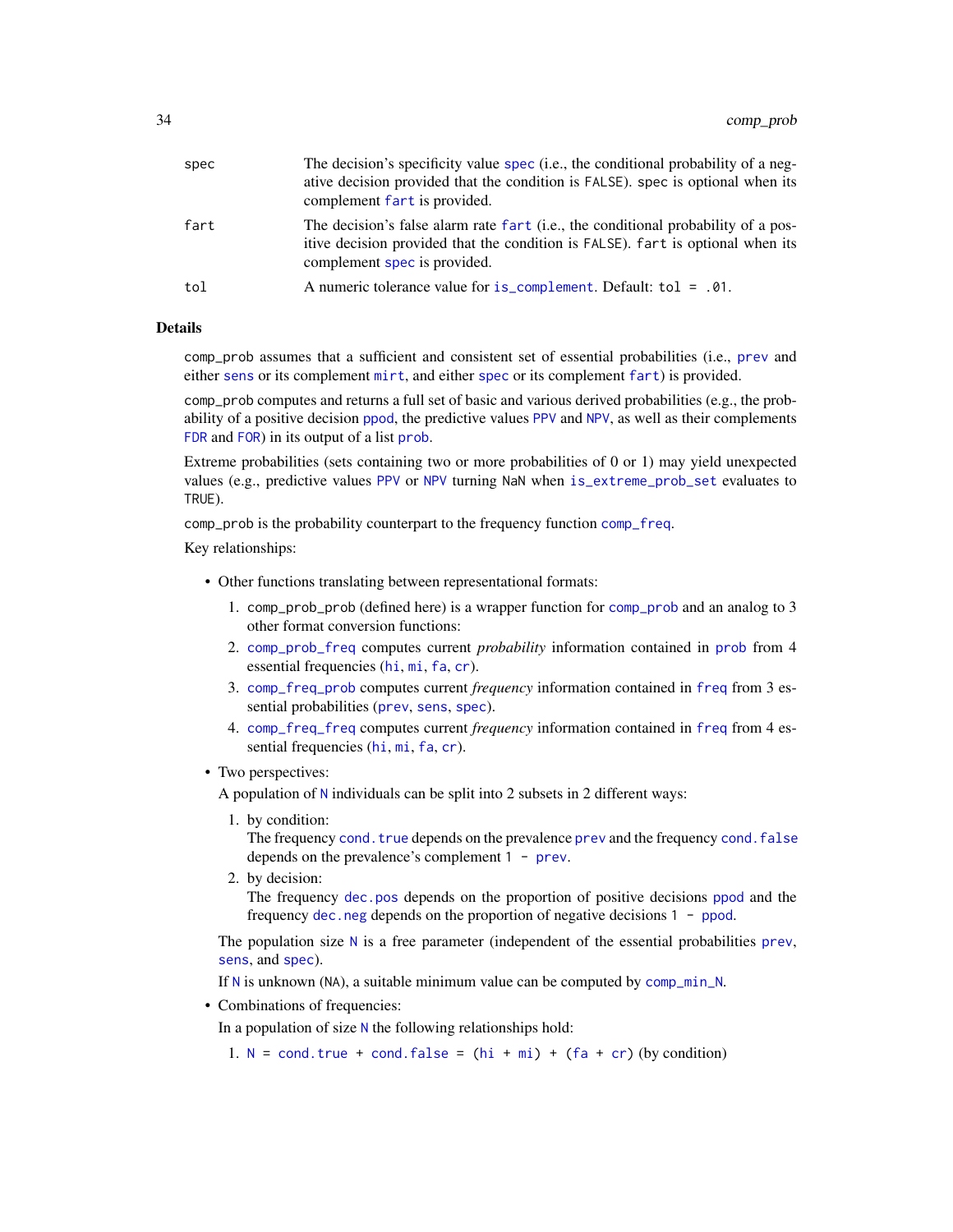2.  $N = dec.pos + dec.neg = (hi + fa) + (mi + cr) (by decision)$  $N = dec.pos + dec.neg = (hi + fa) + (mi + cr) (by decision)$  $N = dec.pos + dec.neg = (hi + fa) + (mi + cr) (by decision)$  $N = dec.pos + dec.neg = (hi + fa) + (mi + cr) (by decision)$  $N = dec.pos + dec.neg = (hi + fa) + (mi + cr) (by decision)$  $N = dec.pos + dec.neg = (hi + fa) + (mi + cr) (by decision)$  $N = dec.pos + dec.neg = (hi + fa) + (mi + cr) (by decision)$  $N = dec.pos + dec.neg = (hi + fa) + (mi + cr) (by decision)$  $N = dec.pos + dec.neg = (hi + fa) + (mi + cr) (by decision)$  $N = dec.pos + dec.neg = (hi + fa) + (mi + cr) (by decision)$  $N = dec.pos + dec.neg = (hi + fa) + (mi + cr) (by decision)$  $N = dec.pos + dec.neg = (hi + fa) + (mi + cr) (by decision)$  $N = dec.pos + dec.neg = (hi + fa) + (mi + cr) (by decision)$  $N = dec.pos + dec.neg = (hi + fa) + (mi + cr) (by decision)$ 3.  $N = h i + m i + fa + cr$  $N = h i + m i + fa + cr$  $N = h i + m i + fa + cr$  $N = h i + m i + fa + cr$  $N = h i + m i + fa + cr$  (by condition x decision)

The two perspectives (by condition vs. by decision) combine the 4 essential frequencies (i.e., [hi](#page-60-1), [mi](#page-77-1), [fa](#page-54-1), [cr](#page-46-1)) in 2 different ways.

• Defining probabilities in terms of frequencies:

Probabilities *are* numbers from 0 to 1 and determine, describe, or are defined as relationships between frequencies. The following probabilities can be computed as ratios between frequencies:

1. prevalence [prev](#page-104-1): [prev](#page-104-1) = [cond.true/](#page-44-1) $N = (hi + mi) / (hi + mi + fa + cr)$  $N = (hi + mi) / (hi + mi + fa + cr)$  $N = (hi + mi) / (hi + mi + fa + cr)$  $N = (hi + mi) / (hi + mi + fa + cr)$  $N = (hi + mi) / (hi + mi + fa + cr)$  $N = (hi + mi) / (hi + mi + fa + cr)$  $N = (hi + mi) / (hi + mi + fa + cr)$  $N = (hi + mi) / (hi + mi + fa + cr)$  $N = (hi + mi) / (hi + mi + fa + cr)$  $N = (hi + mi) / (hi + mi + fa + cr)$  $N = (hi + mi) / (hi + mi + fa + cr)$ 2. sensitivity [sens](#page-112-1): [sens](#page-112-1) = [hi/](#page-60-1)[cond.true](#page-44-1) = [hi](#page-60-1) /  $(hi + mi)$  $(hi + mi)$  $(hi + mi)$  =  $(1 - mirt)$  $(1 - mirt)$ 3. miss rate [mirt](#page-78-1):  $mirt = mi/cond.true = mi / (hi + mi) = (1 - sens)$  $mirt = mi/cond.true = mi / (hi + mi) = (1 - sens)$  $mirt = mi/cond.true = mi / (hi + mi) = (1 - sens)$  $mirt = mi/cond.true = mi / (hi + mi) = (1 - sens)$  $mirt = mi/cond.true = mi / (hi + mi) = (1 - sens)$  $mirt = mi/cond.true = mi / (hi + mi) = (1 - sens)$  $mirt = mi/cond.true = mi / (hi + mi) = (1 - sens)$  $mirt = mi/cond.true = mi / (hi + mi) = (1 - sens)$  $mirt = mi/cond.true = mi / (hi + mi) = (1 - sens)$  $mirt = mi/cond.true = mi / (hi + mi) = (1 - sens)$  $mirt = mi/cond.true = mi / (hi + mi) = (1 - sens)$  $mirt = mi/cond.true = mi / (hi + mi) = (1 - sens)$ 4. specificity [spec](#page-113-1): [spec](#page-113-1) =  $cr/cond.false = cr / (fa + cr) = (1 - fart)$  $cr/cond.false = cr / (fa + cr) = (1 - fart)$  $cr/cond.false = cr / (fa + cr) = (1 - fart)$  $cr/cond.false = cr / (fa + cr) = (1 - fart)$  $cr/cond.false = cr / (fa + cr) = (1 - fart)$  $cr/cond.false = cr / (fa + cr) = (1 - fart)$  $cr/cond.false = cr / (fa + cr) = (1 - fart)$  $cr/cond.false = cr / (fa + cr) = (1 - fart)$  $cr/cond.false = cr / (fa + cr) = (1 - fart)$  $cr/cond.false = cr / (fa + cr) = (1 - fart)$ 5. false alarm rate [fart](#page-55-1): [fart](#page-55-1) = [fa/](#page-54-1)[cond.false](#page-43-1) = [fa](#page-54-1) /  $(fa + cr)$  $(fa + cr)$  $(fa + cr)$  =  $(1 - spec)$  $(1 - spec)$ 6. proportion of positive decisions [ppod](#page-102-1): [ppod](#page-102-1) = [dec.pos/](#page-50-1) $N = (hi + fa) / (hi + mi + fa + cr)$  $N = (hi + fa) / (hi + mi + fa + cr)$  $N = (hi + fa) / (hi + mi + fa + cr)$  $N = (hi + fa) / (hi + mi + fa + cr)$  $N = (hi + fa) / (hi + mi + fa + cr)$  $N = (hi + fa) / (hi + mi + fa + cr)$  $N = (hi + fa) / (hi + mi + fa + cr)$  $N = (hi + fa) / (hi + mi + fa + cr)$  $N = (hi + fa) / (hi + mi + fa + cr)$  $N = (hi + fa) / (hi + mi + fa + cr)$  $N = (hi + fa) / (hi + mi + fa + cr)$ 7. positive predictive value [PPV](#page-103-1): [PPV](#page-103-1) = [hi/](#page-60-1)[dec.pos](#page-50-1) = [hi](#page-60-1) /  $(hi + fa)$  $(hi + fa)$  $(hi + fa)$  =  $(1 - FDR)$  $(1 - FDR)$ 8. false detection rate [FDR](#page-56-1): [FDR](#page-56-1) =  $fa/dec.pos = fa / (hi + fa) = (1 - PPV)$  $fa/dec.pos = fa / (hi + fa) = (1 - PPV)$  $fa/dec.pos = fa / (hi + fa) = (1 - PPV)$  $fa/dec.pos = fa / (hi + fa) = (1 - PPV)$  $fa/dec.pos = fa / (hi + fa) = (1 - PPV)$  $fa/dec.pos = fa / (hi + fa) = (1 - PPV)$  $fa/dec.pos = fa / (hi + fa) = (1 - PPV)$  $fa/dec.pos = fa / (hi + fa) = (1 - PPV)$  $fa/dec.pos = fa / (hi + fa) = (1 - PPV)$  $fa/dec.pos = fa / (hi + fa) = (1 - PPV)$ 9. negative predictive value [NPV](#page-81-1):  $NPV = cr/dec.neg = cr / (mi + cr) = (1 - FOR)$  $NPV = cr/dec.neg = cr / (mi + cr) = (1 - FOR)$  $NPV = cr/dec.neg = cr / (mi + cr) = (1 - FOR)$  $NPV = cr/dec.neg = cr / (mi + cr) = (1 - FOR)$  $NPV = cr/dec.neg = cr / (mi + cr) = (1 - FOR)$  $NPV = cr/dec.neg = cr / (mi + cr) = (1 - FOR)$  $NPV = cr/dec.neg = cr / (mi + cr) = (1 - FOR)$  $NPV = cr/dec.neg = cr / (mi + cr) = (1 - FOR)$  $NPV = cr/dec.neg = cr / (mi + cr) = (1 - FOR)$  $NPV = cr/dec.neg = cr / (mi + cr) = (1 - FOR)$  $NPV = cr/dec.neg = cr / (mi + cr) = (1 - FOR)$  $NPV = cr/dec.neg = cr / (mi + cr) = (1 - FOR)$ 10. false omission rate [FOR](#page-57-1):  $FOR = mi/dec.neg = mi / (mi + cr) = (1 - NPV)$  $FOR = mi/dec.neg = mi / (mi + cr) = (1 - NPV)$  $FOR = mi/dec.neg = mi / (mi + cr) = (1 - NPV)$  $FOR = mi/dec.neg = mi / (mi + cr) = (1 - NPV)$  $FOR = mi/dec.neg = mi / (mi + cr) = (1 - NPV)$  $FOR = mi/dec.neg = mi / (mi + cr) = (1 - NPV)$  $FOR = mi/dec.neg = mi / (mi + cr) = (1 - NPV)$  $FOR = mi/dec.neg = mi / (mi + cr) = (1 - NPV)$  $FOR = mi/dec.neg = mi / (mi + cr) = (1 - NPV)$  $FOR = mi/dec.neg = mi / (mi + cr) = (1 - NPV)$  $FOR = mi/dec.neg = mi / (mi + cr) = (1 - NPV)$  $FOR = mi/dec.neg = mi / (mi + cr) = (1 - NPV)$ 

#### Value

A list [prob](#page-106-1) containing 10 probability values.

#### See Also

[prob](#page-106-1) contains current probability information; [num](#page-82-1) contains basic numeric parameters; [init\\_num](#page-61-1) initializes basic numeric parameters; [pal](#page-83-1) contains current color information; [txt](#page-115-1) contains current text information; [freq](#page-59-1) contains current frequency information; [comp\\_freq](#page-16-1) computes frequencies from probabilities; [is\\_valid\\_prob\\_set](#page-74-1) verifies sets of probability inputs; [is\\_extreme\\_prob\\_set](#page-67-1) verifies sets of extreme probabilities; [comp\\_min\\_N](#page-24-1) computes a suitable minimum population size [N](#page-80-1); [comp\\_freq\\_freq](#page-18-1) computes current frequency information from (4 essential) frequencies; [comp\\_freq\\_prob](#page-20-1) computes current frequency information from (3 essential) probabilities; [comp\\_prob\\_freq](#page-35-1) computes current probability information from (4 essential) frequencies; [comp\\_prob\\_prob](#page-38-1) computes current probability information from (3 essential) probabilities.

Other functions computing probabilities: [comp\\_FDR](#page-14-1), [comp\\_FOR](#page-15-1), [comp\\_NPV](#page-26-1), [comp\\_PPV](#page-30-1), [comp\\_accu](#page-7-1), [comp\\_acc](#page-6-1), [comp\\_comp\\_pair](#page-11-1), [comp\\_complement](#page-9-1), [comp\\_complete\\_prob\\_set](#page-10-1), [comp\\_fart](#page-13-1), [comp\\_mirt](#page-25-1), [comp\\_ppod](#page-29-1), [comp\\_prob\\_freq](#page-35-1), [comp\\_sens](#page-41-1), [comp\\_spec](#page-42-1)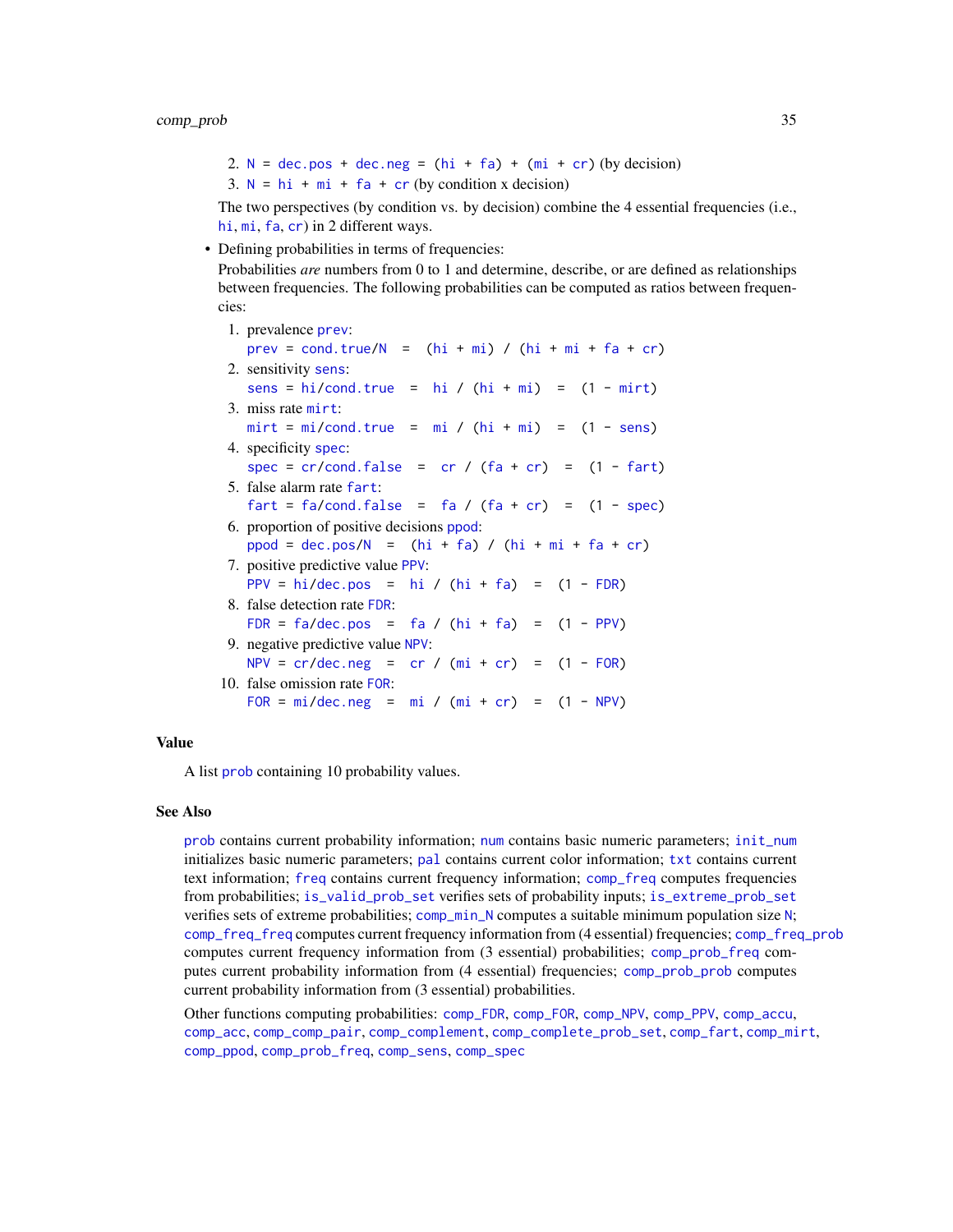#### Examples

```
# Basics:
comp_prob(prev = .11, sens = .88, spec = .77) # => ok: PPV = 0.3210614
comp_prob(prev = .11, sens = NA, mirt = .12, spec = NA, fart = .23) # => ok: PPV = 0.3210614
comp_prob() # => ok, using current defaults
length(comp_prob()) # => 10 probabilities
# Ways to work:
comp_prob(.99, sens = .99, spec = .99) # => ok: PPV = 0.999898
comp_prob(.99, sens = .90, spec = NA, fart = .10) # => ok: PPV = 0.9988789
# Watch out for extreme cases:
comp\_prob(1, sens = 0, spec = 1) # => ok, but with warnings (as PPV & FDR are NaN)
comp\_prob(1, sens = 0, spec = 0) # => ok, but with warnings (as PPV & FDR are NaN)
comp_prob(1, sens = 0, spec = NA, fart = 0) # => ok, but with warnings (as PPV & FDR are NaN)
comp_prob(1, sens = \theta, spec = NA, fart = 1) \# => ok, but with warnings (as PPV & FDR are NaN)
# Watch out for extreme cases:
comp\_prob(1, sens = 0, spec = 1) # => ok, but with warnings (as PPV & FDR are NaN)
comp\_prob(1, sens = 0, spec = 0) # => ok, but with warnings (as PPV & FDR are NaN)
comp_prob(1, sens = \theta, spec = NA, fart = \theta) # => ok, but with warnings (as PPV & FDR are NaN)
comp\_prob(1, sens = 0, spec = NA, fart = 1) # => ok, but with warnings (as PPV & FDR are NaN)comp\_prob(1, sens = 1, spec = 0) # => ok, but with warnings (as NPV & FOR are NaN)
comp\_prob(1, sens = 1, spec = 1) # => ok, but with warnings (as NPV & FOR are NaN)
comp\_prob(1, sens = 1, spec = NA, fart = 0) # => ok, but with warnings (as NPV & FOR are NaN)comp\_prob(1, sens = 1, spec = NA, fart = 1) # => ok, but with warnings (as NPV & FOR are NaN)# Ways to fail:
comp_prob(NA, 1, 1, NA) # => only warning: invalid set (prev not numeric)
comp\_prob(8, 1, 1, NA) # => only warning: prev no probability
comp\_prob(1, 8, 1, NA) # => only warning: sens no probability
comp\_prob(1, 1, 1, 1) # => only warning: is_complement not in tolerated range
```
<span id="page-35-1"></span>comp\_prob\_freq *Compute probabilities from (4 essential) frequencies.*

#### Description

comp\_prob\_freq computes current probability information from 4 essential frequencies ([hi](#page-60-1), [mi](#page-77-1), [fa](#page-54-1), [cr](#page-46-1)). It returns a list of 10 probabilities [prob](#page-106-1) as its output.

## Usage

```
comp\_prob\_freq(hi = freq$hi, mi = freq$mi, fa = freq$fa, cr = freq$cr)
```
<span id="page-35-0"></span>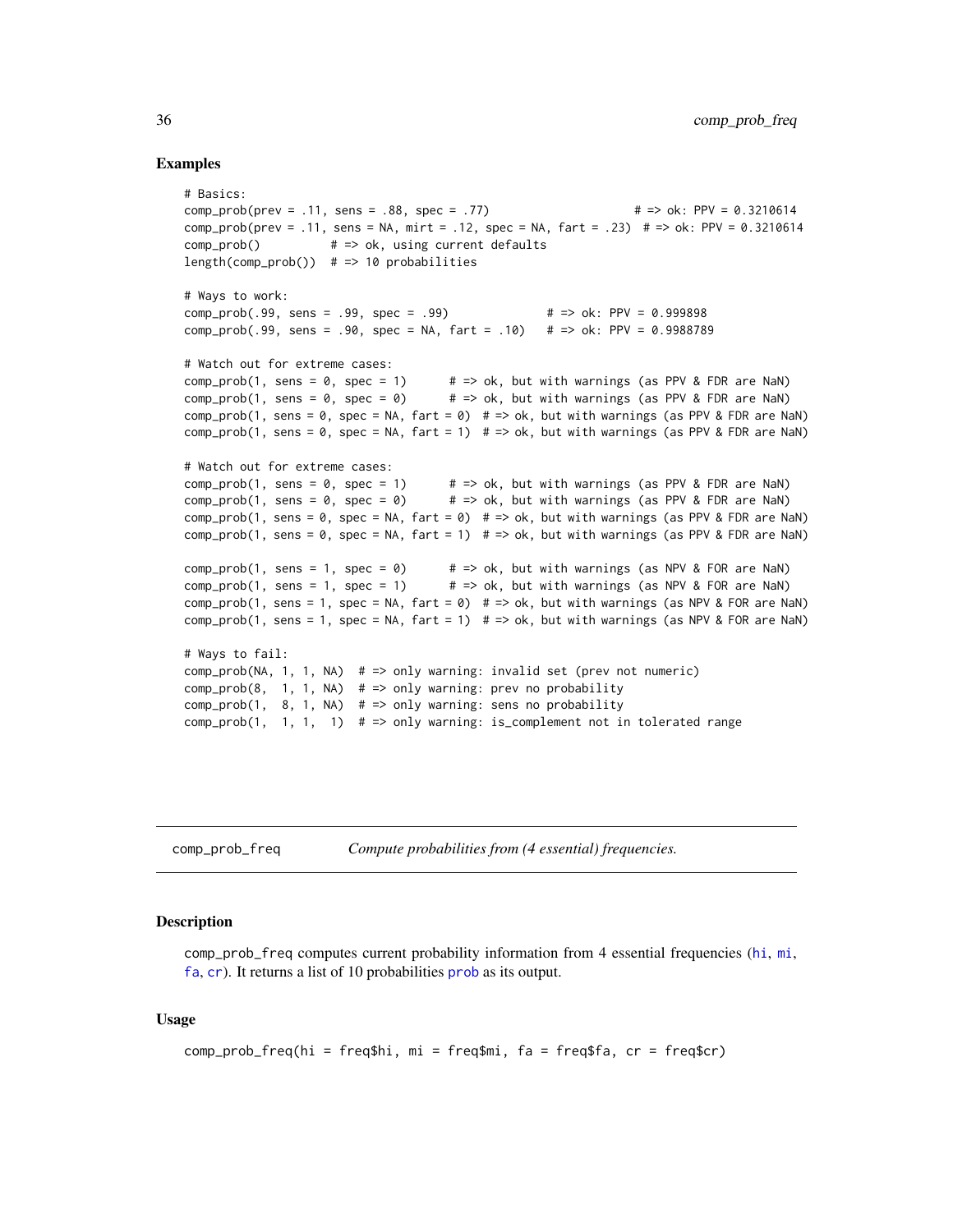#### **Arguments**

| hi | The number of hits h <sub>1</sub> (or true positives).            |
|----|-------------------------------------------------------------------|
| mi | The number of misses $\overline{\text{mi}}$ (or false negatives). |
| fa | The number of false alarms fa (or false positives).               |
| cr | The number of correct rejections cr (or true negatives).          |
|    |                                                                   |

# Details

Key relationships:

- Other functions translating between representational formats:
	- 1. comp\_prob\_freq (defined here) is an analog to 3 other format conversion functions:
	- 2. [comp\\_freq\\_freq](#page-18-0) computes current *frequency* information contained in [freq](#page-59-0) from 4 essential frequencies ([hi](#page-60-0), [mi](#page-77-0), [fa](#page-54-0), [cr](#page-46-0)).
	- 3. [comp\\_freq\\_prob](#page-20-0) computes current *frequency* information contained in [freq](#page-59-0) from 3 essential probabilities ([prev](#page-104-0), [sens](#page-112-0), [spec](#page-113-0)).
	- 4. [comp\\_prob\\_prob](#page-38-0) computes current *probability* information contained in [prob](#page-106-0) from 3 essential probabilities ([prev](#page-104-0), [sens](#page-112-0), [spec](#page-113-0)).
- Two perspectives:

A population of [N](#page-80-0) individuals can be split into 2 subsets in 2 different ways:

1. by condition:

The frequency [cond.true](#page-44-0) depends on the [prev](#page-104-0)alence prev and the frequency [cond.false](#page-43-0) depends on the prevalence's complement 1 - [prev](#page-104-0).

2. by decision:

The frequency [dec.pos](#page-50-0) depends on the proportion of positive decisions [ppod](#page-102-0) and the frequency [dec.neg](#page-49-0) depends on the proportion of negative decisions 1 - [ppod](#page-102-0).

The population size  $N$  is a free parameter (independent of the essential probabilities [prev](#page-104-0), [sens](#page-112-0), and [spec](#page-113-0)).

If [N](#page-80-0) is unknown (NA), a suitable minimum value can be computed by [comp\\_min\\_N](#page-24-0).

• Combinations of frequencies:

In a population of size [N](#page-80-0) the following relationships hold:

- 1. [N](#page-80-0) = [cond.true](#page-44-0) + [cond.false](#page-43-0) =  $(hi + mi) + (fa + cr)$  $(hi + mi) + (fa + cr)$  $(hi + mi) + (fa + cr)$  $(hi + mi) + (fa + cr)$  $(hi + mi) + (fa + cr)$  $(hi + mi) + (fa + cr)$  $(hi + mi) + (fa + cr)$  (by condition)
- 2.  $N = dec.pos + dec.neg = (hi + fa) + (mi + cr) (by decision)$  $N = dec.pos + dec.neg = (hi + fa) + (mi + cr) (by decision)$  $N = dec.pos + dec.neg = (hi + fa) + (mi + cr) (by decision)$  $N = dec.pos + dec.neg = (hi + fa) + (mi + cr) (by decision)$  $N = dec.pos + dec.neg = (hi + fa) + (mi + cr) (by decision)$  $N = dec.pos + dec.neg = (hi + fa) + (mi + cr) (by decision)$  $N = dec.pos + dec.neg = (hi + fa) + (mi + cr) (by decision)$  $N = dec.pos + dec.neg = (hi + fa) + (mi + cr) (by decision)$  $N = dec.pos + dec.neg = (hi + fa) + (mi + cr) (by decision)$  $N = dec.pos + dec.neg = (hi + fa) + (mi + cr) (by decision)$  $N = dec.pos + dec.neg = (hi + fa) + (mi + cr) (by decision)$  $N = dec.pos + dec.neg = (hi + fa) + (mi + cr) (by decision)$  $N = dec.pos + dec.neg = (hi + fa) + (mi + cr) (by decision)$  $N = dec.pos + dec.neg = (hi + fa) + (mi + cr) (by decision)$
- 3.  $N = hi + mi + fa + cr$  $N = hi + mi + fa + cr$  $N = hi + mi + fa + cr$  $N = hi + mi + fa + cr$  $N = hi + mi + fa + cr$  $N = hi + mi + fa + cr$  $N = hi + mi + fa + cr$  $N = hi + mi + fa + cr$  $N = hi + mi + fa + cr$  (by condition x decision)

The two perspectives (by condition vs. by decision) combine the 4 essential frequencies (i.e., [hi](#page-60-0), [mi](#page-77-0), [fa](#page-54-0), [cr](#page-46-0)) in 2 different ways.

• Defining probabilities in terms of frequencies:

Probabilities *are* – determine, describe, or are defined as – the relationships between frequencies. Thus, they can be computed as ratios between frequencies.

The following relationships hold (and are used in computations):

1. prevalence [prev](#page-104-0):

[prev](#page-104-0) = [cond.true/](#page-44-0)[N](#page-80-0) =  $(hi + mi) / (hi + mi + fa + cr)$  $(hi + mi) / (hi + mi + fa + cr)$  $(hi + mi) / (hi + mi + fa + cr)$  $(hi + mi) / (hi + mi + fa + cr)$  $(hi + mi) / (hi + mi + fa + cr)$  $(hi + mi) / (hi + mi + fa + cr)$  $(hi + mi) / (hi + mi + fa + cr)$  $(hi + mi) / (hi + mi + fa + cr)$  $(hi + mi) / (hi + mi + fa + cr)$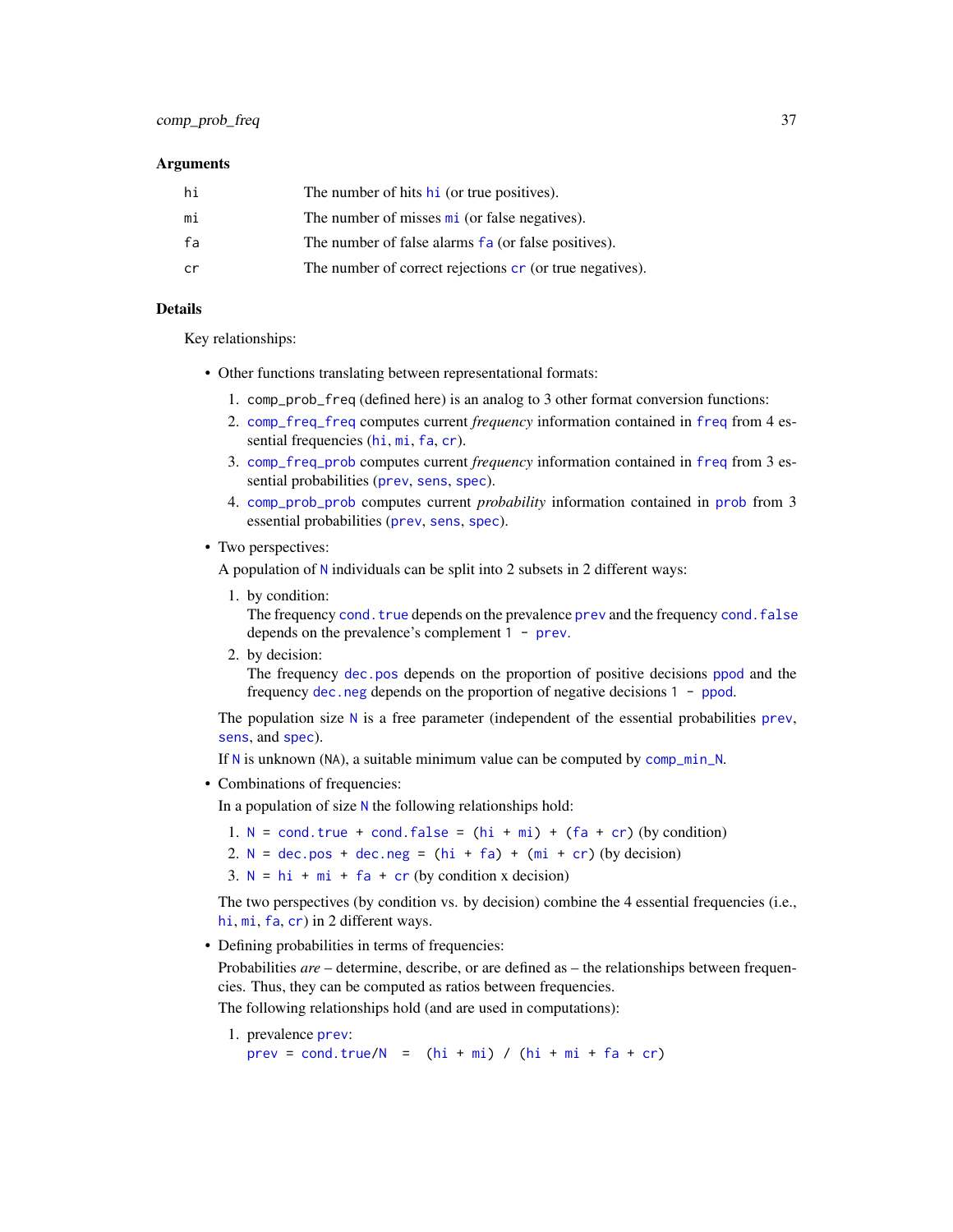| 2. sensitivity sens:                                                                                                 |
|----------------------------------------------------------------------------------------------------------------------|
| sens = $hi/cond. true$ = $hi / (hi + mi)$ = $(1 - mir)$                                                              |
| 3. miss rate mirt:                                                                                                   |
| $mirt = mi/cond.true = mi / (hi + mi) = (1 - sens)$                                                                  |
| 4. specificity spec:                                                                                                 |
| spec = $cr/cond.false = cr / (fa + cr) = (1 - fart)$                                                                 |
| 5. false alarm rate fart:                                                                                            |
| $\text{fart} = \text{fa}/\text{cond}\text{.} \text{false} = \text{fa} / (\text{fa} + \text{cr}) = (1 - \text{spec})$ |
| 6. proportion of positive decisions ppod:                                                                            |
| $ppod = dec.pos/N = (hi + fa) / (hi + mi + fa + cr)$                                                                 |
| 7. positive predictive value PPV:                                                                                    |
| PPV = hi/dec.pos = hi / $(hi + fa)$ = $(1 - FDR)$                                                                    |
| 8. negative predictive value NPV:                                                                                    |
| NPV = $cr/dec.neg = cr / (mi + cr) = (1 - FOR)$                                                                      |
| 9. false detection rate FDR:                                                                                         |
| FDR = $fa/dec.pos = fa / (hi + fa) = (1 - PPV)$                                                                      |
| 10. false omission rate FOR:                                                                                         |
| $FOR = mi/dec.neg = mi / (mi + cr) = (1 - NPV)$                                                                      |
|                                                                                                                      |

# See Also

[comp\\_freq\\_freq](#page-18-0) computes current frequency information from (4 essential) frequencies; [comp\\_freq\\_prob](#page-20-0) computes current frequency information from (3 essential) probabilities; [comp\\_prob\\_prob](#page-38-0) computes current probability information from (3 essential) probabilities; [num](#page-82-0) contains basic numeric parameters; [init\\_num](#page-61-0) initializes basic numeric parameters; [prob](#page-106-0) contains current probability information; [comp\\_prob](#page-32-0) computes current probability information; [freq](#page-59-0) contains current frequency information; [comp\\_freq](#page-16-0) computes current frequency information; [is\\_prob](#page-71-0) verifies probability inputs; [is\\_freq](#page-69-0) verifies frequency inputs.

Other functions computing probabilities: [comp\\_FDR](#page-14-0), [comp\\_FOR](#page-15-0), [comp\\_NPV](#page-26-0), [comp\\_PPV](#page-30-0), [comp\\_accu](#page-7-0), [comp\\_acc](#page-6-0), [comp\\_comp\\_pair](#page-11-0), [comp\\_complement](#page-9-0), [comp\\_complete\\_prob\\_set](#page-10-0), [comp\\_fart](#page-13-0), [comp\\_mirt](#page-25-0), [comp\\_ppod](#page-29-0), [comp\\_prob](#page-32-0), [comp\\_sens](#page-41-0), [comp\\_spec](#page-42-0)

Other format conversion functions: [comp\\_freq\\_freq](#page-18-0), [comp\\_freq\\_prob](#page-20-0), [comp\\_prob\\_prob](#page-38-0)

## Examples

```
## Basics:
comp_prob_freq()
all.equal(prob, comp_prob_freq()) # => should be TRUE!
## Circular chain:
# 1. Current numeric parameters:
num
# 2. Compute all 10 probabilities in prob (from essential probabilities):
prob <- comp_prob()
```
# 3. Compute 9 frequencies in freq from probabilities: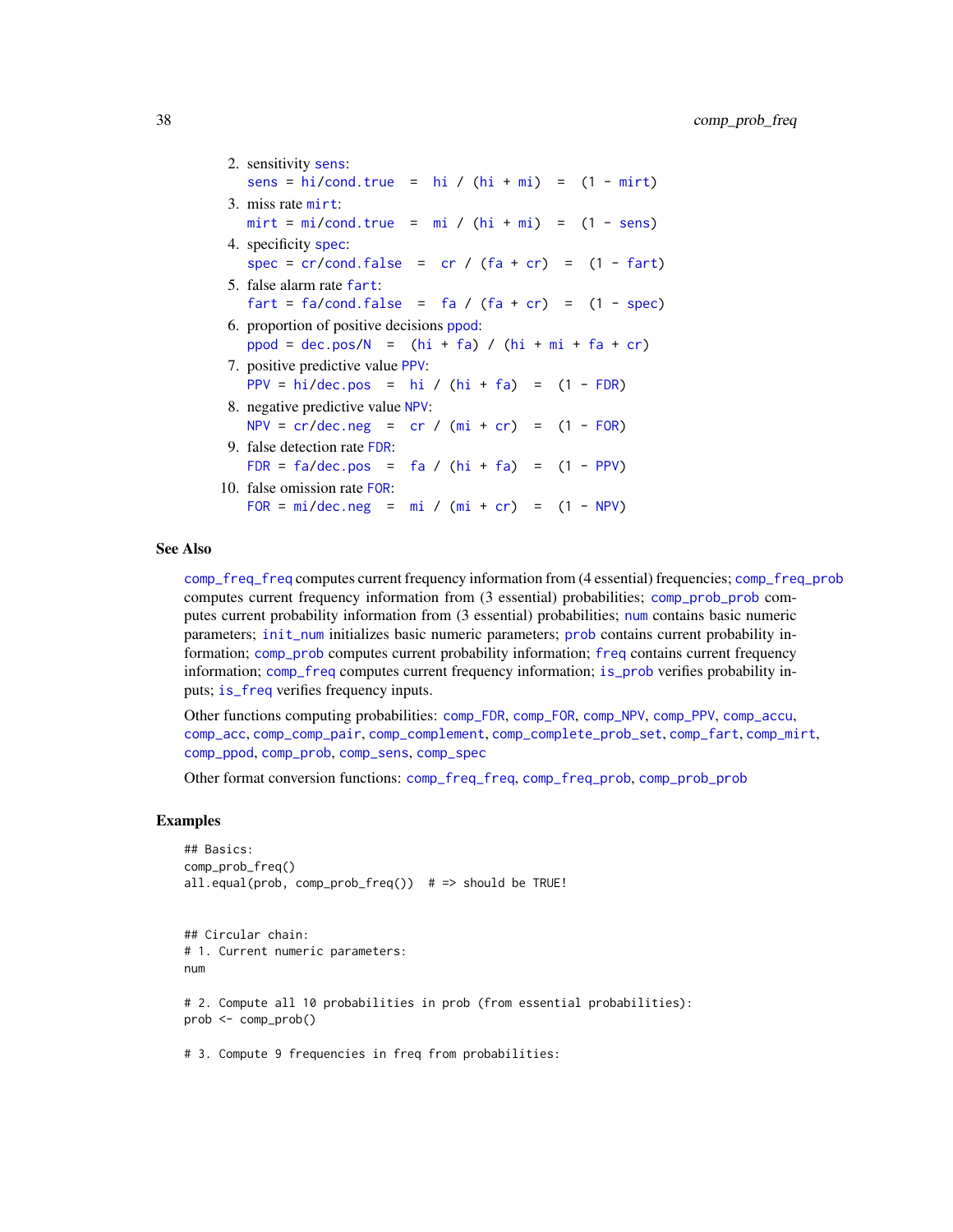# comp\_prob\_prob 39

freq <- comp\_freq(round = FALSE) # prevent rounding (to obtain same probabilities later) freq # 4. Compute all 10 probabilities again (but now from frequencies): prob\_freq <- comp\_prob\_freq() prob\_freq # 5. Check equality of results (steps 2. and 4.): all.equal(prob, prob\_freq) # => should be TRUE

<span id="page-38-0"></span>comp\_prob\_prob *Compute probabilities from (3 essential) probabilities.*

Compute probabilities from 
$$
(3 \text{ essential})
$$
 probabilities.

# Description

comp\_prob\_prob computes current probability information from 3 essential probabilities ([prev](#page-104-0), [sens](#page-112-0) or [mirt](#page-78-0), [spec](#page-113-0) or [fart](#page-55-0)). It returns a list of 10 probabilities [prob](#page-106-0) as its output.

## Usage

```
comp_prob_prob(prev = prob$prev, sens = prob$sens, mirt = NA,
  spec = prob$spec, fart = NA, tol = 0.01)
```
## Arguments

| prev | The condition's prevalence value prev (i.e., the probability of condition being<br>TRUE).                                                                                                             |
|------|-------------------------------------------------------------------------------------------------------------------------------------------------------------------------------------------------------|
| sens | The decision's sensitivity value sens (i.e., the conditional probability of a pos-<br>itive decision provided that the condition is TRUE). sens is optional when its<br>complement mirt is provided.  |
| mirt | The decision's miss rate value mirt (i.e., the conditional probability of a neg-<br>ative decision provided that the condition is TRUE). mirt is optional when its<br>complement sens is provided.    |
| spec | The decision's specificity value spec (i.e., the conditional probability of a neg-<br>ative decision provided that the condition is FALSE). spec is optional when its<br>complement fart is provided. |
| fart | The decision's false alarm rate fart (i.e., the conditional probability of a pos-<br>itive decision provided that the condition is FALSE). fart is optional when its<br>complement spec is provided.  |
| tol  | A numeric tolerance value for is_complement. Default: tol = .01.                                                                                                                                      |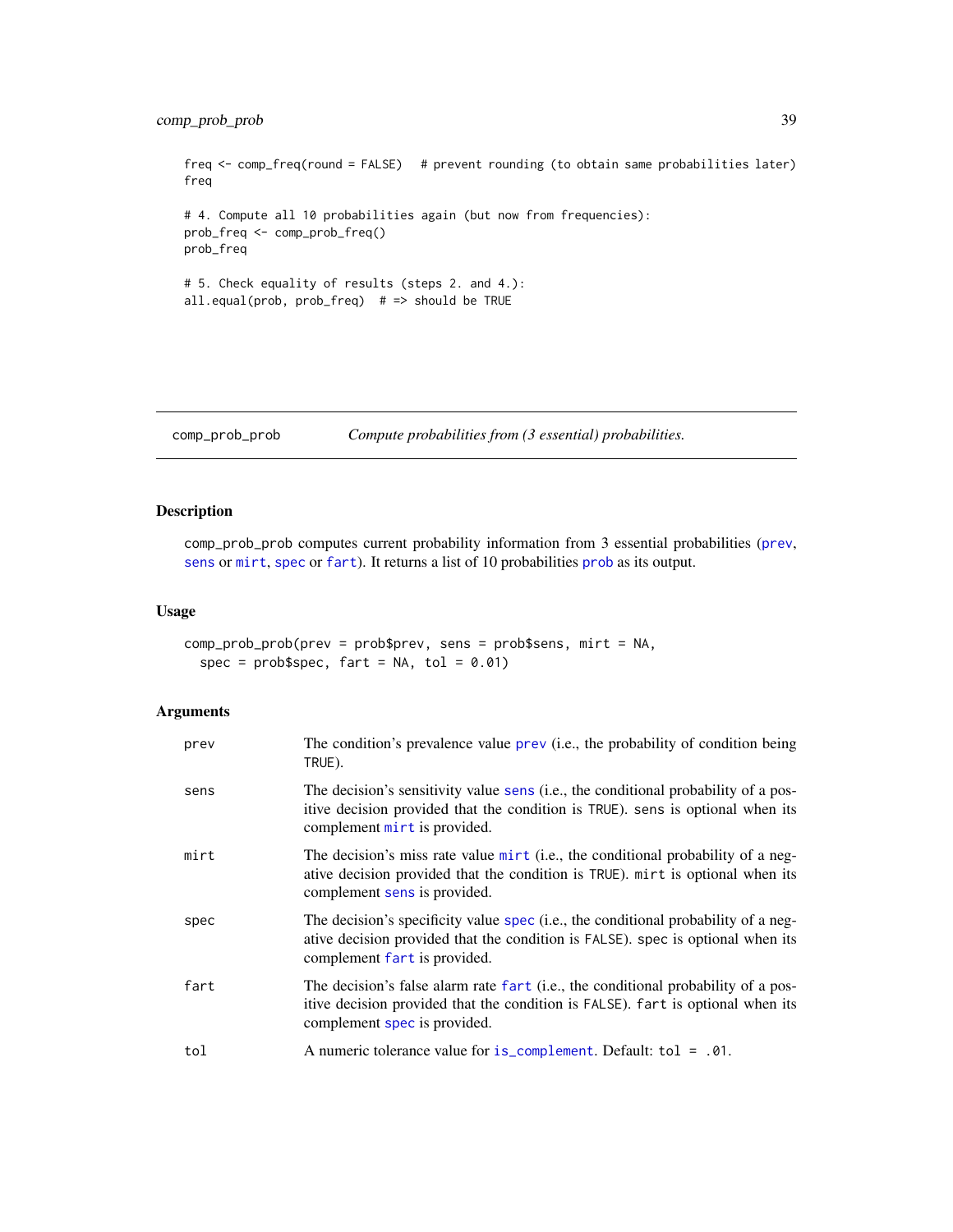#### Details

comp\_prob assumes that a sufficient and consistent set of essential probabilities (i.e., [prev](#page-104-0) and either [sens](#page-112-0) or its complement [mirt](#page-78-0), and either [spec](#page-113-0) or its complement [fart](#page-55-0)) is provided.

comp\_prob computes and returns a full set of basic and various derived probabilities (e.g., the probability of a positive decision [ppod](#page-102-0), the predictive values [PPV](#page-103-0) and [NPV](#page-81-0), as well as their complements [FDR](#page-56-0) and [FOR](#page-57-0)) in its output of a list [prob](#page-106-0).

Extreme probabilities (sets containing two or more probabilities of 0 or 1) may yield unexpected values (e.g., predictive values [PPV](#page-103-0) or [NPV](#page-81-0) turning NaN when [is\\_extreme\\_prob\\_set](#page-67-0) evaluates to TRUE).

Key relationships:

- Other functions translating between representational formats:
	- 1. comp\_prob\_prob (defined here) is a wrapper function for [comp\\_prob](#page-32-0) and an analog to 3 other format conversion functions:
	- 2. [comp\\_prob\\_freq](#page-35-0) computes current *probability* information contained in [prob](#page-106-0) from 4 essential frequencies ([hi](#page-60-0), [mi](#page-77-0), [fa](#page-54-0), [cr](#page-46-0)).
	- 3. [comp\\_freq\\_prob](#page-20-0) computes current *frequency* information contained in [freq](#page-59-0) from 3 essential probabilities ([prev](#page-104-0), [sens](#page-112-0), [spec](#page-113-0)).
	- 4. [comp\\_freq\\_freq](#page-18-0) computes current *frequency* information contained in [freq](#page-59-0) from 4 essential frequencies ([hi](#page-60-0), [mi](#page-77-0), [fa](#page-54-0), [cr](#page-46-0)).
- Two perspectives:

A population of [N](#page-80-0) individuals can be split into 2 subsets in 2 different ways:

1. by condition:

The frequency cond. true depends on the [prev](#page-104-0)alence prev and the frequency cond. false depends on the prevalence's complement 1 - [prev](#page-104-0).

2. by decision:

The frequency [dec.pos](#page-50-0) depends on the proportion of positive decisions [ppod](#page-102-0) and the frequency [dec.neg](#page-49-0) depends on the proportion of negative decisions 1 - [ppod](#page-102-0).

The population size [N](#page-80-0) is a free parameter (independent of the essential probabilities [prev](#page-104-0), [sens](#page-112-0), and [spec](#page-113-0)).

If [N](#page-80-0) is unknown (NA), a suitable minimum value can be computed by [comp\\_min\\_N](#page-24-0).

• Combinations of frequencies:

In a population of size [N](#page-80-0) the following relationships hold:

- 1.  $N = \text{cond. true} + \text{cond. false} = (hi + mi) + (fa + cr) (by condition)$  $N = \text{cond. true} + \text{cond. false} = (hi + mi) + (fa + cr) (by condition)$  $N = \text{cond. true} + \text{cond. false} = (hi + mi) + (fa + cr) (by condition)$  $N = \text{cond. true} + \text{cond. false} = (hi + mi) + (fa + cr) (by condition)$  $N = \text{cond. true} + \text{cond. false} = (hi + mi) + (fa + cr) (by condition)$  $N = \text{cond. true} + \text{cond. false} = (hi + mi) + (fa + cr) (by condition)$  $N = \text{cond. true} + \text{cond. false} = (hi + mi) + (fa + cr) (by condition)$  $N = \text{cond. true} + \text{cond. false} = (hi + mi) + (fa + cr) (by condition)$  $N = \text{cond. true} + \text{cond. false} = (hi + mi) + (fa + cr) (by condition)$  $N = \text{cond. true} + \text{cond. false} = (hi + mi) + (fa + cr) (by condition)$
- 2.  $N = dec.pos + dec.neg = (hi + fa) + (mi + cr) (by decision)$  $N = dec.pos + dec.neg = (hi + fa) + (mi + cr) (by decision)$  $N = dec.pos + dec.neg = (hi + fa) + (mi + cr) (by decision)$  $N = dec.pos + dec.neg = (hi + fa) + (mi + cr) (by decision)$  $N = dec.pos + dec.neg = (hi + fa) + (mi + cr) (by decision)$  $N = dec.pos + dec.neg = (hi + fa) + (mi + cr) (by decision)$  $N = dec.pos + dec.neg = (hi + fa) + (mi + cr) (by decision)$  $N = dec.pos + dec.neg = (hi + fa) + (mi + cr) (by decision)$  $N = dec.pos + dec.neg = (hi + fa) + (mi + cr) (by decision)$  $N = dec.pos + dec.neg = (hi + fa) + (mi + cr) (by decision)$  $N = dec.pos + dec.neg = (hi + fa) + (mi + cr) (by decision)$  $N = dec.pos + dec.neg = (hi + fa) + (mi + cr) (by decision)$  $N = dec.pos + dec.neg = (hi + fa) + (mi + cr) (by decision)$  $N = dec.pos + dec.neg = (hi + fa) + (mi + cr) (by decision)$
- 3.  $N = hi + mi + fa + cr$  $N = hi + mi + fa + cr$  $N = hi + mi + fa + cr$  $N = hi + mi + fa + cr$  $N = hi + mi + fa + cr$  $N = hi + mi + fa + cr$  $N = hi + mi + fa + cr$  $N = hi + mi + fa + cr$  $N = hi + mi + fa + cr$  (by condition x decision)

The two perspectives (by condition vs. by decision) combine the 4 essential frequencies (i.e., [hi](#page-60-0), [mi](#page-77-0), [fa](#page-54-0), [cr](#page-46-0)) in 2 different ways.

• Defining probabilities in terms of frequencies:

Probabilities *are* – determine, describe, or are defined as – the relationships between frequencies. Thus, they can be computed as ratios between frequencies:

1. prevalence [prev](#page-104-0):

 $prev = cond.true/N = (hi + mi) / (hi + mi + fa + cr)$  $prev = cond.true/N = (hi + mi) / (hi + mi + fa + cr)$  $prev = cond.true/N = (hi + mi) / (hi + mi + fa + cr)$  $prev = cond.true/N = (hi + mi) / (hi + mi + fa + cr)$  $prev = cond.true/N = (hi + mi) / (hi + mi + fa + cr)$  $prev = cond.true/N = (hi + mi) / (hi + mi + fa + cr)$  $prev = cond.true/N = (hi + mi) / (hi + mi + fa + cr)$  $prev = cond.true/N = (hi + mi) / (hi + mi + fa + cr)$  $prev = cond.true/N = (hi + mi) / (hi + mi + fa + cr)$  $prev = cond.true/N = (hi + mi) / (hi + mi + fa + cr)$  $prev = cond.true/N = (hi + mi) / (hi + mi + fa + cr)$  $prev = cond.true/N = (hi + mi) / (hi + mi + fa + cr)$  $prev = cond.true/N = (hi + mi) / (hi + mi + fa + cr)$  $prev = cond.true/N = (hi + mi) / (hi + mi + fa + cr)$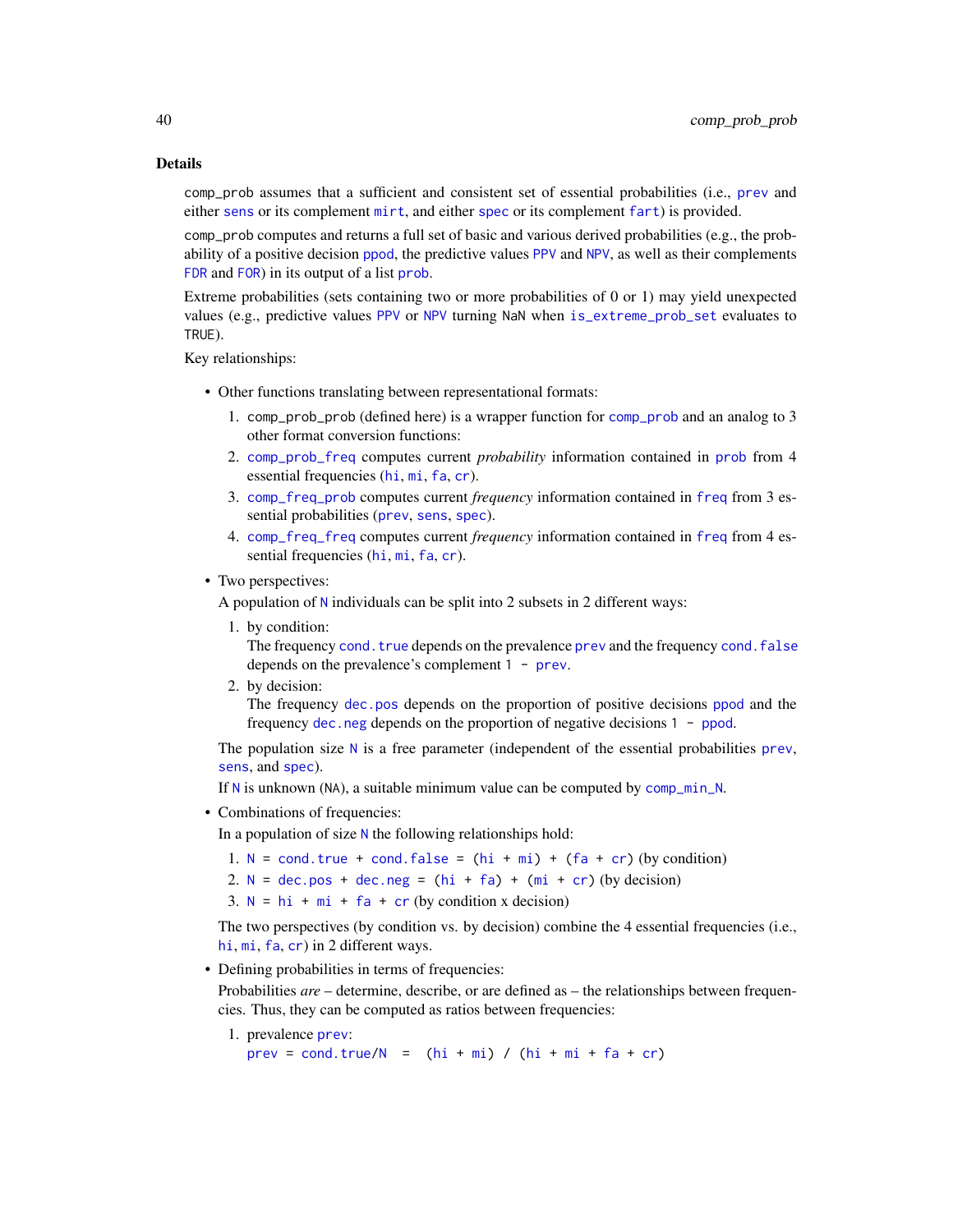| 2. sensitivity sens:                                                                                          |
|---------------------------------------------------------------------------------------------------------------|
| sens = $hi/cond.true$ = $hi / (hi + mi)$ = $(1 - mirt)$                                                       |
| 3. miss rate mirt:                                                                                            |
| $mirt = mi/cond.true = mi / (hi + mi) = (1 - sens)$                                                           |
| 4. specificity spec:                                                                                          |
| spec = $cr/cond.false = cr / (fa + cr) = (1 - fart)$                                                          |
| 5. false alarm rate fart:                                                                                     |
| $\text{fart} = \text{fa}/\text{cond}. \text{false} = \text{fa} / (\text{fa} + \text{cr}) = (1 - \text{spec})$ |
| 6. proportion of positive decisions ppod:                                                                     |
| $ppod = dec.pos/N = (hi + fa) / (hi + mi + fa + cr)$                                                          |
| 7. positive predictive value PPV:                                                                             |
| PPV = hi/dec.pos = hi / $(hi + fa)$ = $(1 - FDR)$                                                             |
| 8. negative predictive value NPV:                                                                             |
| $NPV = cr/dec.neg = cr / (mi + cr) = (1 - FOR)$                                                               |
| 9. false detection rate FDR:                                                                                  |
| FDR = $fa/dec.pos = fa / (hi + fa) = (1 - PPV)$                                                               |
| 10. false omission rate FOR:                                                                                  |
| $FOR = mi/dec.neg = mi / (mi + cr) = (1 - NPV)$                                                               |
|                                                                                                               |

## Value

A list [prob](#page-106-0) containing 10 probability values.

#### See Also

[comp\\_freq\\_prob](#page-20-0) computes current frequency information from (3 essential) probabilities; [comp\\_freq\\_freq](#page-18-0) computes current frequency information from (4 essential) frequencies; [comp\\_prob\\_freq](#page-35-0) computes current probability information from (4 essential) frequencies; [num](#page-82-0) contains basic numeric variables; [init\\_num](#page-61-0) initializes basic numeric variables; [freq](#page-59-0) contains current frequency information; [comp\\_freq](#page-16-0) computes current frequency information; [prob](#page-106-0) contains current probability information; [comp\\_prob](#page-32-0) computes current probability information; [comp\\_complement](#page-9-0) computes a probability's complement; [comp\\_comp\\_pair](#page-11-0) computes pairs of complements; [comp\\_complete\\_prob\\_set](#page-10-0) completes valid sets of probabilities; [comp\\_min\\_N](#page-24-0) computes a suitable population size [N](#page-80-0) (if missing).

Other functions computing frequencies: [comp\\_freq\\_freq](#page-18-0), [comp\\_freq\\_prob](#page-20-0), [comp\\_freq](#page-16-0), [comp\\_min\\_N](#page-24-0), [comp\\_popu](#page-27-0)

Other format conversion functions: [comp\\_freq\\_freq](#page-18-0), [comp\\_freq\\_prob](#page-20-0), [comp\\_prob\\_freq](#page-35-0)

```
# Basics:
comp_prob_prob(prev = .11, sens = .88, spec = .77) # => ok: PPV = 0.3210614
comp_prob_prob(prev = .11, sens = NA, mirt = .12, spec = NA, fart = .23) # => ok: PPV = 0.3210614
comp_prob_prob() # => ok, using current defaults
length(comp_prob_prob()) # => 10 probabilities
# Ways to work:
comp_prob_prob(.99, sens = .99, spec = .99) # => ok: PPV = 0.999898
comp_prob_prob(.99, sens = .90, spec = NA, fart = .10) # => ok: PPV = 0.9988789
```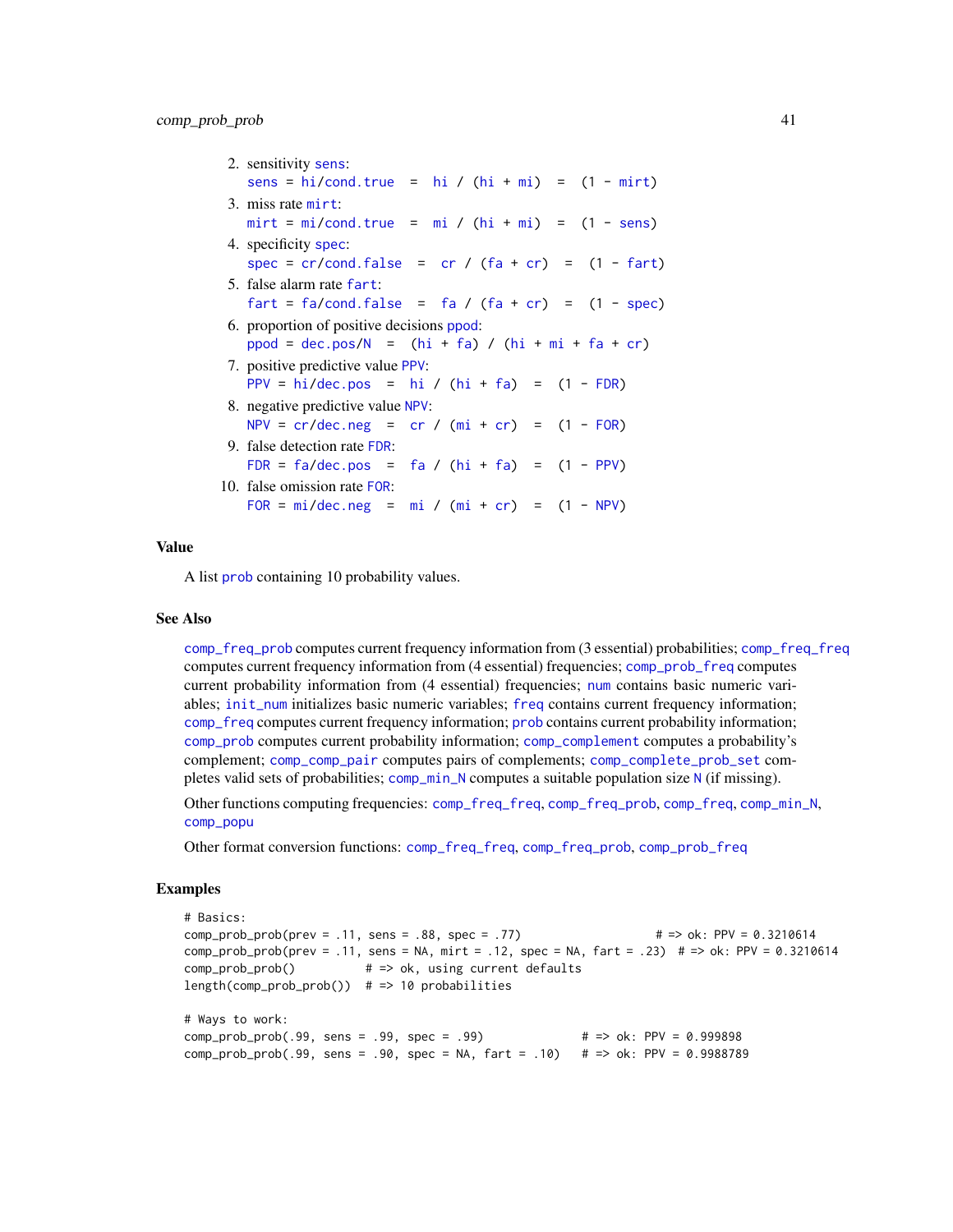```
# Watch out for extreme cases:
comp\_prob_1, sens = 0, spec = 1) # => ok, but with warnings (as PPV & FDR are NaN)
comp\_prob_1, sens = 0, spec = 0) # => ok, but with warnings (as PPV & FDR are NaN)
comp_prob_prob(1, sens = 0, spec = NA, fart = 0) # \Rightarrow ok, but with warnings (as PPV & FDR are NaN)
comp_prob_prob(1, sens = 0, spec = NA, fart = 1) # \Rightarrow ok, but with warnings (as PPV & FDR are NaN)
comp\_prob_1, sens = 1, spec = 0) # => ok, but with warnings (as NPV & FOR are NaN)
comp\_prob_1, sens = 1, spec = 1) # => ok, but with warnings (as NPV & FOR are NaN)
comp_prob_prob(1, sens = 1, spec = NA, fart = \theta) # => ok, but with warnings (as NPV & FOR are NaN)
comp\_prob(1, sens = 1, spec = NA, fart = 1) # => ok, but with warnings (as NPV & FOR are Nan)# Ways to fail:
comp_prob_prob(NA, 1, 1, NA) # => only warning: invalid set (prev not numeric)
comp\_prob\_prob(8, 1, 1, NA) # => only warning: prev no probability
comp_prob_prob(1, 8, 1, NA) # => only warning: sens no probability
comp_prob_prob(1, 1, 1, 1) # => only warning: is_complement not in tolerated range
```
<span id="page-41-0"></span>comp\_sens *Compute a decision's sensitivity from its miss rate.*

#### Description

comp\_sens is a conversion function that takes a miss rate [mirt](#page-78-0) – given as a probability (i.e., a numeric value in the range from  $0$  to  $1$ ) – as its input, and returns the corresponding [sens](#page-112-0)itivity sens – also as a probability – as its output.

#### Usage

```
comp_sens(mirt)
```
#### Arguments

[mirt](#page-78-0) The decision's miss rate mirt as a probability.

#### Details

The [sens](#page-112-0)itivity sens and miss rate [mirt](#page-78-0) are complements (sens  $= (1 - \text{mirt})$ ) and both features of the decision process (e.g., a diagnostic test).

The function comp\_sens is complementary to the conversion function [comp\\_mirt](#page-25-0) and uses the generic function [comp\\_complement](#page-9-0).

# Value

The decision's [sens](#page-112-0)itivity sens as a probability.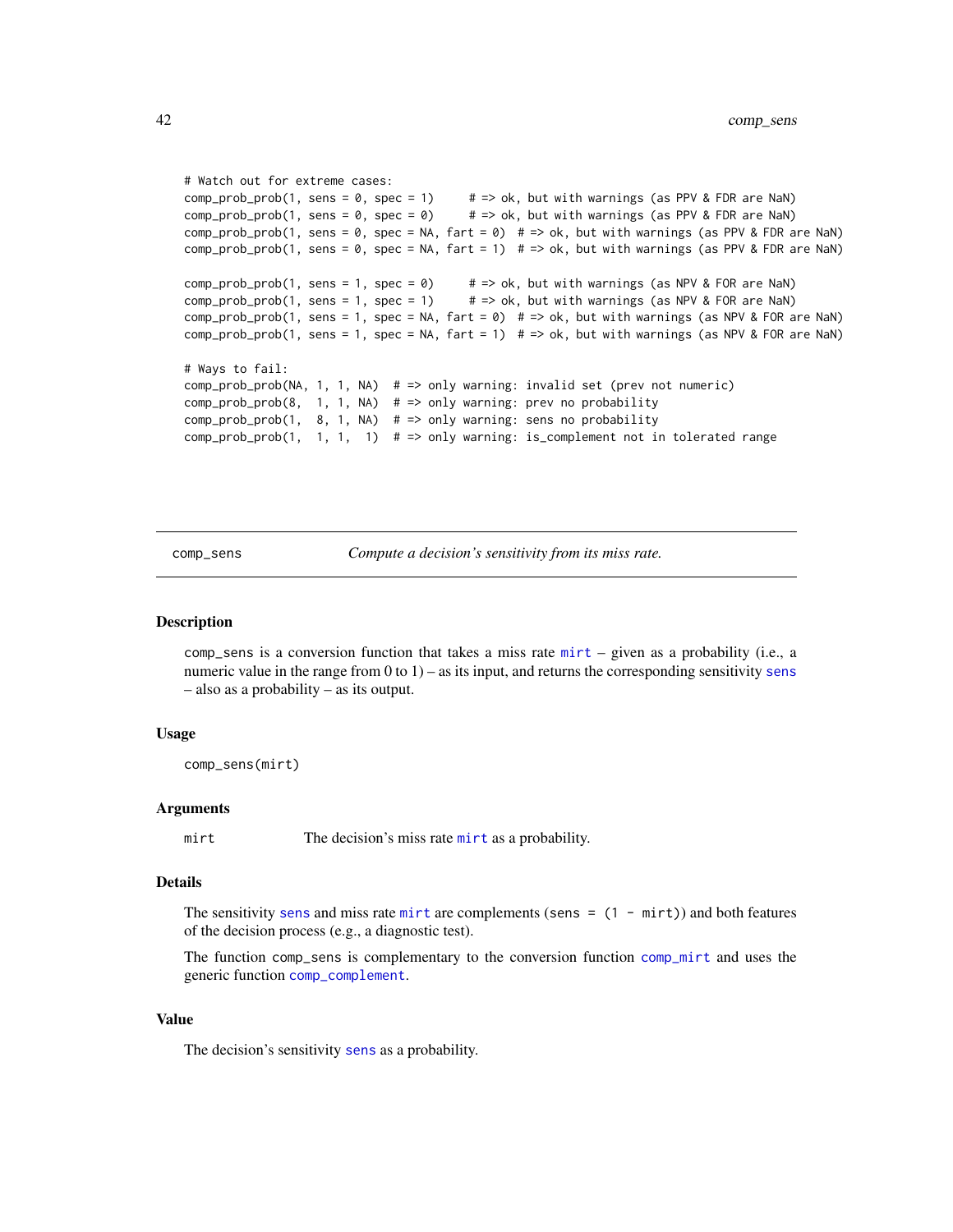# comp\_spec 43

## See Also

[comp\\_complement](#page-9-0) computes a probability's complement; [is\\_complement](#page-65-0) verifies probability complements; [comp\\_prob](#page-32-0) computes current probability information; [prob](#page-106-0) contains current probability information; [is\\_prob](#page-71-0) verifies probabilities.

Other functions computing probabilities: [comp\\_FDR](#page-14-0), [comp\\_FOR](#page-15-0), [comp\\_NPV](#page-26-0), [comp\\_PPV](#page-30-0), [comp\\_accu](#page-7-0), [comp\\_acc](#page-6-0), [comp\\_comp\\_pair](#page-11-0), [comp\\_complement](#page-9-0), [comp\\_complete\\_prob\\_set](#page-10-0), [comp\\_fart](#page-13-0), [comp\\_mirt](#page-25-0), [comp\\_ppod](#page-29-0), [comp\\_prob\\_freq](#page-35-0), [comp\\_prob](#page-32-0), [comp\\_spec](#page-42-0)

#### Examples

```
comp_sens(2) # => NA + warning (beyond range)
comp_sens(1/3) # => 0.6666667
comp\_sens(comp\_complement(0.123)) # => 0.123
```
<span id="page-42-0"></span>comp\_spec *Compute a decision's specificity from its false alarm rate.*

### Description

comp\_spec is a conversion function that takes a false alarm rate [fart](#page-55-0) – given as a probability (i.e., a numeric value in the range from  $0$  to  $1$ ) – as its input, and returns the corresponding specificity [spec](#page-113-0) – also as a probability – as its output.

#### Usage

comp\_spec(fart)

# Arguments

[fart](#page-55-0) The decision's false alarm rate fart as a probability.

#### Details

The [spec](#page-113-0)ificity spec and the false alarm rate [fart](#page-55-0) are complements (spec =  $(1 - \text{fart})$ ) and both features of the decision process (e.g., a diagnostic test).

The function comp\_spec is complementary to the conversion function [comp\\_fart](#page-13-0) and uses the generic function [comp\\_complement](#page-9-0).

## Value

The decision's [spec](#page-113-0)ificity spec as a probability.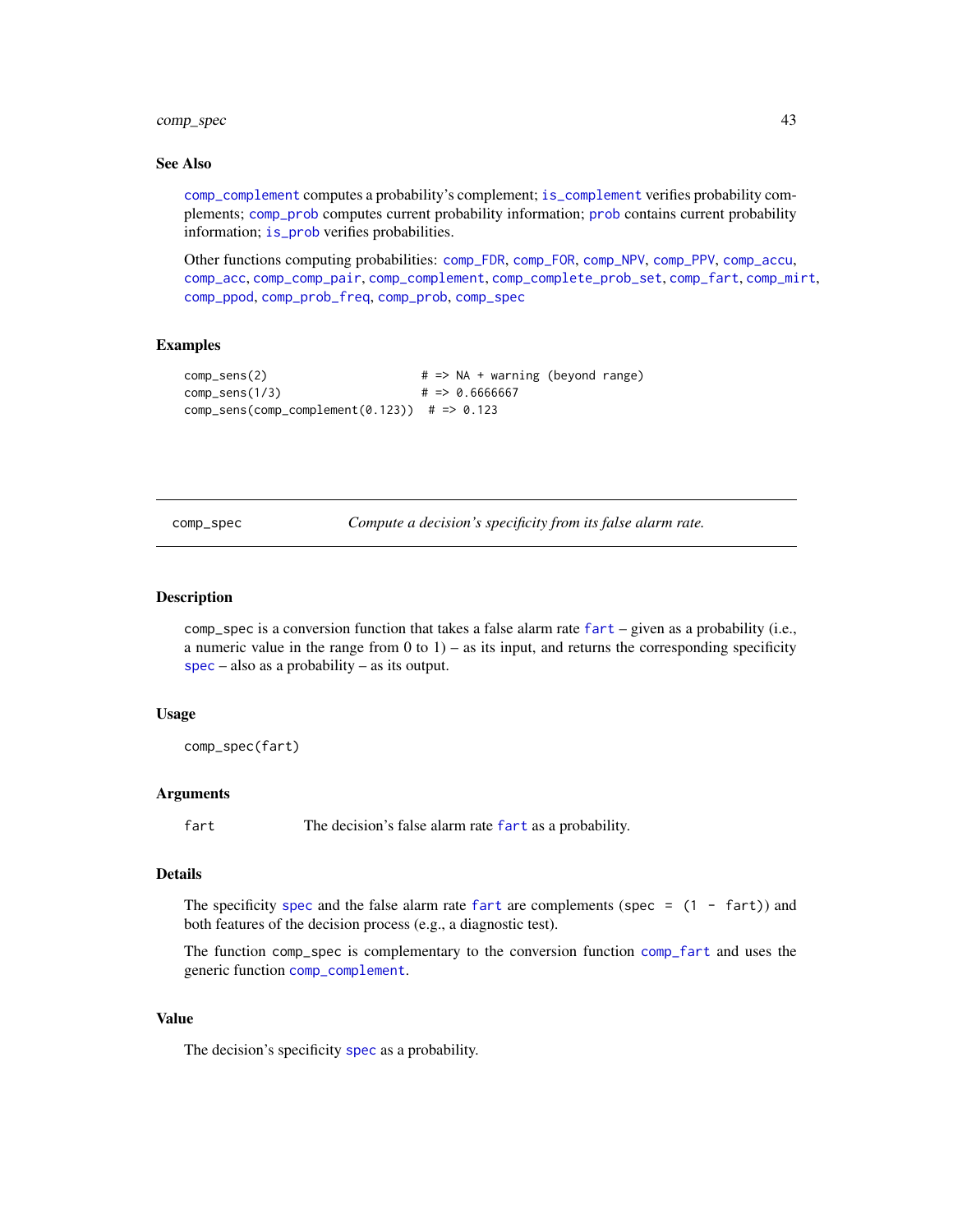## See Also

[comp\\_complement](#page-9-0) computes a probability's complement; [is\\_complement](#page-65-0) verifies probability complements; [comp\\_prob](#page-32-0) computes current probability information; [prob](#page-106-0) contains current probability information; [is\\_prob](#page-71-0) verifies probabilities.

Other functions computing probabilities: [comp\\_FDR](#page-14-0), [comp\\_FOR](#page-15-0), [comp\\_NPV](#page-26-0), [comp\\_PPV](#page-30-0), [comp\\_accu](#page-7-0), [comp\\_acc](#page-6-0), [comp\\_comp\\_pair](#page-11-0), [comp\\_complement](#page-9-0), [comp\\_complete\\_prob\\_set](#page-10-0), [comp\\_fart](#page-13-0), [comp\\_mirt](#page-25-0), [comp\\_ppod](#page-29-0), [comp\\_prob\\_freq](#page-35-0), [comp\\_prob](#page-32-0), [comp\\_sens](#page-41-0)

# Examples

```
comp_spec(2) # => NA + warning (beyond range)
comp\_spec(1/3) \# \Rightarrow 0.6666667
comp\_spec(comp\_complement(0.123)) # => 0.123
```
<span id="page-43-0"></span>cond.false *Number of individuals for which the condition is false.*

## **Description**

cond.false is a frequency that describes the number of individuals in the current population [N](#page-80-0) for which the condition is FALSE (i.e., actually false cases).

#### Usage

cond.false

# Format

An object of class numeric of length 1.

## Details

Key relationships:

1. to probabilities: The frequency of cond.false individuals depends on the population size [N](#page-80-0) and the complement of the condition's [prev](#page-104-0)alence  $1 - \text{prev}$  and is split further into two subsets of [fa](#page-54-0) by the false alarm rate [fart](#page-55-0) and [cr](#page-46-0) by the specificity [spec](#page-113-0).

Perspectives:

```
(a) by condition:
  N times the complement
  of the prevalence prev):
  cond.false= N x (1 - prev)
```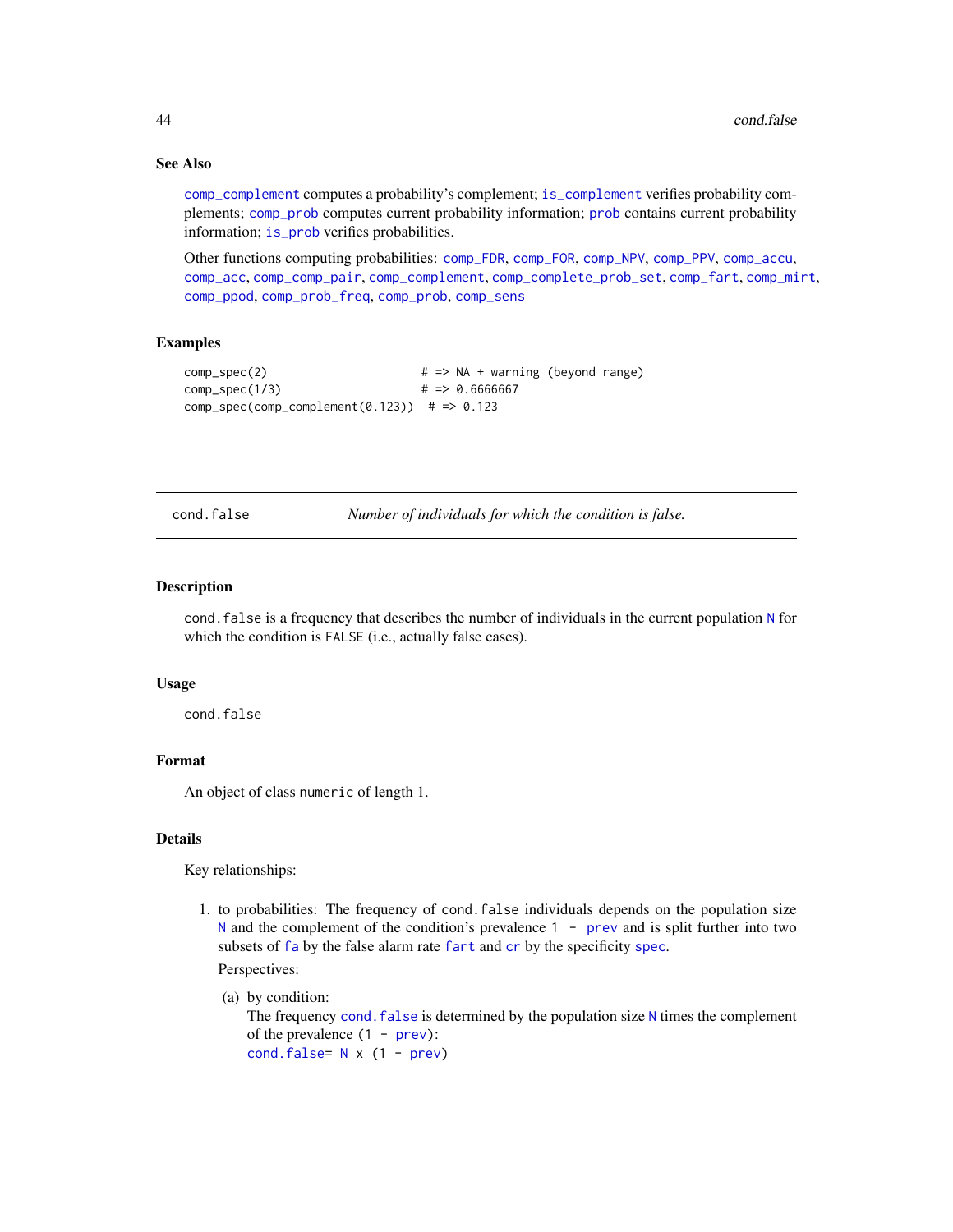#### cond.true 45

```
(b) by decision:
```
a. The frequency [fa](#page-54-0) is determined by cond. false times the false alarm rate [fart](#page-55-0)  $= (1 - spec)$  $= (1 - spec)$ (aka. [FPR](#page-55-1)):

```
facond.false x fart = cond.false x spec)crspecificity spec = (1 - \text{fart}):
crcond.falsespecfart)
```
- 2. to other frequencies: In a population of size [N](#page-80-0) the following relationships hold:
	- $N = \text{cond}$  $N = \text{cond}$ . true + cond. false (by condition)
	- $N = dec.pos + dec.neg (by decision)$  $N = dec.pos + dec.neg (by decision)$  $N = dec.pos + dec.neg (by decision)$  $N = dec.pos + dec.neg (by decision)$  $N = dec.pos + dec.neg (by decision)$  $N = dec.pos + dec.neg (by decision)$
	- $N = dec.cor + dec.err$  $N = dec.cor + dec.err$  $N = dec.cor + dec.err$  $N = dec.cor + dec.err$  $N = dec.cor + dec.err$  (by correspondence of decision to condition)
	- $N = h i + m i + fa + cr$  $N = h i + m i + fa + cr$  $N = h i + m i + fa + cr$  $N = h i + m i + fa + cr$  $N = h i + m i + fa + cr$  (by condition x decision)

Current frequency information is computed by [comp\\_freq](#page-16-0) and contained in a list [freq](#page-59-0).

## References

Consult [Wikipedia: Confusion matrix](https://en.wikipedia.org/wiki/Confusion_matrix) for additional information.

## See Also

[is\\_freq](#page-69-0) verifies frequencies; [num](#page-82-0) contains basic numeric parameters; [init\\_num](#page-61-0) initializes basic numeric parameters; [freq](#page-59-0) contains current frequency information; [comp\\_freq](#page-16-0) computes current frequency information; [prob](#page-106-0) contains current probability information; [comp\\_prob](#page-32-0) computes current probability information.

Other frequencies: [N](#page-80-0), [cond.true](#page-44-0), [cr](#page-46-0), [dec.cor](#page-47-0), [dec.err](#page-48-0), [dec.neg](#page-49-0), [dec.pos](#page-50-0), [fa](#page-54-0), [hi](#page-60-0), [mi](#page-77-0)

# Examples

```
cond.false <- 1000 \times .90 # => sets cond.false to 90% of 1000 = 900 cases.
is_freq(cond.false) # => TRUE
is_prob(cond.false) # => FALSE, as cond.false is no probability [but (1 - prev) and spec are]
```
cond.true *Number of individuals for which the condition is true.*

## **Description**

cond.true is a frequency that describes the number of individuals in the current population [N](#page-80-0) for which the condition is TRUE (i.e., actually true cases).

## Usage

cond.true

# Format

An object of class numeric of length 1.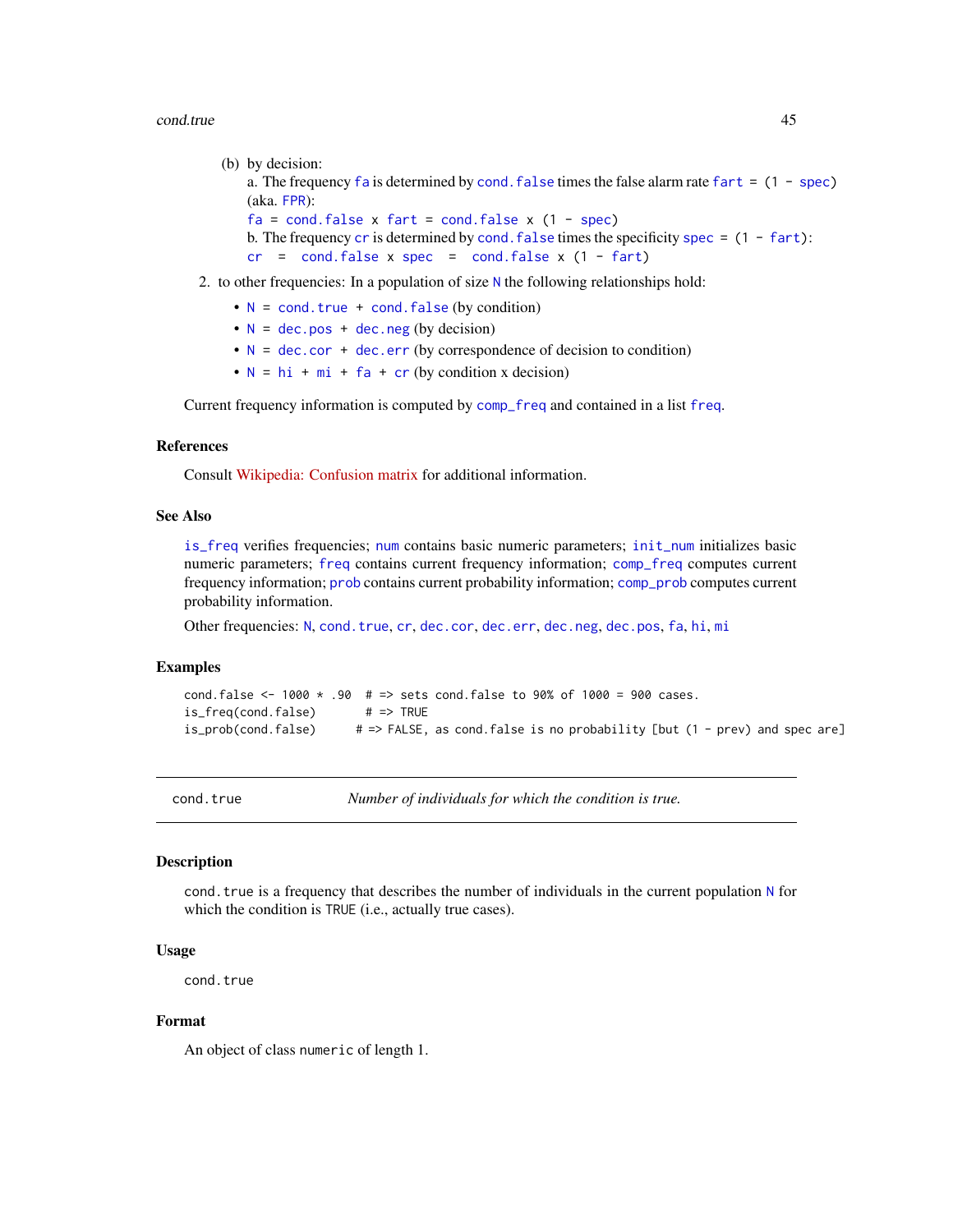# Details

Key relationships:

1. to probabilities: The frequency of cond. true individuals depends on the population size  $N$  and the condition's prevalence [prev](#page-104-0) and is split further into two subsets of [hi](#page-60-0) by the sensitivity [sens](#page-112-0) and [mi](#page-77-0) by the miss rate [mirt](#page-78-0).

Perspectives:

(a) by condition:

The frequency cond.  $true$  is determined by the population size  $N$  times the prevalence [prev](#page-104-0):

 $cond,true = N \times prev$  $cond,true = N \times prev$  $cond,true = N \times prev$  $cond,true = N \times prev$ 

(b) by decision:

a. The frequency [hi](#page-60-0) is determined by [cond.true](#page-44-0) times the sensitivity [sens](#page-112-0) (aka. hit rate [HR](#page-112-1)):

- $hi = cond,true x$  $hi = cond,true x$  [sens](#page-112-0)
- b. The frequency [mi](#page-77-0) is determined by cond. true times the miss rate [mirt](#page-78-0)  $= (1 \text{sens})$ :  $mi = cond.true x mit = cond.true x (1 - sens)$  $mi = cond.true x mit = cond.true x (1 - sens)$  $mi = cond.true x mit = cond.true x (1 - sens)$  $mi = cond.true x mit = cond.true x (1 - sens)$  $mi = cond.true x mit = cond.true x (1 - sens)$
- 2. to other frequencies: In a population of size  $N$  the following relationships hold:
	- $N = \text{cond}$  $N = \text{cond}$ . true + cond. false (by condition)
	- $N = dec.pos + dec.neg (by decision)$  $N = dec.pos + dec.neg (by decision)$  $N = dec.pos + dec.neg (by decision)$  $N = dec.pos + dec.neg (by decision)$  $N = dec.pos + dec.neg (by decision)$  $N = dec.pos + dec.neg (by decision)$
	- $N = dec.cor + dec.err$  $N = dec.cor + dec.err$  $N = dec.cor + dec.err$  $N = dec.cor + dec.err$  $N = dec.cor + dec.err$  (by correspondence of decision to condition)
	- $N = hi + mi + fa + cr$  $N = hi + mi + fa + cr$  $N = hi + mi + fa + cr$  $N = hi + mi + fa + cr$  $N = hi + mi + fa + cr$  $N = hi + mi + fa + cr$  $N = hi + mi + fa + cr$  $N = hi + mi + fa + cr$  $N = hi + mi + fa + cr$  (by condition x decision)

Current frequency information is computed by [comp\\_freq](#page-16-0) and contained in a list [freq](#page-59-0).

# References

Consult [Wikipedia: Confusion matrix](https://en.wikipedia.org/wiki/Confusion_matrix) for additional information.

## See Also

[is\\_freq](#page-69-0) verifies frequencies; [num](#page-82-0) contains basic numeric parameters; [init\\_num](#page-61-0) initializes basic numeric parameters; [freq](#page-59-0) contains current frequency information; [comp\\_freq](#page-16-0) computes current frequency information; [prob](#page-106-0) contains current probability information; [comp\\_prob](#page-32-0) computes current probability information.

Other frequencies: [N](#page-80-0), [cond.false](#page-43-0), [cr](#page-46-0), [dec.cor](#page-47-0), [dec.err](#page-48-0), [dec.neg](#page-49-0), [dec.pos](#page-50-0), [fa](#page-54-0), [hi](#page-60-0), [mi](#page-77-0)

```
cond.true <-1000 \times .10 # => sets cond.true to 10% of 1000 = 100 cases.
is_freq(cond.true) # => TRUE
is_prob(cond.true) # => FALSE, as cond.true is no probability (but prev and sens are)
```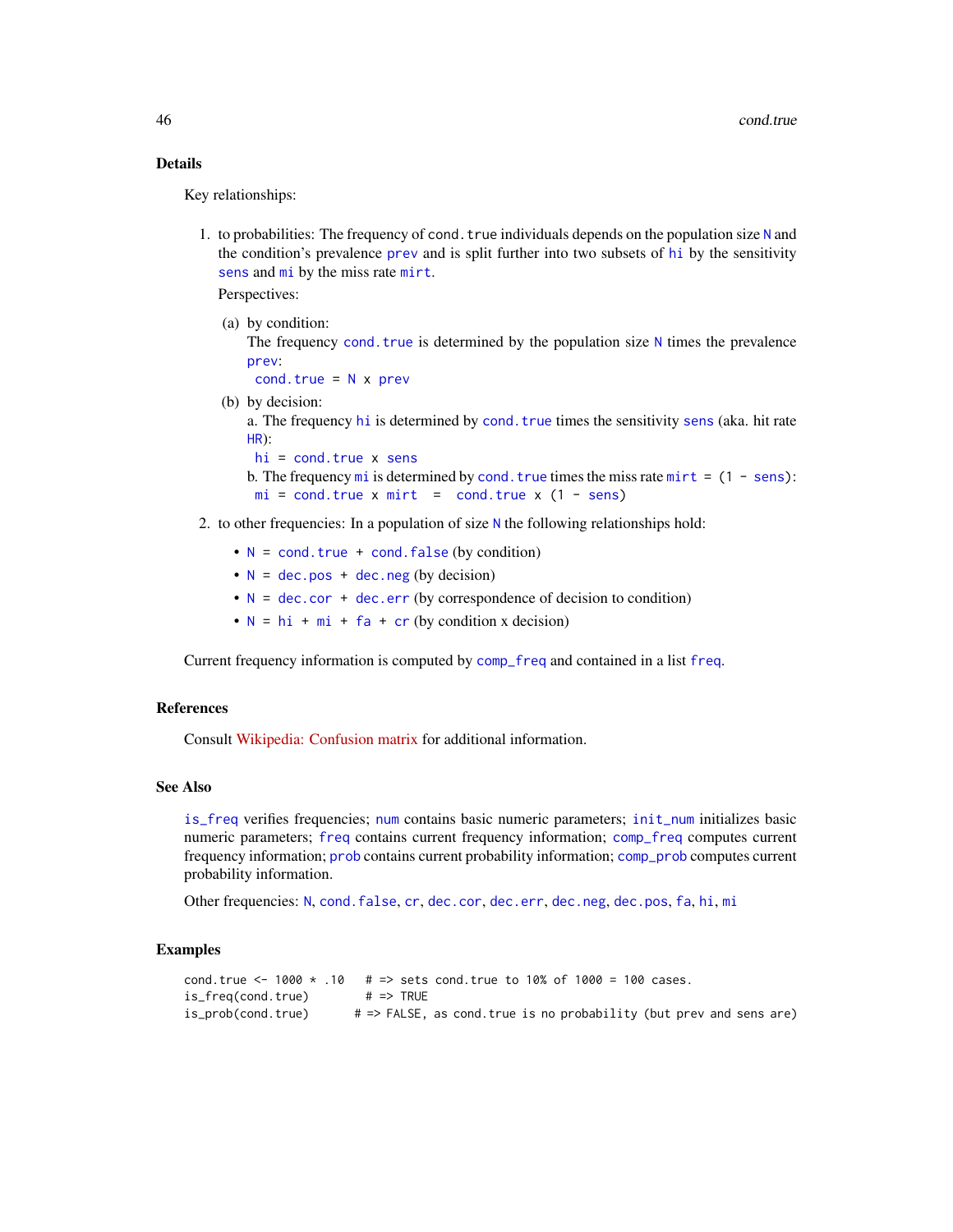<span id="page-46-0"></span>

cr is the frequency of correct rejections or true negatives (TN) in a population of [N](#page-80-0) individuals.

#### Usage

cr

## Format

An object of class numeric of length 1.

## Details

Definition: cr is the frequency of individuals for which Condition = FALSE and Decision = FALSE (negative).

cr is a measure of correct classifications, not an individual case.

Relationships:

- 1. to probabilities: The frequency cr depends on the specificity [spec](#page-113-0) (aka. true negative rate, TNR) and is conditional on the prevalence [prev](#page-104-0).
- 2. to other frequencies: In a population of size [N](#page-80-0) the following relationships hold:
	- $N = \text{cond}.\text{true} + \text{cond}.\text{false}$  $N = \text{cond}.\text{true} + \text{cond}.\text{false}$  (by condition)
	- $N = dec.pos + dec.neg (by decision)$  $N = dec.pos + dec.neg (by decision)$  $N = dec.pos + dec.neg (by decision)$  $N = dec.pos + dec.neg (by decision)$  $N = dec.pos + dec.neg (by decision)$  $N = dec.pos + dec.neg (by decision)$
	- $N = dec.cor + dec.err$  $N = dec.cor + dec.err$  $N = dec.cor + dec.err$  $N = dec.cor + dec.err$  $N = dec.cor + dec.err$  (by correspondence of decision to condition)
	- $N = h i + m i + fa + cr$  $N = h i + m i + fa + cr$  $N = h i + m i + fa + cr$  $N = h i + m i + fa + cr$  $N = h i + m i + fa + cr$  (by condition x decision)

# See Also

[spec](#page-113-0) is the specificity or correct rejection rate (aka. true negative rate [TNR](#page-113-1)); [num](#page-82-0) contains basic numeric parameters; [init\\_num](#page-61-0) initializes basic numeric parameters; [freq](#page-59-0) contains current frequency information; [comp\\_freq](#page-16-0) computes current frequency information; [prob](#page-106-0) contains current probability information; [comp\\_prob](#page-32-0) computes current probability information; [is\\_freq](#page-69-0) verifies frequencies.

Other essential parameters: [fa](#page-54-0), [hi](#page-60-0), [mi](#page-77-0), [prev](#page-104-0), [sens](#page-112-0), [spec](#page-113-0)

Other frequencies: [N](#page-80-0), [cond.false](#page-43-0), [cond.true](#page-44-0), [dec.cor](#page-47-0), [dec.err](#page-48-0), [dec.neg](#page-49-0), [dec.pos](#page-50-0), [fa](#page-54-0), [hi](#page-60-0), [mi](#page-77-0)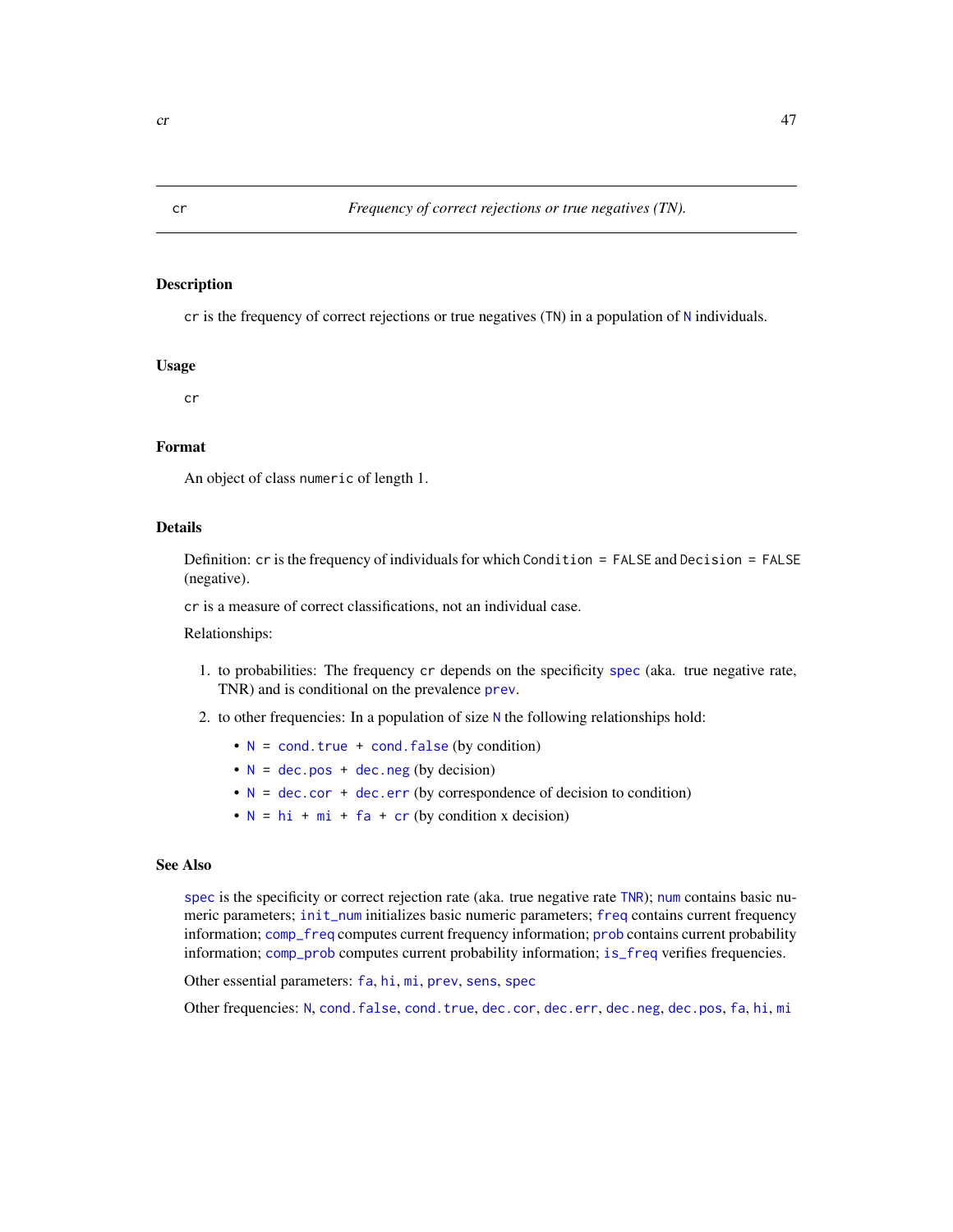<span id="page-47-0"></span>

dec.cor is a frequency that describes the number of individuals in the current population [N](#page-80-0) for which the decision is correct (i.e., cases in which the decision corresponds to the condition).

#### Usage

dec.cor

## Format

An object of class numeric of length 1.

# Details

Key relationships:

- 1. to probabilities: The frequency of dec.cor individuals depends on the population size [N](#page-80-0) and is equal to the sum of true positives [hi](#page-60-0) and true negatives [cr](#page-46-0).
- 2. to other frequencies: In a population of size [N](#page-80-0) the following relationships hold:
	- $N = \text{cond. true} + \text{cond. false (by condition)}$  $N = \text{cond. true} + \text{cond. false (by condition)}$
	- $N = dec.pos + dec.neg (by decision)$  $N = dec.pos + dec.neg (by decision)$  $N = dec.pos + dec.neg (by decision)$  $N = dec.pos + dec.neg (by decision)$  $N = dec.pos + dec.neg (by decision)$  $N = dec.pos + dec.neg (by decision)$
	- $N = dec.cor + dec.err$  $N = dec.cor + dec.err$  $N = dec.cor + dec.err$  $N = dec.cor + dec.err$  $N = dec.cor + dec.err$  (by correspondence of decision to condition)
	- $\bullet$  [dec.cor](#page-47-0) = [hi](#page-60-0) + [cr](#page-46-0)
	- $\bullet$  [dec.err](#page-48-0) =  $mi + fa$  $mi + fa$  $mi + fa$
	- $N = hi + mi + fa + cr$  $N = hi + mi + fa + cr$  $N = hi + mi + fa + cr$  $N = hi + mi + fa + cr$  $N = hi + mi + fa + cr$  $N = hi + mi + fa + cr$  $N = hi + mi + fa + cr$  $N = hi + mi + fa + cr$  $N = hi + mi + fa + cr$  (by condition x decision)

Current frequency information is computed by [comp\\_freq](#page-16-0) and contained in a list [freq](#page-59-0).

## References

Consult [Wikipedia: Confusion matrix](https://en.wikipedia.org/wiki/Confusion_matrix) for additional information.

#### See Also

[is\\_freq](#page-69-0) verifies frequencies; [num](#page-82-0) contains basic numeric parameters; [init\\_num](#page-61-0) initializes basic numeric parameters; [freq](#page-59-0) contains current frequency information; [comp\\_freq](#page-16-0) computes current frequency information; [prob](#page-106-0) contains current probability information; [comp\\_prob](#page-32-0) computes current probability information.

Other frequencies: [N](#page-80-0), [cond.false](#page-43-0), [cond.true](#page-44-0), [cr](#page-46-0), [dec.err](#page-48-0), [dec.neg](#page-49-0), [dec.pos](#page-50-0), [fa](#page-54-0), [hi](#page-60-0), [mi](#page-77-0)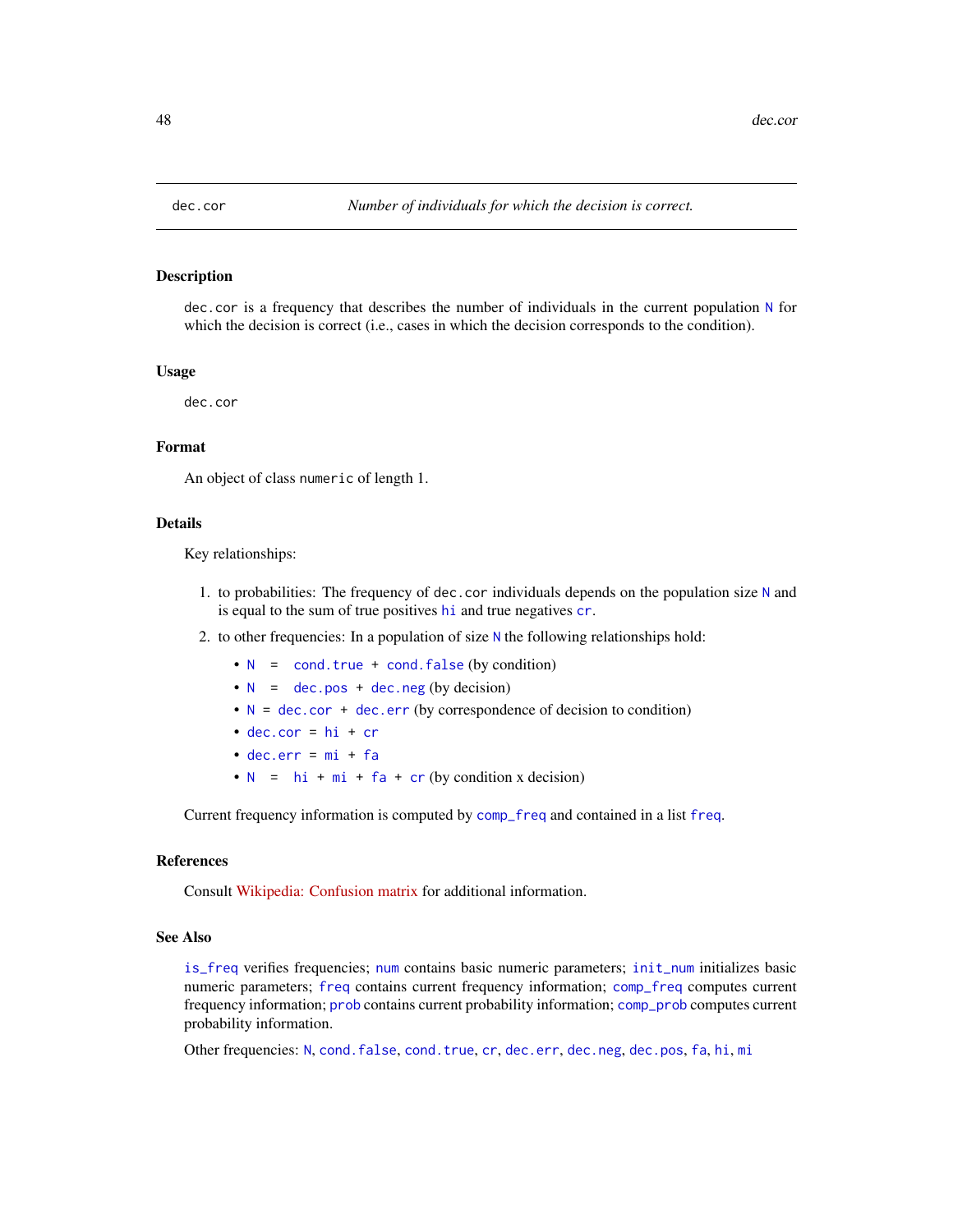#### dec.err **49**

## Examples

```
dec.cor <- 1000 * .50 # => sets dec.cor to 50% of 1000 = 500 cases.<br>is_freq(dec.cor) # => TRUE
is\_freq(dec.cor)is_prob(dec.cor) # => FALSE, as dec.cor is no probability (but acc, bacc/wacc ARE)
```
<span id="page-48-0"></span>

dec.err *Number of individuals for which the decision is erroneous.*

## Description

dec.err is a frequency that describes the number of individuals in the current population [N](#page-80-0) for which the decision is incorrect or erroneous (i.e., cases in which the decision does not correspond to the condition).

## Usage

dec.err

## Format

An object of class numeric of length 1.

## Details

Key relationships:

- 1. to probabilities: The frequency of dec.err individuals depends on the population size  $N$  and is equal to the sum of false negatives [mi](#page-77-0) and false positives [fa](#page-54-0).
- 2. to other frequencies: In a population of size [N](#page-80-0) the following relationships hold:
	- $N = \text{cond. true} + \text{cond. false (by condition)}$  $N = \text{cond. true} + \text{cond. false (by condition)}$
	- $N = dec.pos + dec.neg (by decision)$  $N = dec.pos + dec.neg (by decision)$  $N = dec.pos + dec.neg (by decision)$  $N = dec.pos + dec.neg (by decision)$  $N = dec.pos + dec.neg (by decision)$  $N = dec.pos + dec.neg (by decision)$
	- $N = dec.cor + dec.err$  $N = dec.cor + dec.err$  $N = dec.cor + dec.err$  $N = dec.cor + dec.err$  $N = dec.cor + dec.err$  (by correspondence of decision to condition)
	- $\bullet$  [dec.cor](#page-47-0) = [hi](#page-60-0) + [cr](#page-46-0)
	- $\bullet$  [dec.err](#page-48-0) =  $mi + fa$  $mi + fa$  $mi + fa$
	- $N = h i + m i + fa + cr$  $N = h i + m i + fa + cr$  $N = h i + m i + fa + cr$  $N = h i + m i + fa + cr$  $N = h i + m i + fa + cr$  (by condition x decision)

Current frequency information is computed by [comp\\_freq](#page-16-0) and contained in a list [freq](#page-59-0).

## References

Consult [Wikipedia: Confusion matrix](https://en.wikipedia.org/wiki/Confusion_matrix) for additional information.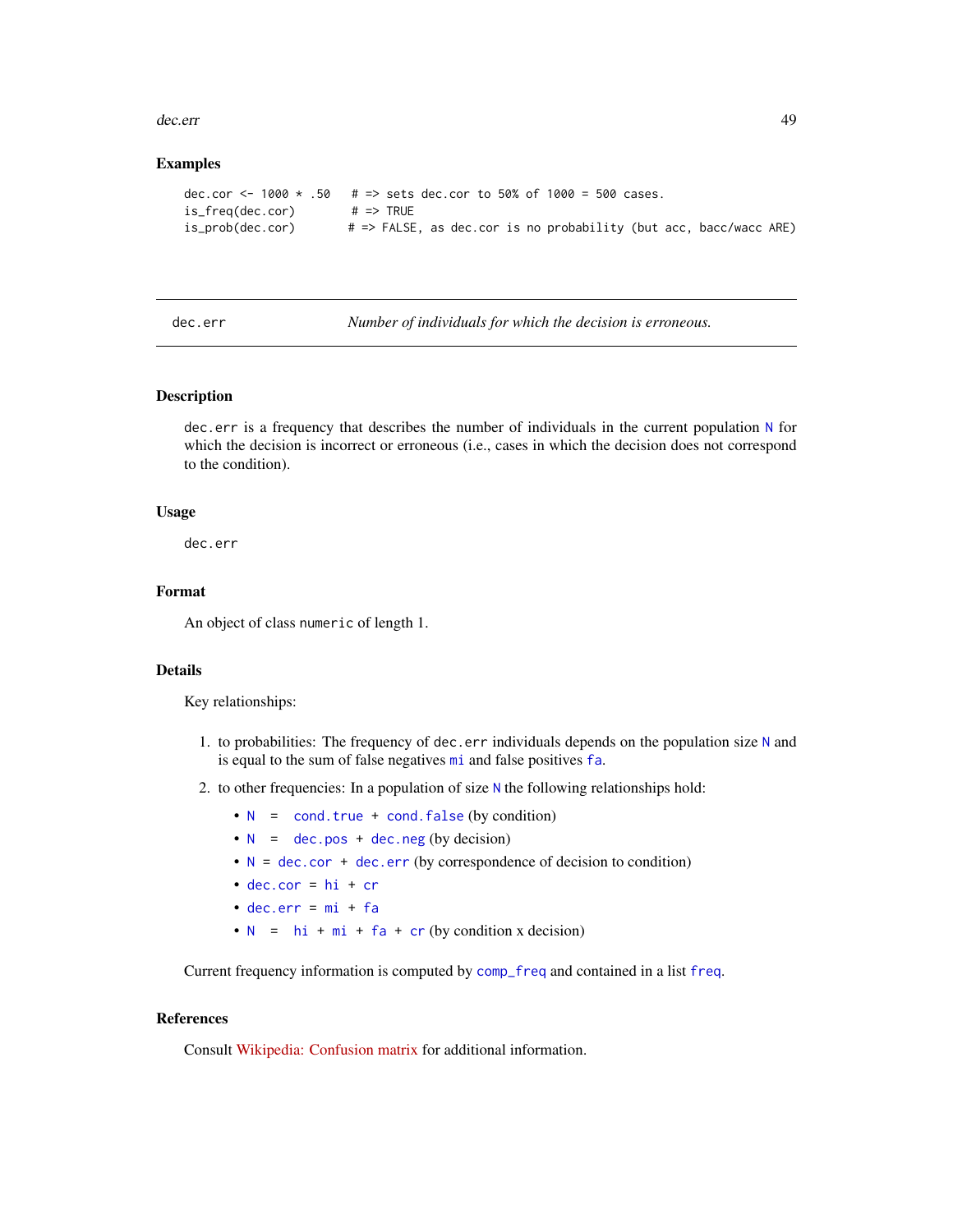# See Also

[is\\_freq](#page-69-0) verifies frequencies; [num](#page-82-0) contains basic numeric parameters; [init\\_num](#page-61-0) initializes basic numeric parameters; [freq](#page-59-0) contains current frequency information; [comp\\_freq](#page-16-0) computes current frequency information; [prob](#page-106-0) contains current probability information; [comp\\_prob](#page-32-0) computes current probability information.

Other frequencies: [N](#page-80-0), [cond.false](#page-43-0), [cond.true](#page-44-0), [cr](#page-46-0), [dec.cor](#page-47-0), [dec.neg](#page-49-0), [dec.pos](#page-50-0), [fa](#page-54-0), [hi](#page-60-0), [mi](#page-77-0)

## Examples

```
dec.err <- 1000 * .50 * = > sets dec.err to 50% of 1000 = 500 cases.
is_freq(dec.err) # => TRUE
is_prob(dec.err) # => FALSE, as dec.err is no probability (but acc, bacc/wacc ARE)
```
<span id="page-49-0"></span>

dec.neg *Number of individuals for which the decision is negative.*

## **Description**

dec.neg is a frequency that describes the number of individuals in the current population [N](#page-80-0) for which the decision is negative (i.e., cases not called or not predicted).

## Usage

dec.neg

#### Format

An object of class numeric of length 1.

#### Details

Key relationships:

1. to probabilities: The frequency of dec.neg individuals depends on the population size  $N$  and the decision's proportion of negative decisions  $(1 - p)$  and is split further into two subsets of [cr](#page-46-0) by the negative predictive value [NPV](#page-81-0) and  $m$  is by the false o[mi](#page-77-0)ssion rate [FOR](#page-57-0) = 1 - NPV. Perspectives:

```
(a) by condition:
```
The frequency [dec.neg](#page-49-0) is determined by the population size  $N$  times the proportion of negative decisions  $(1 - \text{ppod})$ :

```
dec.negNppod)
```
- (b) by decision:
	- a. The frequency [cr](#page-46-0) is determined by [dec.neg](#page-49-0) times the negative predictive value [NPV](#page-81-0):
	- $cr = dec.neg x NPV$  $cr = dec.neg x NPV$  $cr = dec.neg x NPV$  $cr = dec.neg x NPV$  $cr = dec.neg x NPV$
	- b. The frequency [mi](#page-77-0) is determined by [dec.neg](#page-49-0) times the false omission rate [FOR](#page-57-0) =  $(1 NPV)$  $(1 NPV)$ :  $mi = dec.neg x FOR = dec.neg x (1 - NPV)$  $mi = dec.neg x FOR = dec.neg x (1 - NPV)$  $mi = dec.neg x FOR = dec.neg x (1 - NPV)$  $mi = dec.neg x FOR = dec.neg x (1 - NPV)$  $mi = dec.neg x FOR = dec.neg x (1 - NPV)$  $mi = dec.neg x FOR = dec.neg x (1 - NPV)$  $mi = dec.neg x FOR = dec.neg x (1 - NPV)$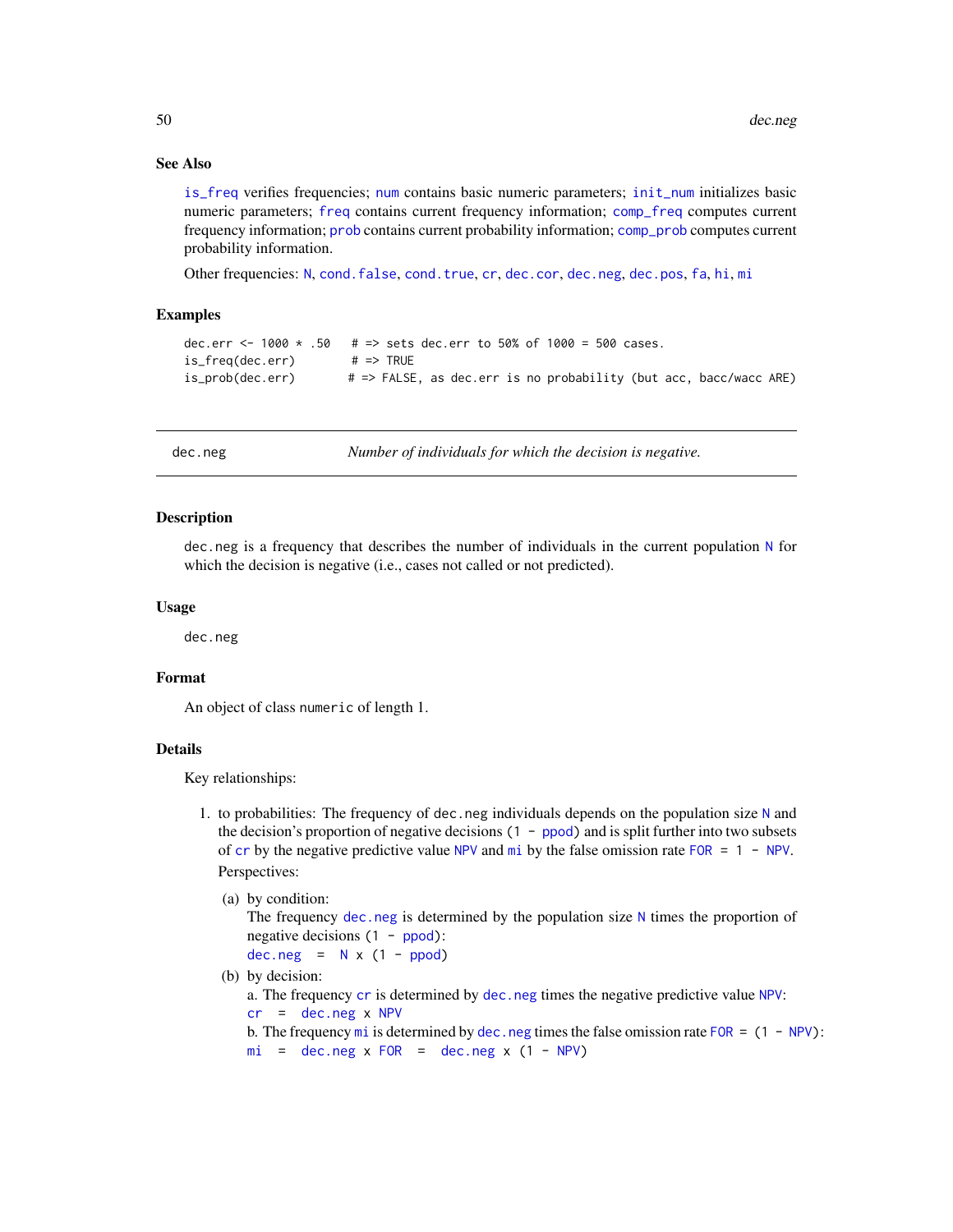#### dec.pos 51

- 2. to other frequencies: In a population of size  $N$  the following relationships hold:
	- $N = \text{cond. true} + \text{cond. false (by condition)}$  $N = \text{cond. true} + \text{cond. false (by condition)}$
	- $N =$  $N =$  [dec.pos](#page-50-0) + [dec.neg](#page-49-0) (by decision)
	- $N = dec.cor + dec.err$  $N = dec.cor + dec.err$  $N = dec.cor + dec.err$  $N = dec.cor + dec.err$  $N = dec.cor + dec.err$  (by correspondence of decision to condition)
	- $N = hi + mi + fa + cr$  $N = hi + mi + fa + cr$  $N = hi + mi + fa + cr$  $N = hi + mi + fa + cr$  $N = hi + mi + fa + cr$  $N = hi + mi + fa + cr$  $N = hi + mi + fa + cr$  $N = hi + mi + fa + cr$  $N = hi + mi + fa + cr$  (by condition x decision)

Current frequency information is computed by [comp\\_freq](#page-16-0) and contained in a list [freq](#page-59-0).

## References

Consult [Wikipedia: Confusion matrix](https://en.wikipedia.org/wiki/Confusion_matrix) for additional information.

# See Also

[is\\_freq](#page-69-0) verifies frequencies; [num](#page-82-0) contains basic numeric parameters; [init\\_num](#page-61-0) initializes basic numeric parameters; [freq](#page-59-0) contains current frequency information; [comp\\_freq](#page-16-0) computes current frequency information; [prob](#page-106-0) contains current probability information; [comp\\_prob](#page-32-0) computes current probability information.

Other frequencies: [N](#page-80-0), [cond.false](#page-43-0), [cond.true](#page-44-0), [cr](#page-46-0), [dec.cor](#page-47-0), [dec.err](#page-48-0), [dec.pos](#page-50-0), [fa](#page-54-0), [hi](#page-60-0), [mi](#page-77-0)

#### Examples

```
dec.neg <- 1000 \times .67 # => sets dec.neg to 67\% of 1000 = 670 cases.
is_freq(dec.neg) # => TRUE
is_prob(dec.neg) # => FALSE, as dec.neg is no probability (but ppod, NPV and FOR are)
```
<span id="page-50-0"></span>dec.pos *Number of individuals for which the decision is positive.*

# Description

dec.pos is a frequency that describes the number of individuals in the current population [N](#page-80-0) for which the decision is positive (i.e., called or predicted cases).

#### Usage

dec.pos

## Format

An object of class numeric of length 1.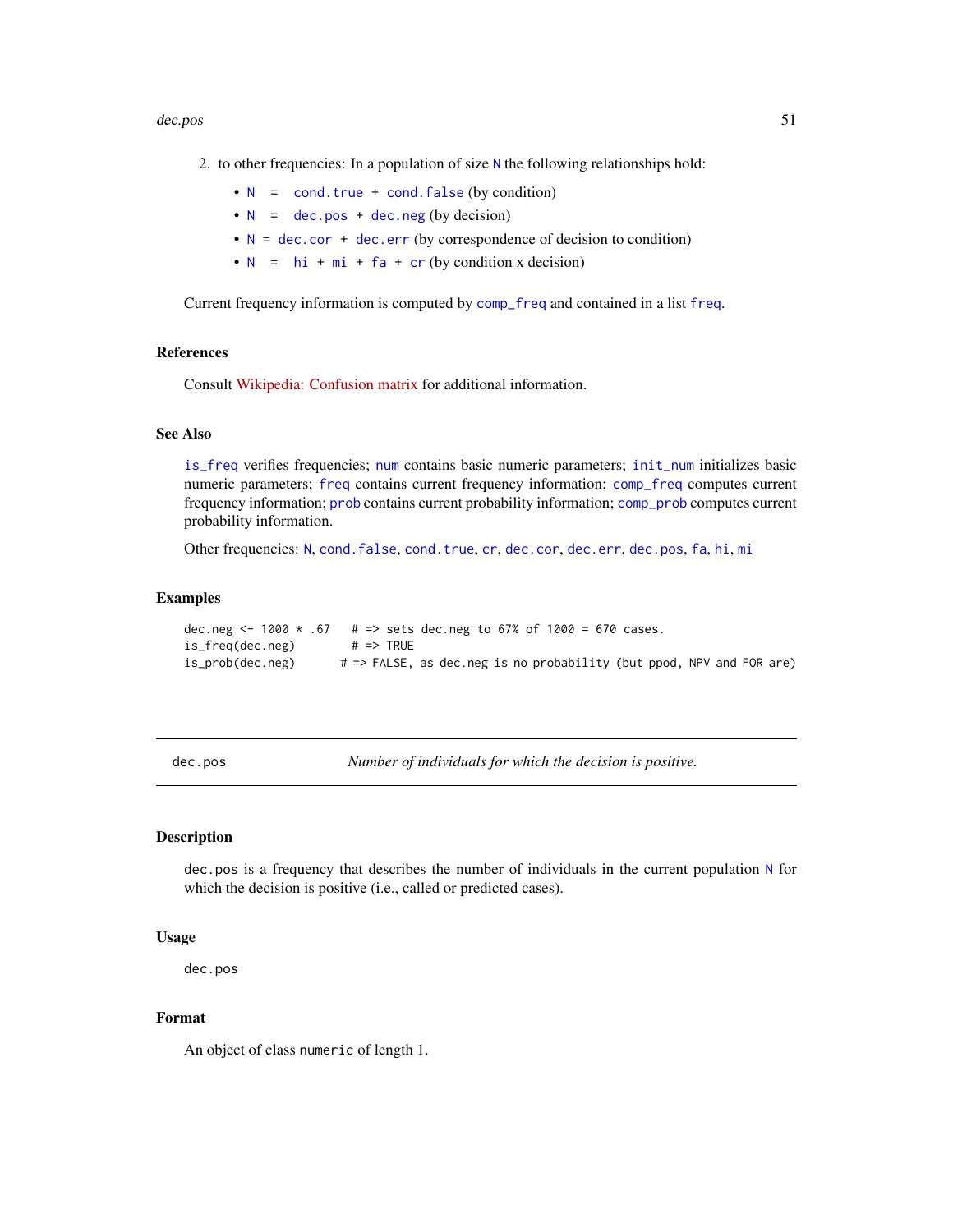# Details

Key relationships:

1. to probabilities: The frequency of dec.pos individuals depends on the population size [N](#page-80-0) and the decision's proportion of positive decisions [ppod](#page-102-0) and is split further into two subsets of [hi](#page-60-0) by the positive predictive value [PPV](#page-103-0) and  $fa$  by the false detection rate [FDR](#page-56-0) = 1 - PPV.

Perspectives:

(a) by condition:

The frequency  $\text{dec.}$  pos is determined by the population size [N](#page-80-0) times the proportion of positive decisions [ppod](#page-102-0):

 $dec.pos = N \times ppod$  $dec.pos = N \times ppod$  $dec.pos = N \times ppod$  $dec.pos = N \times ppod$  $dec.pos = N \times ppod$ 

(b) by decision:

a. The frequency [hi](#page-60-0) is determined by [dec.pos](#page-50-0) times the positive predictive value [PPV](#page-103-0) (aka. [precision](#page-103-1)):

[hi](#page-60-0) = [dec.pos](#page-50-0) x [PPV](#page-103-0)

b. The frequency [fa](#page-54-0) is determined by dec. pos times the false detection rate [FDR](#page-56-0) =  $(1 - PPV)$  $(1 - PPV)$ :  $fa = dec.pos x FDR = dec.pos x (1 - PPV)$  $fa = dec.pos x FDR = dec.pos x (1 - PPV)$  $fa = dec.pos x FDR = dec.pos x (1 - PPV)$  $fa = dec.pos x FDR = dec.pos x (1 - PPV)$  $fa = dec.pos x FDR = dec.pos x (1 - PPV)$  $fa = dec.pos x FDR = dec.pos x (1 - PPV)$  $fa = dec.pos x FDR = dec.pos x (1 - PPV)$ 

# 2. to other frequencies: In a population of size [N](#page-80-0) the following relationships hold:

- $\bullet$  [N](#page-80-0) = [cond.true](#page-44-0) + [cond.false](#page-43-0) (by condition)
- $N =$  $N =$  [dec.pos](#page-50-0) + [dec.neg](#page-49-0) (by decision)
- $N = dec.cor + dec.err$  $N = dec.cor + dec.err$  $N = dec.cor + dec.err$  $N = dec.cor + dec.err$  $N = dec.cor + dec.err$  (by correspondence of decision to condition)
- $N = hi + mi + fa + cr$  $N = hi + mi + fa + cr$  $N = hi + mi + fa + cr$  $N = hi + mi + fa + cr$  $N = hi + mi + fa + cr$  $N = hi + mi + fa + cr$  $N = hi + mi + fa + cr$  $N = hi + mi + fa + cr$  $N = hi + mi + fa + cr$  (by condition x decision)

Current frequency information is computed by [comp\\_freq](#page-16-0) and contained in a list [freq](#page-59-0).

# References

Consult [Wikipedia: Confusion matrix](https://en.wikipedia.org/wiki/Confusion_matrix) for additional information.

## See Also

[is\\_freq](#page-69-0) verifies frequencies; [num](#page-82-0) contains basic numeric parameters; [init\\_num](#page-61-0) initializes basic numeric parameters; [freq](#page-59-0) contains current frequency information; [comp\\_freq](#page-16-0) computes current frequency information; [prob](#page-106-0) contains current probability information; [comp\\_prob](#page-32-0) computes current probability information.

Other frequencies: [N](#page-80-0), [cond.false](#page-43-0), [cond.true](#page-44-0), [cr](#page-46-0), [dec.cor](#page-47-0), [dec.err](#page-48-0), [dec.neg](#page-49-0), [fa](#page-54-0), [hi](#page-60-0), [mi](#page-77-0)

```
dec.pos <- 1000 \times .33 # => sets dec.pos to 33% of 1000 = 330 cases.
is_freq(dec.pos) # => TRUE
is_prob(dec.pos) # => FALSE, as dec.pos is no probability (but ppod and PPV are)
```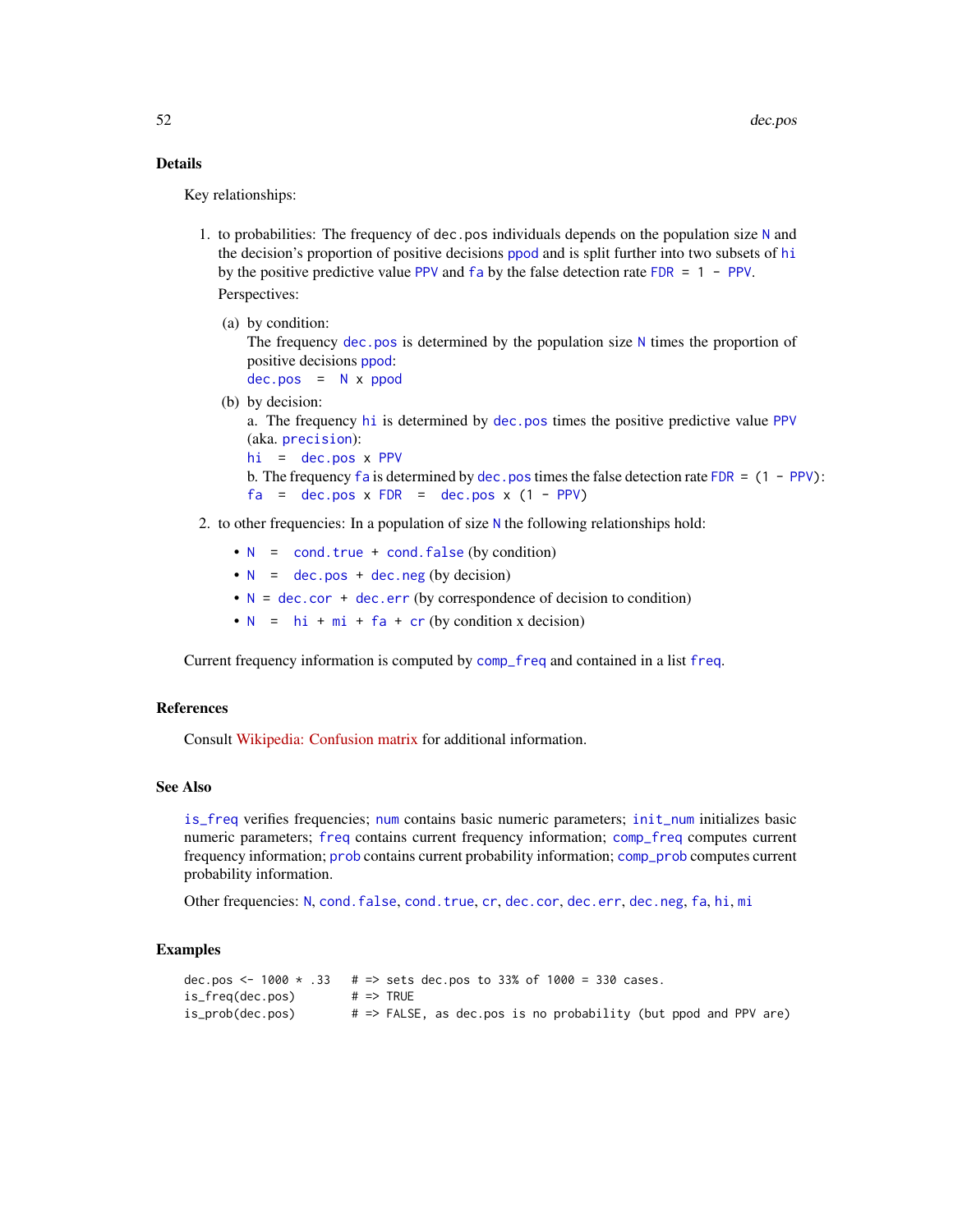df.scenarios is an R data frame that contains a collection of scenarios from the scientific literature and other sources.

## Usage

df.scenarios

# Format

A data frame with currently 26 rows (i.e., scenarios) and 21 columns (variables describing each scenario):

Scenarios:

- 1. Mammografie 1
- 2. Nackenfaltentest (NFT)
- 3. HIV 1 (f)
- 4. HIV 2 (f)
- 5. Mammography 2
- 6. Sepsis
- 7. Cab problem
- 8. Sigmoidoskopie 1
- 9. Sigmoidoskopie 1
- 10. Brustkrebs 1
- 11. Brustkrebs 2 (BRCA1)
- 12. Brustkrebs 3 (BRCA1+pos. Mam.)
- 13. HIV 3 (m)
- 14. HIV 4 (m)
- 15. Nackenfaltentest 2 (NFT)
- 16. Amniozentese (pos. NFT)
- 17. Musical town
- 18. Mushrooms
- 19. Bowel cancer (FOB screening)
- 20. PSA test 1 (high prev)
- 21. PSA test 2 (low prev)
- 22. Colorectal cancer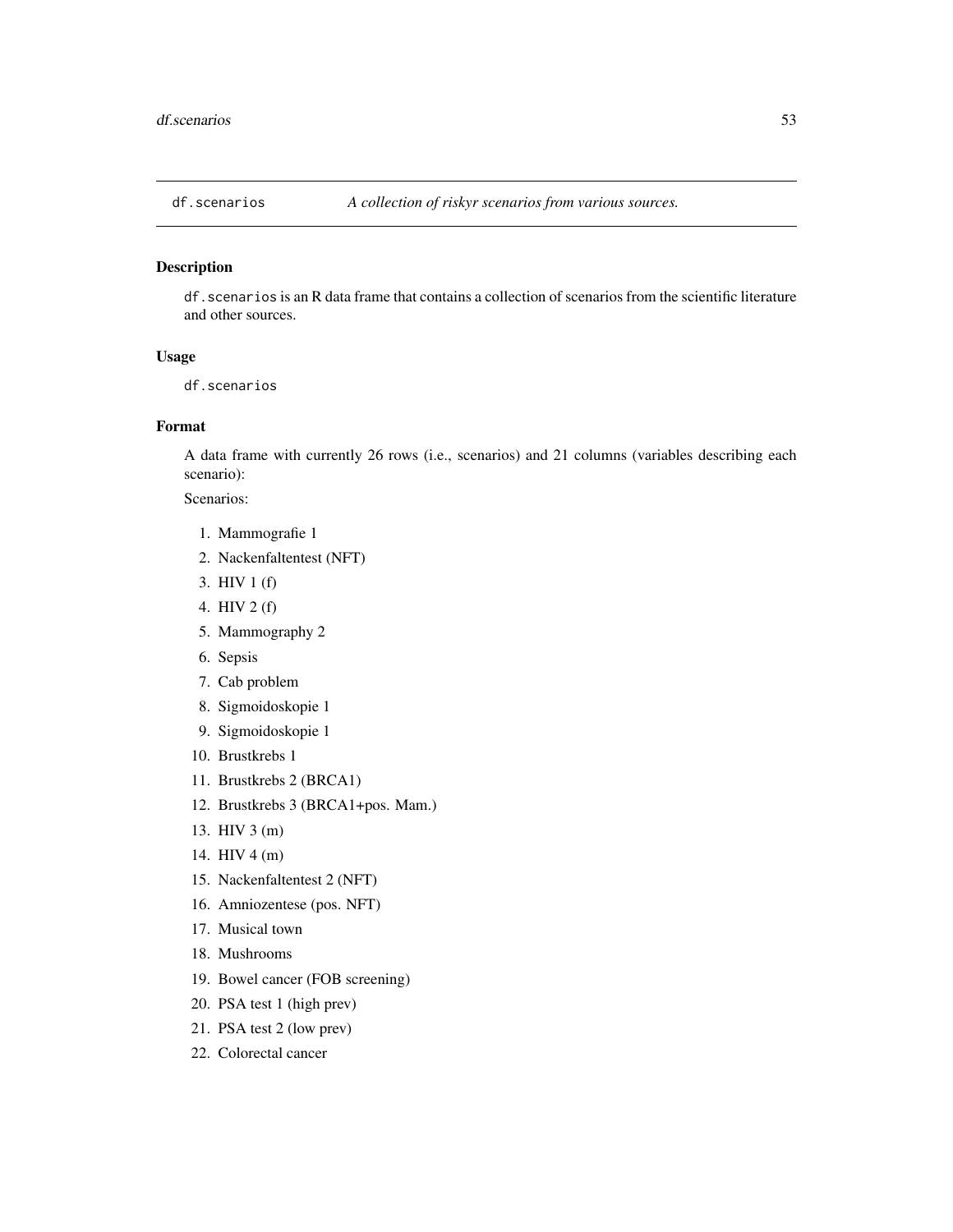#### 54 df.scenarios

- 23. Psylicraptis screening
- 24. Mammography 6 (prob)
- 25. Mammography 6 (freq)

## Describing variables:

- 1. scen.lbl Text label for current scenario.
- 2. scen.lng Language of current scenario.
- 3. scen.txt Description text of current scenario.
- 4. popu.lbl Text label for current population.
- 5. cond.lbl Text label for current condition.
- 6. cond.true.lbl Text label for [cond.true](#page-44-0) cases.
- 7. cond.false.lbl Text label for [cond.false](#page-43-0) cases.
- 8. dec.lbl Text label for current decision.
- 9. dec.pos.lbl Text label for [dec.pos](#page-50-0) cases.
- 10. dec.neg.lbl Text label for [dec.neg](#page-49-0) cases.
- 11. hi.lbl Text label for cases of hits [hi](#page-60-0).
- 12. mi.lbl Text label for cases of misses [mi](#page-77-0).
- 13. fa.lbl Text label for cases of false alarms [fa](#page-54-0).
- 14. cr.lbl Text label for cases of correct rejections [cr](#page-46-0).
- 15. prev Value of current prevalence [prev](#page-104-0).
- 16. sens Value of current sensitivity [sens](#page-112-0).
- 17. spec Value of current specificity [spec](#page-113-0).
- 18. fart Value of current false alarm rate [fart](#page-55-0).
- 19. N Current population size [N](#page-80-0).
- 20. scen.src Source information for current scenario.
- 21. scen.apa Source information in APA format.

Note that names of variables (columns) correspond to [init\\_txt](#page-64-0) (to initialize [txt](#page-115-0)) and [init\\_num](#page-61-0) (to initialize [num](#page-82-0)).

## Details

When loading riskyr, all scenarios contained in df.scenarios are also converted into a list of riskyr objects [scenarios](#page-110-0).

#### Source

See columns scen. src and scen. apa for a scenario's source information.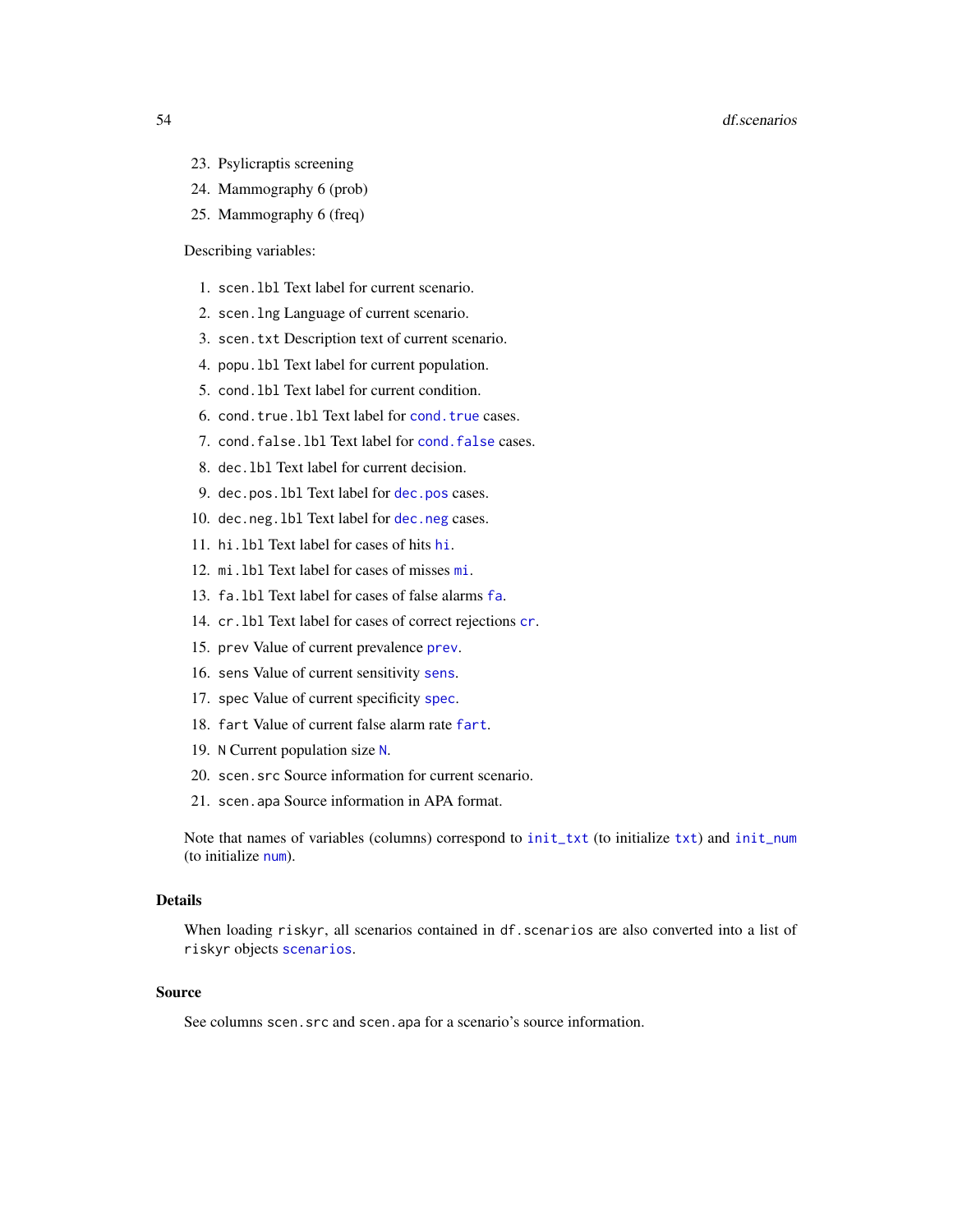fa is the frequency of false alarms or false positives (FP) in a population of [N](#page-80-0) individuals.

## Usage

fa

# Format

An object of class numeric of length 1.

## Details

Definition: fa is the frequency of individuals for which Condition = FALSE and Decision = TRUE (positive).

fa is a measure of incorrect classifications (type-I-errors), not an individual case.

Relationships:

- 1. to probabilities: The frequency fa depends on the false alarm rate [fart](#page-55-0) (aka. false positive rate, FPR) and is conditional on the prevalence [prev](#page-104-0).
- 2. to other frequencies: In a population of size  $N$  the following relationships hold:
	- $N = \text{cond}$  $N = \text{cond}$ . true + cond. false (by condition)
	- $N = dec.pos + dec.neg (by decision)$  $N = dec.pos + dec.neg (by decision)$  $N = dec.pos + dec.neg (by decision)$  $N = dec.pos + dec.neg (by decision)$  $N = dec.pos + dec.neg (by decision)$  $N = dec.pos + dec.neg (by decision)$
	- $N = dec.cor + dec.err$  $N = dec.cor + dec.err$  $N = dec.cor + dec.err$  $N = dec.cor + dec.err$  $N = dec.cor + dec.err$  (by correspondence of decision to condition)
	- $N = hi + mi + fa + cr$  $N = hi + mi + fa + cr$  $N = hi + mi + fa + cr$  $N = hi + mi + fa + cr$  $N = hi + mi + fa + cr$  $N = hi + mi + fa + cr$  $N = hi + mi + fa + cr$  $N = hi + mi + fa + cr$  $N = hi + mi + fa + cr$  (by condition x decision)

## See Also

[fart](#page-55-0) is the probability of false alarms (aka. false positive rate [FPR](#page-55-1) or [fallout](#page-55-1)); [num](#page-82-0) contains basic numeric parameters; [init\\_num](#page-61-0) initializes basic numeric parameters; [freq](#page-59-0) contains current frequency information; [comp\\_freq](#page-16-0) computes current frequency information; [prob](#page-106-0) contains current probability information; [comp\\_prob](#page-32-0) computes current probability information; [is\\_freq](#page-69-0) verifies frequencies.

Other essential parameters: [cr](#page-46-0), [hi](#page-60-0), [mi](#page-77-0), [prev](#page-104-0), [sens](#page-112-0), [spec](#page-113-0)

Other frequencies: [N](#page-80-0), [cond.false](#page-43-0), [cond.true](#page-44-0), [cr](#page-46-0), [dec.cor](#page-47-0), [dec.err](#page-48-0), [dec.neg](#page-49-0), [dec.pos](#page-50-0), [hi](#page-60-0), [mi](#page-77-0)

<span id="page-54-0"></span>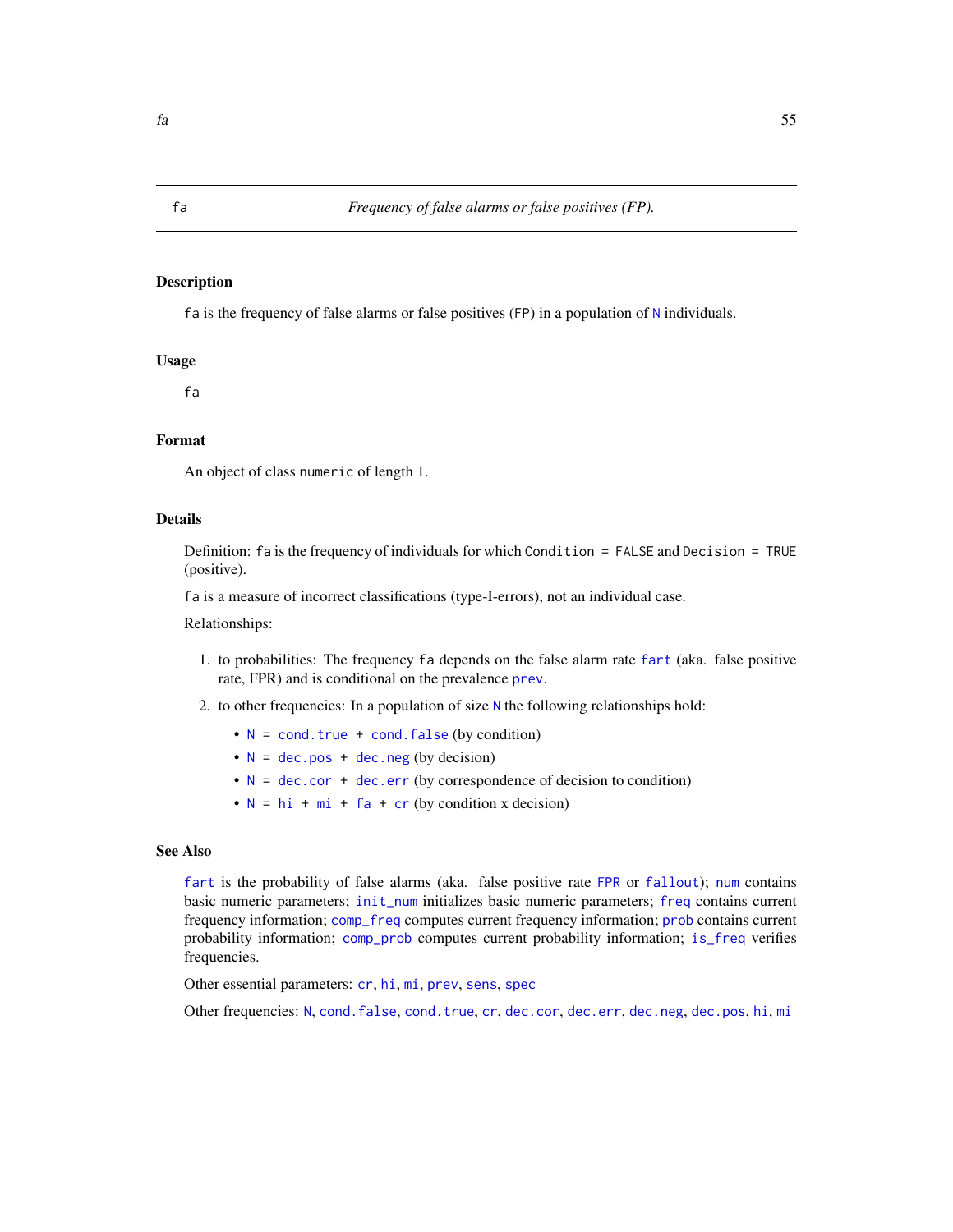<span id="page-55-1"></span>fart defines a decision's false alarm rate (or the rate of false positives): The conditional probability of the decision being positive if the condition is FALSE.

## Usage

fart

## Format

An object of class numeric of length 1.

## Details

Understanding or obtaining the false alarm rate fart:

• Definition: fart is the conditional probability for an incorrect positive decision given that the condition is FALSE:

```
fart = p(decision = positive | condition = FALSE)or the probability of a false alarm.
```
- Perspective: fart further classifies the subset of [cond.false](#page-43-0) individuals by decision (fart = fa/cond.false).
- Alternative names: false positive rate (FPR), rate of type-I errors (alpha), statistical significance level, fallout

# • Relationships:

a. fart is the complement of the specificity [spec](#page-113-0):

fart =  $1 - spec$ 

b. fart is the opposite conditional probability – but not the complement – of the false discovery rate or false detection rate [FDR](#page-56-0):

FDR =  $p$ (condition = FALSE | decision =  $positive$ )

- In terms of frequencies, [fa](#page-54-0)rt is the ratio of fa divided by cond. false (i.e.,  $fa + cr$  $fa + cr$ ): fart =  $fa/cond.false = fa/(fa + cr)$
- Dependencies: fart is a feature of a decision process or diagnostic procedure and a measure of incorrect decisions (false positives).

However, due to being a conditional probability, the value of fart is not intrinsic to the decision process, but also depends on the condition's prevalence value [prev](#page-104-0).

# References

Consult [Wikipedia](https://en.wikipedia.org/wiki/Sensitivity_and_specificity) for additional information.

<span id="page-55-0"></span>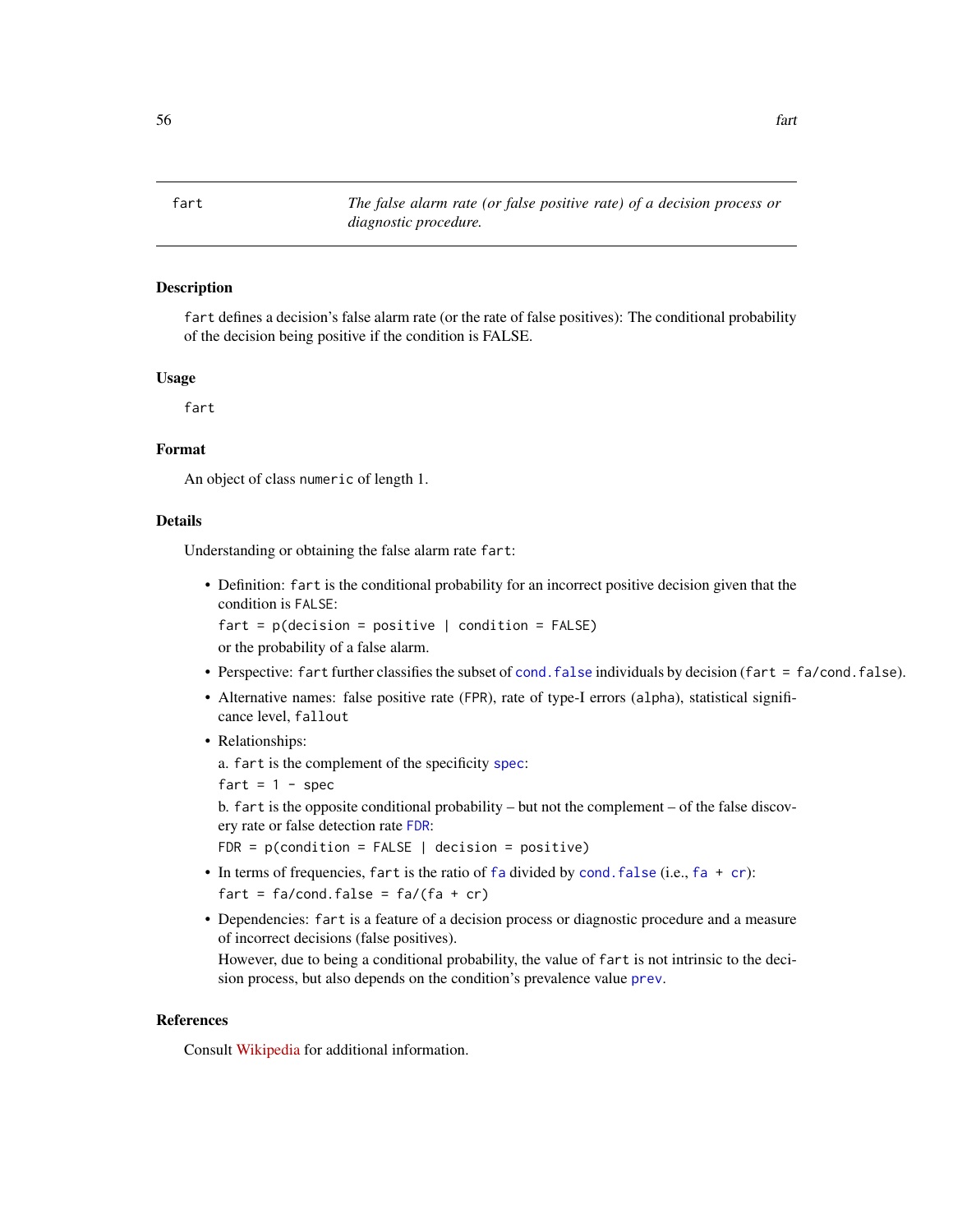#### FDR 57

## See Also

[comp\\_fart](#page-13-0) computes fart as the complement of [spec](#page-113-0) [prob](#page-106-0) contains current probability information; [comp\\_prob](#page-32-0) computes current probability information; [num](#page-82-0) contains basic numeric parameters; [init\\_num](#page-61-0) initializes basic numeric parameters; [comp\\_freq](#page-16-0) computes current frequency information; [is\\_prob](#page-71-0) verifies probability inputs.

Other probabilities: [FDR](#page-56-0), [FOR](#page-57-0), [NPV](#page-81-0), [PPV](#page-103-0), [mirt](#page-78-0), [ppod](#page-102-0), [prev](#page-104-0), [sens](#page-112-0), [spec](#page-113-0)

## Examples

```
fart <- .25 # => sets a false alarm rate of 25%
fart <-25/100 # => (decision = positive) for 25 out of 100 people with (condition = FALSE)
is_prob(fart) # => TRUE (as fart is a probability)
```
<span id="page-56-0"></span>

FDR *The false detection rate of a decision process or diagnostic procedure.*

## Description

FDR defines a decision's false detection (or false discovery) rate (FDR): The conditional probability of the condition being FALSE provided that the decision is positive.

## Usage

FDR

# Format

An object of class numeric of length 1.

## Details

Understanding or obtaining the false detection fate or false discovery rate (FDR):

• Definition: FDR is the conditional probability for the condition being FALSE given a positive decision:

 $FDR = p$ (condition = FALSE | decision = positive)

- Perspective: FDR further classifies the subset of [dec.pos](#page-50-0) individuals by condition (FDR = fa/dec.pos = fa/(hi + fa)
- Alternative names: false discovery rate
- Relationships:

a. FDR is the complement of the positive predictive value [PPV](#page-103-0):

 $FDR = 1 - PPV$ 

b. FDR is the opposite conditional probability – but not the complement – of the false alarm rate [fart](#page-55-0):

 $fart = p(decision = positive | condition = FALSE)$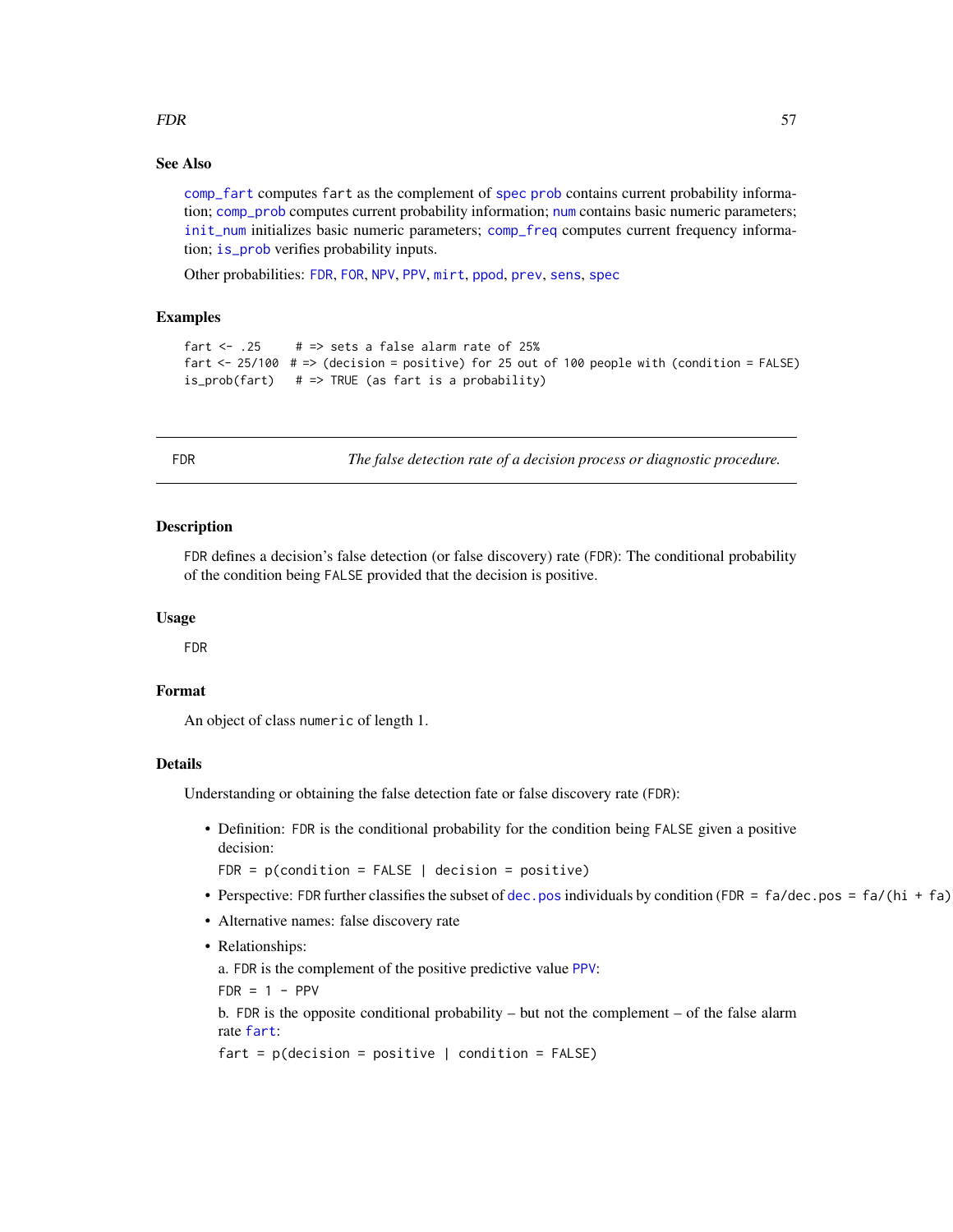- In terms of frequencies, FDR is the ratio of  $fa$  divided by [dec.pos](#page-50-0) (i.e.,  $hi + fa$  $hi + fa$ ): FDR =  $fa/dec.pos = fa/(hi + fa)$
- Dependencies: FDR is a feature of a decision process or diagnostic procedure and a measure of incorrect decisions (positive decisions that are actually FALSE).

However, due to being a conditional probability, the value of FDR is not intrinsic to the decision process, but also depends on the condition's prevalence value [prev](#page-104-0).

# References

Consult [Wikipedia](https://en.wikipedia.org/wiki/Positive_and_negative_predictive_values) for additional information.

# See Also

[comp\\_FDR](#page-14-0) computes FDR as the complement of [PPV](#page-103-0); [prob](#page-106-0) contains current probability information; [comp\\_prob](#page-32-0) computes current probability information; [num](#page-82-0) contains basic numeric parameters; [init\\_num](#page-61-0) initializes basic numeric parameters; [comp\\_freq](#page-16-0) computes current frequency information; [is\\_prob](#page-71-0) verifies probability inputs.

Other probabilities: [FOR](#page-57-0), [NPV](#page-81-0), [PPV](#page-103-0), [fart](#page-55-0), [mirt](#page-78-0), [ppod](#page-102-0), [prev](#page-104-0), [sens](#page-112-0), [spec](#page-113-0)

#### Examples

FDR  $<-$  .45 # => sets a false discovery rate (FDR) of 45% FDR  $\le$  45/100 # => (condition = FALSE) for 45 out of 100 people with (decision = positive) is\_prob(FDR) # => TRUE (as FDR is a probability)

<span id="page-57-0"></span>

| FOR | The false omission rate (FOR) of a decision process or diagnostic pro- |
|-----|------------------------------------------------------------------------|
|     | cedure.                                                                |

## Description

FOR defines a decision's false omission rate (FOR): The conditional probability of the condition being TRUE provided that the decision is negative.

## Usage

FOR

## Format

An object of class numeric of length 1.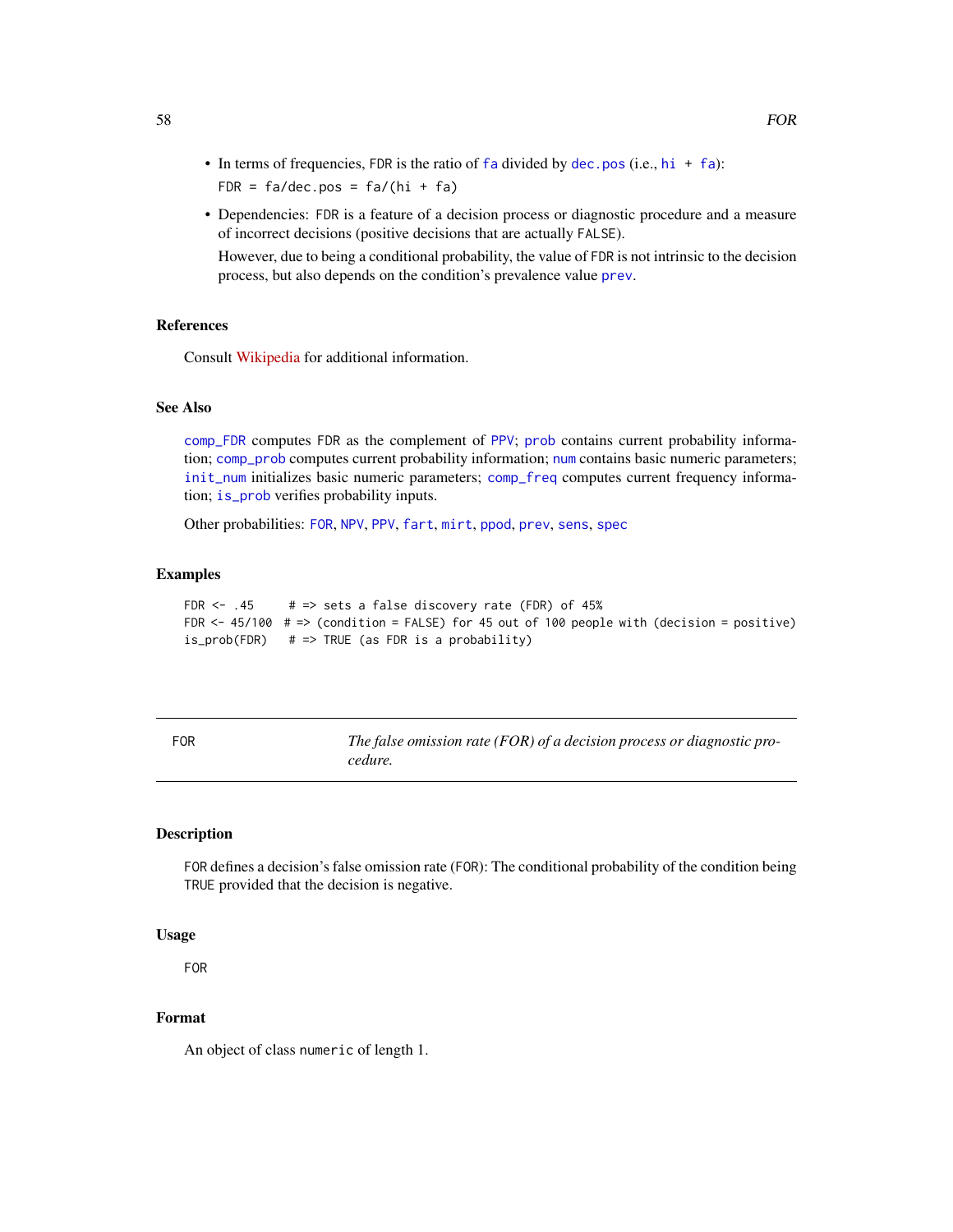# Details

Understanding or obtaining the false omission rate FOR:

• Definition: FOR is the so-called false omission rate: The conditional probability for the condition being TRUE given a negative decision:

 $FOR = p(condition = TRUE | decision = negative)$ 

- Perspective: FOR further classifies the subset of [dec.neg](#page-49-0) individuals by condition (FOR =  $mi/dec.neg$  =  $mi/(mi + cr)$ ).
- Alternative names: none?
- Relationships:

a. FOR is the complement of the negative predictive value [NPV](#page-81-0):

 $FOR = 1 - NPV$ 

b. FOR is the opposite conditional probability – but not the complement – of the miss rate [mirt](#page-78-0) (aka. false negative rate FDR):

 $mirt = p(decision = negative | condition = TRUE)$ 

• In terms of frequencies, FOR is the ratio of  $m$  idivided by [dec.neg](#page-49-0) (i.e.,  $m$  + [cr](#page-46-0)):

 $NPV = mi/dec.neg = mi/(mi + cr)$ 

• Dependencies: FOR is a feature of a decision process or diagnostic procedure and a measure of incorrect decisions (negative decisions that are actually FALSE).

However, due to being a conditional probability, the value of FOR is not intrinsic to the decision process, but also depends on the condition's prevalence value [prev](#page-104-0).

## **References**

Consult [Wikipedia](https://en.wikipedia.org/wiki/Positive_and_negative_predictive_values) for additional information.

# See Also

[comp\\_FOR](#page-15-0) computes FOR as the complement of [NPV](#page-81-0); [prob](#page-106-0) contains current probability information; [comp\\_prob](#page-32-0) computes current probability information; [num](#page-82-0) contains basic numeric parameters; [init\\_num](#page-61-0) initializes basic numeric parameters; [comp\\_freq](#page-16-0) computes current frequency information; [is\\_prob](#page-71-0) verifies probability inputs.

Other probabilities: [FDR](#page-56-0), [NPV](#page-81-0), [PPV](#page-103-0), [fart](#page-55-0), [mirt](#page-78-0), [ppod](#page-102-0), [prev](#page-104-0), [sens](#page-112-0), [spec](#page-113-0)

```
FOR <- .05 # => sets a false omission rate of 5%
FOR \le 5/100 # => (condition = TRUE) for 5 out of 100 people with (decision = negative)
is_prob(FOR) # => TRUE (as FOR is a probability)
```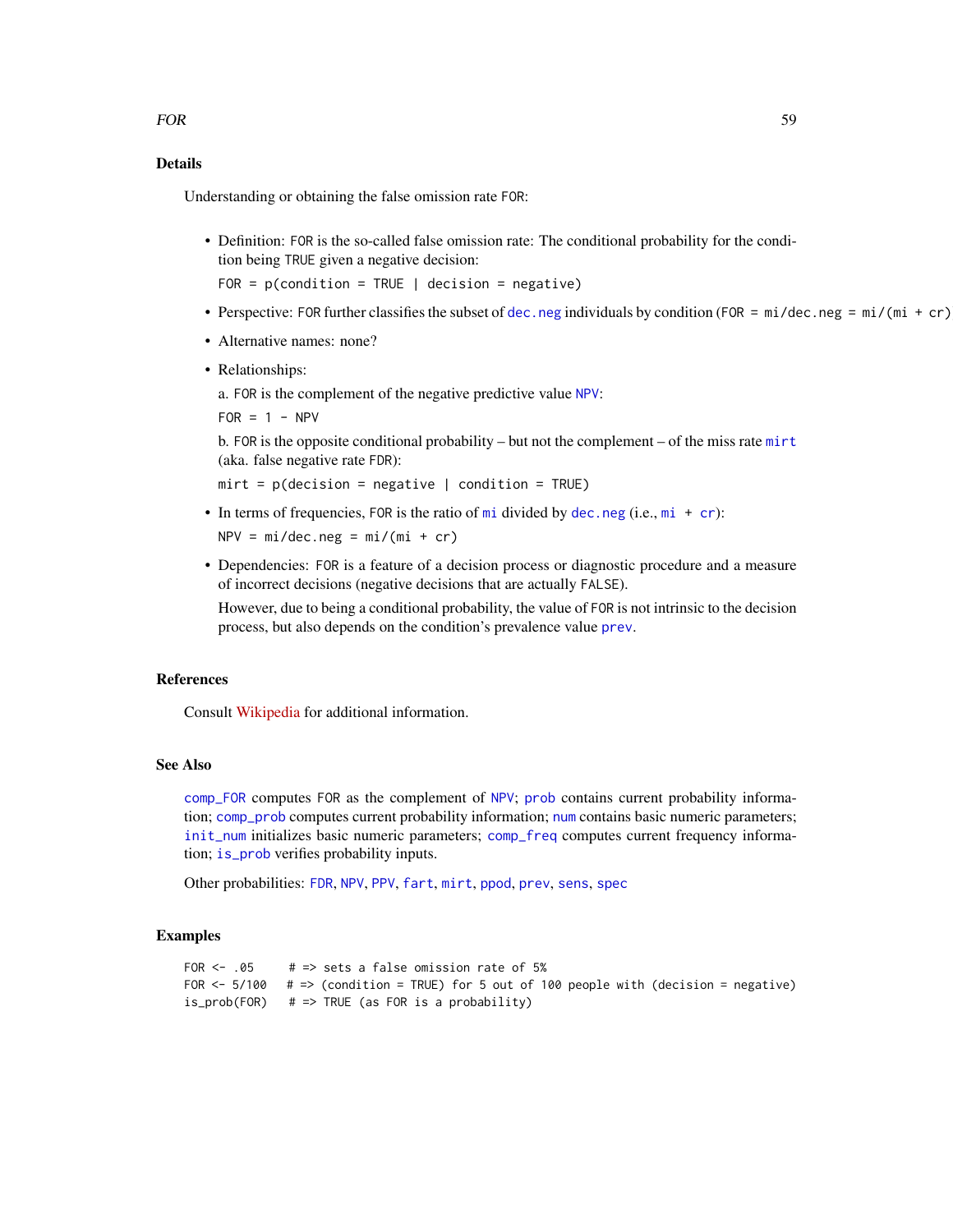<span id="page-59-0"></span>freq is a list of named numeric variables containing 11 frequencies:

## Usage

freq

# Format

An object of class list of length 11.

#### Details

- 1. the population size [N](#page-80-0)
- 2. the number of cases for which [cond.true](#page-44-0)
- 3. the number of cases for which [cond.false](#page-43-0)
- 4. the number of cases for which [dec.pos](#page-50-0)
- 5. the number of cases for which [dec.neg](#page-49-0)
- 6. the number of cases for which [dec.cor](#page-47-0)
- 7. the number of cases for which [dec.err](#page-48-0)
- 8. the number of true positives, or hits [hi](#page-60-0)
- 9. the number of false negatives, or misses [mi](#page-77-0)
- 10. the number of false positives, or false alarms [fa](#page-54-0)
- 11. the number of true negatives, or correct rejections [cr](#page-46-0)

These frequencies are computed from basic parameters (contained in [num](#page-82-0)) and computed by using [comp\\_freq](#page-16-0).

The list freq is the frequency counterpart to the list containing probability information [prob](#page-106-0).

[N](#page-80-0)atural frequencies are always expressed in relation to the current population of size N. Key relationships:

- 1. to probabilities: A population of [N](#page-80-0) individuals can be split into 2 subsets in 2 different ways:
	- (a) by condition: The frequency [cond.true](#page-44-0) depends on the prevalence [prev](#page-104-0) and the frequency cond. false depends on the prevalence's complement  $(1 - prev)$  $(1 - prev)$ .
	- (b) by decision: The frequency [dec.pos](#page-50-0) depends on the proportion of positive decisions [ppod](#page-102-0) and the frequency  $\text{dec.}$  neg depends on the proportion of negative decisions  $(1 - \text{ppod})$ .

The population size  $N$  is a free parameter (independent of the essential probabilities [prev](#page-104-0), [sens](#page-112-0), and [spec](#page-113-0)).

If [N](#page-80-0) is unknown, a suitable minimum value can be computed by [comp\\_min\\_N](#page-24-0).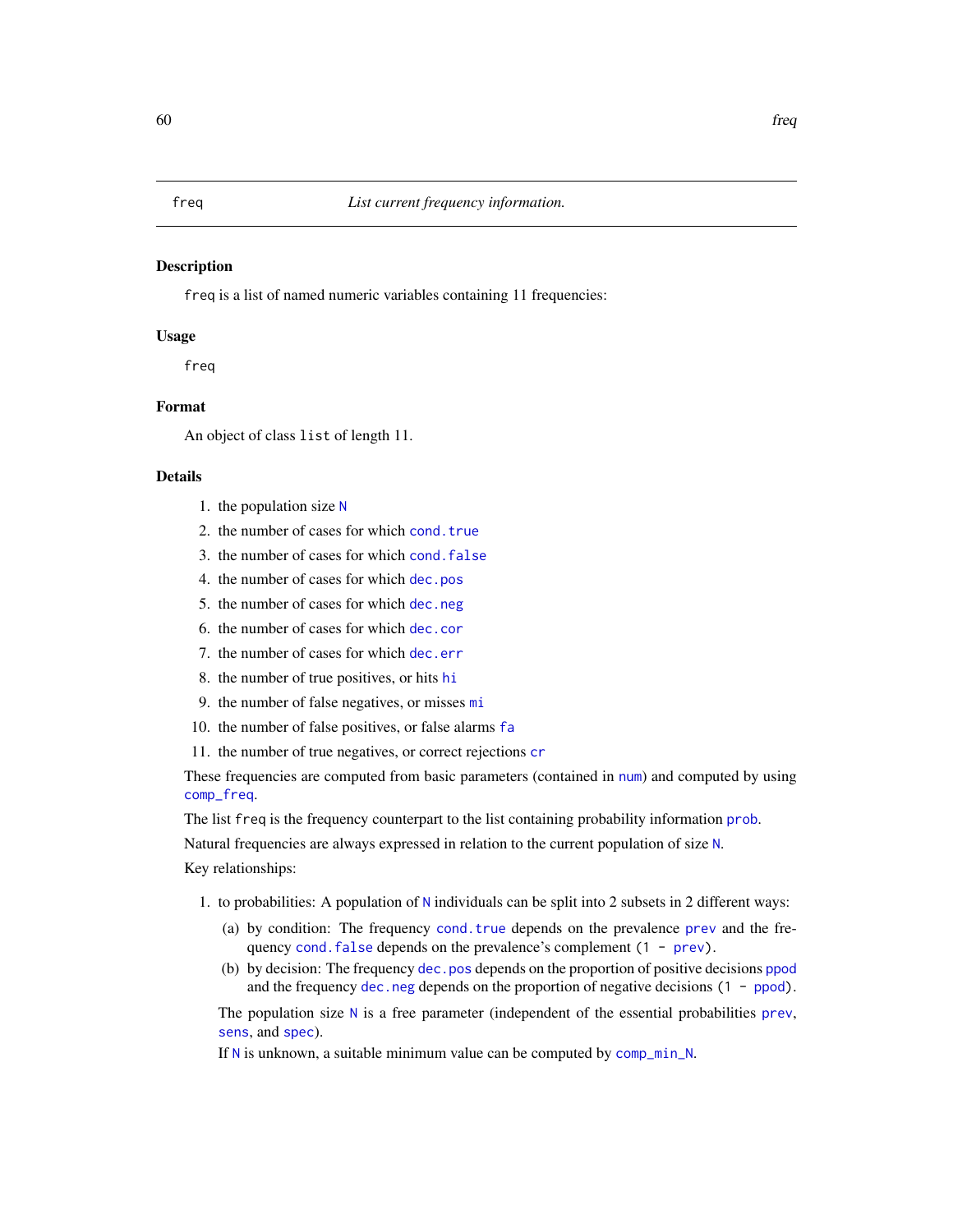2. to other frequencies: In a population of size  $N$  the following relationships hold:

- $N = \text{cond. true} + \text{cond. false (by condition)}$  $N = \text{cond. true} + \text{cond. false (by condition)}$
- $N = dec.pos + dec.neg (by decision)$  $N = dec.pos + dec.neg (by decision)$  $N = dec.pos + dec.neg (by decision)$  $N = dec.pos + dec.neg (by decision)$  $N = dec.pos + dec.neg (by decision)$  $N = dec.pos + dec.neg (by decision)$
- $N = dec.cor + dec.err$  $N = dec.cor + dec.err$  $N = dec.cor + dec.err$  $N = dec.cor + dec.err$  $N = dec.cor + dec.err$  (by correspondence of decision to condition)
- $N = hi + mi + fa + cr$  $N = hi + mi + fa + cr$  $N = hi + mi + fa + cr$  $N = hi + mi + fa + cr$  $N = hi + mi + fa + cr$  $N = hi + mi + fa + cr$  $N = hi + mi + fa + cr$  $N = hi + mi + fa + cr$  $N = hi + mi + fa + cr$  (by condition x decision)

Visualizations of the current frequency information are provided by [plot\\_tree](#page-97-0) and [plot\\_mosaic](#page-94-0).

## See Also

[comp\\_freq](#page-16-0) computes current frequency information; [num](#page-82-0) contains basic numeric variables; [init\\_num](#page-61-0) initializes basic numeric variables; [prob](#page-106-0) contains current probability information; [num](#page-82-0) contains basic numeric parameters; [init\\_num](#page-61-0) initializes basic numeric parameters; [txt](#page-115-0) contains current text information; [init\\_txt](#page-64-0) initializes text information; [pal](#page-83-0) contains current color information; [init\\_pal](#page-62-0) initializes color information.

Other lists containing current scenario information: [accu](#page-2-0), [num](#page-82-0), [pal](#page-83-0), [prob](#page-106-0), [txt](#page-115-0)

## Examples

```
freq \leq comp_freq() # => initialize freq to default parameters
freq # \Rightarrow show current values
length(freq) # => 11
```
<span id="page-60-0"></span>

hi *Frequency of hits or true positives (TP).*

## Description

hi is the frequency of hits or true positives (TP) in a population of [N](#page-80-0) individuals.

#### Usage

hi

## Format

An object of class numeric of length 1.

# Details

Definition: hi is the frequency of individuals for which Condition = TRUE and Decision = TRUE (positive).

hi is a measure of correct classifications, not an individual case.

Relationships: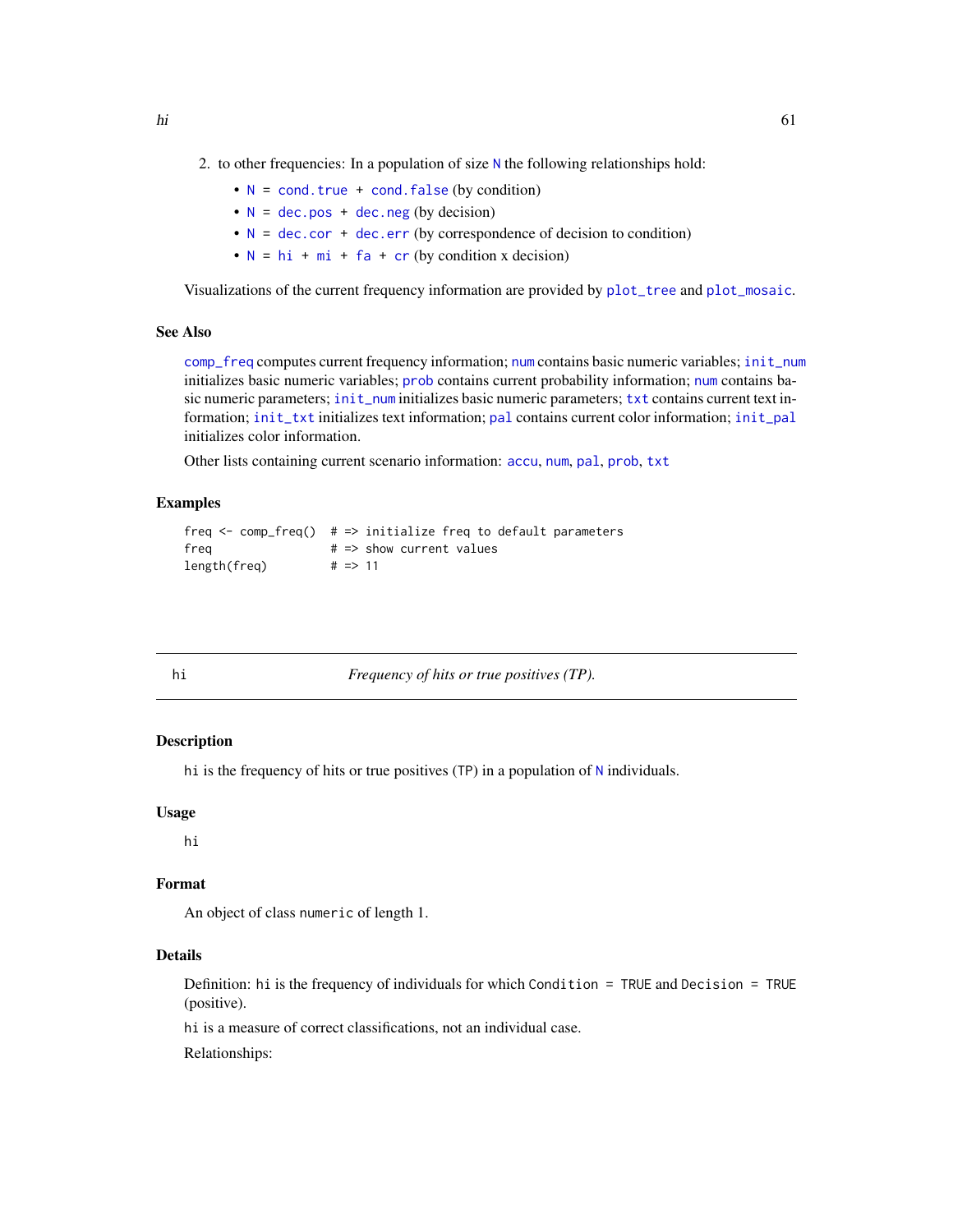- 1. to probabilities: The frequency hi depends on the sensitivity [sens](#page-112-0) (aka. hit rate or true positive rate, TPR) and is conditional on the prevalence [prev](#page-104-0).
- 2. to other frequencies: In a population of size [N](#page-80-0) the following relationships hold:
	- $N = \text{cond. true} + \text{cond. false (by condition)}$  $N = \text{cond. true} + \text{cond. false (by condition)}$
	- $N = dec.pos + dec.neg (by decision)$  $N = dec.pos + dec.neg (by decision)$  $N = dec.pos + dec.neg (by decision)$  $N = dec.pos + dec.neg (by decision)$  $N = dec.pos + dec.neg (by decision)$  $N = dec.pos + dec.neg (by decision)$
	- $N = dec.cor + dec.err$  $N = dec.cor + dec.err$  $N = dec.cor + dec.err$  $N = dec.cor + dec.err$  $N = dec.cor + dec.err$  (by correspondence of decision to condition)
	- $N = hi + mi + fa + cr$  $N = hi + mi + fa + cr$  $N = hi + mi + fa + cr$  $N = hi + mi + fa + cr$  $N = hi + mi + fa + cr$  $N = hi + mi + fa + cr$  $N = hi + mi + fa + cr$  $N = hi + mi + fa + cr$  $N = hi + mi + fa + cr$  (by condition x decision)

## See Also

[sens](#page-112-0) is the probability of hits or hit rate [HR](#page-112-1); [num](#page-82-0) contains basic numeric parameters; [init\\_num](#page-61-0) initializes basic numeric parameters; [freq](#page-59-0) contains current frequency information; [comp\\_freq](#page-16-0) computes current frequency information; [prob](#page-106-0) contains current probability information; [comp\\_prob](#page-32-0) computes current probability information; [is\\_freq](#page-69-0) verifies frequencies.

Other frequencies: [N](#page-80-0), [cond.false](#page-43-0), [cond.true](#page-44-0), [cr](#page-46-0), [dec.cor](#page-47-0), [dec.err](#page-48-0), [dec.neg](#page-49-0), [dec.pos](#page-50-0), [fa](#page-54-0), [mi](#page-77-0) Other essential parameters: [cr](#page-46-0), [fa](#page-54-0), [mi](#page-77-0), [prev](#page-104-0), [sens](#page-112-0), [spec](#page-113-0)

<span id="page-61-0"></span>init\_num *Initialize basic numeric variables.*

## **Description**

init\_num initializes basic numeric variables to define [num](#page-82-0) as a list of named elements containing four basic probabilities ([prev](#page-104-0), [sens](#page-112-0), [spec](#page-113-0), and [fart](#page-55-0)) and one frequency parameter (the population size [N](#page-80-0)).

#### Usage

```
init_num(prev = num.def$prev, sens = num.def$sens, spec = num.def$spec,
 fart = num.deffstrt, N = num.deffN)
```
## **Arguments**

| prev | The condition's prevalence value prev (i.e., the probability of condition being<br>TRUE).                                                                                                            |
|------|------------------------------------------------------------------------------------------------------------------------------------------------------------------------------------------------------|
| sens | The decision's sensitivity value sens (i.e., the conditional probability of a posi-<br>tive decision provided that the condition is TRUE).                                                           |
| spec | The decision's specificity value spec (i.e., the conditional probability of a neg-<br>ative decision provided that the condition is FALSE). spec is optional when is<br>complement fart is provided. |
| fart | The decision's false alarm rate fart (i.e., the conditional probability of a pos-<br>itive decision provided that the condition is FALSE). fart is optional when its<br>complement spec is provided. |
| N    | The population size N.                                                                                                                                                                               |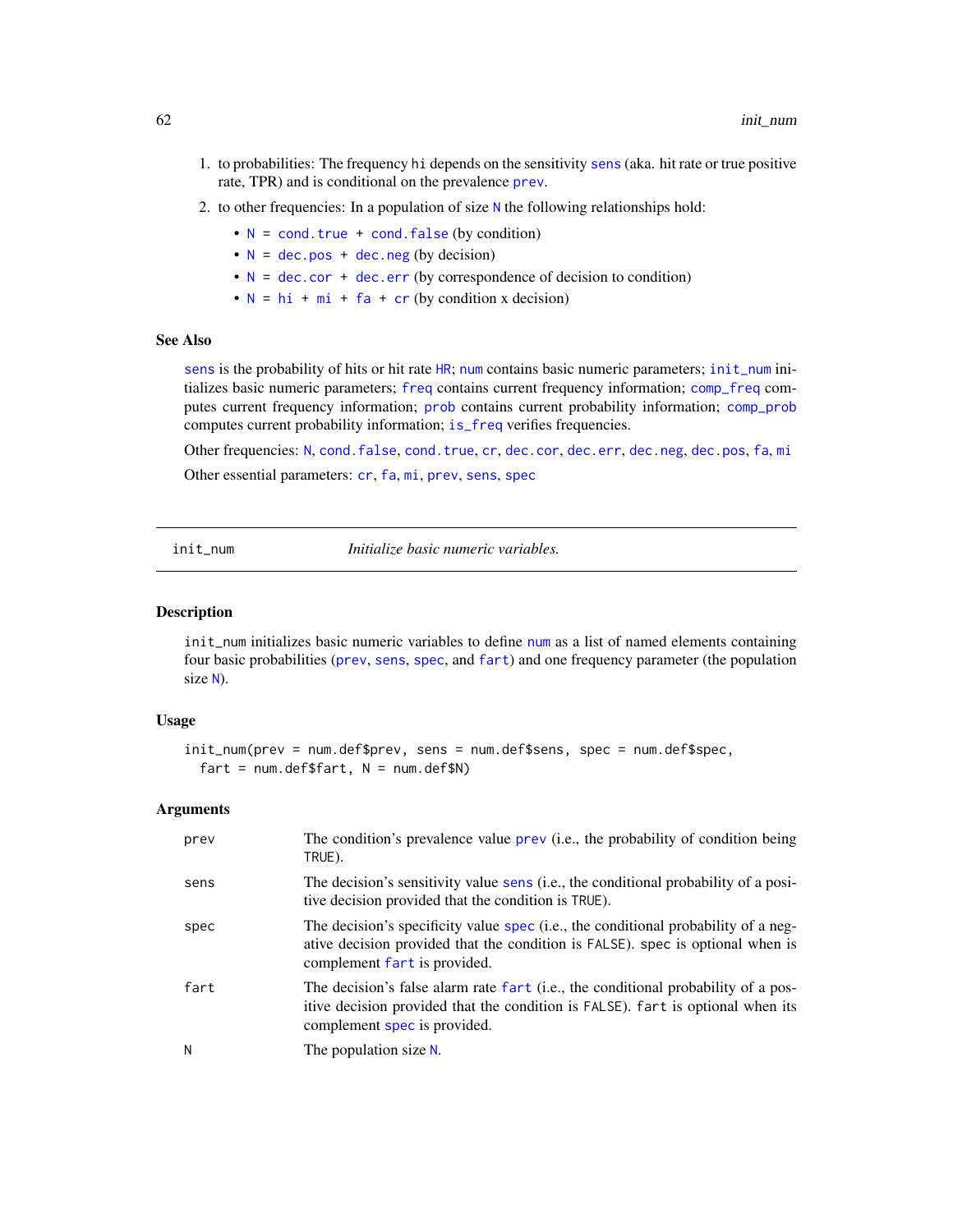#### init\_pal 63

## Details

If [spec](#page-113-0) is provided, its complement [fart](#page-55-0) is optional. If [fart](#page-55-0) is provided, its complement [spec](#page-113-0) is optional. If no [N](#page-80-0) is provided, a suitable minimum value is computed by [comp\\_min\\_N](#page-24-0).

#### Value

A list containing a valid quadruple of probabilities ([prev](#page-104-0), [sens](#page-112-0), [spec](#page-113-0), and [fart](#page-55-0)) and one frequency (population size [N](#page-80-0)).

# See Also

[num](#page-82-0) contains basic numeric parameters; [pal](#page-83-0) contains current color settings; [txt](#page-115-0) contains current text settings; [freq](#page-59-0) contains current frequency information; [comp\\_freq](#page-16-0) computes frequencies from probabilities; [prob](#page-106-0) contains current probability information; [comp\\_prob](#page-32-0) computes current probability information; [is\\_valid\\_prob\\_set](#page-74-0) verifies sets of probability inputs; [is\\_extreme\\_prob\\_set](#page-67-0) verifies sets of extreme probabilities; [comp\\_min\\_N](#page-24-0) computes a suitable minimum population size [N](#page-80-0).

Other functions initializing scenario information: [init\\_pal](#page-62-0), [init\\_txt](#page-64-0)

## Examples

```
# ways to succeed:
init_num(1, 1, 1, 0, 100) # => succeeds
init_num(1, 1, 0, 1, 100) # => succeeds
# watch out for:
init\_num(1, 1, 0, 1) \qquad # \Rightarrow succeeds (with N computed)
init\_num(1, 1, NA, 1, 100) # => succeeds (with spec computed)
init_num(1, 1, 0, NA, 100) \# \Rightarrow succeeds (with fart computed)<br>init_num(1, 1, NA, 1) \# \Rightarrow succeeds (with spec and N com<br>init_num(1, 1, 0, NA) \# \Rightarrow succeeds (with fart and N com
                                # => succeeds (with spec and N computed)
                                # => succeeds (with fart and N computed)
init\_num(1, 1, .51, .50, 100) # => succeeds (as spec and fart are within tolarated range)
# ways to fail:
init\_num(prev = NA) \qquad \qquad \qquad # \Rightarrow NAS + warning (NA)init_num(prev = 88) # => NAs + warning (beyond range)
init\_num(prev = 1, sens = NA) \qquad # \Rightarrow NAS + warning (NA)init\_num(prev = 1, sens = 1, spec = NA, fart = NA) # => NAS + warning (NAS)init\_num(1, 1, .52, .50, 100) # => NAs + warning (complements beyond range)
```
<span id="page-62-0"></span>init\_pal *Initialize basic color information.*

#### **Description**

init\_pal initializes basic color information (i.e., all colors corresponding to functional roles in the current scenario and used throughout the riskyr package).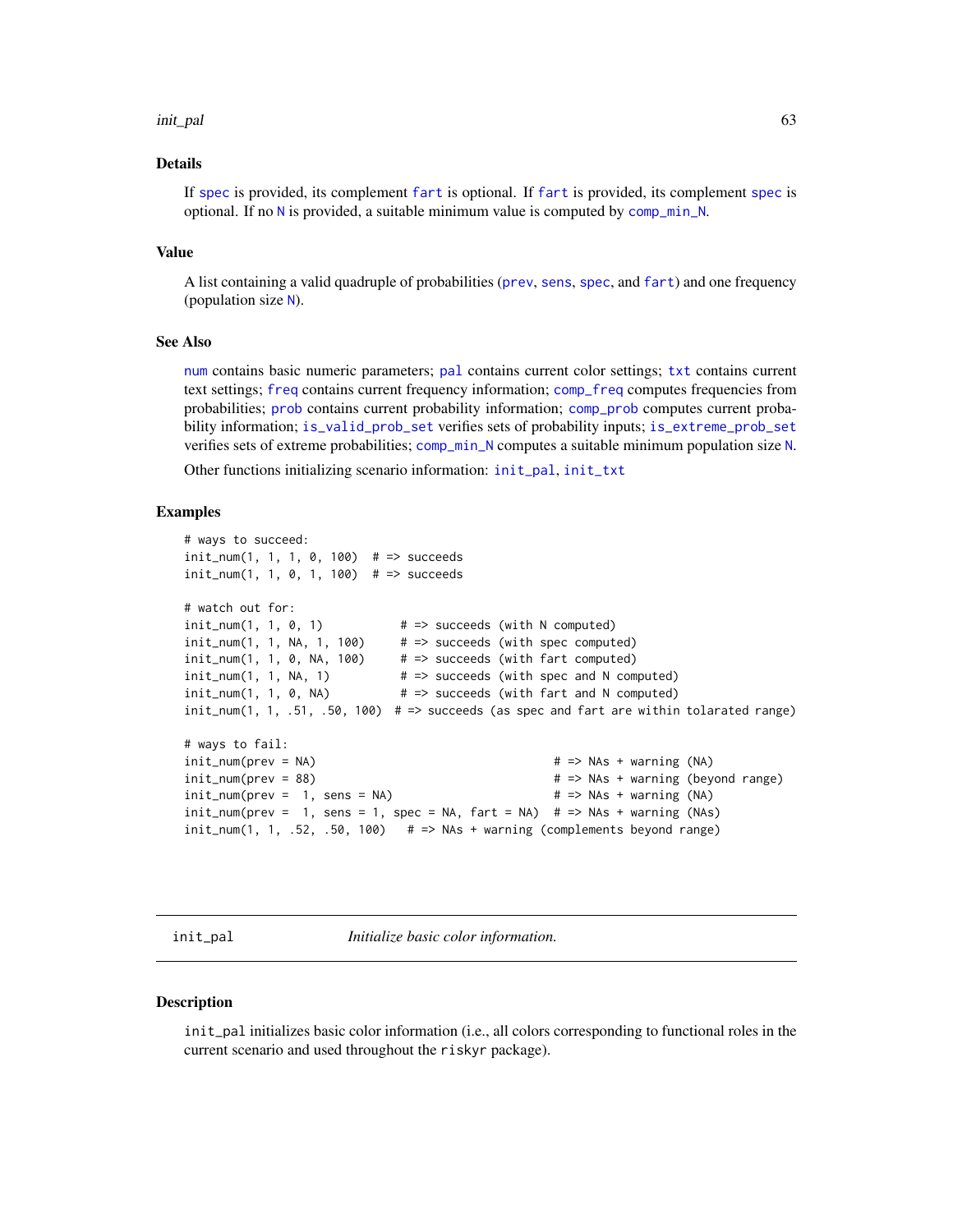## Usage

```
init_pal(col.N = pal.def["N"], col.true = pal.def["true"],
  col.false = pal.def["false"], col.pos = pal.def["pos"],
  col.neg = pal.deff['neg''], col.hi = pal.deff['hi''],
 col.mi = pal.def["mi"], col.fa = pal.def["fa"], col.cr = pal.def["cr"],
  col.pyv = pal.deff['ppv''], col.npv = pal.deff['npv'']
```
## Arguments

| col.N     | Color representing the <i>population</i> of N cases or individuals.                                                                                                    |
|-----------|------------------------------------------------------------------------------------------------------------------------------------------------------------------------|
| col.true  | Color representing cases of cond. true, for which the current condition is TRUE.                                                                                       |
| col.false | Color representing cases of in cond. false, for which the current condition is<br>FALSE.                                                                               |
| col.pos   | Color representing cases of dec. pos, for which the current decision is positive.                                                                                      |
| col.neg   | Color representing cases in dec. neg, for which the current decision is negative.                                                                                      |
| col.hi    | Color representing hits or true positives in hi (i.e., correct cases for which the<br>current condition is TRUE and the decision is positive).                         |
| col.mi    | Color representing <i>misses</i> or false negatives in mi (i.e., incorrect cases for which<br>the current condition is TRUE but the decision is negative).             |
| col.fa    | Color representing <i>false alarms</i> or false positives in fa (i.e., incorrect cases for<br>which the current condition is FALSE but the decision is positive).      |
| col.cr    | Color representing <i>correct rejections</i> or true negatives in cr (i.e., correct cases<br>for which the current condition is FALSE and the decision is negative).   |
| col.ppv   | Color representing <i>positive predictive values</i> PPV (i.e., the conditional probabil-<br>ity that the condition is TRUE, provided that the decision is positive).  |
| col.npv   | Color representing <i>negative predictive values</i> NPV (i.e., the conditional probabil-<br>ity that the condition is FALSE, provided that the decision is negative). |

## Details

All color information of the current scenario is stored as named colors in a list pal. init\_pal allows changing colors by assigning new colors to existing names.

# See Also

[num](#page-82-0) contains basic numeric parameters; [init\\_num](#page-61-0) initializes basic numeric parameters; [txt](#page-115-0) contains current text information; [init\\_txt](#page-64-0) initializes text information; [pal](#page-83-0) contains current color information; [init\\_pal](#page-62-0) initializes color information; [freq](#page-59-0) contains current frequency information; [comp\\_freq](#page-16-0) computes current frequency information; [prob](#page-106-0) contains current probability information; [comp\\_prob](#page-32-0) computes current probability information.

Other functions initializing scenario information: [init\\_num](#page-61-0), [init\\_txt](#page-64-0)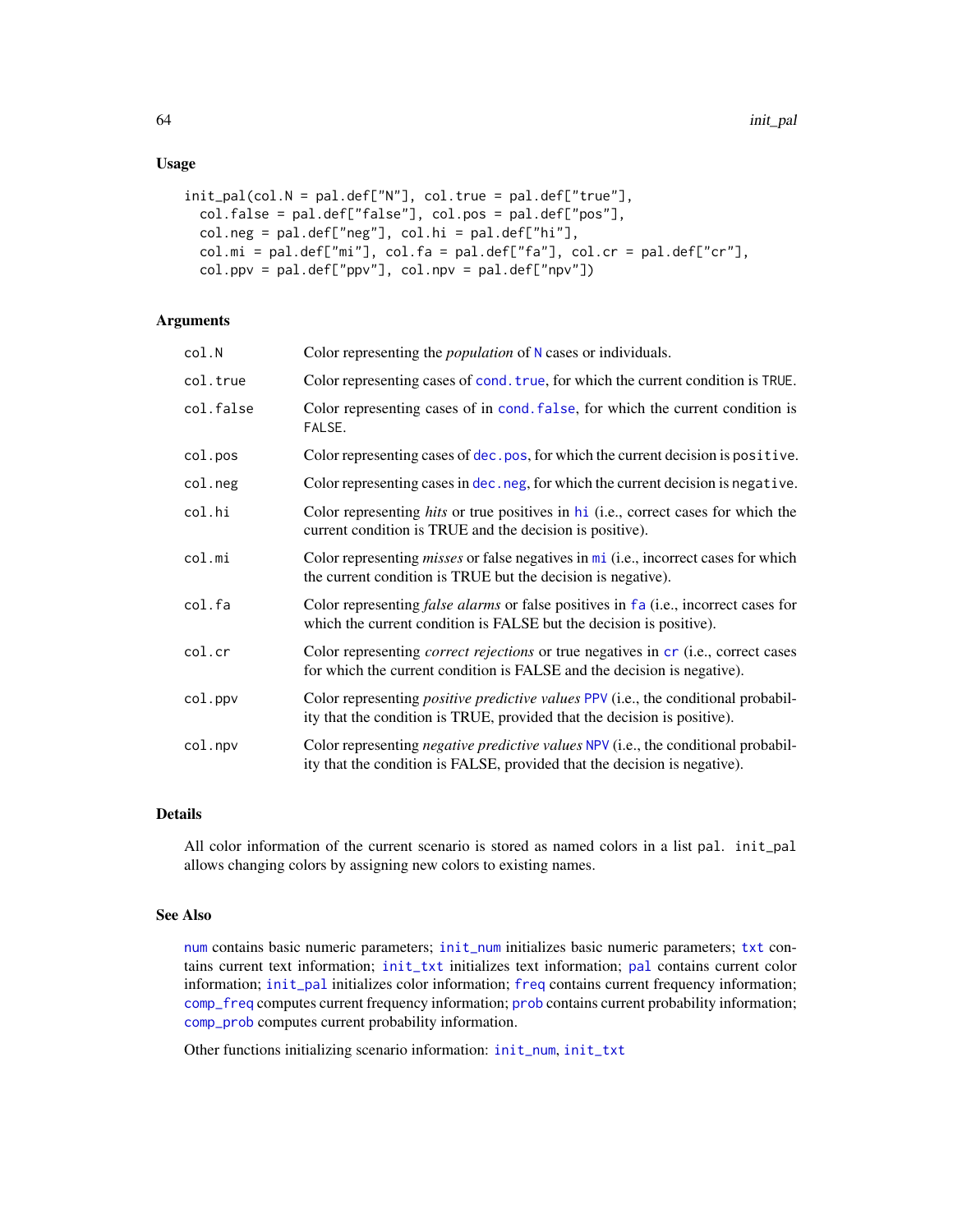#### init\_txt 65

## Examples

```
init_pal() # => define and return a vector of current (default) colors
length(int\_pal()) # => 11 colors
pal <- init_pal(col.false = "firebrick2") # => change current color (stored in pal)
```
<span id="page-64-0"></span>

init\_txt *Initialize basic text elements.*

# Description

init\_txt initializes basic text elements (i.e., all titles and labels corresponding to the current scenario and used throughout the riskyr package).

## Usage

```
init_txt(scen.lbl = txt.def$scen.lbl, scen.txt = txt.def$scen.txt,
  scen.src = txt.def$scen.src, scen.apa = txt.def$scen.apa,
  scen.lng = txt.def$scen.lng, popu.lbl = txt.def$popu.lbl,
  cond.lbl = txt.def$cond.lbl, cond.true.lbl = txt.def$cond.true.lbl,
  cond.false.lbl = txt.def$cond.false.lbl, dec.lbl = txt.def$dec.lbl,
  dec.pos.lbl = txt.def$dec.pos.lbl, dec.neg.lbl = txt.def$dec.neg.lbl,
 hi.lbl = txt.def$hi.lbl, mi.lbl = txt.def$mi.lbl,
  fa.1bl = txt.def$fa.1bl, cr.1bl = txt.def$cr.1bl
```
## Arguments

| scen.lbl      | The current scenario title (sometimes in Title Caps).                                                                                     |
|---------------|-------------------------------------------------------------------------------------------------------------------------------------------|
| scen.txt      | A longer text description of the current scenario (which may extend over several<br>lines).                                               |
| scen.src      | The source information for the current scenario.                                                                                          |
| scen.apa      | Source information in APA format.                                                                                                         |
| scen.lng      | Language of the current scenario (as character code). Options: "en"English,<br>"de" German.                                               |
| popu.lbl      | A brief description of the current target population popu or sample.                                                                      |
| cond.lbl      | A name for the <i>condition</i> or feature (e.g., some disease) currently considered.                                                     |
| cond.true.lbl | A label for the <i>presence</i> of the current condition or cond. true cases (the con-<br>dition's true state of TRUE).                   |
|               | cond. false. 1b1 A label for the <i>absence</i> of the current condition or cond. false cases (the con-<br>dition's true state of FALSE). |
| dec.lbl       | A name for the <i>decision</i> or judgment (e.g., some diagnostic test) currently made.                                                   |
| dec.pos.lbl   | A label for <i>positive</i> decisions or dec. pos cases (e.g., predicting the presence of<br>the condition).                              |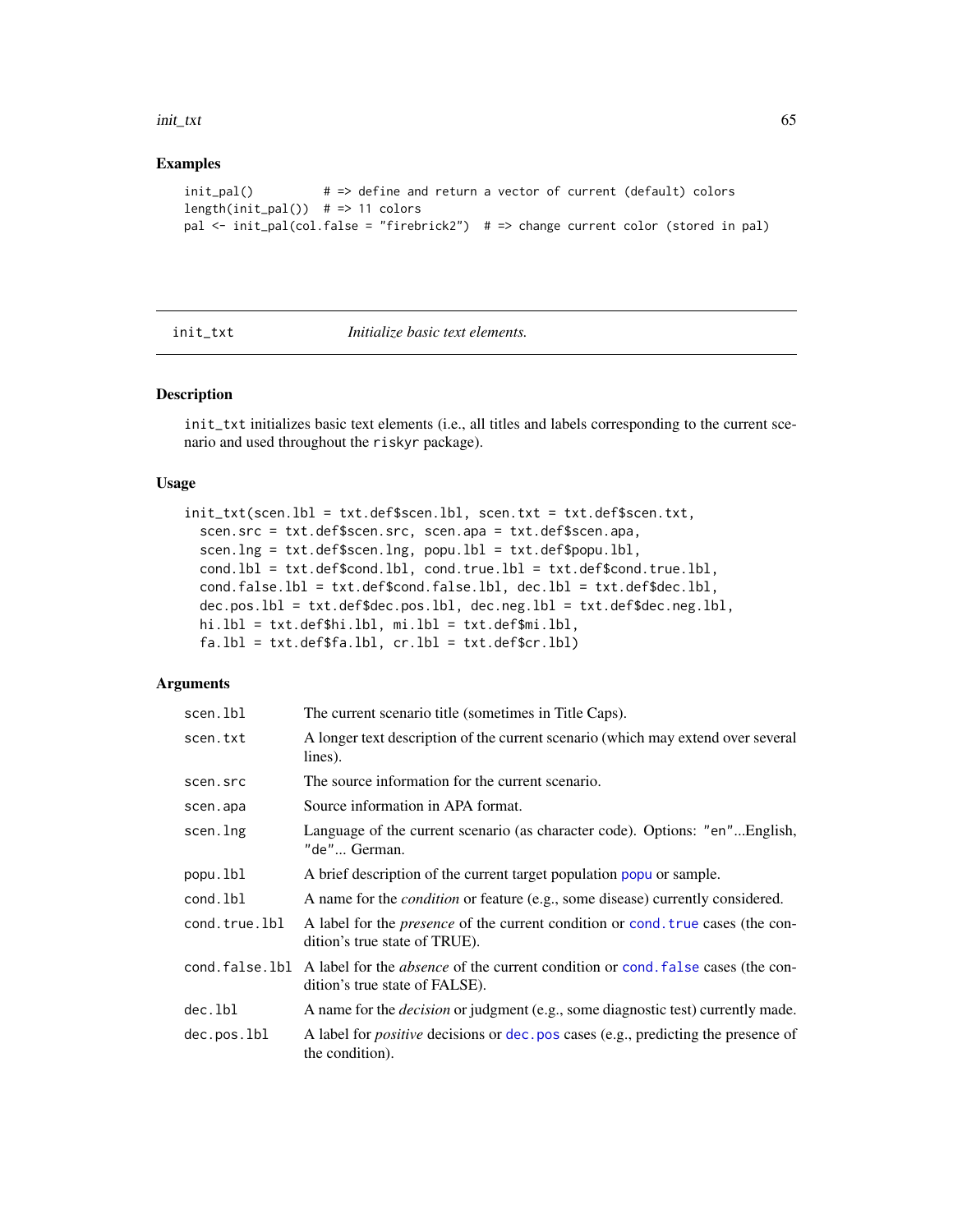| dec.neg.lbl | A label for <i>negative</i> decisions or dec. neg cases (e.g., predicting the absence of<br>the condition).                                                             |
|-------------|-------------------------------------------------------------------------------------------------------------------------------------------------------------------------|
| hi.lbl      | A label for <i>hits</i> or <i>true positives</i> hi (i.e., correct decisions of the presence of the<br>condition, when the condition is actually present).              |
| mi.lbl      | A label for <i>misses</i> or <i>false negatives</i> mi (i.e., incorrect decisions of the absence<br>of the condition when the condition is actually present).           |
| fa.lbl      | A label for <i>false alarms</i> or <i>false positives</i> fa (i.e., incorrect decisions of the<br>presence of the condition when the condition is actually absent).     |
| cr.lbl      | A label for <i>correct rejections</i> or <i>true negatives</i> cr (i.e., a correct decision of the<br>absence of the condition, when the condition is actually absent). |

## Details

All textual elements that specify titles and details of the current scenario are stored as named elements (of type character) in a list txt. [init\\_txt](#page-64-0) allows changing elements by assigning new character objects to existing names.

## See Also

[txt](#page-115-0) for current text settings; [pal](#page-83-0) for current color settings; [num](#page-82-0) for basic numeric parameters

Other functions initializing scenario information: [init\\_num](#page-61-0), [init\\_pal](#page-62-0)

## Examples

```
init_txt() # => defines a list of (default) text elements
length(int.txt()) # => 16
# Customizing current text elements:
txt <- init_txt(scen.lbl = "US or Them",
               scen.src = "Some stable genius",
               popu.lbl = "We, the people")
```
<span id="page-65-0"></span>is\_complement *Verify that two numbers are complements.*

# Description

is\_complement is a function that takes 2 numeric arguments (typically probabilities) as inputs and verifies that they are *complements* (i.e., add up to 1).

# Usage

 $is\_complement(p1, p2, tol = 0.01)$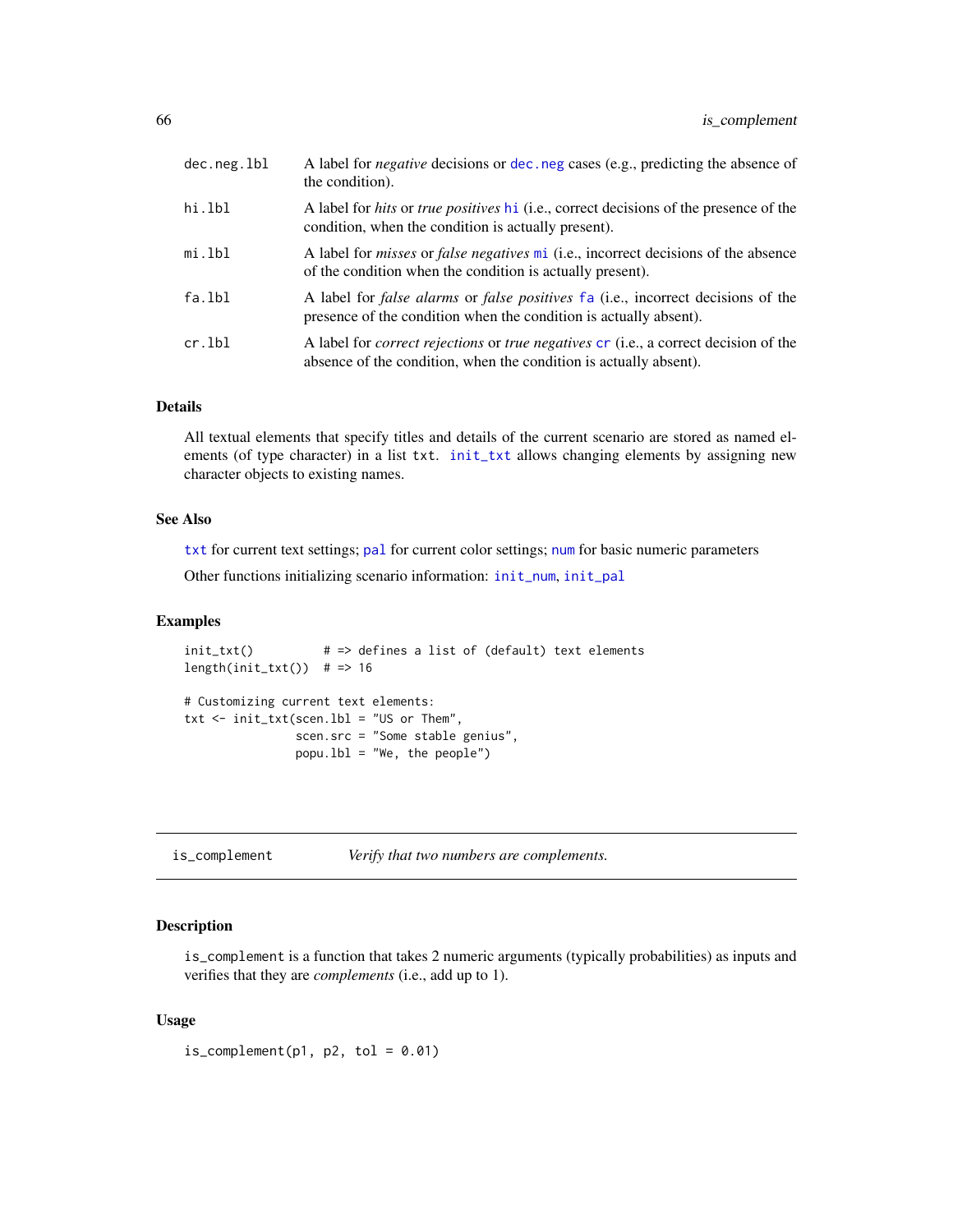#### Arguments

| p1             | A numeric argument (typically probability in range from 0 to 1). |
|----------------|------------------------------------------------------------------|
| p <sub>2</sub> | A numeric argument (typically probability in range from 0 to 1). |
| tol            | A numeric tolerance value. Default: $tol = .01$ .                |

## Details

Both p1 and p2 are necessary arguments. If one or both arguments are NA, is\_complement returns NA (i.e., neither TRUE nor FALSE).

The argument tol is optional (with a default value of .01) Numeric near-complements that differ by less than this value are still considered to be complements.

This function does not verify the type, range, or sufficiency of the inputs provided. See [is\\_prob](#page-71-0) and [is\\_suff\\_prob\\_set](#page-72-0) for this purpose.

## Value

NA or a Boolean value: NA if one or both arguments are NA; TRUE if both arguments are provided and complements (in tol range); otherwise FALSE.

## See Also

[comp\\_complement](#page-9-0) computes a probability's complement; [comp\\_comp\\_pair](#page-11-0) computes pairs of complements; [num](#page-82-0) contains basic numeric variables; [init\\_num](#page-61-0) initializes basic numeric variables; [prob](#page-106-0) contains current probability information; [comp\\_prob](#page-32-0) computes current probability information; [freq](#page-59-0) contains current frequency information; [comp\\_freq](#page-16-0) computes current frequency information; [is\\_valid\\_prob\\_set](#page-74-0) verifies the validity of probability inputs; [as\\_pc](#page-5-0) displays a probability as a percentage; as pb displays a percentage as probability.

Other verification functions: [is\\_extreme\\_prob\\_set](#page-67-0), [is\\_freq](#page-69-0), [is\\_perc](#page-70-0), [is\\_prob](#page-71-0), [is\\_suff\\_prob\\_set](#page-72-0), [is\\_valid\\_prob\\_pair](#page-73-0), [is\\_valid\\_prob\\_set](#page-74-0), [is\\_valid\\_prob\\_triple](#page-76-0)

```
# Basics:
is\_complement(0, 1) # => TRUE<br>is\_complement(1/3, 2/3) # => TRUE
is\_complement(1/3, 2/3)is_complement(.33, .66) \qquad # => TRUE (as within default tol = .01)
is_complement(.33, .65) # \Rightarrow FALSE (as beyond default tol = .01)
# watch out for:
is_complement(NA, NA) # => NA (but not FALSE)
is\_complement(1, NA) \# \Rightarrow NA (but not FALSE)
is\_complement(2, -1) \qquad # \Rightarrow TRUE + warnings (p1 and p2 beyond range)is\_complement(8, -7) \qquad \qquad # \Rightarrow TRUE + warnings (p1 and p2 beyond range)is_complement(.3, .6) # => FALSE + warning (beyond tolerance)
is_complement(.3, .6, tol = .1) # \Rightarrow TRUE (due to increased tolerance)
## ways to fail:
# is_complement(0, 0) # => FALSE + warning (beyond tolerance)
# is_complement(1, 1) # => FALSE + warning (beyond tolerance)
```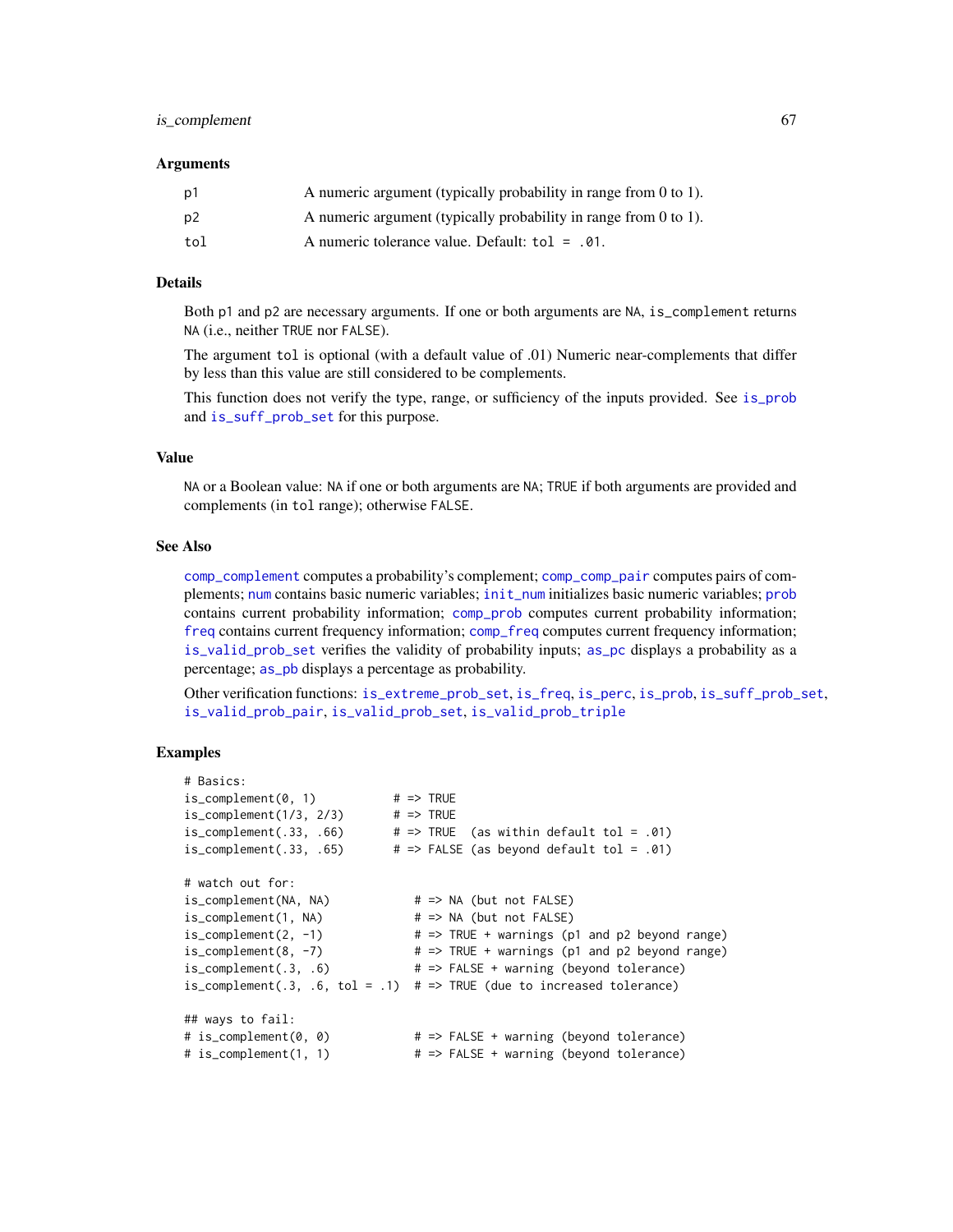```
# is_complement(8, 8) # => FALSE + warning (beyond tolerance)
```
<span id="page-67-0"></span>is\_extreme\_prob\_set *Verify that a set of probabilities describes an extreme case.*

# Description

is\_extreme\_prob\_set verifies that a set of probabilities (i.e., [prev](#page-104-0), and [sens](#page-112-0) or [mirt](#page-78-0), and [spec](#page-113-0) or [fart](#page-55-0)) describe an extreme case.

# Usage

is\_extreme\_prob\_set(prev, sens = NA, mirt = NA, spec = NA, fart = NA)

## Arguments

| prev | The condition's prevalence value prev (i.e., the probability of condition being<br>TRUE).                                                                                                            |
|------|------------------------------------------------------------------------------------------------------------------------------------------------------------------------------------------------------|
| sens | The decision's sensitivity sens (i.e., the conditional probability of a positive de-<br>cision provided that the condition is TRUE). sens is optional when is complement<br>mirt is provided.        |
| mirt | The decision's miss rate $mirt$ (i.e., the conditional probability of a negative de-<br>cision provided that the condition is TRUE). mirt is optional when is complement<br>sens is provided.        |
| spec | The decision's specificity spec (i.e., the conditional probability of a negative<br>decision provided that the condition is FALSE), spec is optional when is com-<br>plement fart is provided.       |
| fart | The decision's false alarm rate fart (i.e., the conditional probability of a pos-<br>itive decision provided that the condition is FALSE). fart is optional when its<br>complement spec is provided. |

# Details

If TRUE, a warning message describing the nature of the extreme case is printed to allow anticipating peculiar effects (e.g., that [PPV](#page-103-0) or [NPV](#page-81-0) values cannot be computed or are NaN).

This function does not verify the type, range, sufficiency, or consistency of its arguments. See [is\\_prob](#page-71-0), [is\\_suff\\_prob\\_set](#page-72-0), [is\\_complement](#page-65-0), [is\\_valid\\_prob\\_pair](#page-73-0) and [is\\_valid\\_prob\\_set](#page-74-0) for these purposes.

# Value

A Boolean value: TRUE if an extreme case is identified; otherwise FALSE.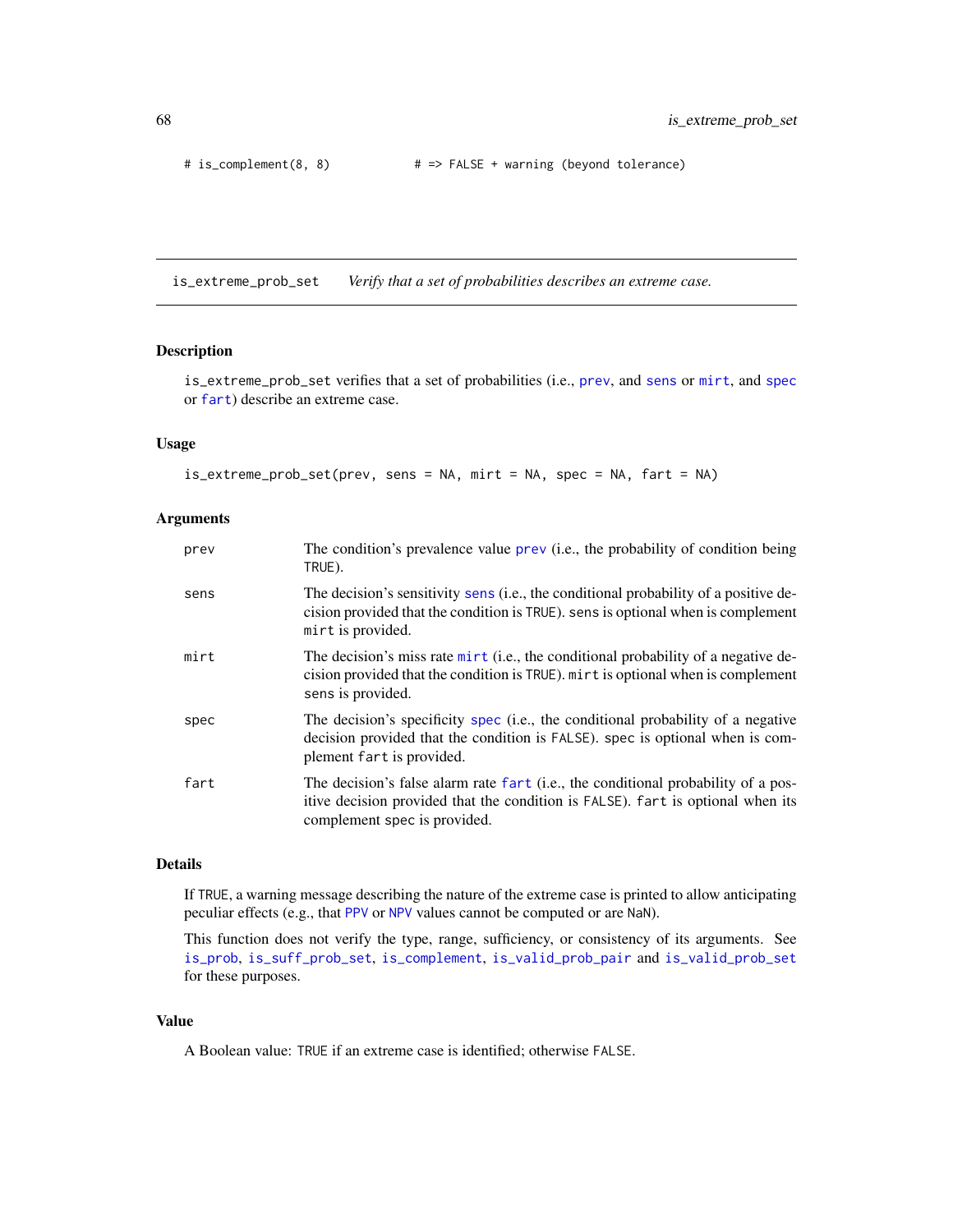## See Also

[is\\_valid\\_prob\\_pair](#page-73-0) verifies that a pair of probabilities can be complements; [is\\_valid\\_prob\\_set](#page-74-0) verifies the validity of a set of probability inputs; [num](#page-82-0) contains basic numeric variables; [init\\_num](#page-61-0) initializes basic numeric variables; [prob](#page-106-0) contains current probability information; [comp\\_prob](#page-32-0) computes current probability information; [freq](#page-59-0) contains current frequency information; [comp\\_freq](#page-16-0) computes current frequency information; [as\\_pc](#page-5-0) displays a probability as a percentage; [as\\_pb](#page-4-0) displays a percentage as probability

Other verification functions: [is\\_complement](#page-65-0), [is\\_freq](#page-69-0), [is\\_perc](#page-70-0), [is\\_prob](#page-71-0), [is\\_suff\\_prob\\_set](#page-72-0), [is\\_valid\\_prob\\_pair](#page-73-0), [is\\_valid\\_prob\\_set](#page-74-0), [is\\_valid\\_prob\\_triple](#page-76-0)

```
# Identify 6 extreme cases (+ 4 variants):
is\_extreme\_prob\_set(1, 1, NA, 1, NA) # => TRUE + warning: N true positives
plot_tree(1, 1, NA, 1, NA, N = 100) \qquad # \Rightarrow illustrates this case
is_extreme_prob_set(1, 0, NA, 1, NA) # => TRUE + warning: N false negatives
plot_tree(1, 0, NA, 1, NA, N = 200) \qquad # => illustrates this case
sens <- .50
is_extreme_prob_set(0, sens, NA, 0, NA) \# \Rightarrow TRUE + warning: N false positives<br>plot_tree(0, sens, NA, 0, N = 300) \# \Rightarrow illustrates this case
plot\_tree(0, sens, NA, 0, N = 300)# Variant:
is_extreme_prob_set(0, sens, NA, NA, 1) # => TRUE + warning: N false positives
plot_tree(0, sens, NA, NA, 1, N = 350) # => illustrates this case
sens <- .50
is_extreme_prob_set(0, sens, NA, 1) # => TRUE + warning: N true negatives
plot_tree(0, sens, NA, NA, 1, N = 400) # \Rightarrow illustrates this case
# Variant:
is_extreme_prob_set(0, sens, NA, NA, 0) # => TRUE + warning: N true negatives
plot_tree(0, sens, NA, NA, 0, N = 450) # => illustrates this case
prev <- .50
is_extreme_prob_set(prev, 0, NA, 1, NA) # => TRUE + warning: 0 hi and 0 fa (0 dec.pos cases)
plot_tree(prev, 0, NA, 1, NA, N = 500) \# \Rightarrow illustrates this case
# # Variant:
is_extreme_prob_set(prev, 0, 0, NA, 0) \# \Rightarrow TRUE + warning: 0 hi and 0 fa (0 dec.pos cases)
plot_tree(prev, 0, NA, 1, NA, N = 550) # => illustrates this case
prev <- .50
is_extreme_prob_set(prev, 1, NA, 0, NA) # => TRUE + warning: 0 mi and 0 cr (0 dec.neg cases)
plot\_tree(prev, 1, NA, 0, NA, N = 600) # => illustrates this case
# # Variant:
is_extreme_prob_set(prev, 1, NA, 0, NA) # \Rightarrow TRUE + warning: 0 mi and 0 cr (0 dec.neg cases)
plot_tree(prev, 1, NA, 0, NA, N = 650) # => illustrates this case
```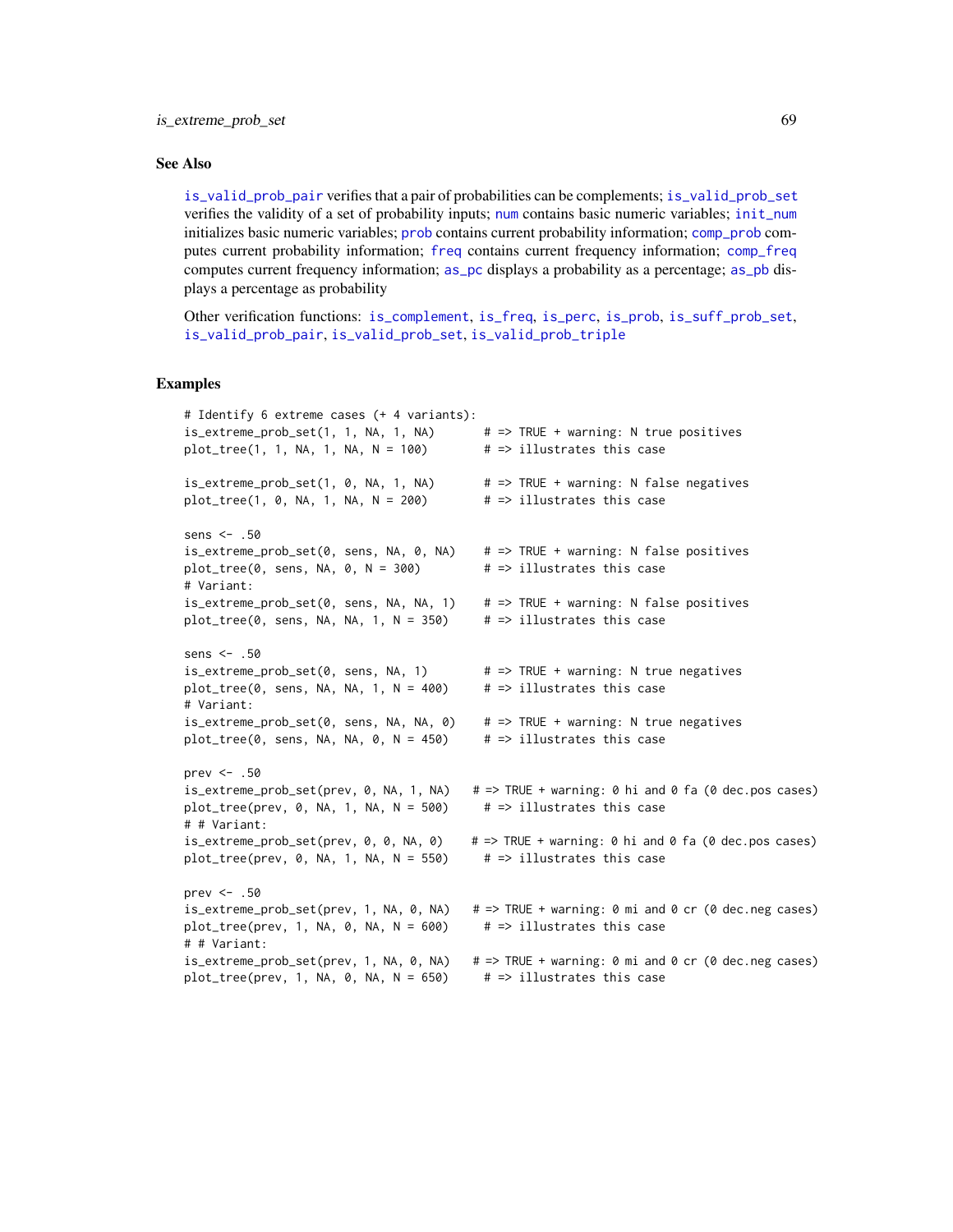<span id="page-69-0"></span>

is\_freq is a function that checks whether its single argument freq is a frequency (i.e., a positive numeric integer value).

#### Usage

is\_freq(freq)

## Arguments

freq A single (typically numeric) argument.

## Value

A Boolean value: TRUE if freq is a frequency (positive integer), otherwise FALSE.

# See Also

[num](#page-82-0) contains basic numeric variables; [init\\_num](#page-61-0) initializes basic numeric variables; [prob](#page-106-0) contains current probability information; [comp\\_prob](#page-32-0) computes current probability information; [freq](#page-59-0) contains current frequency information; [comp\\_freq](#page-16-0) computes current frequency information; [is\\_valid\\_prob\\_set](#page-74-0) verifies the validity of probability inputs; [as\\_pc](#page-5-0) displays a probability as a percentage; [as\\_pb](#page-4-0) displays a percentage as probability

Other verification functions: [is\\_complement](#page-65-0), [is\\_extreme\\_prob\\_set](#page-67-0), [is\\_perc](#page-70-0), [is\\_prob](#page-71-0), [is\\_suff\\_prob\\_set](#page-72-0), [is\\_valid\\_prob\\_pair](#page-73-0), [is\\_valid\\_prob\\_set](#page-74-0), [is\\_valid\\_prob\\_triple](#page-76-0)

```
# ways to succeed:
is_freq(2) \# \Rightarrow TRUE, but does NOT return the frequency 2.
is_freq(1:3) \# \Rightarrow \text{TRUE} (for vector)
# ways to fail:
is\_freq(-1) \qquad \qquad # \Rightarrow FALSE + warning (negative values)is_freq(1:-1) # => FALSE (for vector) + warning (negative values)
is_freq(c(1, 1.5, 2)) # => FALSE (for vector) + warning (non-integer values)
## Note that:
is.integer(2) # => FALSE!
```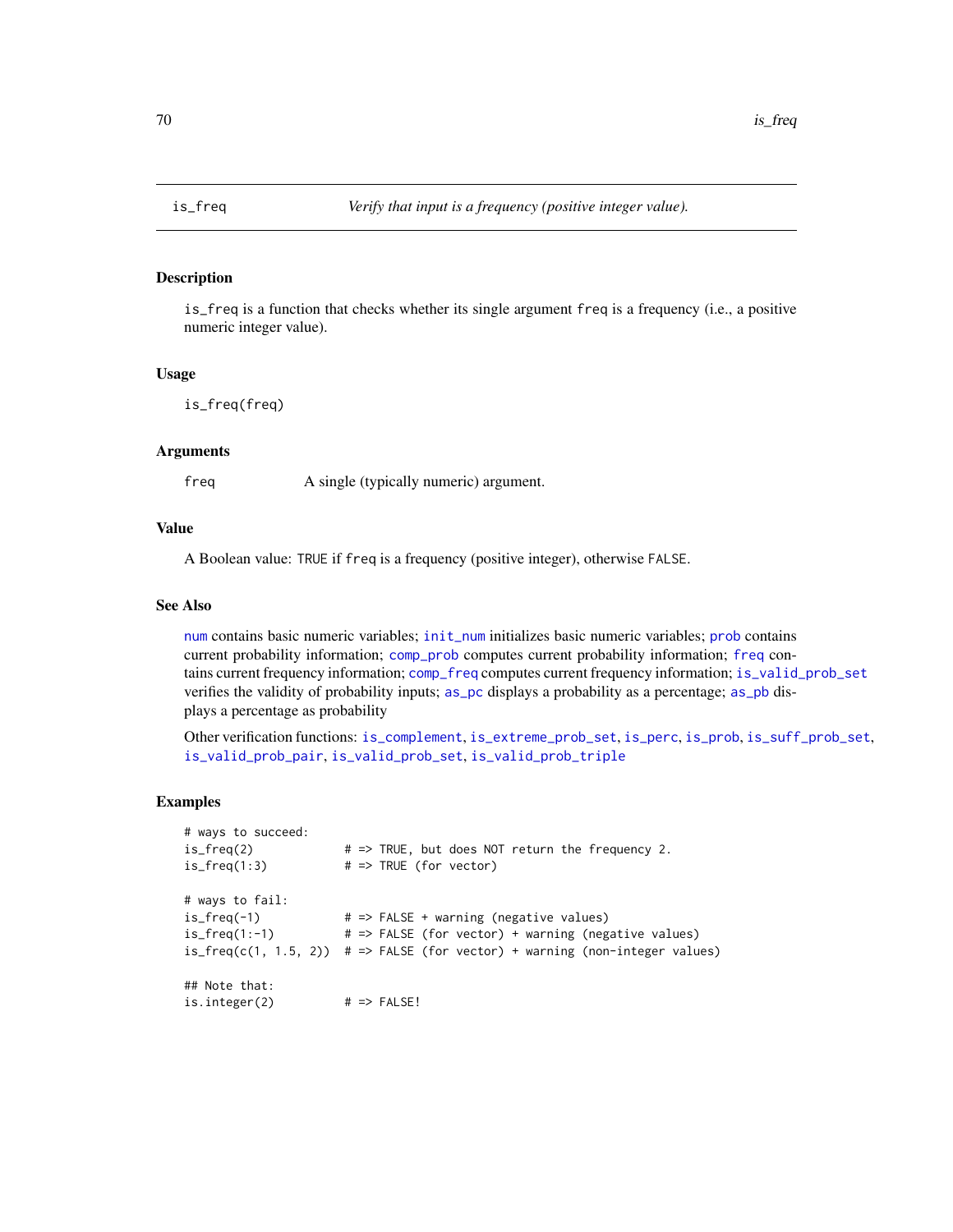<span id="page-70-0"></span>

is\_perc is a function that checks whether its single argument perc is a percentage (proportion, i.e., a numeric value in the range from 0 to 100).

#### Usage

```
is_perc(perc)
```
## Arguments

perc A single (typically numeric) argument.

#### Value

A Boolean value: TRUE if perc is a percentage (proportion), otherwise FALSE.

# See Also

[num](#page-82-0) contains basic numeric variables; [init\\_num](#page-61-0) initializes basic numeric variables; [prob](#page-106-0) contains current probability information; [comp\\_prob](#page-32-0) computes current probability information; [freq](#page-59-0) contains current frequency information; [comp\\_freq](#page-16-0) computes current frequency information; [is\\_valid\\_prob\\_set](#page-74-0) verifies the validity of probability inputs; [as\\_pc](#page-5-0) displays a probability as a percentage; [as\\_pb](#page-4-0) displays a percentage as probability

Other verification functions: [is\\_complement](#page-65-0), [is\\_extreme\\_prob\\_set](#page-67-0), [is\\_freq](#page-69-0), [is\\_prob](#page-71-0), [is\\_suff\\_prob\\_set](#page-72-0), [is\\_valid\\_prob\\_pair](#page-73-0), [is\\_valid\\_prob\\_set](#page-74-0), [is\\_valid\\_prob\\_triple](#page-76-0)

```
# ways to succeed:
is\_perc(2) \# \Rightarrow TRUE, but does NOT return the percentage 2.
is\_perc(1/2) # => TRUE, but does NOT return the percentage 0.5.
pc.sq <- seq(0, 100, by = 10)
is\_perc(pc.sq) # => TRUE (for vector)
# ways to fail:
is_perc(NA) # => FALSE + warning (NA values)
is_perc(NaN) # => FALSE + warning (NaN values)
is_perc("Bernoulli") # => FALSE + warning (non-numeric values)
is\_perc(101) \qquad # => FALSE + warning (beyond range)
```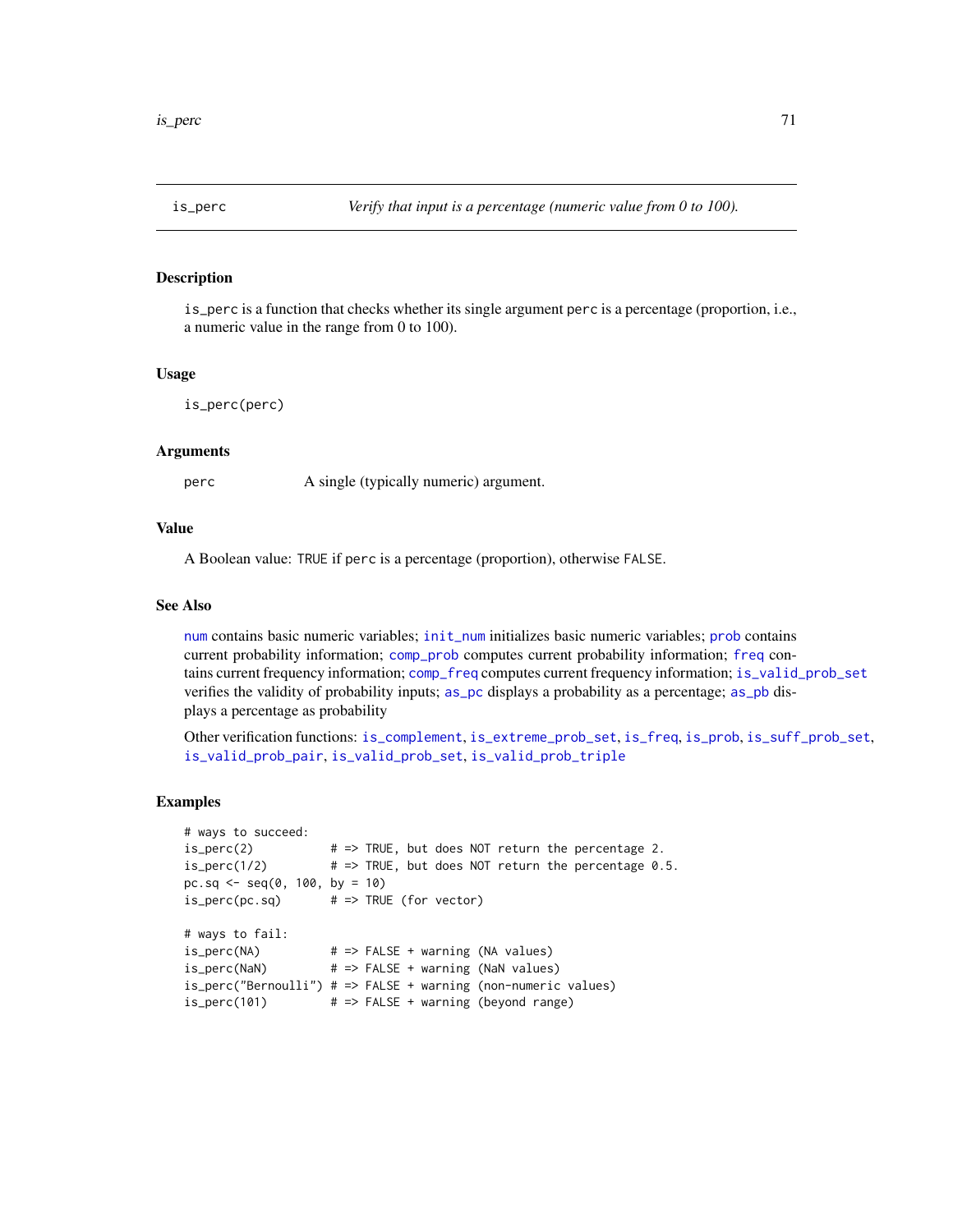<span id="page-71-0"></span>

is\_prob is a function that checks whether its argument prob is a probability (i.e., a numeric value in the range from 0 to 1).

## Usage

is\_prob(prob, NA.warn = FALSE)

#### **Arguments**

| prob    | A numeric argument (scalar or vector) that is to be checked.                 |
|---------|------------------------------------------------------------------------------|
| NA.warn | Boolean value determining whether a warning is shown for NA values. Default: |
|         | $NA$ , warn = FALSE.                                                         |

# Value

A Boolean value: TRUE if prob is a probability, otherwise FALSE.

## See Also

[num](#page-82-0) contains basic numeric variables; [init\\_num](#page-61-0) initializes basic numeric variables; [prob](#page-106-0) contains current probability information; [comp\\_prob](#page-32-0) computes current probability information; [freq](#page-59-0) contains current frequency information; [comp\\_freq](#page-16-0) computes current frequency information; [is\\_valid\\_prob\\_set](#page-74-0) verifies the validity of probability inputs; [as\\_pc](#page-5-0) displays a probability as a percentage; [as\\_pb](#page-4-0) displays a percentage as probability.

Other verification functions: [is\\_complement](#page-65-0), [is\\_extreme\\_prob\\_set](#page-67-0), [is\\_freq](#page-69-0), [is\\_perc](#page-70-0), [is\\_suff\\_prob\\_set](#page-72-0), [is\\_valid\\_prob\\_pair](#page-73-0), [is\\_valid\\_prob\\_set](#page-74-0), [is\\_valid\\_prob\\_triple](#page-76-0)

```
# ways to succeed:
is\_prob(1/2) \qquad \qquad # \Rightarrow TRUEp.\text{seq} \leq -\text{seq}(0, 1, \text{ by } = .1)is\_prob(p, seq) \# \Rightarrow \text{TRUE} (for vector)
# watch out for:
is\_prob(NA) \qquad \qquad # \Rightarrow FALSE + NO warning!is\_prob(0/0) \qquad \qquad \qquad \qquad \qquad \qquad \qquad \qquad \qquad \qquad \qquad \qquad \qquad \qquad \qquad \qquad \qquad \qquad \qquad \qquad \qquad \qquad \qquad \qquad \qquad \qquad \qquad \qquad \qquad \qquad \qquad \qquad \qquad \qquad \qquad 
is\_prob(0/0, NA.warn = TRUE) # => FALSE + warning (NA values)# ways to fail:
is_prob(8) # => FALSE + warning (outside range)
is\_prob(c(.5, 8)) \# \Rightarrow FALSE + warning (for vector)
is_prob("Laplace") # => FALSE + warning (non-numeric values)
```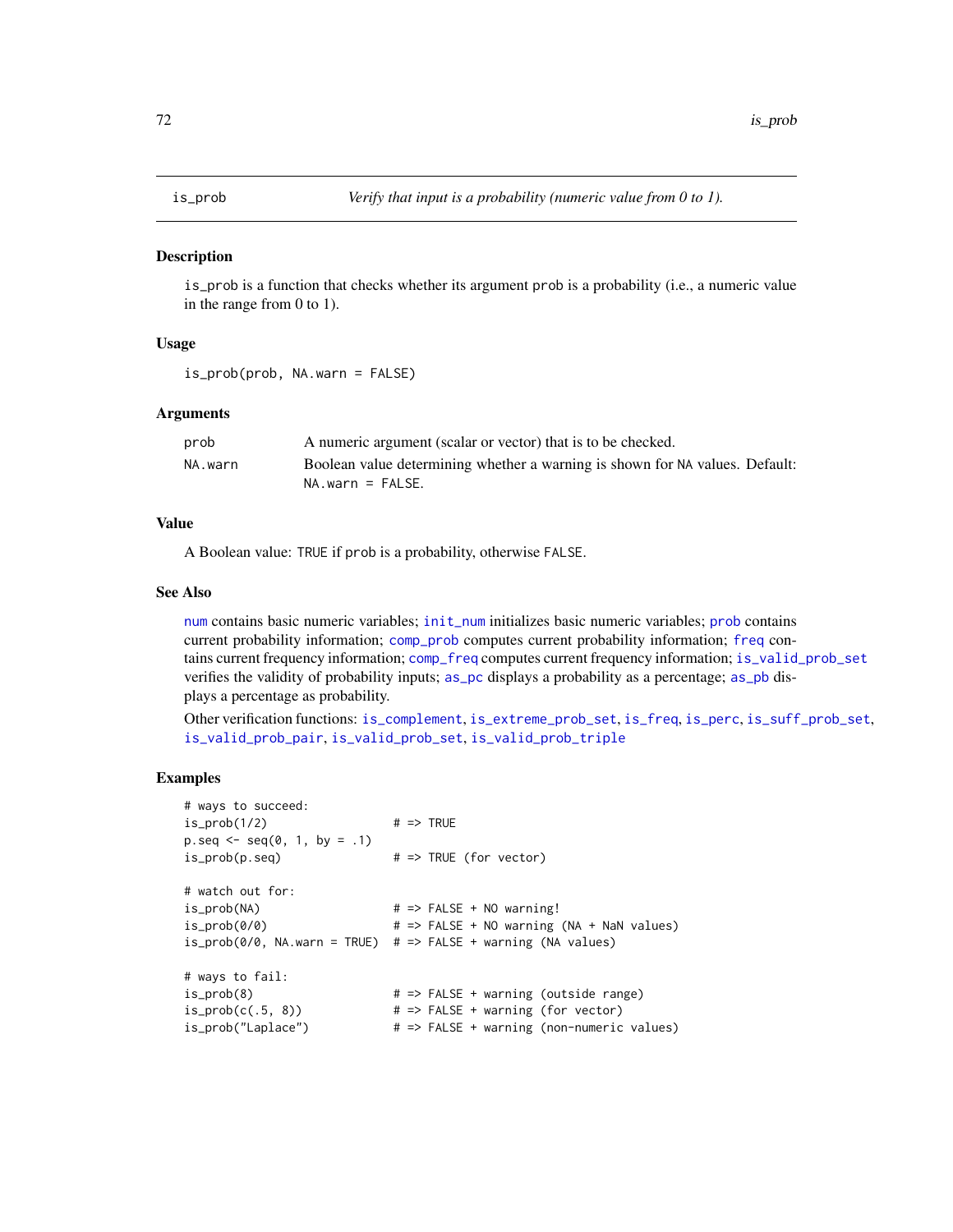<span id="page-72-0"></span>is\_suff\_prob\_set *Verify a sufficient set of probability inputs.*

# Description

is\_suff\_prob\_set is a function that takes 3 to 5 probabilities as inputs and verifies that they are sufficient to compute all derived probabilities and combined frequencies for a population of [N](#page-80-0) individuals.

# Usage

```
is_suff_prob_set(prev, sens = NA, mirt = NA, spec = NA, fart = NA)
```
#### Arguments

| prev | The condition's prevalence prev (i.e., the probability of condition being TRUE).                                                                                                                      |
|------|-------------------------------------------------------------------------------------------------------------------------------------------------------------------------------------------------------|
| sens | The decision's sensitivity sens (i.e., the conditional probability of a positive<br>decision provided that the condition is TRUE). sens is optional when its comple-<br>ment mirt is provided.        |
| mirt | The decision's miss rate $\text{mit}(i.e.,$ the conditional probability of a negative deci-<br>sion provided that the condition is TRUE). mirt is optional when its complement<br>sens is provided.   |
| spec | The decision's specificity value spec (i.e., the conditional probability of a neg-<br>ative decision provided that the condition is FALSE), spec is optional when its<br>complement fart is provided. |
| fart | The decision's false alarm rate fart (i.e., the conditional probability of a pos-<br>itive decision provided that the condition is FALSE). fart is optional when its<br>complement spec is provided.  |

## Details

While no alternative input option for frequencies is provided, specification of the essential probability [prev](#page-104-0) is always necessary.

However, for two other essential probabilities there is a choice:

- 1. Either [sens](#page-112-0) or [mirt](#page-78-0) is necessary (as both are complements).
- 2. Either [spec](#page-113-0) or [fart](#page-55-0) is necessary (as both are complements).

is\_suff\_prob\_set does not verify the type, range, or consistency of its arguments. See [is\\_prob](#page-71-0) and [is\\_complement](#page-65-0) for this purpose.

# Value

A Boolean value: TRUE if the probabilities provided are sufficient, otherwise FALSE.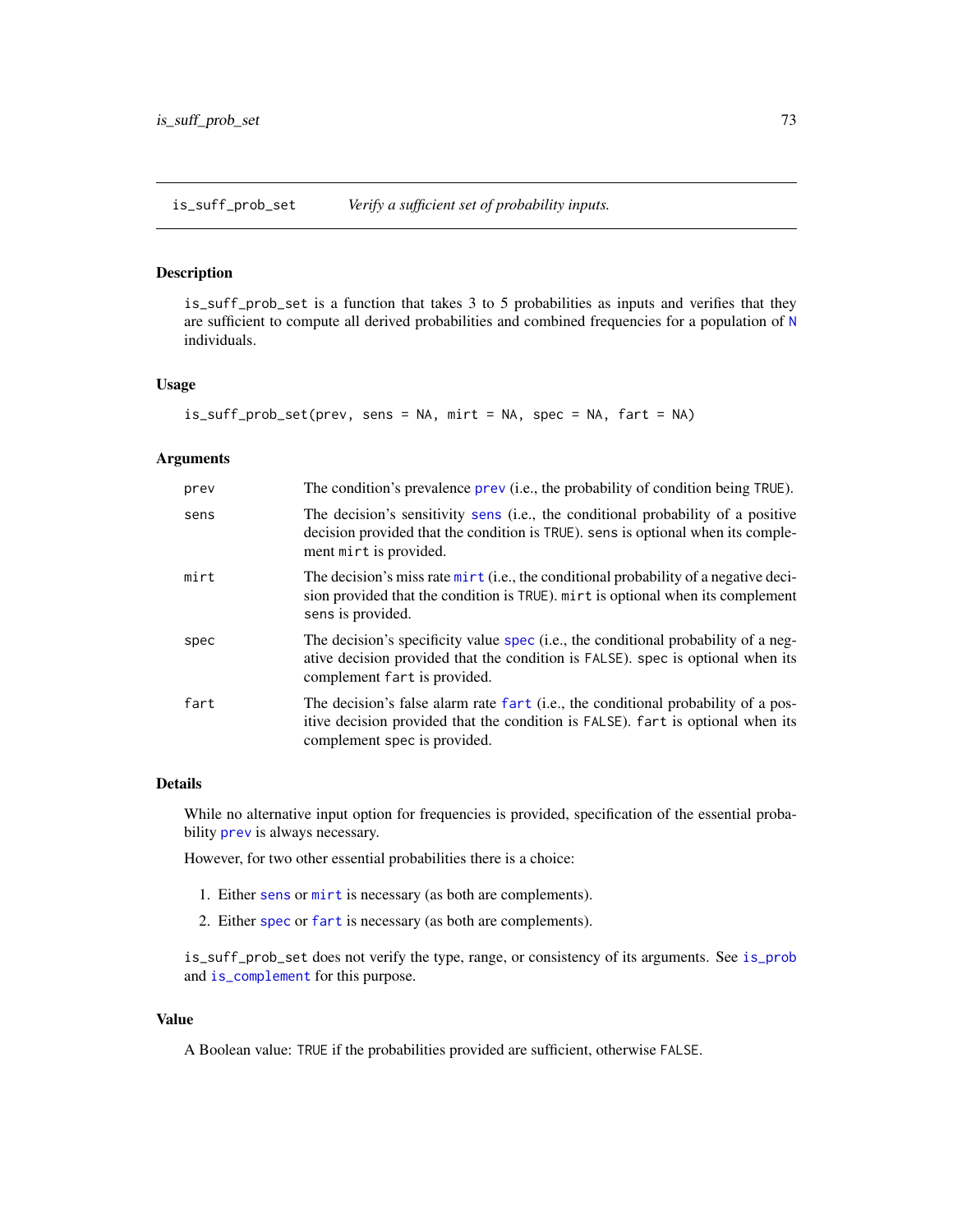# See Also

[num](#page-82-0) contains basic numeric variables; [init\\_num](#page-61-0) initializes basic numeric variables; [prob](#page-106-0) contains current probability information; [comp\\_prob](#page-32-0) computes current probability information; [freq](#page-59-0) contains current frequency information; [comp\\_freq](#page-16-0) computes current frequency information; [is\\_valid\\_prob\\_set](#page-74-0) verifies the validity of probability inputs; [as\\_pc](#page-5-0) displays a probability as a percentage; [as\\_pb](#page-4-0) displays a percentage as probability.

Other verification functions: [is\\_complement](#page-65-0), [is\\_extreme\\_prob\\_set](#page-67-0), [is\\_freq](#page-69-0), [is\\_perc](#page-70-0), [is\\_prob](#page-71-0), [is\\_valid\\_prob\\_pair](#page-73-0), [is\\_valid\\_prob\\_set](#page-74-0), [is\\_valid\\_prob\\_triple](#page-76-0)

# Examples

```
# ways to work:
is_suff_prob_set(prev = 1, sens = 1, spec = 1) # => TRUE
is_suff_prob_set(prev = 1, mirt = 1, spec = 1) # => TRUE
is\_suff\_prob\_set(prev = 1, sens = 1, fart = 1) # => TRUEis_suff_prob_set(prev = 1, mirt = 1, fart = 1) # => TRUE
# watch out for:
is_suff_prob_set(prev = 1, sens = 2, spec = 3) # \Rightarrow TRUE, but is_prob is FALSE
is_suff_prob_set(prev = 1, mirt = 2, fart = 4) # => TRUE, but is_prob is FALSE
is_suff_prob_set(prev = 1, sens = 2, spec = 3, fart = 4) # \Rightarrow TRUE, but is_prob is FALSE
## ways to fail:
# is_suff_prob_set() # => FALSE + warning (prev missing)
# is_suff_prob_set(prev = 1) # => FALSE + warning (sens or mirt missing)
# is_suff_prob_set(prev = 1, sens = 1) # => FALSE + warning (spec or fart missing)
```
<span id="page-73-0"></span>is\_valid\_prob\_pair *Verify that a pair of probability inputs can be a pair of complementary probabilities.*

## Description

is\_valid\_prob\_pair is a function that verifies that a pair of 2 numeric inputs p1 and p2 can be interpreted as a valid pair of probabilities.

# Usage

```
is\_valid\_prob\_pair(p1, p2, tol = 0.01)
```

| p1  | A numeric argument (typically probability in range from 0 to 1).   |
|-----|--------------------------------------------------------------------|
| p2  | A numeric argument (typically probability in range from $0$ to 1). |
| tol | A numeric tolerance value.                                         |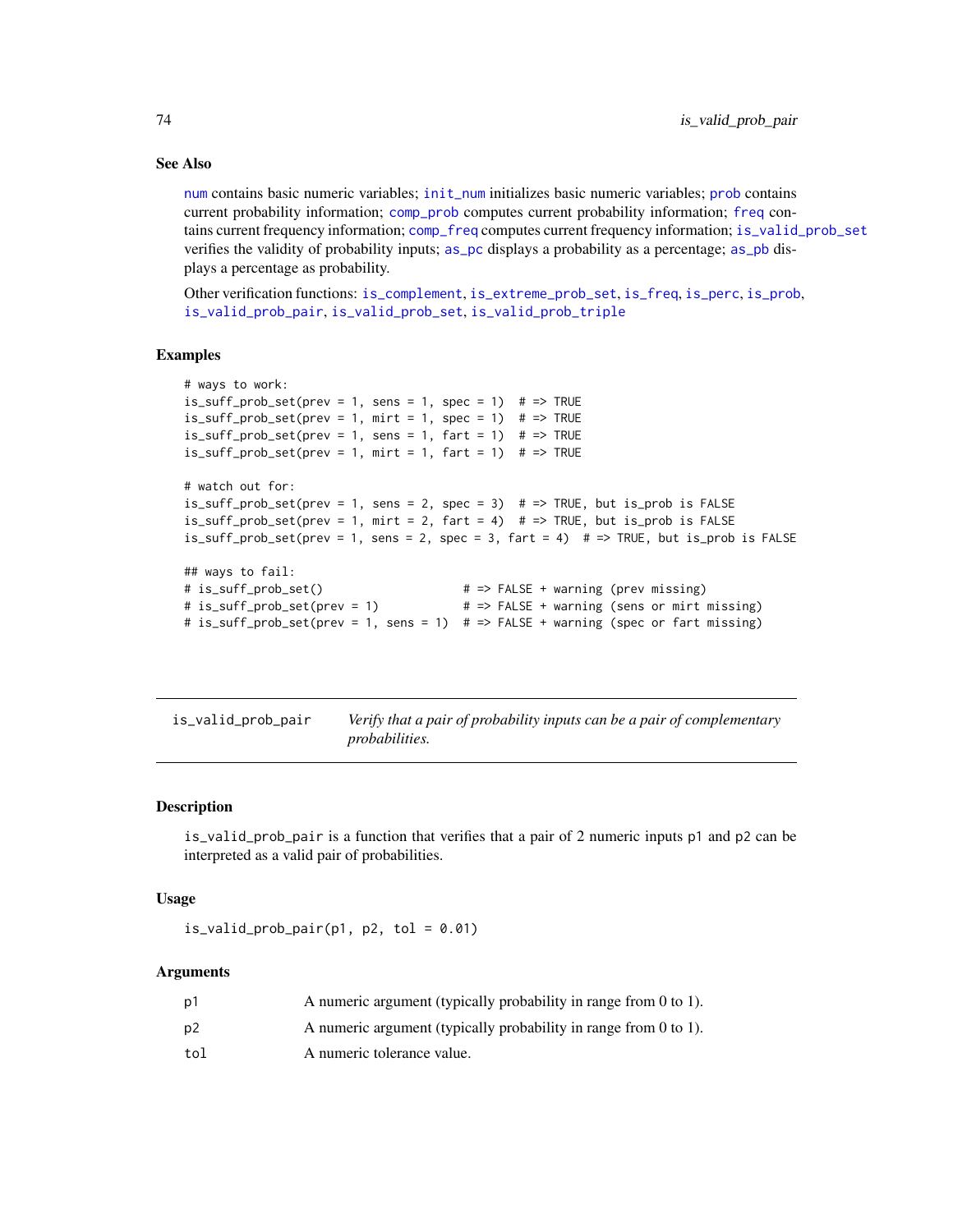is\_valid\_prob\_pair is a wrapper function that combines [is\\_prob](#page-71-0) and [is\\_complement](#page-65-0) in one function.

Either p1 or p2 must be a probability (verified via [is\\_prob](#page-71-0)). If both arguments are provided they must be probabilities and complements (verified via [is\\_complement](#page-65-0)).

The argument tol is optional (with a default value of .01) Numeric near-complements that differ by less than this value are still considered to be complements.

# Value

A Boolean value: TRUE if exactly one argument is a probability, if both arguments are probabilities and complements, otherwise FALSE.

# See Also

[is\\_valid\\_prob\\_set](#page-74-0) uses this function to verify sets of probability inputs; [is\\_complement](#page-65-0) verifies numeric complements; [is\\_prob](#page-71-0) verifies probabilities; [num](#page-82-0) contains basic numeric variables; [init\\_num](#page-61-0) initializes basic numeric variables; [prob](#page-106-0) contains current probability information; [comp\\_prob](#page-32-0) computes current probability information; [freq](#page-59-0) contains current frequency information; [comp\\_freq](#page-16-0) computes current frequency information; [as\\_pc](#page-5-0) displays a probability as a percentage; [as\\_pb](#page-4-0) displays a percentage as probability.

Other verification functions: [is\\_complement](#page-65-0), [is\\_extreme\\_prob\\_set](#page-67-0), [is\\_freq](#page-69-0), [is\\_perc](#page-70-0), [is\\_prob](#page-71-0), [is\\_suff\\_prob\\_set](#page-72-0), [is\\_valid\\_prob\\_set](#page-74-0), [is\\_valid\\_prob\\_triple](#page-76-0)

## Examples

```
# ways to succeed:
is\_valid\_prob\_pair(1, 0) # => TRUE
is\_valid\_prob\_pair(0, 1) # => TRUE
is\_valid\_prob\_pair(1, NA) # => TRUE + warning (NA)
is\_valid\_prob\_pair(NA, 1) # => TRUE + warning (NA)
is_valid_prob_pair(.50, .51) # \Rightarrow TRUE (as within tol)
# ways to fail:
is\_valid\_prob\_pair(.50, .52) # => FALSE (as beyond tol)
is\_valid\_prob\_pair(1, 2) # => FALSE + warning (beyond range)
is\_valid\_prob\_pair(NA, NA) # => FALSE + warning (NA)
```
<span id="page-74-0"></span>is\_valid\_prob\_set *Verify that a set of probability inputs is valid.*

## **Description**

is\_valid\_prob\_set is a function that verifies that a set of  $(3 \text{ to } 5)$  numeric inputs can be interpreted as a valid set of (3 essential and 2 optional) probabilities.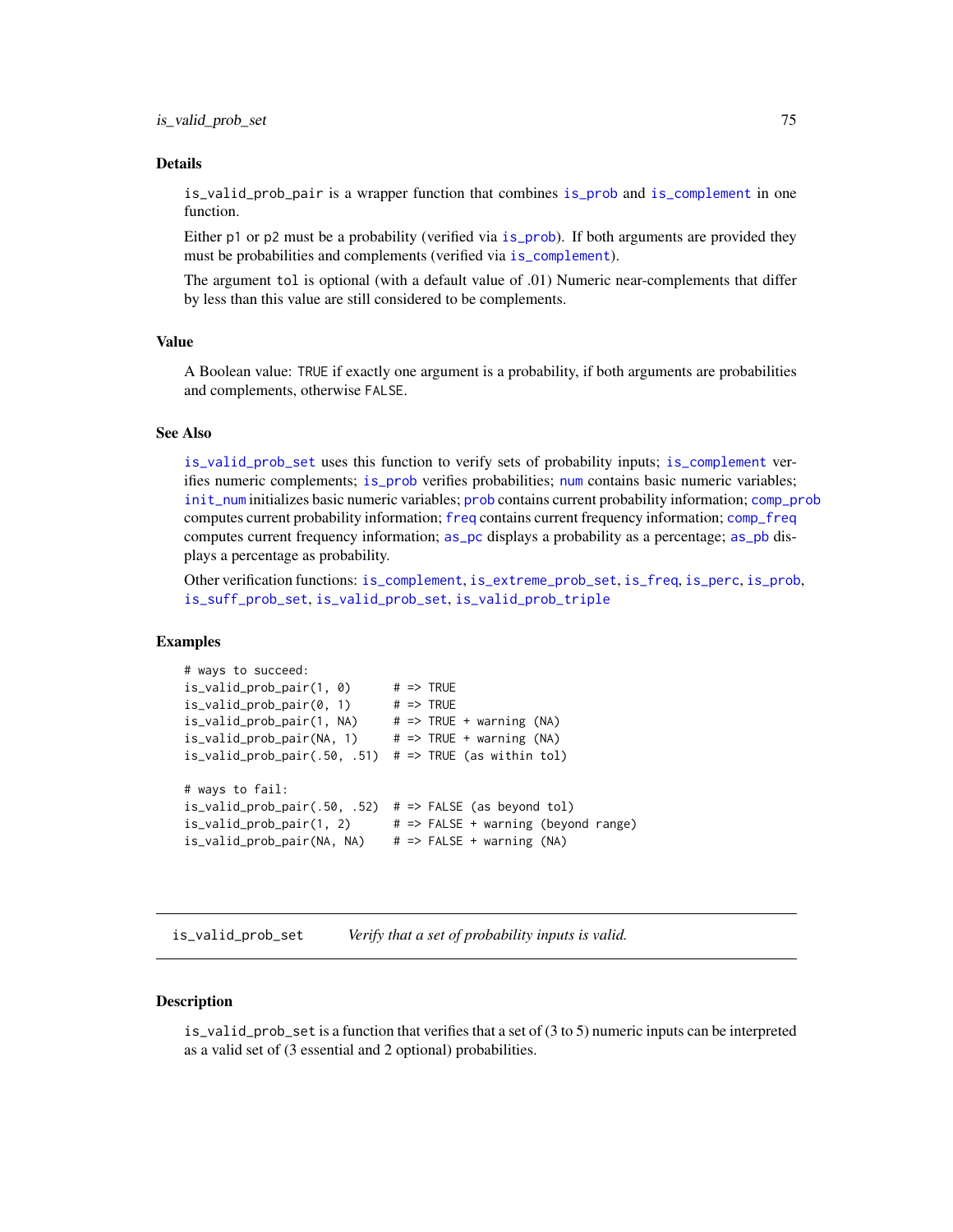## Usage

is\_valid\_prob\_set(prev, sens = NA, mirt = NA, spec = NA, fart = NA,  $tol = 0.01$ 

#### Arguments

| prev | The condition's prevalence prev (i.e., the probability of condition being TRUE).                                                                                                                      |
|------|-------------------------------------------------------------------------------------------------------------------------------------------------------------------------------------------------------|
| sens | The decision's sensitivity sens (i.e., the conditional probability of a positive<br>decision provided that the condition is TRUE). sens is optional when its comple-<br>ment mirt is provided.        |
| mirt | The decision's miss rate mirt (i.e., the conditional probability of a negative deci-<br>sion provided that the condition is TRUE). mirt is optional when its complement<br>sens is provided.          |
| spec | The decision's specificity value spec (i.e., the conditional probability of a neg-<br>ative decision provided that the condition is FALSE), spec is optional when its<br>complement fart is provided. |
| fart | The decision's false alarm rate fart (i.e., the conditional probability of a pos-<br>itive decision provided that the condition is FALSE). Fart is optional when its<br>complement spec is provided.  |
| tol  | A numeric tolerance value used by is_complement.                                                                                                                                                      |

## Details

is\_valid\_prob\_set is a wrapper function that combines [is\\_prob](#page-71-0), [is\\_suff\\_prob\\_set](#page-72-0), and [is\\_complement](#page-65-0) in one function.

While no alternative input option for frequencies is provided, specification of the essential probability [prev](#page-104-0) is always necessary. However, for 2 other essential probabilities there is a choice:

- 1. Either [sens](#page-112-0) or [mirt](#page-78-0) is necessary (as both are complements).
- 2. Either [spec](#page-113-0) or [fart](#page-55-0) is necessary (as both are complements).

The argument tol is optional (with a default value of .01) and used as the tolerance value of [is\\_complement](#page-65-0).

is\_valid\_prob\_set verifies the validity of inputs, but does not compute or return numeric variables. Use [is\\_extreme\\_prob\\_set](#page-67-0) to verify sets of probabilities that describe extreme cases and [init\\_num](#page-61-0) for initializing basic parameters.

## Value

A Boolean value: TRUE if the probabilities provided are valid; otherwise FALSE.

# See Also

[is\\_valid\\_prob\\_pair](#page-73-0) verifies that probability pairs are complements; [num](#page-82-0) contains basic numeric variables; [init\\_num](#page-61-0) initializes basic numeric variables; [prob](#page-106-0) contains current probability information; [comp\\_prob](#page-32-0) computes current probability information; [freq](#page-59-0) contains current frequency information; [comp\\_freq](#page-16-0) computes current frequency information; [as\\_pc](#page-5-0) displays a probability as a percentage; [as\\_pb](#page-4-0) displays a percentage as probability.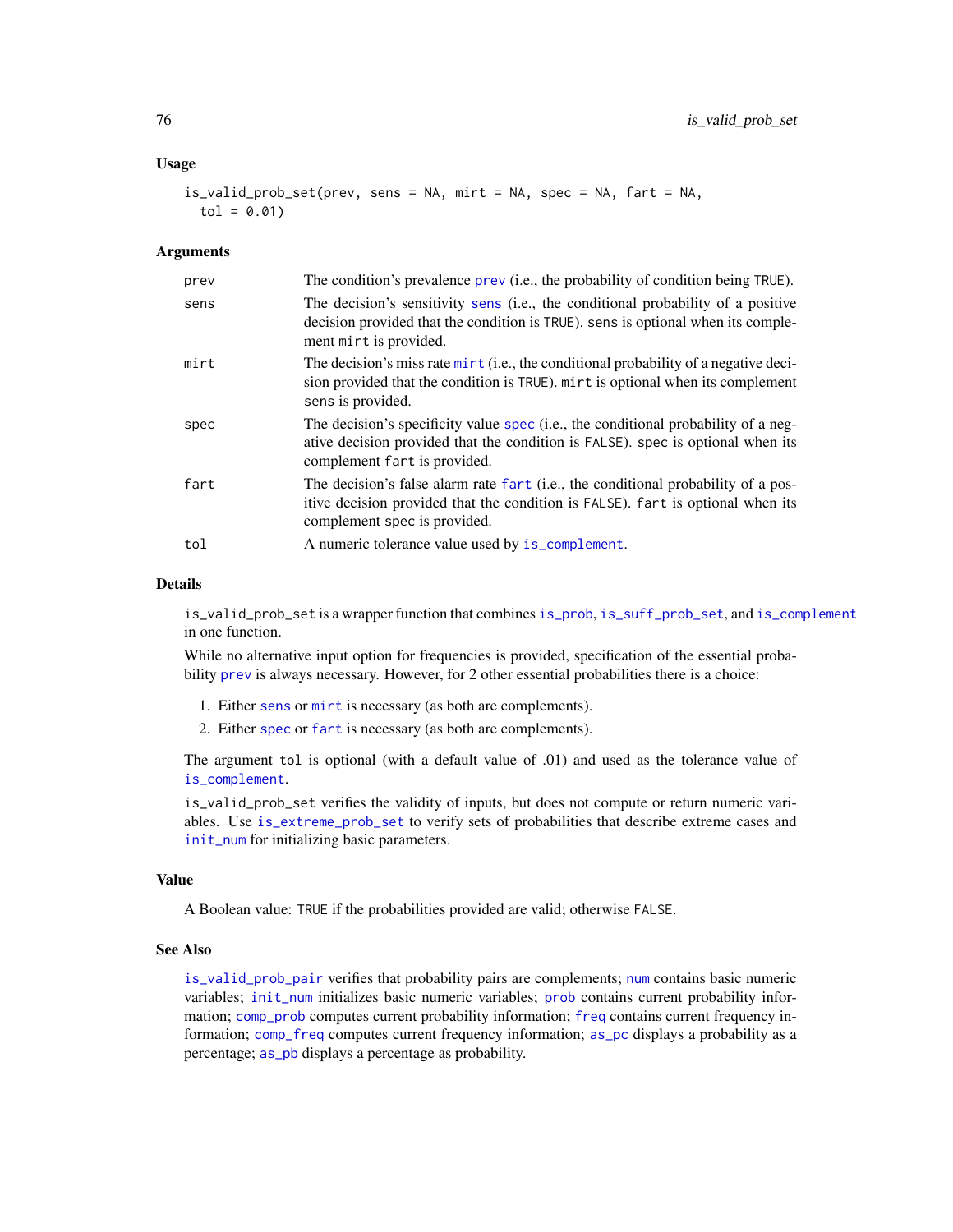# is\_valid\_prob\_triple 77

Other verification functions: [is\\_complement](#page-65-0), [is\\_extreme\\_prob\\_set](#page-67-0), [is\\_freq](#page-69-0), [is\\_perc](#page-70-0), [is\\_prob](#page-71-0), [is\\_suff\\_prob\\_set](#page-72-0), [is\\_valid\\_prob\\_pair](#page-73-0), [is\\_valid\\_prob\\_triple](#page-76-0)

#### Examples

```
## ways to succeed:
is\_valid\_prob\_set(1, 1, 0, 1, 0) # => TRUE
is\_valid\_prob\_set(.3, .9, .1, .8, .2) # => TRUE
is\_valid\_prob\_set(.3, .9, .1, .8, NA) # => TRUE + warning (NA)
is_valid_prob_set(.3, .9, NA, .8, NA) # => TRUE + warning (NAs)
is_valid_prob_set(.3, .9, NA, NA, .8) # => TRUE + warning (NAs)
is_valid_prob_set(.3, .8, .1, .7, .2, tol = .1) # => TRUE (due to increased tol)
## watch out for:
is\_valid\_prob\_set(1, 0, 1, 0, 1) # => TRUE, but NO warning about extreme case!
is\_valid\_prob\_set(1, 1, 0, 1, 0) # => TRUE, but NO warning about extreme case!
is_valid_prob_set(1, 1, 0, 1, NA) # \Rightarrow TRUE, but NO warning about extreme case!
is\_valid\_prob\_set(1, 1, 0, NA, 1) # => TRUE, but NO warning about extreme case!
is\_valid\_prob\_set(1, 1, 0, NA, 0) # => TRUE, but NO warning about extreme case!
## ways to fail:
is_valid_prob_set(8, 1, 0, 1, 0) \qquad # => FALSE + warning (is_prob fails)
is\_valid\_prob\_set(1, 1, 8, 1, 0) # => FALSE + warning (is_prob fails)
is\_valid\_prob\_set(2, 1, 3, 1, 4) # => FALSE + warning (is\_prob fails)is_valid_prob_set(1, .8, .2, .7, .2) # \Rightarrow FALSE + warning (beyond complement range)
is\_valid\_prob\_set(1, .8, .3, .7, .3) # => FALSE + warning (beyond complement range)
is\_valid\_prob\_set(1, 1, 1, 1, 1) # => FALSE + warning (beyond complement range)
is\_valid\_prob\_set(1, 1, 0, 1, 1) # => FALSE + warning (beyond complement range)
```
<span id="page-76-0"></span>is\_valid\_prob\_triple *Verify that a triple of essential probability inputs is valid.*

#### Description

is\_valid\_prob\_triple is a deprecated function that verifies that a set of 3 numeric inputs can be interpreted as a valid set of 3 probabilities.

## Usage

```
is_valid_prob_triple(prev, sens, spec)
```

| prev | The condition's prevalence prev (i.e., the probability of condition being TRUE).                                                            |
|------|---------------------------------------------------------------------------------------------------------------------------------------------|
| sens | The decision's sensitivity sens (i.e., the conditional probability of a positive<br>decision provided that the condition is TRUE).          |
| spec | The decision's specificity value spec (i.e., the conditional probability of a neg-<br>ative decision provided that the condition is FALSE). |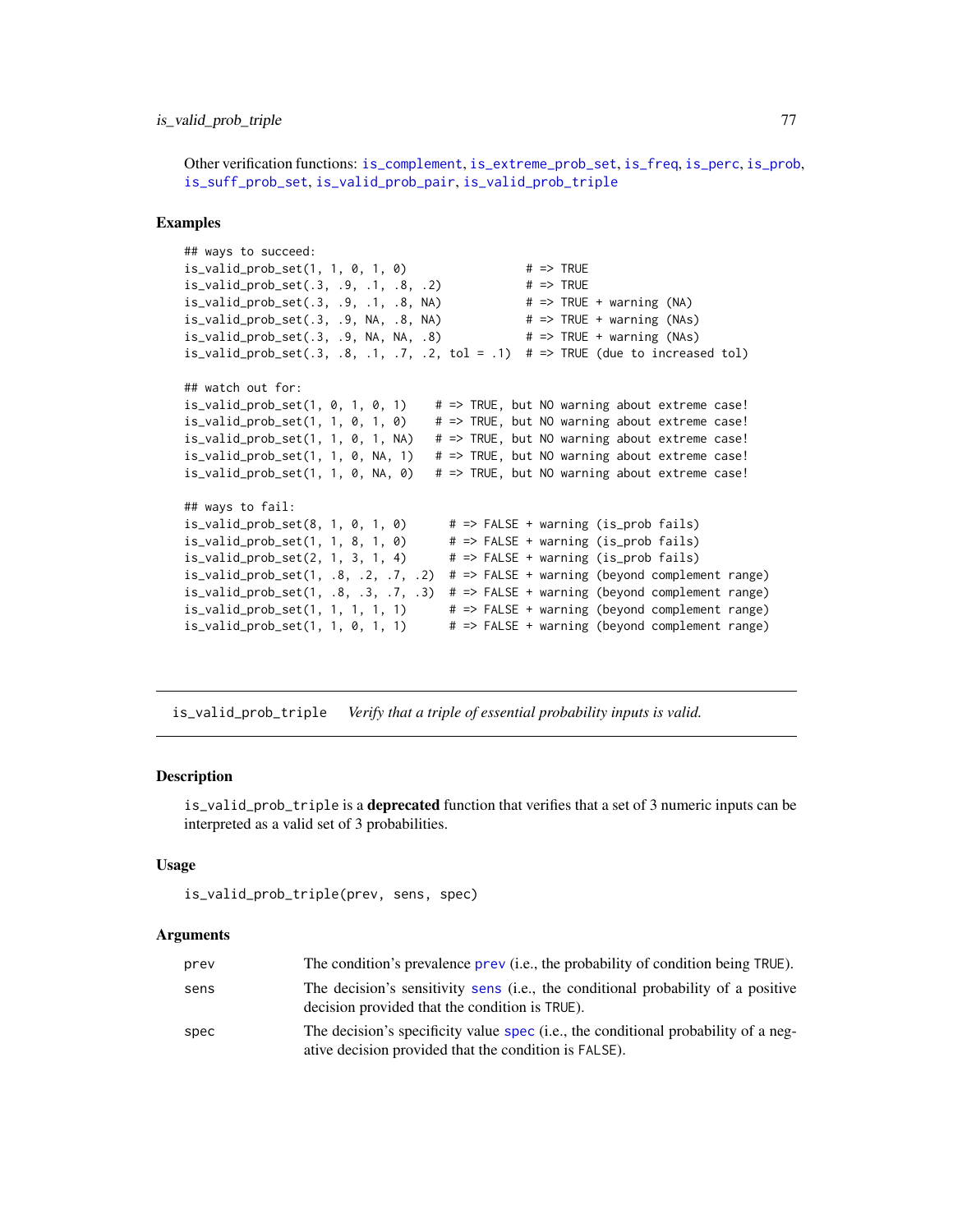is\_valid\_prob\_triple is a simplified version of [is\\_valid\\_prob\\_set](#page-74-0). It is a quick wrapper function that only verifies is prob for all of its 3 arguments.

is\_valid\_prob\_triple does not compute or return numeric variables. Use [is\\_extreme\\_prob\\_set](#page-67-0) to verify extreme cases and [comp\\_complete\\_prob\\_set](#page-10-0) to complete sets of valid probabilities.

## Value

A Boolean value: TRUE if the probabilities provided are valid; otherwise FALSE.

#### See Also

[is\\_extreme\\_prob\\_set](#page-67-0) verifies extreme cases; [is\\_valid\\_prob\\_set](#page-74-0) verifies sets of probability inputs; [is\\_valid\\_prob\\_pair](#page-73-0) verifies that probability pairs are complements; [num](#page-82-0) contains basic numeric variables; [init\\_num](#page-61-0) initializes basic numeric variables; [prob](#page-106-0) contains current probability information; [comp\\_prob](#page-32-0) computes current probability information; [freq](#page-59-0) contains current frequency information; [comp\\_freq](#page-16-0) computes current frequency information; [as\\_pc](#page-5-0) displays a probability as a percentage; as pb displays a percentage as probability.

Other verification functions: [is\\_complement](#page-65-0), [is\\_extreme\\_prob\\_set](#page-67-0), [is\\_freq](#page-69-0), [is\\_perc](#page-70-0), [is\\_prob](#page-71-0), [is\\_suff\\_prob\\_set](#page-72-0), [is\\_valid\\_prob\\_pair](#page-73-0), [is\\_valid\\_prob\\_set](#page-74-0)

#### Examples

```
# ways to work:
is\_valid\_prob\_triple(0, 0, 0) # => TRUE
is\_valid\_prob\_triple(1, 1, 1) # => TRUE
## ways to fail:
# is_valid_prob_triple(0, 0) # => ERROR (as no triple)
# is_valid_prob_triple(0, 0, 7) # => FALSE + warning (beyond range)
# is_valid_prob_triple(0, NA, 0) # => FALSE + warning (NA)
# is_valid_prob_triple("p", 0, 0) # => FALSE + warning (non-numeric)
```
<span id="page-77-0"></span>

mi *Frequency of misses or false negatives (FN).*

# Description

mi is the frequency of misses or false negatives (FN) in a population of [N](#page-80-0) individuals.

#### Usage

mi

# Format

An object of class numeric of length 1.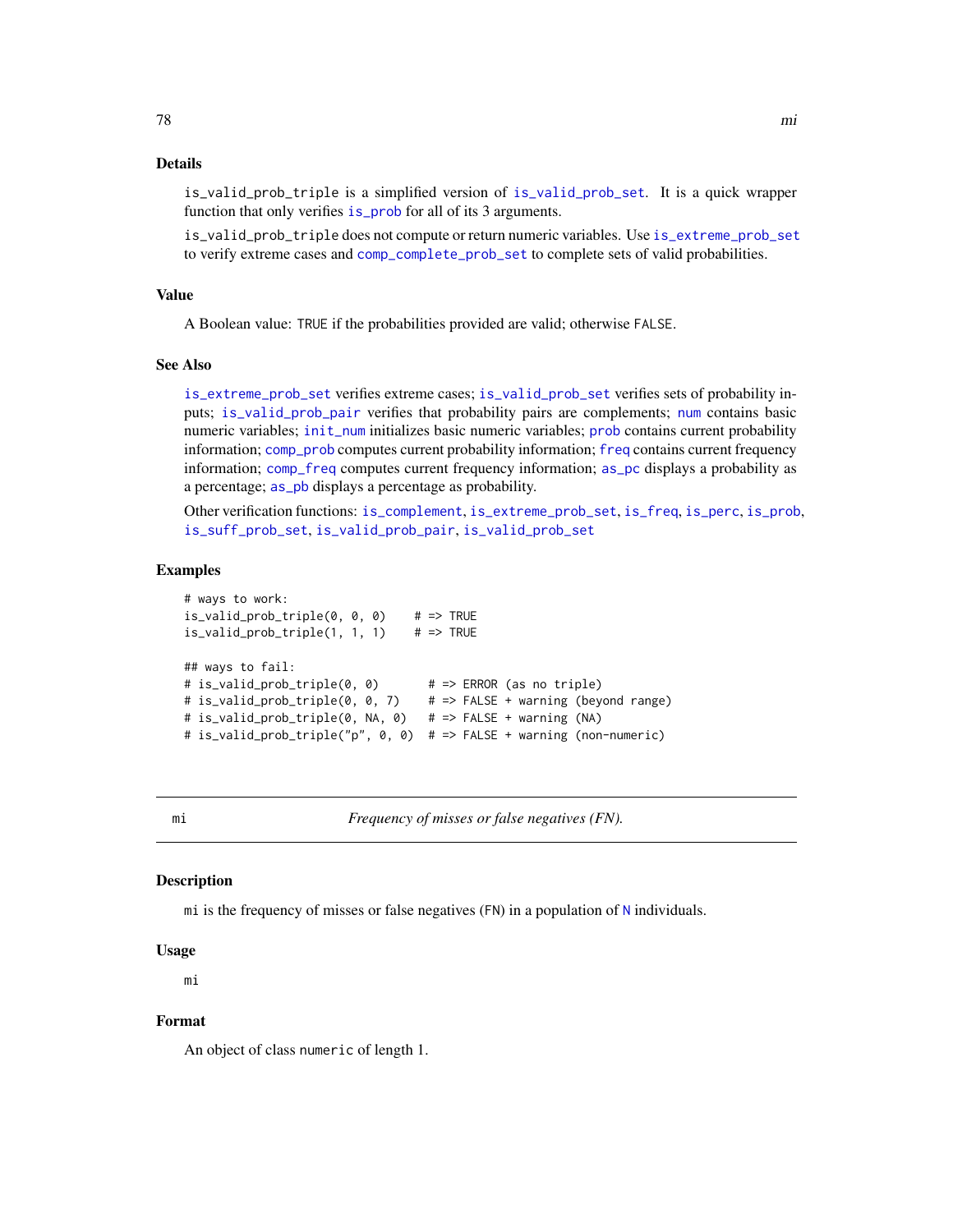mirt **1986** – 1996 – 1997 – 1998 – 1998 – 1998 – 1998 – 1998 – 1998 – 1998 – 1998 – 1998 – 1998 – 1998 – 1998 – 1

# Details

Definition: mi is the frequency of individuals for which Condition = TRUE and Decision = FALSE (negative).

mi is a measure of incorrect classifications (type-II errors), not an individual case.

Relationships:

- 1. to probabilities: The frequency mi depends on the miss rate [mirt](#page-78-0) (aka. false negative rate, FNR) and is conditional on the prevalence [prev](#page-104-0).
- 2. to other frequencies: In a population of size  $N$  the following relationships hold:
	- $\bullet$  [N](#page-80-0) = [cond.true](#page-44-0) + [cond.false](#page-43-0) (by condition)
	- $N = dec.pos + dec.neg (by decision)$  $N = dec.pos + dec.neg (by decision)$  $N = dec.pos + dec.neg (by decision)$  $N = dec.pos + dec.neg (by decision)$  $N = dec.pos + dec.neg (by decision)$  $N = dec.pos + dec.neg (by decision)$
	- $N = dec.cor + dec.err$  $N = dec.cor + dec.err$  $N = dec.cor + dec.err$  $N = dec.cor + dec.err$  $N = dec.cor + dec.err$  (by correspondence of decision to condition)
	- $N = h i + m i + fa + cr$  $N = h i + m i + fa + cr$  $N = h i + m i + fa + cr$  $N = h i + m i + fa + cr$  $N = h i + m i + fa + cr$  (by condition x decision)

# See Also

[mirt](#page-78-0) is the probability or rate of misses; [num](#page-82-0) contains basic numeric parameters; [init\\_num](#page-61-0) initializes basic numeric parameters; [freq](#page-59-0) contains current frequency information; [comp\\_freq](#page-16-0) computes current frequency information; [prob](#page-106-0) contains current probability information; [comp\\_prob](#page-32-0) computes current probability information; [is\\_freq](#page-69-0) verifies frequencies.

Other essential parameters: [cr](#page-46-0), [fa](#page-54-0), [hi](#page-60-0), [prev](#page-104-0), [sens](#page-112-0), [spec](#page-113-0)

Other frequencies: [N](#page-80-0), [cond.false](#page-43-0), [cond.true](#page-44-0), [cr](#page-46-0), [dec.cor](#page-47-0), [dec.err](#page-48-0), [dec.neg](#page-49-0), [dec.pos](#page-50-0), [fa](#page-54-0), [hi](#page-60-0)

<span id="page-78-0"></span>mirt *The miss rate of a decision process or diagnostic procedure.*

# **Description**

mirt defines a decision's miss rate value: The conditional probability of the decision being negative if the condition is TRUE.

## Usage

mirt

# Format

An object of class numeric of length 1.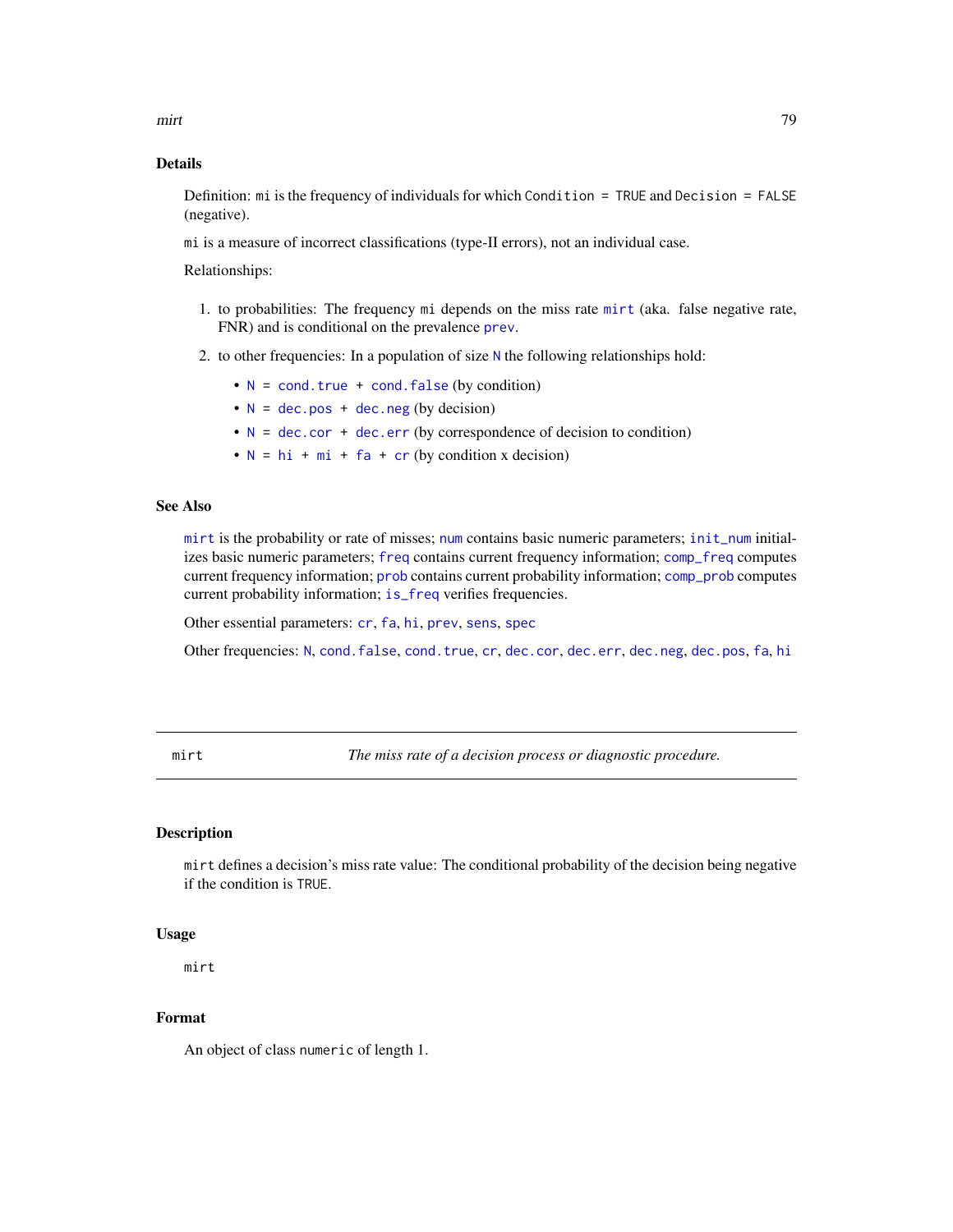Understanding or obtaining the miss rate mirt:

• Definition: sens is the conditional probability for an incorrect negative decision given that the condition is TRUE:

 $mirt = p(decision = negative | condition = TRUE)$ 

or the probability of failing to detect true cases (condition = TRUE).

- Perspective: mirt further classifies the subset of [cond.true](#page-44-0) individuals by decision (mirt = mi/cond.true).
- Alternative names: false negative rate (FNR), rate of type-II errors (beta)
- Relationships:

a. mirt is the complement of the sensitivity [sens](#page-112-0) (aka. hit rate HR):

 $mirt = (1 - sens) = (1 - HR)$ 

b. mirt is the \_opposite\_ conditional probability – but not the complement – of the false omission rate [FOR](#page-57-0):

FOR =  $p$ (condition = TRUE | decision = negative)

• In terms of frequencies, [mi](#page-77-0)rt is the ratio of mi divided by [cond.true](#page-44-0) (i.e., [hi](#page-60-0) + mi):

 $mirt = mi/cond.true = mi/(hi + mi)$ 

• Dependencies: mirt is a feature of a decision process or diagnostic procedure and a measure of incorrect decisions (false negatives).

However, due to being a conditional probability, the value of mirt is not intrinsic to the decision process, but also depends on the condition's prevalence value [prev](#page-104-0).

# References

Consult [Wikipedia](https://en.wikipedia.org/wiki/Sensitivity_and_specificity) for additional information.

#### See Also

[comp\\_mirt](#page-25-0) computes mirt as the complement of [sens](#page-112-0); [prob](#page-106-0) contains current probability information; [comp\\_prob](#page-32-0) computes current probability information; [num](#page-82-0) contains basic numeric parameters; [init\\_num](#page-61-0) initializes basic numeric parameters; [comp\\_freq](#page-16-0) computes current frequency information; [is\\_prob](#page-71-0) verifies probability inputs.

Other probabilities: [FDR](#page-56-0), [FOR](#page-57-0), [NPV](#page-81-0), [PPV](#page-103-0), [fart](#page-55-0), [ppod](#page-102-0), [prev](#page-104-0), [sens](#page-112-0), [spec](#page-113-0)

```
mirt \le .15 # => sets a miss rate of 15%
mirt \le 15/100 # => (decision = negative) for 15 out of 100 people with (condition = TRUE)
is_prob(mirt) # \Rightarrow TRUE (as mirt is a probability)
```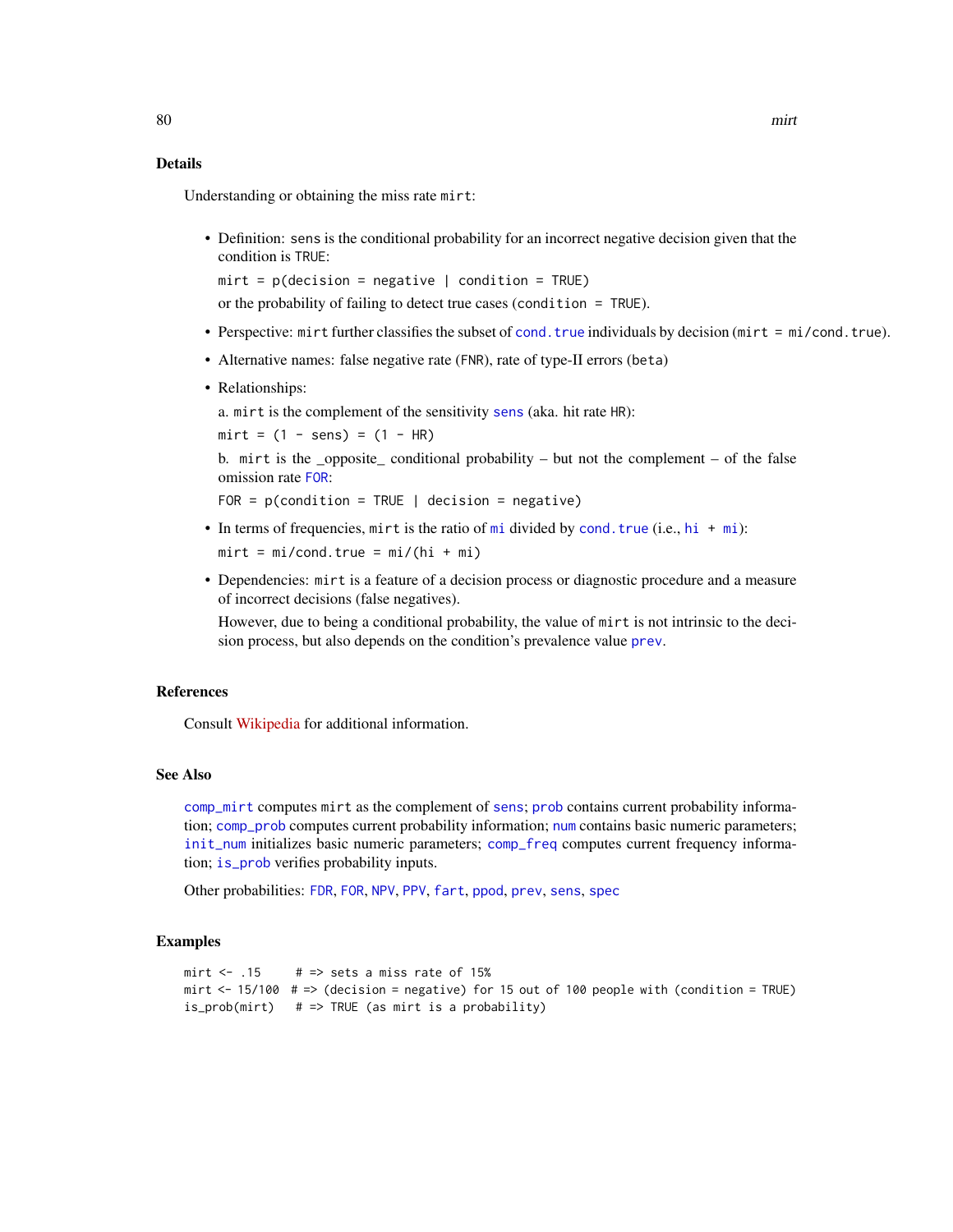#### <span id="page-80-0"></span>Description

N is a frequency that describes the number of individuals in the current population (i.e., the overall number of cases considered).

#### Usage

N

## Format

An object of class numeric of length 1.

# Details

Key relationships:

- 1. to probabilities: A population of [N](#page-80-0) individuals can be split into 2 subsets in 2 different ways:
	- (a) by condition: The frequency [cond.true](#page-44-0) depends on the prevalence [prev](#page-104-0) and the frequency cond. false depends on the [prev](#page-104-0)alence's complement 1 - prev.
	- (b) by decision: The frequency [dec.pos](#page-50-0) depends on the proportion of positive decisions [ppod](#page-102-0) and the frequency [dec.neg](#page-49-0) depends on the proportion of negative decisions 1 - [ppod](#page-102-0).

The population size  $N$  is a free parameter (independent of the essential probabilities [prev](#page-104-0), [sens](#page-112-0), and [spec](#page-113-0)).

If [N](#page-80-0) is unknown, a suitable minimum value can be computed by [comp\\_min\\_N](#page-24-0).

- 2. to other frequencies: In a population of size [N](#page-80-0) the following relationships hold:
	- $\bullet$  [N](#page-80-0) = [cond.true](#page-44-0) + [cond.false](#page-43-0) (by condition)
	- $N = dec.pos + dec.neg (by decision)$  $N = dec.pos + dec.neg (by decision)$  $N = dec.pos + dec.neg (by decision)$  $N = dec.pos + dec.neg (by decision)$  $N = dec.pos + dec.neg (by decision)$  $N = dec.pos + dec.neg (by decision)$
	- $N = dec.cor + dec.err$  $N = dec.cor + dec.err$  $N = dec.cor + dec.err$  $N = dec.cor + dec.err$  $N = dec.cor + dec.err$  (by correspondence of decision to condition)
	- $N = h i + m i + fa + cr$  $N = h i + m i + fa + cr$  $N = h i + m i + fa + cr$  $N = h i + m i + fa + cr$  $N = h i + m i + fa + cr$  (by condition x decision)

Current frequency information is computed by [comp\\_freq](#page-16-0) and contained in a list [freq](#page-59-0).

# References

Consult [Wikipedia: Statistical population](https://en.wikipedia.org/wiki/Statistical_population) for additional information.

#### See Also

[is\\_freq](#page-69-0) verifies frequencies; [num](#page-82-0) contains basic numeric parameters; [init\\_num](#page-61-0) initializes basic numeric parameters; [freq](#page-59-0) contains current frequency information; [comp\\_freq](#page-16-0) computes current frequency information; [prob](#page-106-0) contains current probability information; [comp\\_prob](#page-32-0) computes current probability information.

Other frequencies: [cond.false](#page-43-0), [cond.true](#page-44-0), [cr](#page-46-0), [dec.cor](#page-47-0), [dec.err](#page-48-0), [dec.neg](#page-49-0), [dec.pos](#page-50-0), [fa](#page-54-0), [hi](#page-60-0), [mi](#page-77-0)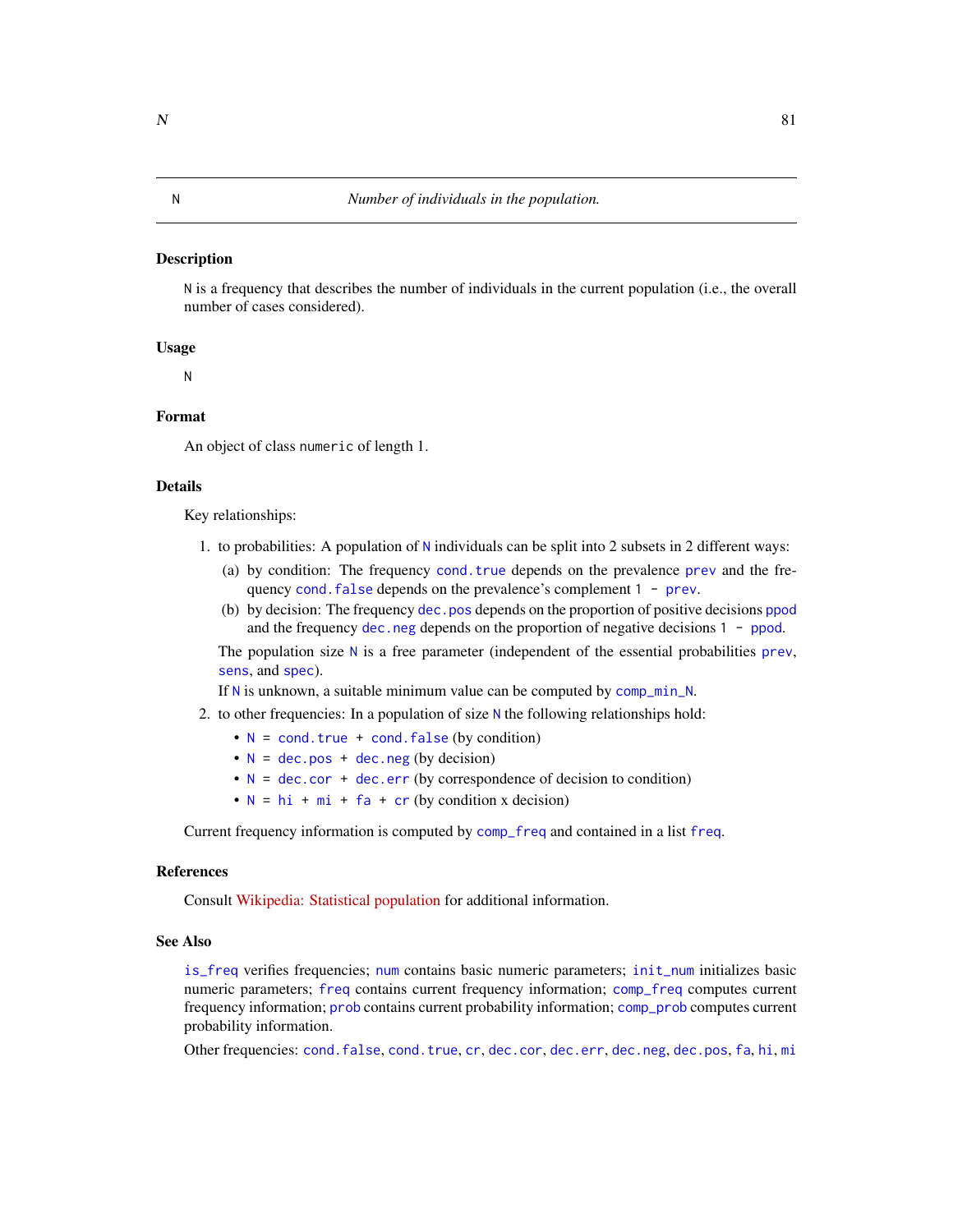## Examples

```
N < -1000 # => sets a population size of 1000
is_freq(N) # => TRUE
is\_prob(N) # => FALSE (as N is no probability)
```
<span id="page-81-0"></span>NPV *The negative predictive value of a decision process or diagnostic procedure.*

# Description

NPV defines some decision's negative predictive value (NPV): The conditional probability of the condition being FALSE provided that the decision is negative.

## Usage

NPV

# Format

An object of class numeric of length 1.

#### Details

Understanding or obtaining the negative predictive value NPV:

• Definition: NPV is the conditional probability for the condition being FALSE given a negative decision:

 $NPV = p$ (condition = FALSE | decision = negative)

or the probability of a negative decision being correct.

- Perspective: NPV further classifies the subset of [dec.neg](#page-49-0) individuals by condition (NPV = cr/dec.neg = cr/(mi + cr)
- Alternative names: true omission rate
- Relationships:

a. NPV is the complement of the false omission rate [FOR](#page-57-0):

 $NPV = 1 - FOR$ 

b. NPV is the opposite conditional probability – but not the complement – of the specificity [spec](#page-113-0):

spec =  $p$ (decision = negative | condition = FALSE)

- In terms of frequencies, NPV is the ratio of  $cr$  divided by [dec.neg](#page-49-0) (i.e.,  $cr + mi$  $cr + mi$ ):  $NPV = cr/dec.neg = cr/(cr + mi)$
- Dependencies: NPV is a feature of a decision process or diagnostic procedure and similar to the specificity [spec](#page-113-0) – a measure of correct decisions (negative decisions that are actually FALSE).

However, due to being a conditional probability, the value of NPV is not intrinsic to the decision process, but also depends on the condition's prevalence value [prev](#page-104-0).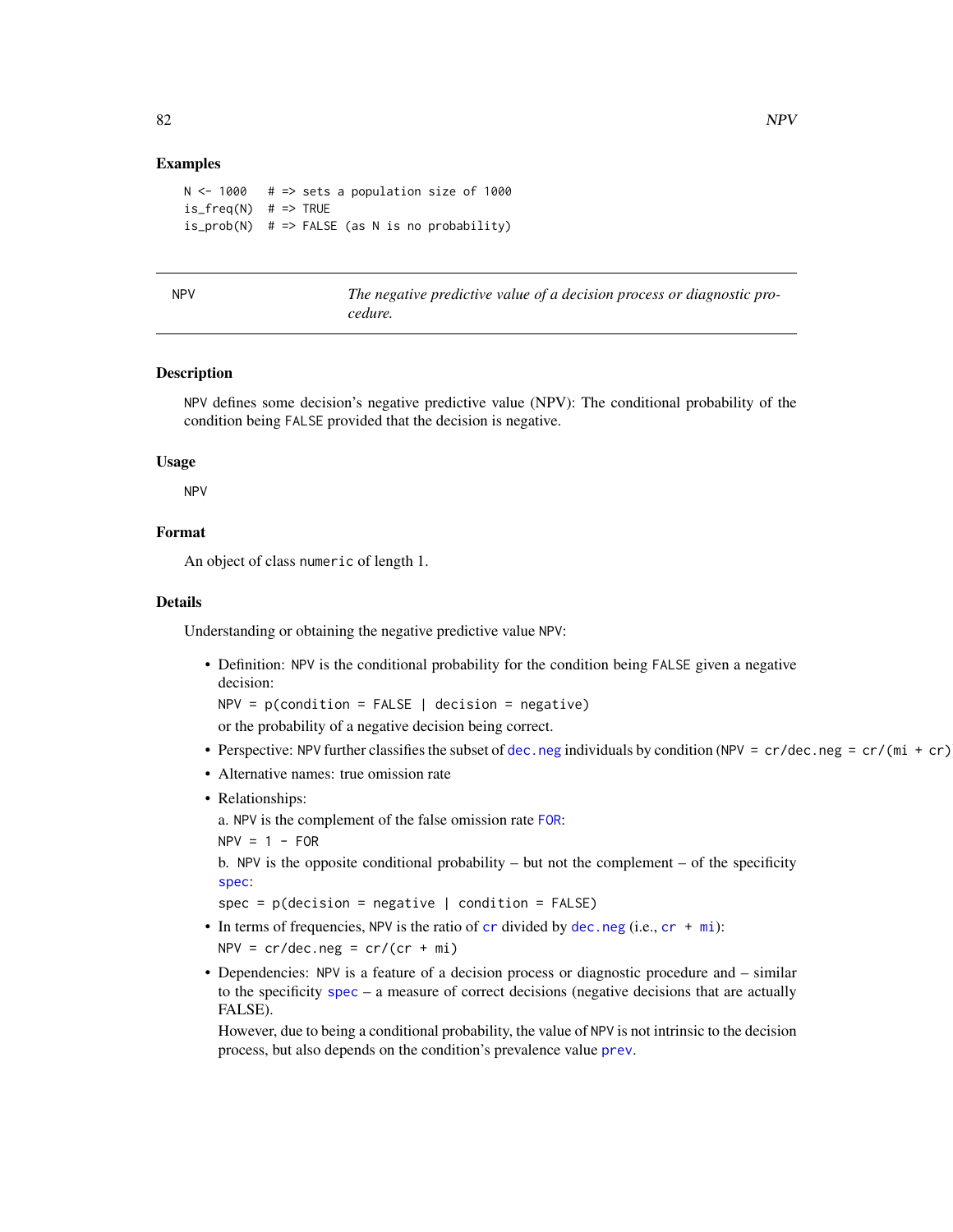num and the state of the state of the state of the state of the state of the state of the state of the state o

# References

Consult [Wikipedia](https://en.wikipedia.org/wiki/Positive_and_negative_predictive_values) for additional information.

## See Also

[comp\\_NPV](#page-26-0) computes NPV; [prob](#page-106-0) contains current probability information; [comp\\_prob](#page-32-0) computes current probability information; [num](#page-82-0) contains basic numeric parameters; [init\\_num](#page-61-0) initializes basic numeric parameters; [comp\\_freq](#page-16-0) computes current frequency information; [is\\_prob](#page-71-0) verifies probability inputs.

Other probabilities: [FDR](#page-56-0), [FOR](#page-57-0), [PPV](#page-103-0), [fart](#page-55-0), [mirt](#page-78-0), [ppod](#page-102-0), [prev](#page-104-0), [sens](#page-112-0), [spec](#page-113-0)

# Examples

```
NPV <- .95 # => sets a negative predictive value of 95%
NPV \le 95/100 # => (condition = FALSE) for 95 out of 100 people with (decision = negative)
is_prob(NPV) # => TRUE (as NPV is a probability)
```
<span id="page-82-0"></span>num *List current values of basic numeric variables.*

# **Description**

num is a list of named numeric variables containing 4 basic probabilities ([prev](#page-104-0), [sens](#page-112-0), [spec](#page-113-0), and [fart](#page-55-0)) and 1 frequency parameter (the population size [N](#page-80-0)).

#### Usage

num

# Format

An object of class list of length 5.

# See Also

[init\\_num](#page-61-0) initializes basic numeric parameters; [txt](#page-115-0) contains current text information; [init\\_txt](#page-64-0) initializes text information; [pal](#page-83-0) contains current color information; [init\\_pal](#page-62-0) initializes color information; [freq](#page-59-0) contains current frequency information; [comp\\_freq](#page-16-0) computes current frequency information; [prob](#page-106-0) contains current probability information; [comp\\_prob](#page-32-0) computes current probability information.

Other lists containing current scenario information: [accu](#page-2-0), [freq](#page-59-0), [pal](#page-83-0), [prob](#page-106-0), [txt](#page-115-0)

```
num \le init_num() # => initialize num to default parameters
num # \implies show defaults
length(num)   \# => 5
```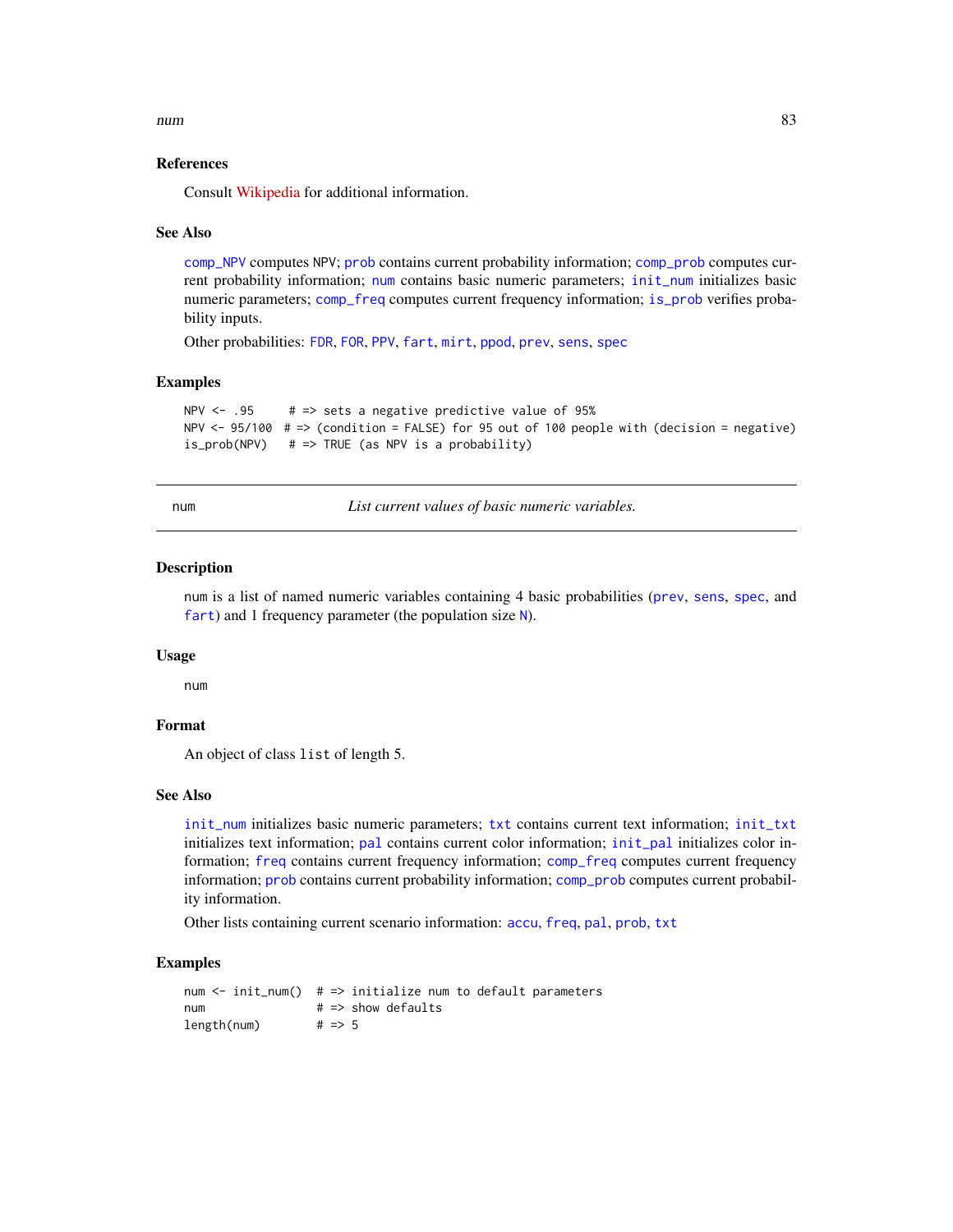# Description

pal is initialized to a vector of named elements (colors) to define the color scheme for the current scenario that is used throughout the riskyr package.

#### Usage

pal

## Format

An object of class character of length 11.

## **Details**

All color information corresponding to the current scenario is stored as named colors in a vector pal. To change a color, assign a new color to an existing element name.

pal currently contains colors with the following names:

- 1. N Color representing the *population* of [N](#page-80-0) cases or individuals.
- 2. true Color representing cases of [cond.true](#page-44-0), for which the current condition is TRUE.
- 3. false Color representing cases of in [cond.false](#page-43-0), for which the current condition is FALSE.
- 4. pos Color representing cases of [dec.pos](#page-50-0), for which the current decision is positive.
- 5. neg Color representing cases in [dec.neg](#page-49-0), for which the current decision is negative.
- 6. hi Color representing *hits* or true positives in [hi](#page-60-0) (i.e., correct cases for which the current condition is TRUE and the decision is positive).
- 7. mi Color representing *misses* or false negatives in [mi](#page-77-0) (i.e., incorrect cases for which the current condition is TRUE but the decision is negative).
- 8. fa Color representing *false alarms* or false positives in [fa](#page-54-0) (i.e., incorrect cases for which the current condition is FALSE but the decision is positive).
- 9. cr Color representing *correct rejections* or true negatives in [cr](#page-46-0) (i.e., correct cases for which the current condition is FALSE and the decision is negative).
- 10. ppv Color representing *positive predictive values* [PPV](#page-103-0) (i.e., the conditional probability that the condition is TRUE, provided that the decision is positive).
- 11. npv Color representing *negative predictive values* [NPV](#page-81-0) (i.e., the conditional probability that the condition is FALSE, provided that the decision is negative).

<span id="page-83-0"></span>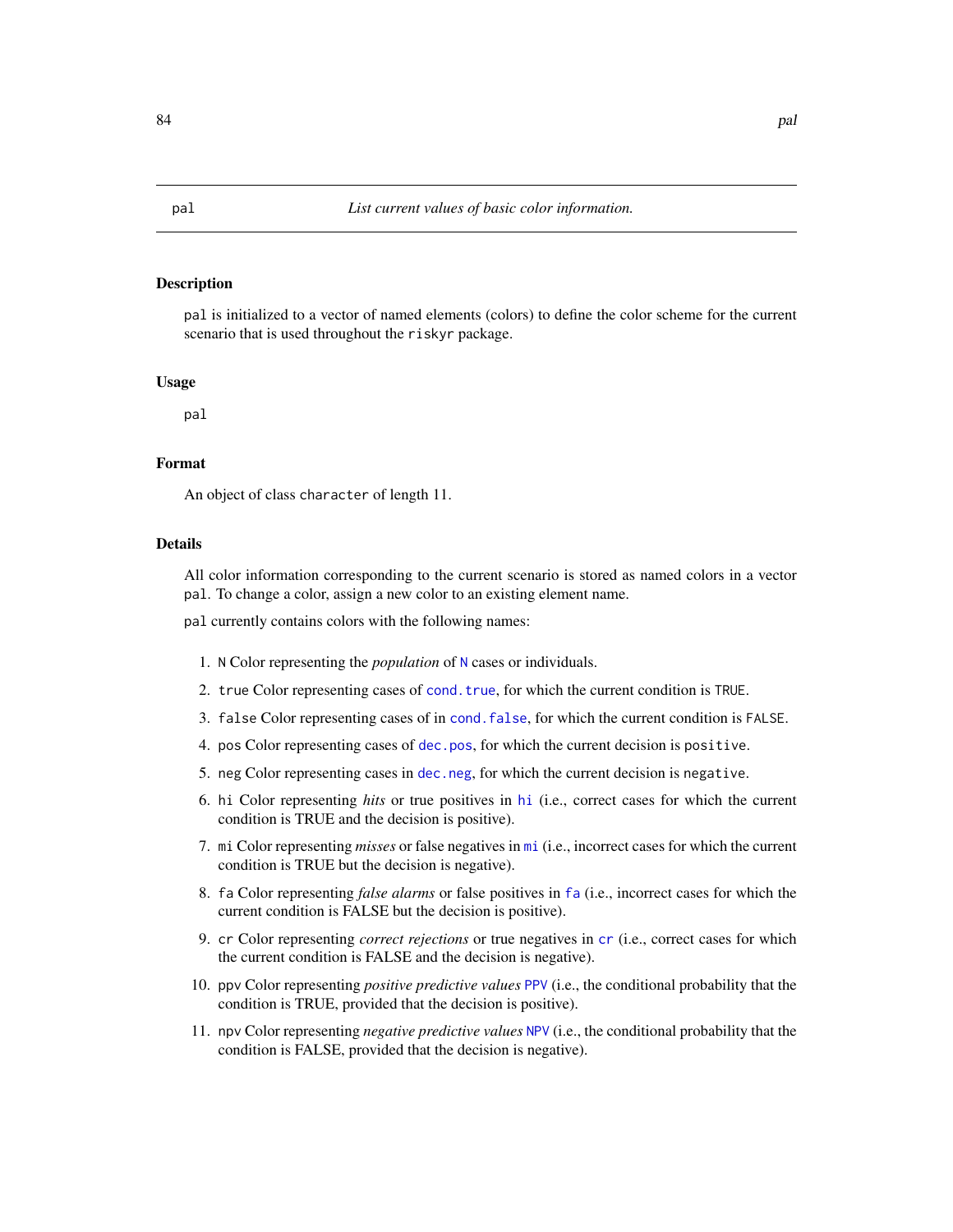# plot.riskyr 85

# See Also

[init\\_pal](#page-62-0) initializes color information; [num](#page-82-0) contains basic numeric parameters; [init\\_num](#page-61-0) initializes basic numeric parameters; [txt](#page-115-0) contains current text information; [init\\_txt](#page-64-0) initializes text information; [freq](#page-59-0) contains current frequency information; [comp\\_freq](#page-16-0) computes current frequency information; [prob](#page-106-0) contains current probability information; [comp\\_prob](#page-32-0) computes current probability information.

Other lists containing current scenario information: [accu](#page-2-0), [freq](#page-59-0), [num](#page-82-0), [prob](#page-106-0), [txt](#page-115-0)

# Examples

```
pal # displays the vector of all current color names and values
pal["hi"] # displays the current color for hits (true positives)
pal["hi"] <- "green3" # defines a new color for hits (true positives)
```
<span id="page-84-0"></span>plot.riskyr *Plot information of a riskyr object.*

# Description

plot.riskyr is a method that allows to generate different plot types from a "riskyr" object.

# Usage

## S3 method for class 'riskyr'  $plot(x = NULL, plot-type = "network", ...)$ 

| X         | An object of class "riskyr", usually a result of a call to riskyr. Pre-defined<br>scenarios are also of type "riskyr".                                                                |
|-----------|---------------------------------------------------------------------------------------------------------------------------------------------------------------------------------------|
| plot.type | The type of plot to be generated.                                                                                                                                                     |
|           | 1. plot.type = "fnet" or plot.type = "network": Risk information is<br>plotted in a network diagram of frequencies and probabilities (default). See<br>plot_fnet for further options. |
|           | 2. plot.type = "ftree" or plot.type = "ftree": Risk information is<br>plotted in a frequency tree. See plot_tree for further options.                                                 |
|           | 3. plot.type = "icons" or plot.type = "iconarray": The underlying<br>population is plotted as icons. See plot_icons for further options.                                              |
|           | 4. plot.type = "mosaic" or plot.type = "mosaicplot": Risk informa-<br>tion is plotted as a mosaicplot. See plot_mosaic for further options.                                           |
|           | 5. plot.type = "curve" or plot.type = "curves": Draws curves of<br>selected values (including PPV, NPV) See plot_curve for further options.                                           |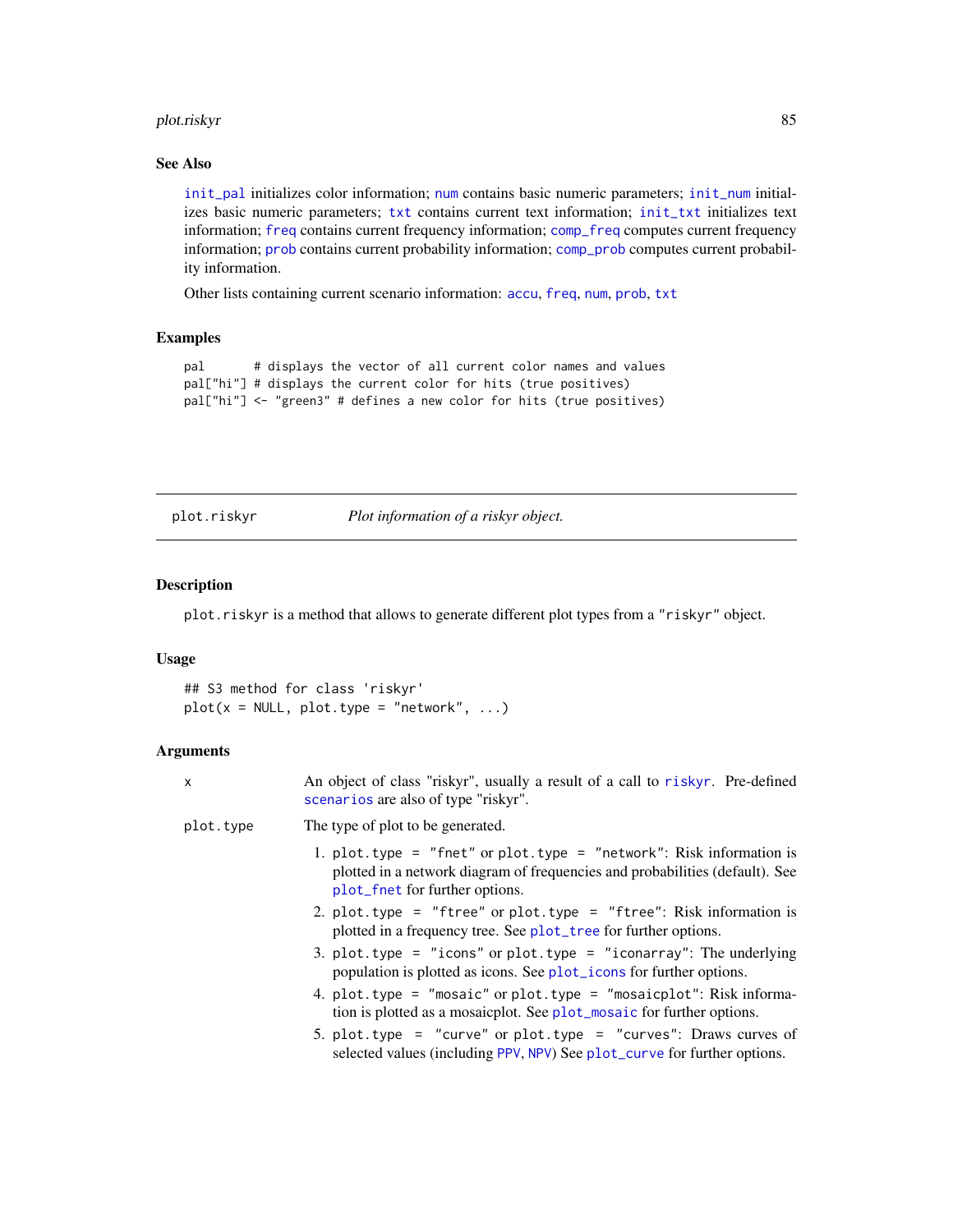- 6. plot.type = "plane" or plot.type = "planes": Draws a 3D-plane of selected values (e.g., predictive values [PPV](#page-103-0) or [NPV](#page-81-0)) See [plot\\_plane](#page-96-0) for further options.
- ... Additional parameters to be passed to the underlying plotting functions.

plot.riskyr also uses the text settings specified in the "riskyr" object.

### See Also

Other visualization functions: [plot\\_curve](#page-85-0), [plot\\_fnet](#page-87-0), [plot\\_icons](#page-91-0), [plot\\_mosaic](#page-94-0), [plot\\_plane](#page-96-0), [plot\\_tree](#page-97-0)

# Examples

# Select a scenario from list of scenarios: s25 <- scenarios\$n25 # select scenario 25 from scenarios

```
# Plot different types:
plot(s25) # => default plot (fnet)
plot(s25, plot.type = "fnet") # => network diagram (same as default)
plot(s25, plot.type = "tree", area = "vr") # => tree diagram (with vertical rectangles)
plot(s25, plot_type = "curve", what = "all")plot(s25, plot.type = "icons")
plot(s25, plot.type = "icons", type = "mosaic") # passing on additional parameter to create.
plot(s25, plot.type = "mosaic")
plot(s25, plot_type = "plane", what = "NPV")
```
<span id="page-85-0"></span>plot\_curve *Plot curves of selected values (e.g., PPV or NPV) as a function of prevalence.*

# Description

plot\_curve draws curves of selected values (including [PPV](#page-103-0), [NPV](#page-81-0)) as a function of the prevalence ([prev](#page-104-0)) for given values of sensitivity [sens](#page-112-0) (or miss rate [mirt](#page-78-0)) and specificity [spec](#page-113-0) (or false alarm rate [fart](#page-55-0)).

#### Usage

```
plot_curve(prev = num$prev, sens = num$sens, mirt = NA, spec = num$spec,
  fart = NA, what = c("prev", "PPV", "NPV"), what.col = pal,
  show.points = TRUE, log.scale = FALSE, title.lbl = txt$scen.lbl,
  cex.1b1 = 0.85
```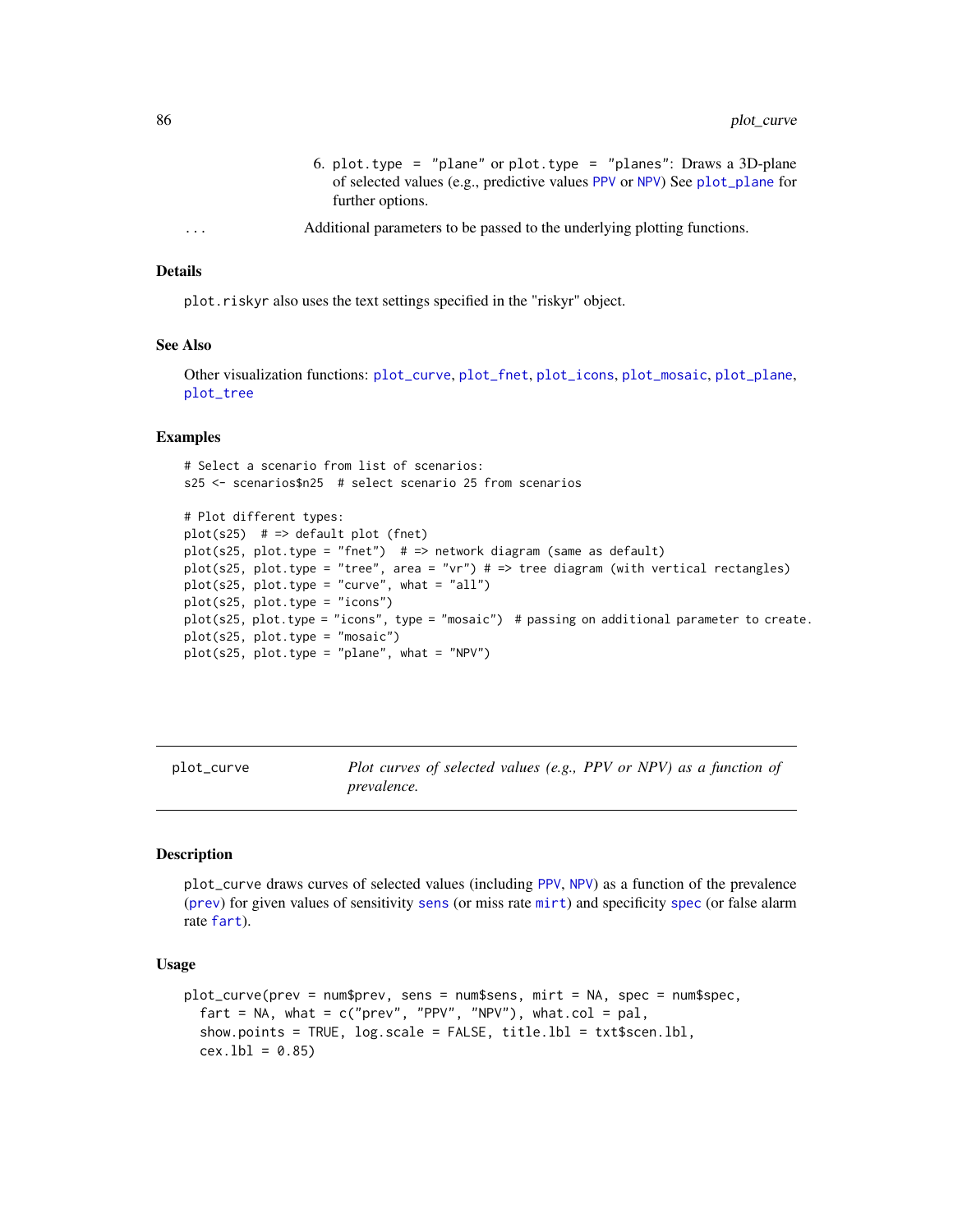# plot\_curve 87

# Arguments

| prev        | The condition's prevalence prev (i.e., the probability of condition being TRUE).                                                                                                                                                  |
|-------------|-----------------------------------------------------------------------------------------------------------------------------------------------------------------------------------------------------------------------------------|
| sens        | The decision's sensitivity sens (i.e., the conditional probability of a positive<br>decision provided that the condition is TRUE). sens is optional when its comple-<br>ment mirt is provided.                                    |
| mirt        | The decision's miss rate mirt (i.e., the conditional probability of a negative deci-<br>sion provided that the condition is TRUE). mirt is optional when its complement<br>sens is provided.                                      |
| spec        | The decision's specificity spec (i.e., the conditional probability of a negative<br>decision provided that the condition is FALSE). spec is optional when its com-<br>plement fart is provided.                                   |
| fart        | The decision's false alarm rate fart (i.e., the conditional probability of a pos-<br>itive decision provided that the condition is FALSE). fart is optional when its<br>complement spec is provided.                              |
| what        | A vector of character codes that specify the selection of curves to be plotted.<br>Currently available options are c("prev", "PPV", "NPV", "ppod", "acc")<br>(shortcut: what = "all"). Default: what = $c("prev", "PPV", "NPV").$ |
| what.col    | A vector of colors corresponding to the elements specified in what. Default:<br>what.col = $pal.$                                                                                                                                 |
| show.points | Boolean option for showing the point of intersection with the current prevalence<br>$prev$ in all selected curves. Default: show.points = TRUE.                                                                                   |
| log.scale   | Boolean value for switching from a linear to a logarithmic x-axis. Default:<br>$log.scale = FALSE.$                                                                                                                               |
| title.lbl   | The title of the current plot. Default: $title.1b1 = txt$scen.1b1.$                                                                                                                                                               |
| cex.lbl     | Scaling factor for the size of text labels (e.g., on axes, legend, margin text).<br>Default: $cex.1b1 = .85$ .                                                                                                                    |

# Details

plot\_curve is a generalization of plot\_PV (see legacy code) that allows for additional dependent values.

# See Also

[comp\\_prob](#page-32-0) computes current probability information; [prob](#page-106-0) contains current probability information; [comp\\_freq](#page-16-0) computes current [freq](#page-59-0)uency information; freq contains current frequency information; [num](#page-82-0) for basic numeric parameters; [txt](#page-115-0) for current text settings; [pal](#page-83-0) for current color settings.

Other visualization functions: [plot.riskyr](#page-84-0), [plot\\_fnet](#page-87-0), [plot\\_icons](#page-91-0), [plot\\_mosaic](#page-94-0), [plot\\_plane](#page-96-0), [plot\\_tree](#page-97-0)

| # Basics:    |                                                         |  |  |
|--------------|---------------------------------------------------------|--|--|
| plot_curve() | $\# \Rightarrow$ default: what = ("prev", "PPV", "NPV") |  |  |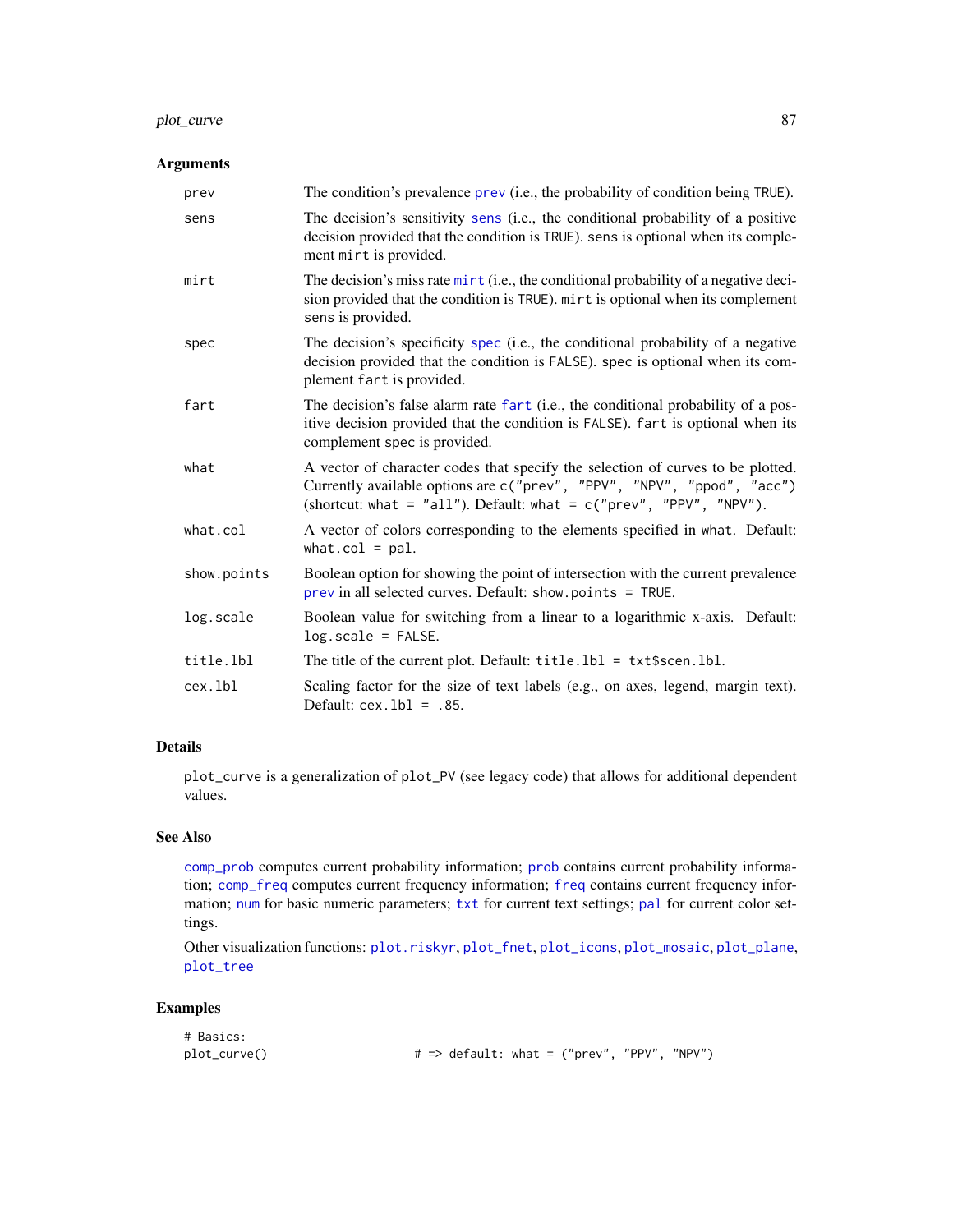```
plot\_curve(show.points = FALSE) # => default without points
# all curves:
plot_curve(what = "all") # => all curves: what = ("prev", "PPV", "NPV", "ppod", "acc")
plot_curve(what = "all", show.points = FALSE) # \Rightarrow all curves, no points
# selected curves:
plot\_curve(what = c("PPV", "NPV")) \qquad \qquad # \Rightarrow PPV \text{ and NPV}plot_curve(what = c("prev", "PPV", "NPV", "acc")) # => prev, PPV, NPV, and acc
plot_curve(what = c("prev", "PPV", "NPV", "ppod")) # => prev, PPV, NPV, and acc
# X-axis as linear vs. log scale:
plot_curve(prev = .01, sens = .9, spec = .8) \# => linear scale
plot_curve(prev = .01, sens = .9, spec = .8, log.scale = TRUE) \# => log scale
plot_curve(prev = .0001, sens = .7, spec = .6) \qquad # => linear scale
plot_curve(prev = .0001, sens = .7, spec = .6, log.scale = TRUE) # => log scale
# Other options:
plot_curve(title.lbl = "Testing smaller text labels", cex.lbl = .60)
plot_curve(what = "all", what.col = c("grey", "red3", "green3", "blue3", "gold"))
```
<span id="page-87-0"></span>

```
plot_fnet Plot a network diagram of frequencies and probabilities.
```
#### Description

plot\_fnet draws a network diagram of frequencies (as nodes) and probabilities (as edges) from a sufficient and valid set of 3 essential probabilities ([prev](#page-104-0), and [sens](#page-112-0) or its complement [mirt](#page-78-0), and [spec](#page-113-0) or its complement [fart](#page-55-0)) or existing [freq](#page-59-0)uency information freq and a population size of  $N$ individuals.

#### Usage

```
plot_fnet(prev = num$prev, sens = num$sens, mirt = NA, spec = num$spec,
  fart = NA, N = \text{freq$N, round} = \text{TRUE}, by = "cddc", area = "sq",p.1b1 = "num", showaccu = TRUE, wacc = 0.5,title.lbl = txt$scen.lbl, popu.lbl = txt$popu.lbl,
  cond.true.lbl = txt$cond.true.lbl, cond.false.lbl = txt$cond.false.lbl,
  dec.pos.lbl = txt$dec.pos.lbl, dec.neg.lbl = txt$dec.neg.lbl,
  hi.lbl = txt$hi.lbl, mi.lbl = txt$mi.lbl, fa.lbl = txt$fa.lbl,
  cr.lbl = txt$cr.lbl, col.txt = grey(0.01, alpha = 0.99), box.cex = 0.85,
  col.boxes = pal, col.border = grey(0.33, alpha = 0.99), lwd = 1.5,
  box.lwd = 1.5, col.shadow = grey(0.11, alpha = 0.99), cex.shadow = 0)
```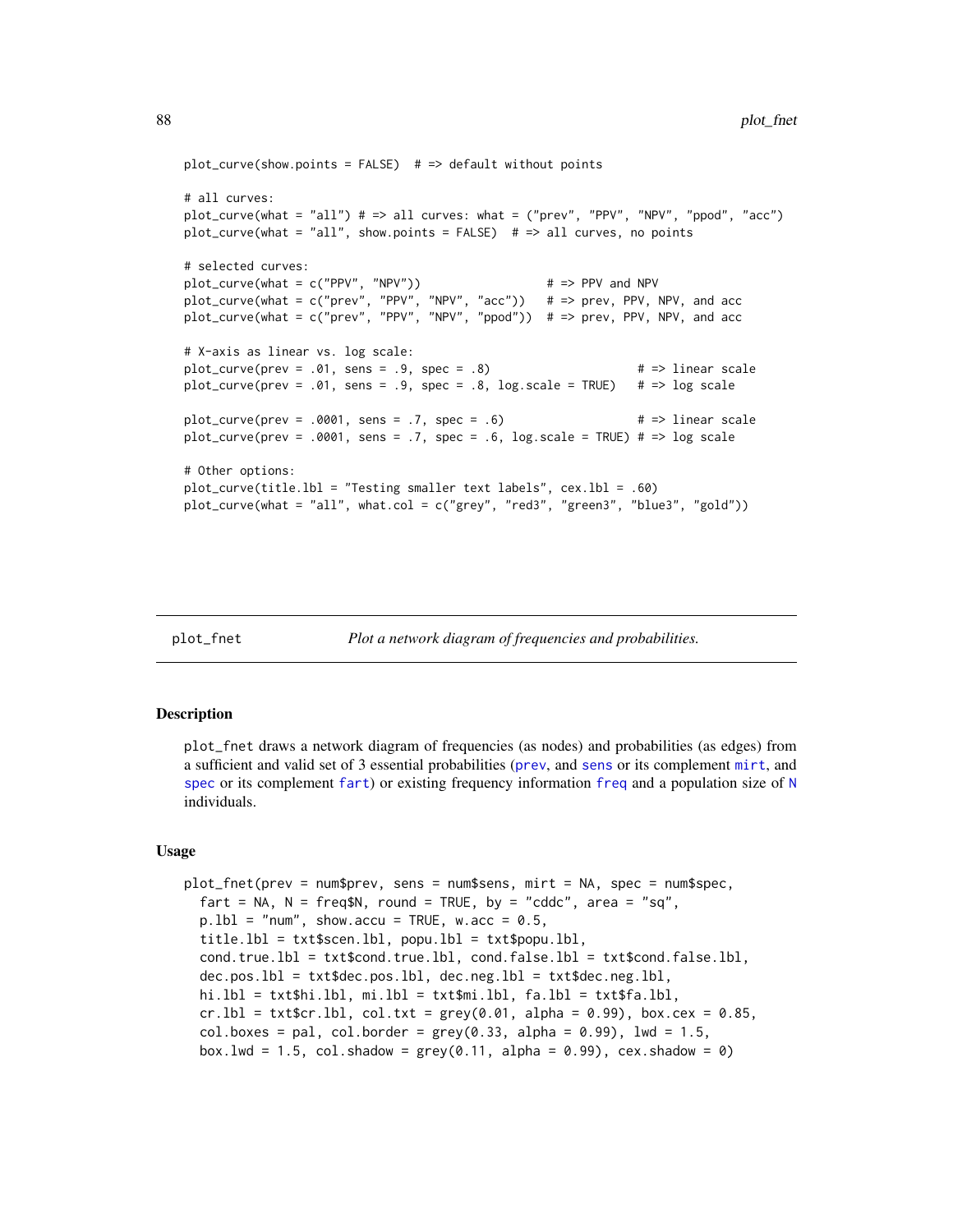#### plot\_fnet 89

| prev      | The condition's prevalence prev (i.e., the probability of condition being TRUE).                                                                                                                      |
|-----------|-------------------------------------------------------------------------------------------------------------------------------------------------------------------------------------------------------|
| sens      | The decision's sensitivity sens (i.e., the conditional probability of a positive<br>decision provided that the condition is TRUE). sens is optional when its comple-<br>ment mirt is provided.        |
| mirt      | The decision's miss rate mirt (i.e., the conditional probability of a negative deci-<br>sion provided that the condition is TRUE). mirt is optional when its complement<br>sens is provided.          |
| spec      | The decision's specificity value spec (i.e., the conditional probability of a neg-<br>ative decision provided that the condition is FALSE). spec is optional when its<br>complement fart is provided. |
| fart      | The decision's false alarm rate fart (i.e., the conditional probability of a pos-<br>itive decision provided that the condition is FALSE). fart is optional when its<br>complement spec is provided.  |
| N         | The number of individuals in the population. A suitable value of $N$ is computed,<br>if not provided.                                                                                                 |
| round     | A Boolean option specifying whether computed frequencies are rounded to in-<br>tegers. Default: round = TRUE.                                                                                         |
| by        | A character code specifying the perspective (or 1st category by which the popu-<br>lation is split into subsets) with 4 options:                                                                      |
|           | 1. "cd"  by condition;                                                                                                                                                                                |
|           | 2. " $dc$ "  by decision;                                                                                                                                                                             |
|           | 3. "cddc"  1st by condition, 2nd by decision;                                                                                                                                                         |
|           | 4. "dccd"  1st by decision, 2nd by condition.                                                                                                                                                         |
| area      | A character code specifying the area of the boxes (or their relative sizes) with 4<br>options:                                                                                                        |
|           | 1. "no"  all boxes are shown with the same size;                                                                                                                                                      |
|           | 2. "sq"  boxes are squares with area sizes scaled proportional to frequencies<br>(default);                                                                                                           |
|           | 3. "hr"  boxes are horizontal rectangles with area sizes scaled proportional<br>to frequencies;                                                                                                       |
|           | 4. "vr"  boxes are vertical rectangles with area sizes scaled proportional to<br>frequencies.                                                                                                         |
| p.lbl     | A character code specifying the type of probability information (on edges) with<br>4 options:                                                                                                         |
|           | 1. "nam"  names of probabilities;                                                                                                                                                                     |
|           | 2. "num"  numeric values of probabilities (rounded to 3 decimals) (default);                                                                                                                          |
|           | 3. "mix"  names of essential probabilities, values of complements;                                                                                                                                    |
|           | 4. "min"  minimal labels: names of essential probabilities.                                                                                                                                           |
| show.accu | Option for showing current accuracy metrics accu in the plot. Default: show. accu = TRUE.                                                                                                             |
| w.acc     | Weigthing parameter w used to compute weighted accuracy w. acc in comp_accu.<br>Default: $w \cdot acc = .50$ .                                                                                        |
|           | Various other options allow the customization of text labels and colors:                                                                                                                              |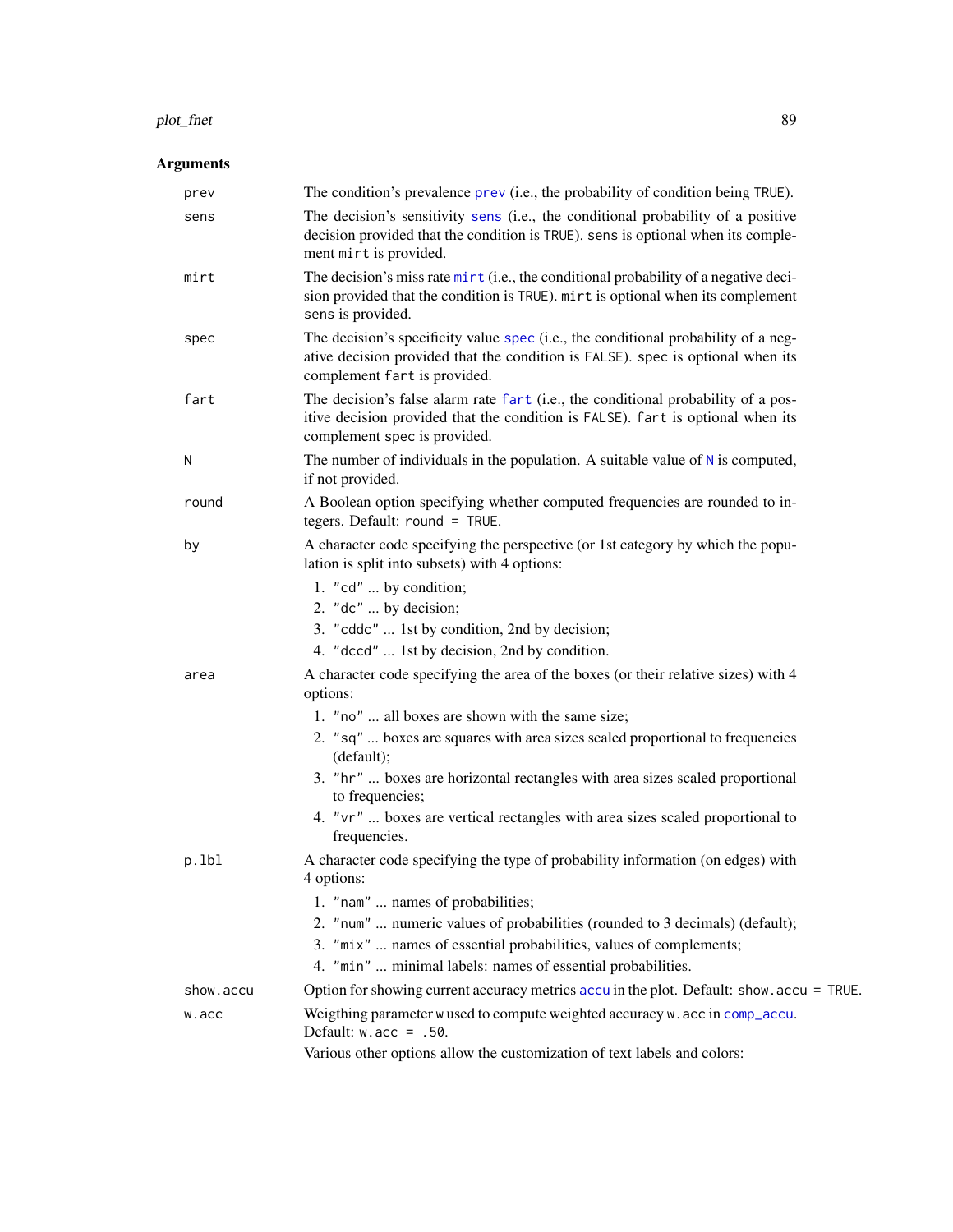| title.lbl      | Text label for current plot title. Default: title. 1b1 = txt\$scen. 1b1.                                                                                     |
|----------------|--------------------------------------------------------------------------------------------------------------------------------------------------------------|
| popu.lbl       | Text label for current population popu.                                                                                                                      |
| cond.true.lbl  | Text label for current cases of cond. true.                                                                                                                  |
| cond.false.lbl | Text label for current cases of cond. false.                                                                                                                 |
| dec.pos.lbl    | Text label for current cases of dec. pos.                                                                                                                    |
| dec.neg.lbl    | Text label for current cases of dec. neg.                                                                                                                    |
| hi.lbl         | Text label for hits hi.                                                                                                                                      |
| mi.lbl         | Text label for misses mi.                                                                                                                                    |
| fa.lbl         | Text label for false alarms fa.                                                                                                                              |
| cr.lbl         | Text label for correct rejections cr.                                                                                                                        |
| col.txt        | Color for text labels (in boxes).                                                                                                                            |
| box.cex        | Scaling factor for text (in boxes). Default: $box.cex = .90$ .                                                                                               |
| col.boxes      | Colors of boxes (a single color or a vector with named colors matching the<br>number of current boxes). Default: Current color information contained in pal. |
| col.border     | Color of borders. Default: $col.border = grey(.33, alpha = .99)$ .                                                                                           |
| lwd            | Width of arrows.                                                                                                                                             |
| box.lwd        | Width of boxes.                                                                                                                                              |
| col.shadow     | Color of box shadows. Default: $col$ . shadow = $grey(.11, alpha = .99)$ .                                                                                   |
| cex.shadow     | Scaling factor of shadows (values $> 0$ showing shadows). Default: cex. shadow = 0.                                                                          |

plot\_fnet is a generalization of [plot\\_tree](#page-97-0) and offers the additional option of plotting the interplay between the 9 frequencies of [freq](#page-59-0) and and the 10 probabilities of [prob](#page-106-0) in a single network diagram.

The option by (as 2 or 4 characters) allows specifying 4 different ways of arranging frequencies:

- 1. "cd" plots a tree diagram in which the population is split by condition;
- 2. "dc" plots a tree diagram in which the population is split by decision;
- 3. "cddc" plots a network diagram in which the population is split 1st by condition, 2nd by decision (default);
- 4. "dccd" is yet to be implemented.

The option area (as 2 characters) allows specifying 4 different box shapes and sizes:

- 1. "no" shows all boxes in the same size (default);
- 2. "sq" shows boxes as squares with area sizes proportional to frequencies;
- 3. "hr" shows boxes as horizontal rectangles of area sizes proportional to frequencies;
- 4. "vr" shows boxes as vertical rectangles of area sizes proportional to frequencies. The resulting shapes and their relative proportions correspond to the areas in [plot\\_mosaic](#page-94-0).

If a prevalence value [prev](#page-104-0) is provided, a new list of natural frequencies [freq](#page-59-0) is computed by [comp\\_freq](#page-16-0). By contrast, if no prevalence value [prev](#page-104-0) is provided, the values currently contained in [freq](#page-59-0) are used. By default, [comp\\_freq](#page-16-0) rounds frequencies to nearest integers to avoid decimal values in [freq](#page-59-0).

plot\_fnet requires and uses the R package "diagram" (library("diagram")).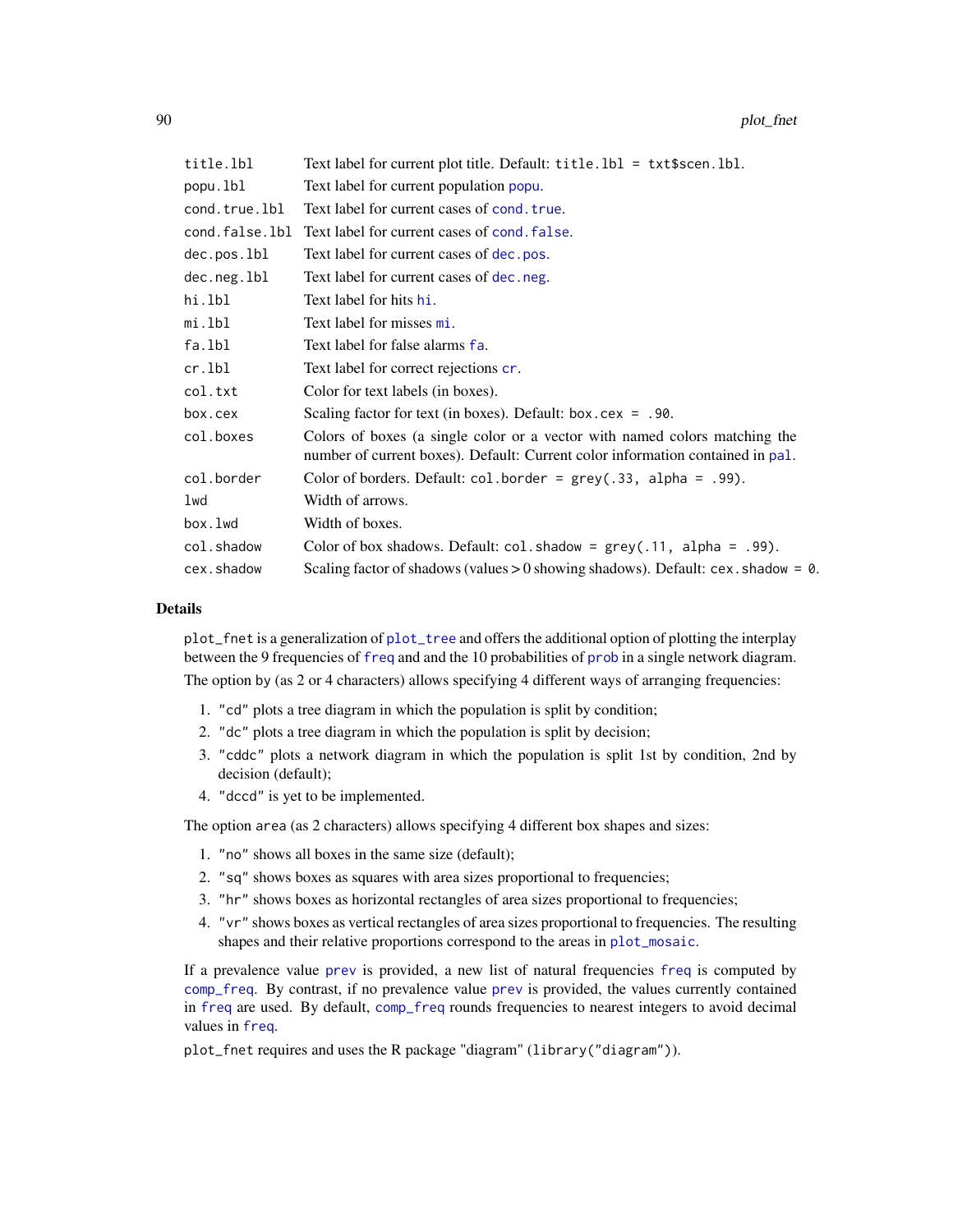plot\_fnet 91

#### Value

Nothing (NULL).

# See Also

[num](#page-82-0) contains basic numeric parameters; [init\\_num](#page-61-0) initializes basic numeric parameters; [freq](#page-59-0) contains current frequency information; [comp\\_freq](#page-16-0) computes current frequency information; [prob](#page-106-0) contains current probability information; [comp\\_prob](#page-32-0) computes current probability information; [pal](#page-83-0) contains current color settings; [txt](#page-115-0) contains current text settings; [comp\\_min\\_N](#page-24-0) computes a suitable minimum population size [N](#page-80-0).

Other visualization functions: [plot.riskyr](#page-84-0), [plot\\_curve](#page-85-0), [plot\\_icons](#page-91-0), [plot\\_mosaic](#page-94-0), [plot\\_plane](#page-96-0), [plot\\_tree](#page-97-0)

```
# Plotting existing freq:
plot_fnet() # => plot current freq with default options
plot_fnet(by = "dccd")
plot_fnet(area = "no")
plot_fnet(p.1bl = "num")plot_fnet(title.lbl = "")
plot_fnet(N = 33)plot_fnet(N = NA)
# Computing and plotting new frequencies from probabilities:
plot_fnet(prev = 1/3) # => changes prev, but uses current defaults of sens and spec
plot_fnet(prev = 1/3, N = 55)
plot_fnet(prev = 1/3, N = NA)plot_fnet(prev = 1/3, round = FALSE)
plot_fnet(prev = .10, sens = .90, spec = 1/3, N = 100)plot_fnet(prev = .10, sens = .90, spec = NA, fart = 1/3, N = 33)
plot_fnet(prev = .10, sens = .90, spec = 1/3, fart = NA, N = NA)plot_fnet(prev = .10, sens = .90, spec = NA, fart = 1/3, N = NA)
# Perspective options:
plot_fnet(by = "cd") # => 1. Tree diagram (by condition)
plot_fnet(by = "dc") # \Rightarrow 2. Tree diagram (by decision)
plot_fnet(by = "cddc") # \Rightarrow 3. Network diagram (1st by cond, 2nd by dec) (default)
plot_fnet(by = "dccd") # => 4. Network diagram (1st by dec, 2nd by cond)
# Area options:
plot_fnet(area = "sq") # => (default)plot_fnet(area = "no")
plot_fnet(area = "sq", round = FALSE)
plot_fnet(area = "hr")
plot_fnet(area = "vr", round = FALSE)
# Accuracy:
plot_fnet(show.accu = TRUE) # => default w = .5 (balanced accuracy "bacc")
plot_fnet(show.accu = TRUE, w.acc = 1/3) # => (weighted accuracy "wacc")
plot_fnet(show.accu = FALSE) \# \Rightarrow no accuracy info.
```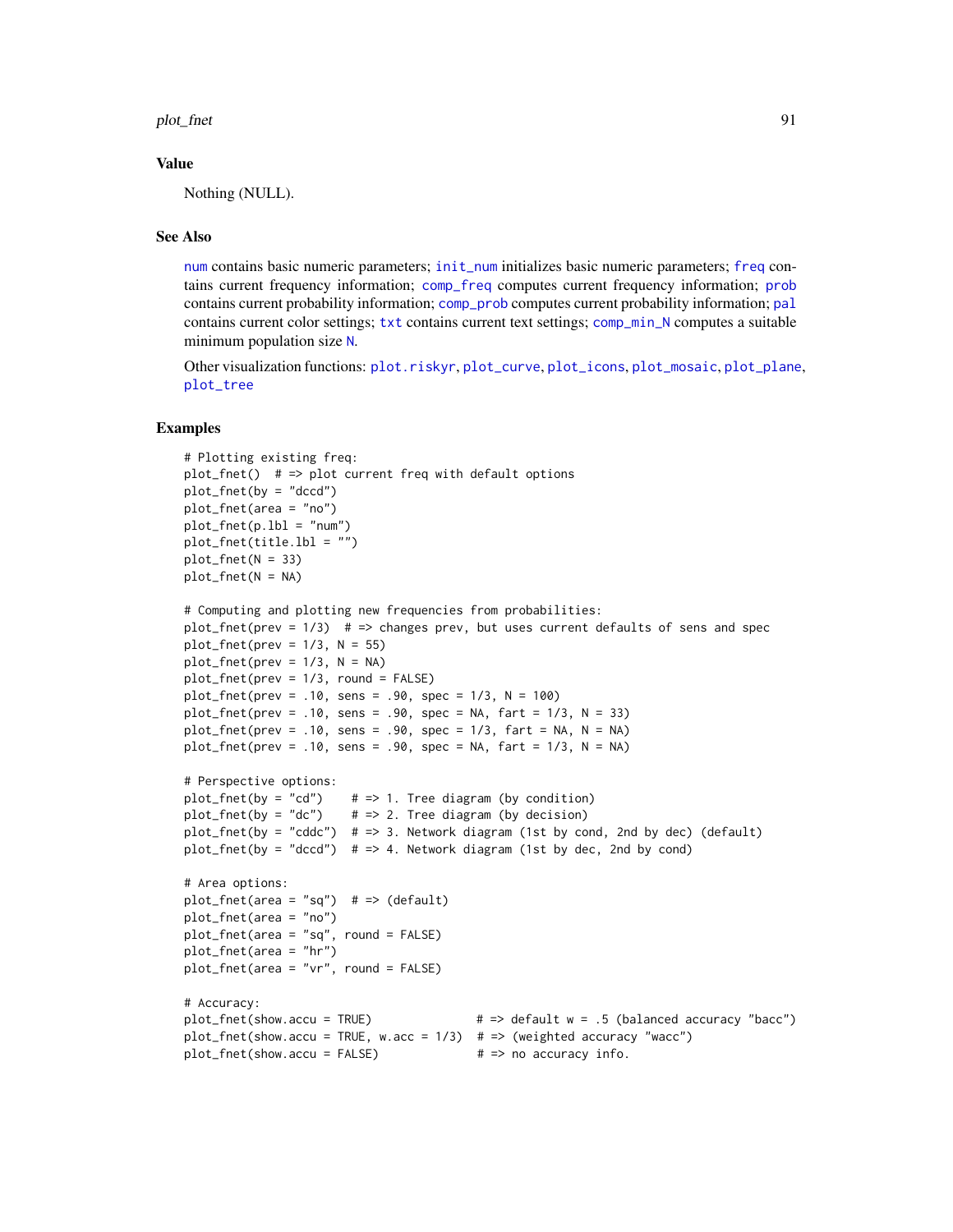```
# Rounding:
plot_fnet(prev = .1, sens = .7, spec = .9, N = 10, by = "cddc", area = "sq",
         p.1b1 = "num", round = TRUE) # => mi = 0
plot_fnet(prev = .1, sens = .7, spec = .9, N = 10, by = "cddc", area = "sq",
          p.1b1 = "num", round = FALSE) # => mi = 0.3# Combining perspectives, areas, and label options:
plot_fnet(by = "cd", area = "sq", p.1bl = "nam") # \Rightarrow by cond + sq + prob names
plot_fnet(by = "cd", area = "hr", p.lb1 = "num") # => by cond + hr + prob numbersplot_fnet(by = "dc", area = "sq", p.1b1 = "num") # \Rightarrow by dec + sq + mix names and numbers
plot_fnet(by = "dc", area = "vr", p.1b1 = "mix") # => by dec + vr + min. labels
# Custom colors and shadows:
plot_fnet(prev = .08, sens = .92, spec = .95, N = 10000, area = "hr")
plot_fnet(area = "sq", col.boxes = "gold", col.border = "steelblue4",
          col.shadow = "steelblue4", cex.shadow = .008)
plot_fnet(N = NA, area = "vr", col.txt = "steelblue4", col.boxes = "lightyellow",
          col.border = grey(.3, .7), cex.shadow = .008, col.shadow = grey(.1, .9))
```
<span id="page-91-0"></span>plot\_icons *P* 

# **Description**

plot\_icons plots a population of which individual's condition has been classified correctly or incorrectly as icons from a sufficient and valid set of 3 essential probabilities ([prev](#page-104-0), and [sens](#page-112-0) or its complement [mirt](#page-78-0), and [spec](#page-113-0) or its complement [fart](#page-55-0)) or existing frequency information [freq](#page-59-0) and a population size of [N](#page-80-0) individuals.

#### Usage

```
plot_icons(prev = num$prev, sens = num$sens, mirt = NA, spec = num$spec,
  fart = NA, N = \text{freq$N}, \text{ type} = \text{"array"}, ident.order = c("hi", "mi",
  "fa", "cr"), icon.colors = pal[c("hi", "mi", "fa", "cr")],icon.types = 22, icon.border.col = grey(0.1, 0.5),icon.border.lwd = 1.5, transparency = 0.5, icon.size = NULL,
  block.d = NULL, border.d = 0.1, block.size.row = 10,
  block.size.col = 10, nblocks.row = NULL, nblocks.col = NULL,
  fill.array = "left", fill.blocks = "rowwise", show.accu = TRUE,
  w.acc = 0.5, title.lbl = txt$scen.lbl, type.lbls = txt[c("hi.lbl",
  "mi.lbl", "fa.lbl", "cr.lbl"], cex.lbl = 0.85)
```
## Arguments

prev The condition's prevalence [prev](#page-104-0) (i.e., the probability of condition being TRUE).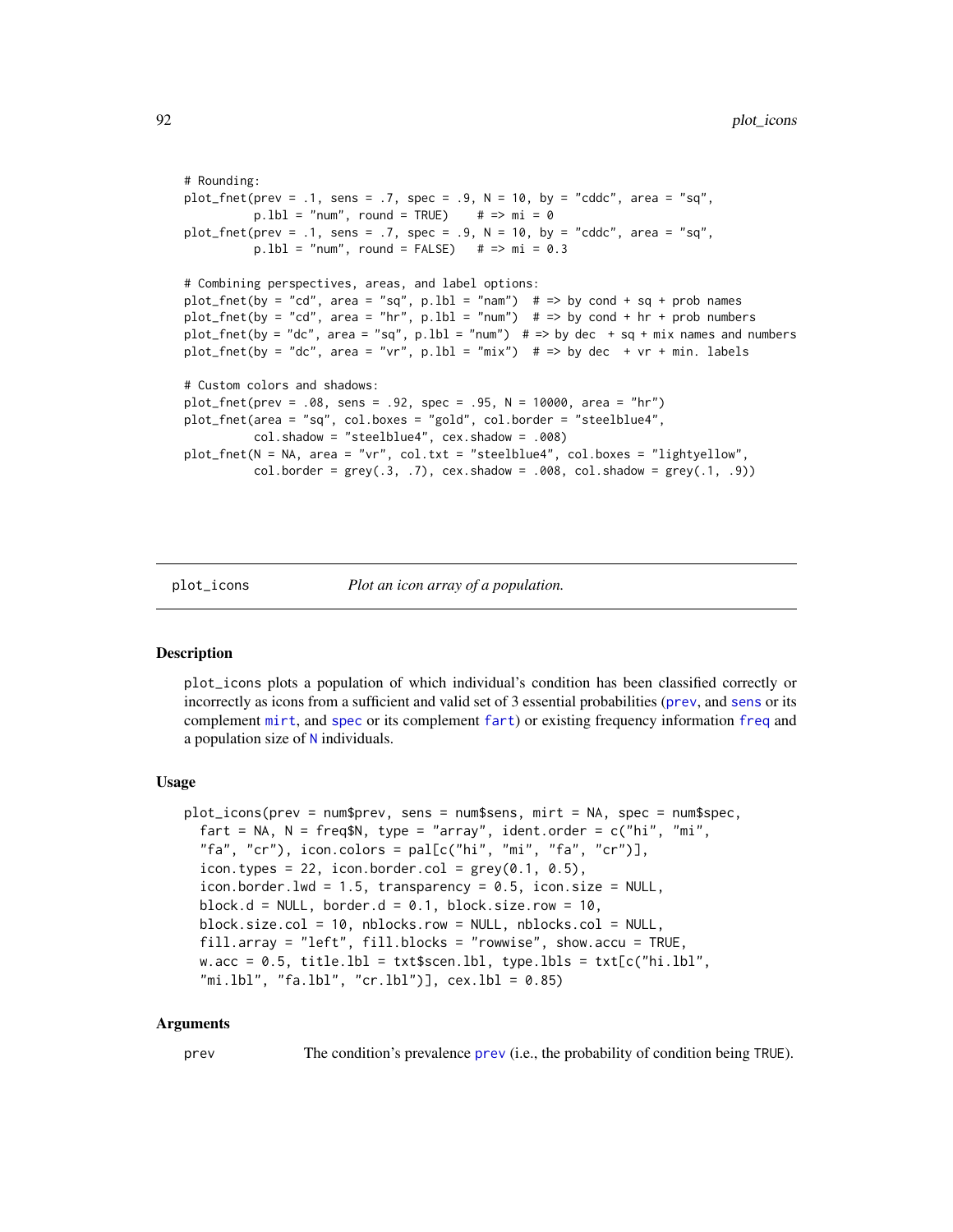| sens            | The decision's sensitivity sens (i.e., the conditional probability of a positive<br>decision provided that the condition is TRUE). sens is optional when its comple-<br>ment mirt is provided.                                                     |
|-----------------|----------------------------------------------------------------------------------------------------------------------------------------------------------------------------------------------------------------------------------------------------|
| mirt            | The decision's miss rate mirt (i.e., the conditional probability of a negative deci-<br>sion provided that the condition is TRUE). mirt is optional when its complement<br>sens is provided.                                                       |
| spec            | The decision's specificity value spec (i.e., the conditional probability of a neg-<br>ative decision provided that the condition is FALSE). spec is optional when its<br>complement fart is provided.                                              |
| fart            | The decision's false alarm rate fart (i.e., the conditional probability of a pos-<br>itive decision provided that the condition is FALSE). fart is optional when its<br>complement spec is provided.                                               |
| N               | The number of individuals in the population. A suitable value of $N$ is computed,<br>if not provided. If N is $100,000$ or greater it is reduced to $10,000$ for the array<br>types if the frequencies allow it.                                   |
| type            | The icons can be arranged in different ways resulting in different types of dis-<br>plays:                                                                                                                                                         |
|                 | 1. type = "array": Icons are plotted in a classical icon array (default). Icons<br>can be arranged in blocks using block.d. The order of filling the array can<br>be customized using fill.array and fill.blocks.                                  |
|                 | 2. type = "shuffledarray": Icons are plotted in an icon array, but positions<br>are shuffled (randomized). Icons can be arranged in blocks using block.d.<br>The order of filling the array can be customized using fill.array and<br>fill.blocks. |
|                 | 3. type = $\degree$ "mosaic": Icons are ordered like in a mosaic plot. The area size<br>displays the relative proportions of their frequencies.                                                                                                    |
|                 | 4. type = "fillequal": Icons are positioned into equally sized blocks.<br>Thus, their density reflects the relative proportions of their frequencies.                                                                                              |
|                 | 5. type = "fillleft": Icons are randomly filled from the left.<br>6. type = "filltop": Icons are randomly filled from the top.<br>7. type = "scatter": Icons are randomly scattered into the plot.                                                 |
| ident.order     | The order in which icon identities (i.e, hi, mi, fa, and cr) are plotted. Default:<br>ident.order = $c("hi", "mi", "fa", "cr")$                                                                                                                    |
| icon.colors     | Specifies the icon colors as a vector.                                                                                                                                                                                                             |
| icon.types      | Specifies the appearance of the icons as a vector. Accepts values from 1 to 25<br>(see ?points).                                                                                                                                                   |
| icon.border.col |                                                                                                                                                                                                                                                    |
| icon.border.lwd | Specifies the border color of icons (if applicable).                                                                                                                                                                                               |
|                 | Specifies the border width of icons (if applicable).                                                                                                                                                                                               |
| transparency    | Specifies the transparency for overlapping icons (not type "array" and "shuf-<br>fledarray").                                                                                                                                                      |
| icon.size       | Manually specifies the size of the icons via cex (calculated dynamically by de-<br>fault.)                                                                                                                                                         |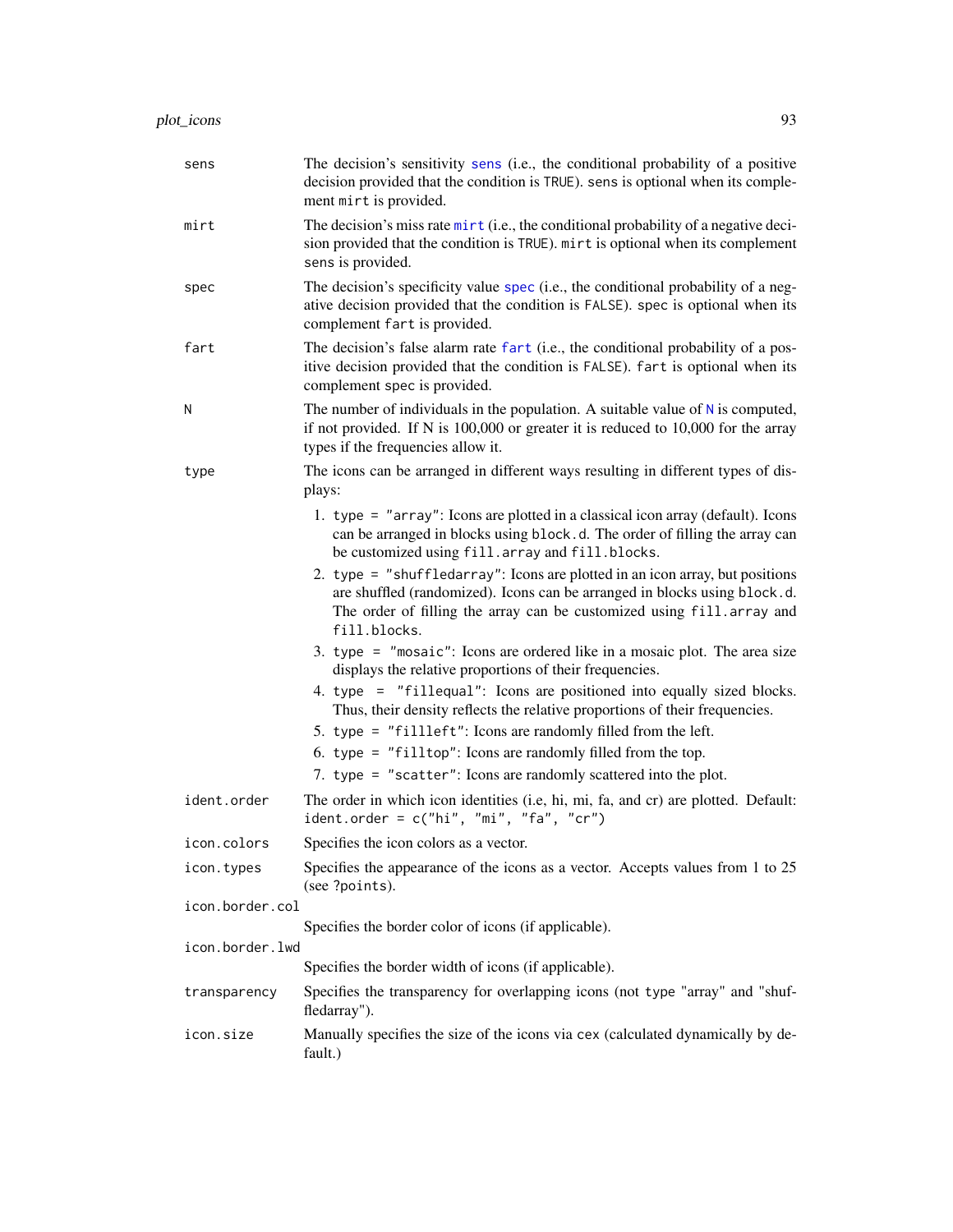| block.d        | The distance between blocks (does not apply to "filleft", "filltop", and "scatter")                                        |
|----------------|----------------------------------------------------------------------------------------------------------------------------|
| border.d       | The distance of icons to the border.                                                                                       |
|                | Additional options allow to control the arrangement of the arrays (type "array"<br>and "shuffledarray"):                   |
| block.size.row | specifies how many icons should be in each block row.                                                                      |
| block.size.col | specifies how many icons should be in each block column.                                                                   |
| nblocks.row    | specifies how many blocks there are in each row. Is calculated by default.                                                 |
| nblocks.col    | specifies how many blocks are there in each column. Is calculated by default.                                              |
| fill.array     | specifies how the blocks are filled into the array (Options "left" (default) and<br>"top").                                |
| fill.blocks    | specifies how icons within blocks are filled (Options: fill.blocks = "rowwise"<br>$(default)$ and fill.blocks = "colwise") |
| show.accu      | Option for showing current accuracy metrics accu in the plot. Default: show. accu = TRUE.                                  |
| w.acc          | Weigthing parameter w used to compute weighted accuracy w. acc in comp_accu.<br>Default: $w \cdot acc = .50$ .             |
|                | Various other options allow the customization of text labels and colors:                                                   |
| title.lbl      | Text label to set plot title.                                                                                              |
| type.lbls      | Text labels for icon types to be displayed in legend.                                                                      |
| cex.lbl        | Scaling factor for the size of text labels (e.g., on axes, legend, margin text).<br>Default: $cex.1b1 = .85$ .             |

If probabilities are provided, a new list of natural frequencies [freq](#page-59-0) is computed by [comp\\_freq](#page-16-0). By contrast, if no probabilities are provided, the values currently contained in [freq](#page-59-0) are used. By default, [comp\\_freq](#page-16-0) rounds frequencies to nearest integers to avoid decimal values in [freq](#page-59-0).

## See Also

Other visualization functions: [plot.riskyr](#page-84-0), [plot\\_curve](#page-85-0), [plot\\_fnet](#page-87-0), [plot\\_mosaic](#page-94-0), [plot\\_plane](#page-96-0), [plot\\_tree](#page-97-0)

```
# ways to work:
plot_icons() # => plots icon array for default population (with default type = "array")
plot\_icons(type = "shuffledarray") # => icon array with shuffled IDs
plot\_icons(type = "mosaic", \t N = 1000) # => areas as in mosaic plotplot_icons(type = "fillequal", N = 1000) # => areas of equal size (density reflects probability)
plot_icons(type = "fillleft", N = 1000) # => icons filled from left to right (in columns)
plot_icons(type = "filltop", N = 1000) # => icons filled from top to bottom (in rows)
plot\_icons(icon.types = c(21, 23, 24, 23),block.size.row = 5, block.size.col = 5, #nblocks.row = 2, nblocks.col = 2,
              block.d = 0.5, border.d = 0.9)
```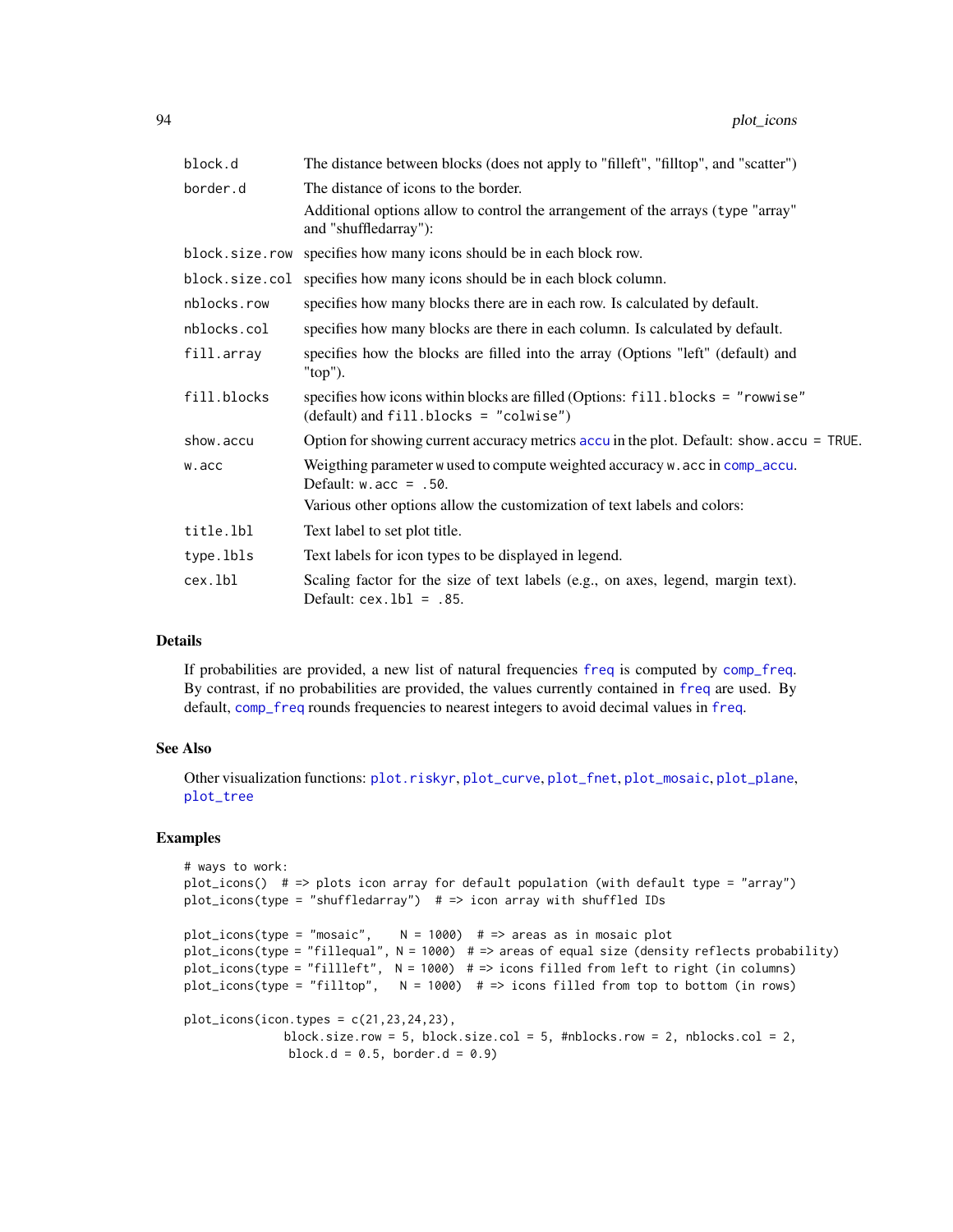# plot\_mosaic 95

```
plot_icons(type = "scatter", N = 1000) # => icons randomly scattered.
# some variants:
plot\_icons(N = 800, type = "array", icon. types = c(21, 22, 23, 24),block.d = 0.5, border.d = 0.5)
plot\_icons(N = 1250, sens = 0.9, spec = 0.9, prev = 0.9,icon.types = c(21, 23, 24, 23),
               block.size.row = 10, block.size.col = 5,
               nblocks.row = 5, nblocks.col = 5,
               block.d = 0.8,
               border.d = 0.2,
               fill.array = "top")
plot\_icons(N = 800, type = "shuffledarray", icon. types = c(21, 23, 24, 22),block.d = 0.5, border.d = 0.5)
plot\_icons(N = 800, type = "shuffledarray", icon types = c(21, 23, 24, 22),icon.border.col = grey(.33, .99), icon.border.1wd = 3)plot\_icons(N = 800, type = "fillequal", icon. types = c(21, 22, 22, 21),icon.border.1wd = .5, cex = 3)
```
<span id="page-94-0"></span>

```
plot_mosaic Plot a mosaic plot of population frequencies.
```
#### Description

plot\_mosaic draws a mosaic plot that represents the proportions of frequencies in the current population [popu](#page-101-0) as relatives sizes of rectangular areas.

#### Usage

```
plot_mosaic(prev = num$prev, sens = num$sens, mirt = NA,
  spec = num$pec, fart = NA, N = num$N, vsplit = TRUE,
  show.accu = TRUE, w.acc = 0.5, title.1bl = txt$scen.1bl,
  col. sdt = c(pal["hi"], pal["mi"], pal["fa"], pal["cr"])
```

| prev | The condition's prevalence prev (i.e., the probability of condition being TRUE).                                                                                                               |
|------|------------------------------------------------------------------------------------------------------------------------------------------------------------------------------------------------|
| sens | The decision's sensitivity sens (i.e., the conditional probability of a positive<br>decision provided that the condition is TRUE), sens is optional when its comple-<br>ment mirt is provided. |
| mirt | The decision's miss rate mirt (i.e., the conditional probability of a negative deci-<br>sion provided that the condition is TRUE). mirt is optional when its complement<br>sens is provided.   |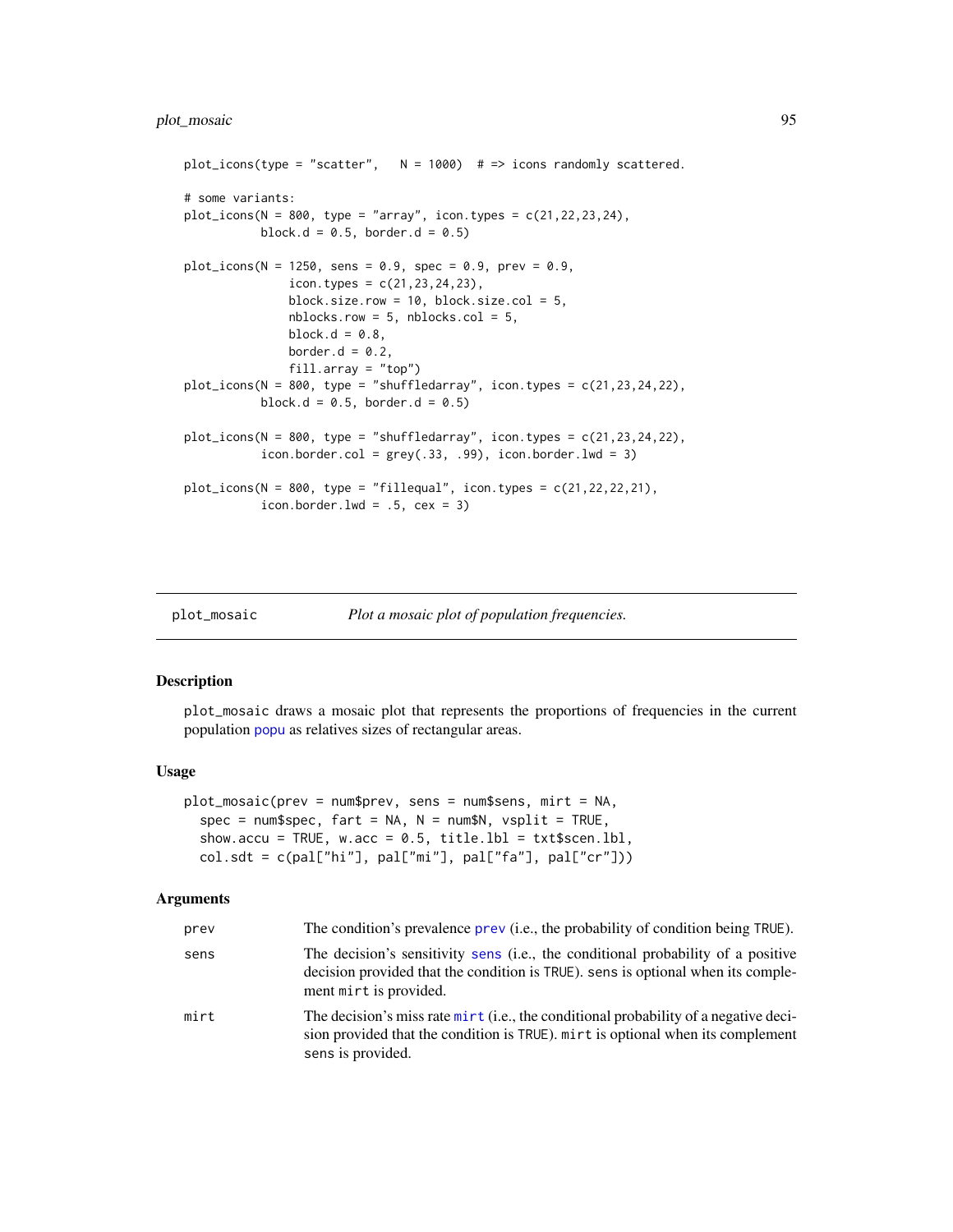| spec      | The decision's specificity value spec (i.e., the conditional probability of a neg-<br>ative decision provided that the condition is FALSE). spec is optional when its<br>complement fart is provided.                              |
|-----------|------------------------------------------------------------------------------------------------------------------------------------------------------------------------------------------------------------------------------------|
| fart      | The decision's false alarm rate fart (i.e., the conditional probability of a pos-<br>itive decision provided that the condition is FALSE). fart is optional when its<br>complement spec is provided.                               |
| N         | The number of individuals in the population. (This value is not represented in<br>the plot, but used when new frequency information freq and a new population<br>table popu are computed from scratch from current probabilities.) |
| vsplit    | Option for toggling between vertical and horizontal split. Default: vsplit = TRUE.                                                                                                                                                 |
| show.accu | Option for showing current accuracy metrics accu in the plot. Default: show. accu = TRUE.                                                                                                                                          |
| w.acc     | Weigthing parameter w used to compute weighted accuracy w. acc in comp_accu.<br>Default: $w \cdot acc = .50$ .                                                                                                                     |
| title.lbl | Text label for current plot title. Default: title. 1b1 = txt\$scen. 1b1.                                                                                                                                                           |
| col.sdt   | Colors for cases of 4 essential frequencies. Default: col.sdt = c(pal["hi"], pal["mi"], pal["fa"]                                                                                                                                  |
|           |                                                                                                                                                                                                                                    |

If a sufficient and valid set of 3 essential probabilities ([prev](#page-104-0), and [sens](#page-112-0) or its complement [mirt](#page-78-0), and [spec](#page-113-0) or its complement [fart](#page-55-0)) is provided, new frequency information [freq](#page-59-0) and a new population table [popu](#page-101-0) are computed from scratch. Otherwise, the existing population [popu](#page-101-0) is shown.

Rectangles corresponding to the areas of the mosaic plot can be visualized byopting for vertical rectangles (by selecting the option box = "vr") in [plot\\_tree](#page-97-0) and [plot\\_fnet](#page-87-0).

plot\_mosaic requires and uses the R packages "vcd" and "grid" (library("vcd", "grid")).

# See Also

[comp\\_popu](#page-27-0) computes the current population; [popu](#page-101-0) contains the current population; [comp\\_freq](#page-16-0) computes current frequency information; [freq](#page-59-0) contains current frequency information; [num](#page-82-0) for basic numeric parameters; [txt](#page-115-0) for current text settings; [pal](#page-83-0) for current color settings

Other visualization functions: [plot.riskyr](#page-84-0), [plot\\_curve](#page-85-0), [plot\\_fnet](#page-87-0), [plot\\_icons](#page-91-0), [plot\\_plane](#page-96-0), [plot\\_tree](#page-97-0)

```
plot_mosaic() # \Rightarrow default options
plot_mosaic(title.lbl = "") # => no title
plot_mosaic(vsplit = FALSE) # => horizontal split
plot_mosaic(title.lbl = "My favorite scenario", col.sdt = "goldenrod")
# Accuracy:
plot_mosaic(show.accu = TRUE) \qquad # \Rightarrow default w = .5 (balanced accuracy "bacc")
plot_mosaic(show.accu = TRUE, w.acc = 1/3) # => (weighted accuracy "wacc")
plot_{\text{}} mosaic(show.accu = FALSE) # => no accuracy info.
```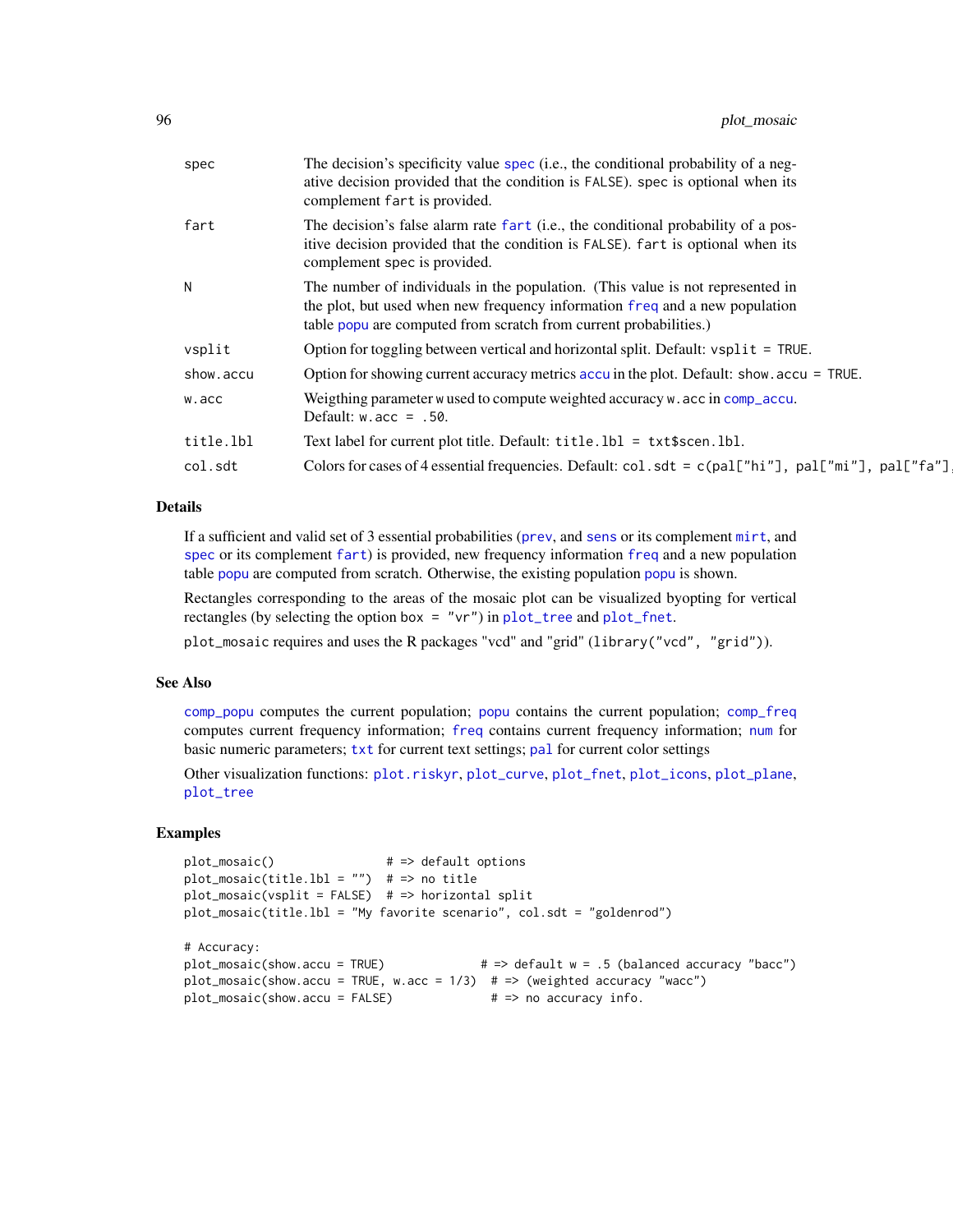<span id="page-96-0"></span>

# Description

plot\_plane draws a 3D-plane of selected values (e.g., predictive values [PPV](#page-103-0) or [NPV](#page-81-0)) as a function of a decision's sensitivity [sens](#page-112-0) and specificity value [spec](#page-113-0) for a given prevalence ([prev](#page-104-0)).

#### Usage

```
plot_plane(prev = num$prev, sens = num$sens, mirt = NA, spec = num$spec,
 fart = NA, what = "PPV", what.col = pal, show.point = TRUE,
  step.size = 0.05, theta = -45, phi = 0, title.lbl = txt$scen.lbl,
  cex.1b1 = 0.85
```

| prev       | The condition's prevalence prev (i.e., the probability of condition being TRUE).                                                                                                                      |  |
|------------|-------------------------------------------------------------------------------------------------------------------------------------------------------------------------------------------------------|--|
| sens       | The decision's sensitivity sens (i.e., the conditional probability of a positive<br>decision provided that the condition is TRUE). sens is optional when its comple-<br>ment mirt is provided.        |  |
| mirt       | The decision's miss rate mirt (i.e., the conditional probability of a negative deci-<br>sion provided that the condition is TRUE). mirt is optional when its complement<br>sens is provided.          |  |
| spec       | The decision's specificity value spec (i.e., the conditional probability of a neg-<br>ative decision provided that the condition is FALSE). spec is optional when its<br>complement fart is provided. |  |
| fart       | The decision's false alarm rate fart (i.e., the conditional probability of a pos-<br>itive decision provided that the condition is FALSE). fart is optional when its<br>complement spec is provided.  |  |
| what       | A character code that specifies one metric to be plotted as a plane. Currently<br>available options are c("PPV", "NPV", "ppod", "acc"). Default: what = "PPV".                                        |  |
| what.col   | A color corresponding to the metric specified in what. Default: what.col = $pal.$                                                                                                                     |  |
| show.point | Boolean option for showing the current value of the selected metric for the cur-<br>rent conditions (prev, sens, spec) as a point on the plane. Default: show.point = TRUE.                           |  |
| step.size  | Sets the granularity of the sens-by-spec grid. Default: $step.size = .05$ .                                                                                                                           |  |
| theta      | Horizontal rotation angle (used by persp). Default: theta = $-45$ .                                                                                                                                   |  |
| phi        | Vertical rotation angle (used by persp). Default: $phi = 0$ .                                                                                                                                         |  |
| title.lbl  | The title of the current plot. Default: $title.1b1 = txt$scen.1b1.$                                                                                                                                   |  |
| cex.lbl    | Scaling factor for the size of text labels (e.g., on axes, legend, margin text).<br>Default: $cex.1b1 = .85$ .                                                                                        |  |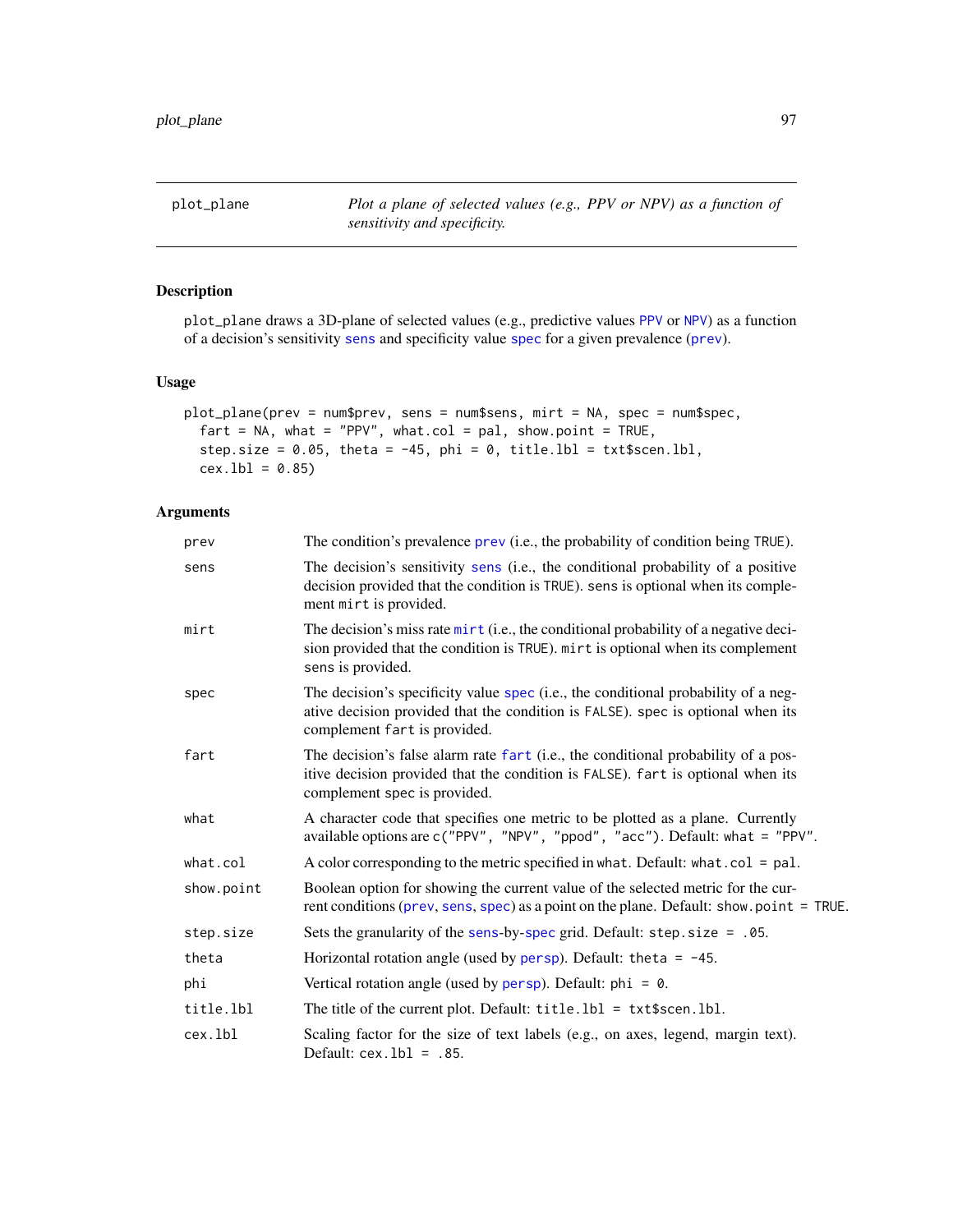plot\_plane is a generalization of plot\_PV3d (see legacy code) that allows for additional dependent values.

## See Also

[comp\\_popu](#page-27-0) computes the current population; [popu](#page-101-0) contains the current population; [comp\\_freq](#page-16-0) computes current frequency information; [freq](#page-59-0) contains current frequency information; [num](#page-82-0) for basic numeric parameters; [txt](#page-115-0) for current text settings; [pal](#page-83-0) for current color settings

Other visualization functions: [plot.riskyr](#page-84-0), [plot\\_curve](#page-85-0), [plot\\_fnet](#page-87-0), [plot\\_icons](#page-91-0), [plot\\_mosaic](#page-94-0), [plot\\_tree](#page-97-0)

## Examples

```
# Basics:
plot\_plane() # => current defaults (what = "PPV")
plot\_plane(what = "PPV") # => plane of PPV
plot\_plane(what = "NPV") # => plane of NPV
plot_plane(what = "ppod") # => plane of ppod
plot\_plane(what = "acc") # => plane of acc# Options:
plot_plane(title.lbl = "Testing smaller text labels", cex.lbl = .60)
plot_plane(show.point = FALSE) # => no point shown on plane
plot_plane(step.size = .333, what.col = "firebrick") # => coarser granularity + color
plot_plane(step.size = .025, what.col = "chartreuse4") # => finer granularity + color
plot_plane(what.col = "steelblue4", theta = -90, phi = 45) # => rotated, from above
```
<span id="page-97-0"></span>plot\_tree *Plot a tree diagram of frequencies and probabilities.*

#### Description

plot\_tree draws a tree diagram of frequencies (as nodes) and probabilities (as edges) from a sufficient and valid set of 3 essential probabilities ([prev](#page-104-0), and [sens](#page-112-0) or its complement [mirt](#page-78-0), and [spec](#page-113-0) or its complement [fart](#page-55-0)) or existing [freq](#page-59-0)uency information freq and a population size of [N](#page-80-0) individuals.

## Usage

```
plot_tree(prev = num$prev, sens = num$sens, mirt = NA, spec = num$spec,
  fart = NA, N = freqSN, round = TRUE, by = "cd", area = "no",
 p.1b1 = "mix", show.accu = TRUE, w.acc = 0.5,title.lbl = txt$scen.lbl, popu.lbl = txt$popu.lbl,
  cond.true.lbl = txt$cond.true.lbl, cond.false.lbl = txt$cond.false.lbl,
  dec.pos.lbl = txt$dec.pos.lbl, dec.neg.lbl = txt$dec.neg.lbl,
```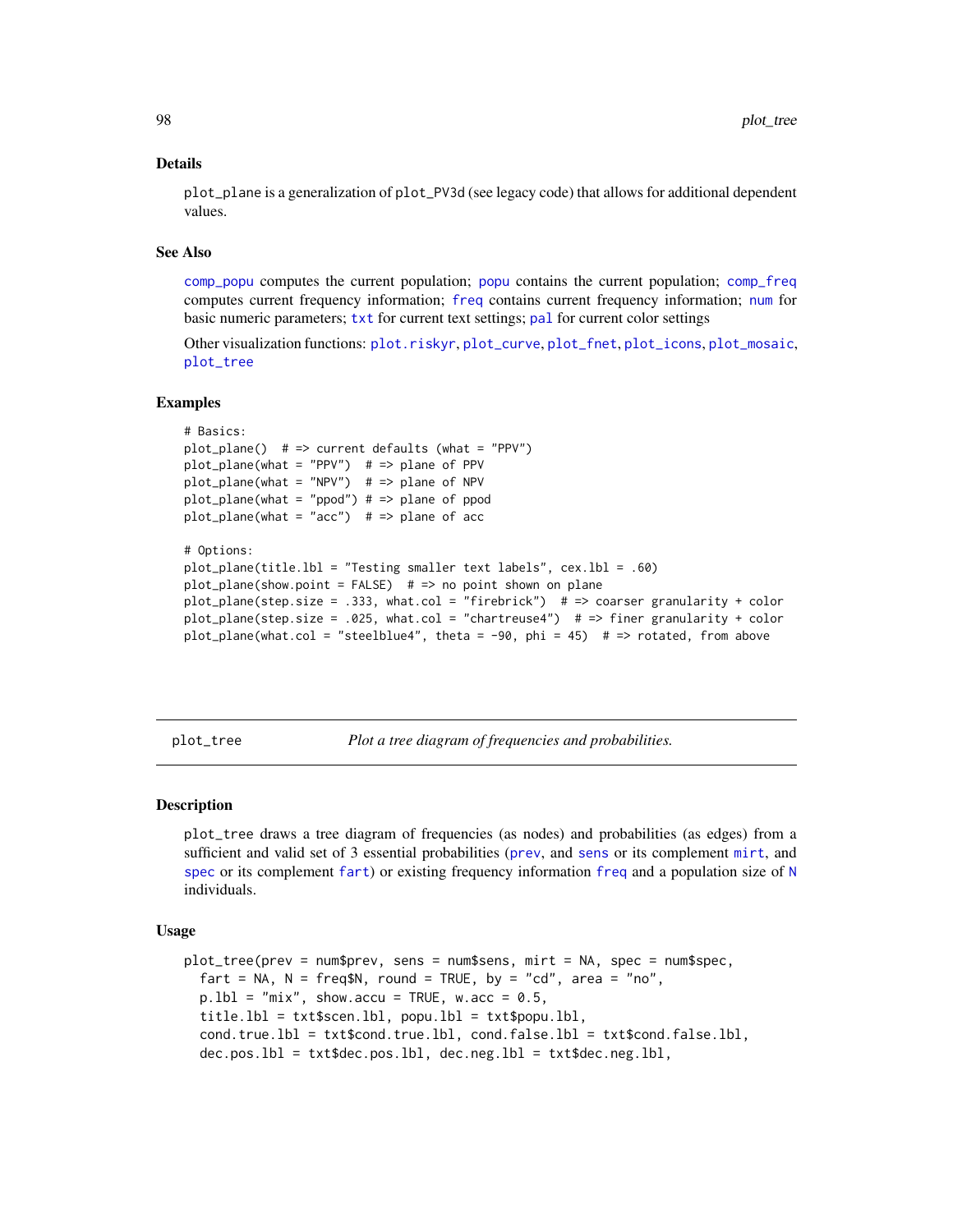```
hi.lbl = txt$hi.lbl, mi.lbl = txt$mi.lbl, fa.lbl = txt$fa.lbl,
cr.1bl = txt$cr.1bl, col.txt = grey(0.01, alpha = 0.99), box.cex = 0.9,
col.boxes = pal, col.border = grey(0.33, alpha = 0.99), lwd = 1.6,
box.lwd = 1.8, col.shadow = grey(0.11, alpha = 0.99), cex.shadow = 0)
```

| prev      | The condition's prevalence prev (i.e., the probability of condition being TRUE).                                                                                                                        |
|-----------|---------------------------------------------------------------------------------------------------------------------------------------------------------------------------------------------------------|
| sens      | The decision's sensitivity sens (i.e., the conditional probability of a positive<br>decision provided that the condition is TRUE). sens is optional when its comple-<br>ment mirt is provided.          |
| mirt      | The decision's miss rate $\text{mit } t$ (i.e., the conditional probability of a negative deci-<br>sion provided that the condition is TRUE). mirt is optional when its complement<br>sens is provided. |
| spec      | The decision's specificity value spec (i.e., the conditional probability of a neg-<br>ative decision provided that the condition is FALSE). spec is optional when its<br>complement fart is provided.   |
| fart      | The decision's false alarm rate fart (i.e., the conditional probability of a pos-<br>itive decision provided that the condition is FALSE). fart is optional when its<br>complement spec is provided.    |
| N         | The number of individuals in the population. A suitable value of $N$ is computed,<br>if not provided.                                                                                                   |
| round     | A Boolean option specifying whether computed frequencies are rounded to in-<br>tegers. Default: round = TRUE.                                                                                           |
| by        | A character code specifying the perspective (or category by which the popula-<br>tion is split into subsets) with 2 options:                                                                            |
|           | 1. "cd"  by condition;<br>2. "dc"  by decision.                                                                                                                                                         |
| area      | A character code specifying the area of the boxes (or their relative sizes) with 4<br>options:                                                                                                          |
|           | 1. "no"  all boxes are shown with the same size (default);                                                                                                                                              |
|           | 2. "sq"  boxes are squares with area sizes scaled proportional to frequen-<br>cies:                                                                                                                     |
|           | 3. "hr"  boxes are horizontal rectangles with area sizes scaled proportional<br>to frequencies;                                                                                                         |
|           | 4. "vr"  boxes are vertical rectangles with area sizes scaled proportional to<br>frequencies.                                                                                                           |
| p.1bl     | A character code specifying the type of probability information (on edges) with<br>4 options:                                                                                                           |
|           | 1. "nam"  names of probabilities;                                                                                                                                                                       |
|           | 2. "num"  numeric values of probabilities (rounded to 3 decimals);                                                                                                                                      |
|           | 3. "mix"  names of essential probabilities, values of complements (default);<br>4. "min"  minimal labels: names of essential probabilities.                                                             |
| show.accu | Option for showing current accuracy metrics accu in the plot. Default: show. accu = TRUE.                                                                                                               |
|           |                                                                                                                                                                                                         |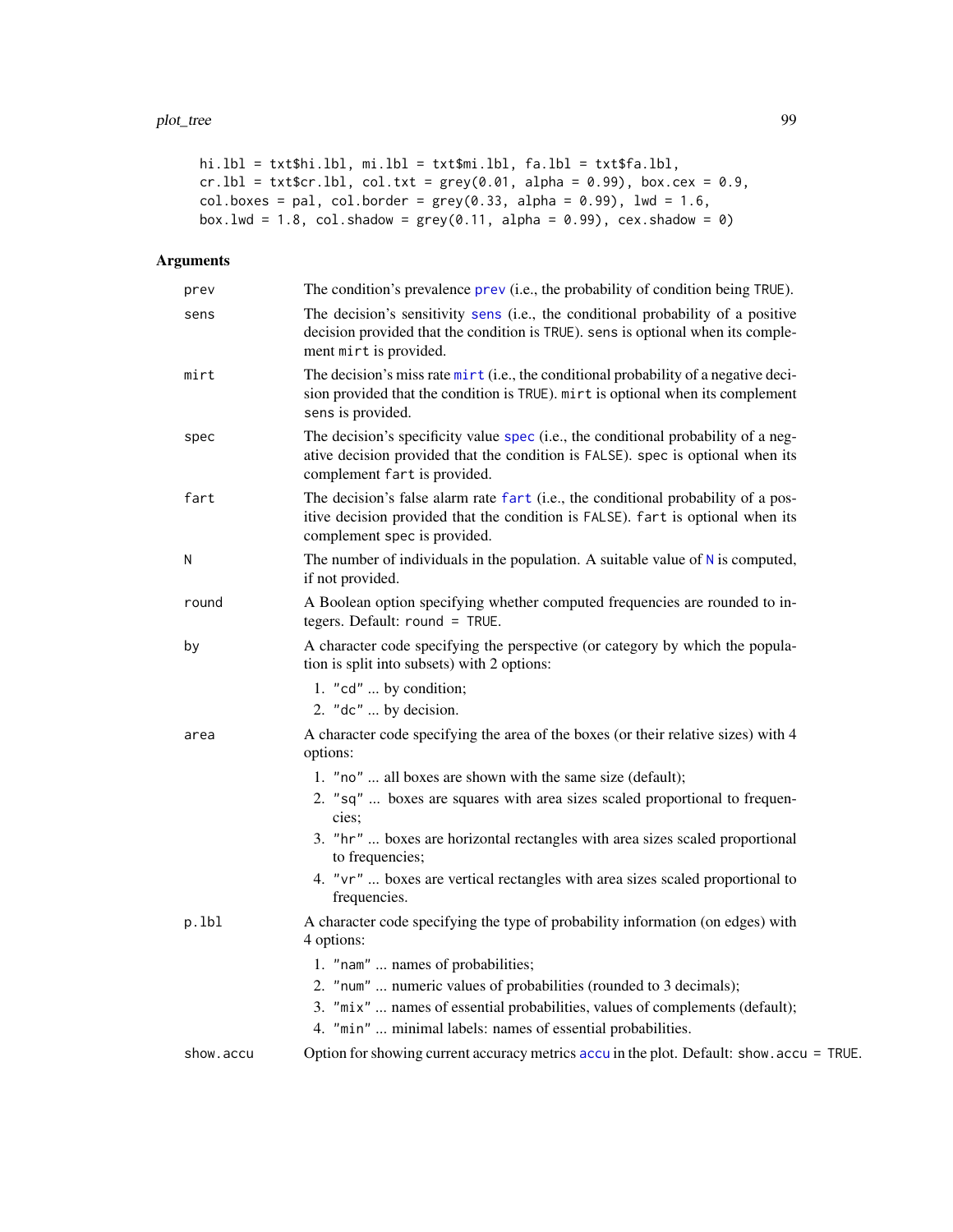| w.acc          | Weigthing parameter w used to compute weighted accuracy w. acc in comp_accu.<br>Default: $w \cdot acc = .50$ .                                               |  |
|----------------|--------------------------------------------------------------------------------------------------------------------------------------------------------------|--|
|                | Various other options allow the customization of text labels and colors:                                                                                     |  |
| title.lbl      | Text label for current plot title. Default: $title.1b1 = txt$ \$scen. lbl.                                                                                   |  |
| popu.lbl       | Text label for current population popu.                                                                                                                      |  |
| cond.true.lbl  | Text label for current cases of cond, true.                                                                                                                  |  |
| cond.false.lbl | Text label for current cases of cond, false.                                                                                                                 |  |
| dec.pos.lbl    | Text label for current cases of dec. pos.                                                                                                                    |  |
| dec.neg.lbl    | Text label for current cases of dec.neg.                                                                                                                     |  |
| hi.lbl         | Text label for hits hi.                                                                                                                                      |  |
| mi.lbl         | Text label for misses mi.                                                                                                                                    |  |
| fa.lbl         | Text label for false alarms fa.                                                                                                                              |  |
| $cr.$ lbl      | Text label for correct rejections cr.                                                                                                                        |  |
| col.txt        | Color for text labels (in boxes).                                                                                                                            |  |
| box.cex        | Scaling factor for text (in boxes). Default: $box.cex = .90$ .                                                                                               |  |
| col.boxes      | Colors of boxes (a single color or a vector with named colors matching the<br>number of current boxes). Default: Current color information contained in pal. |  |
| col.border     | Color of borders. Default: $col.border = grey(.33, alpha = .99)$ .                                                                                           |  |
| lwd            | Width of arrows.                                                                                                                                             |  |
| box.lwd        | Width of boxes.                                                                                                                                              |  |
| col.shadow     | Color of box shadows. Default: $col.s$ hadow = $grey(.11, alpha = .99)$ .                                                                                    |  |
| cex.shadow     | Scaling factor of shadows (values $> 0$ showing shadows). Default: cex. shadow = 0.                                                                          |  |

The option area (as 2 characters) allows specifying 4 different box shapes and sizes:

- 1. "no" shows all boxes in the same size (default);
- 2. "sq" shows boxes as squares with area sizes proportional to frequencies;
- 3. "hr" shows boxes as horizontal rectangles of area sizes proportional to frequencies;
- 4. "vr" shows boxes as vertical rectangles of area sizes proportional to frequencies. The resulting shapes and their relative proportions correspond to the areas in [plot\\_mosaic](#page-94-0).

If a prevalence value [prev](#page-104-0) is provided, a new list of natural frequencies [freq](#page-59-0) is computed by [comp\\_freq](#page-16-0). By contrast, if no prevalence value [prev](#page-104-0) is provided, the values currently contained in [freq](#page-59-0) are used. By default, [comp\\_freq](#page-16-0) rounds frequencies to nearest integers to avoid decimal values in [freq](#page-59-0).

plot\_tree requires and uses the R package "diagram" (library("diagram")).

# Value

Nothing (NULL).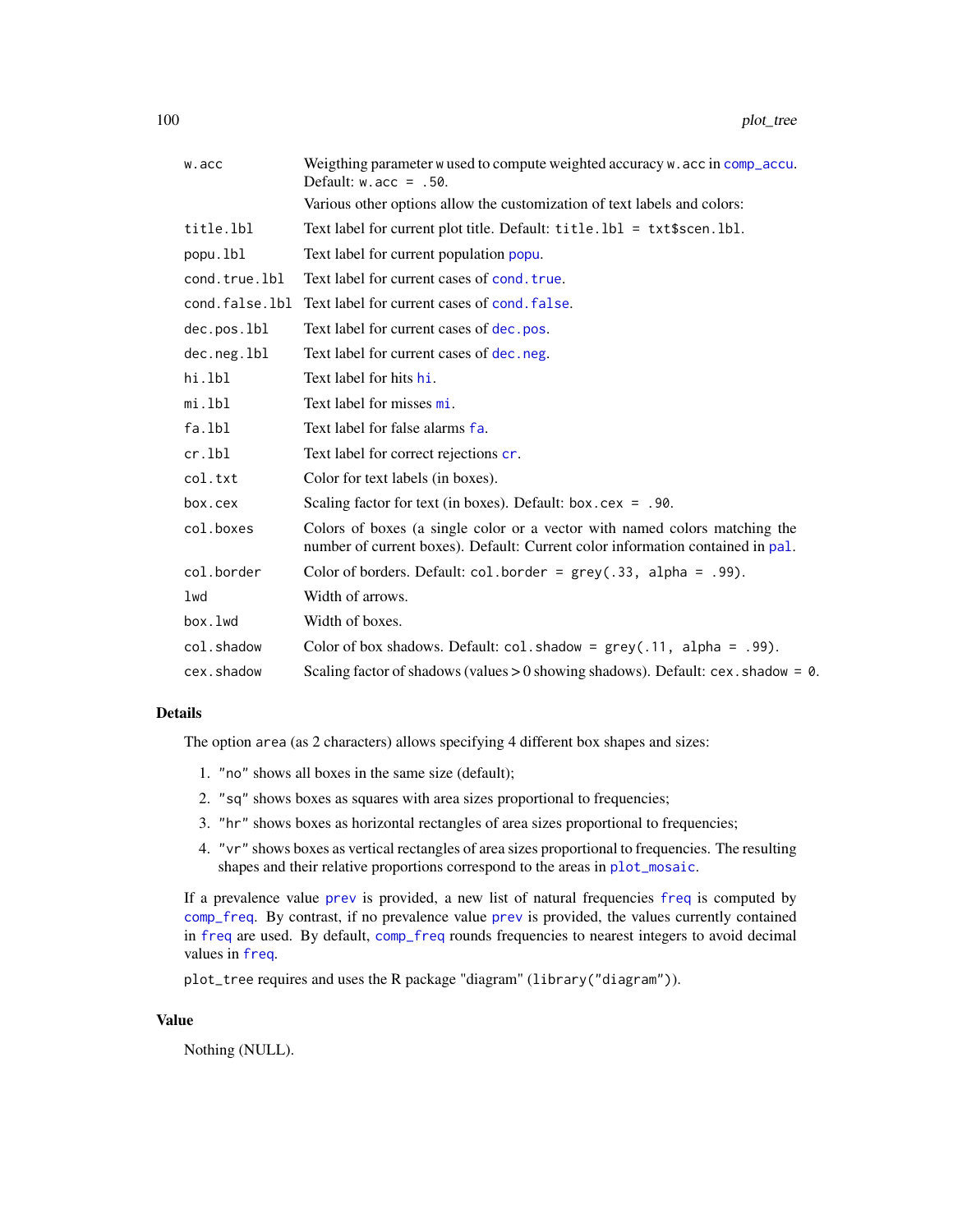plot\_tree 101

## See Also

[num](#page-82-0) contains basic numeric parameters; [init\\_num](#page-61-0) initializes basic numeric parameters; [freq](#page-59-0) contains current frequency information; [comp\\_freq](#page-16-0) computes current frequency information; [prob](#page-106-0) contains current probability information; [comp\\_prob](#page-32-0) computes current probability information; [pal](#page-83-0) contains current color settings; [txt](#page-115-0) contains current text settings; [comp\\_min\\_N](#page-24-0) computes a suitable minimum population size [N](#page-80-0).

Other visualization functions: [plot.riskyr](#page-84-0), [plot\\_curve](#page-85-0), [plot\\_fnet](#page-87-0), [plot\\_icons](#page-91-0), [plot\\_mosaic](#page-94-0), [plot\\_plane](#page-96-0)

```
# Plotting existing freq:
plot_tree()
plot_{tree}(by = "dc")plot_tree(area = "sq")
plot\_tree(p.1b1 = "num")plot_tree(title.lbl = "")
plot\_tree(N = 33)plot_tree(N = NA)
# Computing and plotting new frequencies:
plot_tree(prev = 1/3)
plot\_tree(prev = 1/3, N = 55)plot\_tree(prev = 1/3, N = NA)plot_tree(prev = 1/3, round = FALSE)
plot\_tree(prev = .10, sens = .90, spec = 1/3, N = 100)plot_{r}tree(prev = .10, sens = .90, spec = NA, fart = 1/3, N = 33)plot_tree(prev = .10, sens = .90, spec = 1/3, fart = NA, N = NA)
plot\_tree(prev = .10, sens = .90, spec = NA, fart = 1/3, N = NA)# Area options:
plot_tree(area = "sq")
plot_tree(area = "sq", round = FALSE)
plot_tree(area = "hr")
plot_tree(area = "vr", round = FALSE)
# Accuracy:
plot_tree(show.accu = TRUE) # => default w = .5 (balanced accuracy "bacc")
plot\_tree(show.accu = TRUE, w.acc = 1/3) # => (weighted accuracy "wacc")
plot\_tree(show.accu = FALSE) \# \Rightarrow no accuracy info.# Perspectives, areas, and label options:
plot_tree(by = "cd", area = "sq", p.1b1 = "nam") # => by cond + sq + prob names
plot_tree(by = "cd", area = "hr", p.1b1 = "num") # => by cond + hr + prob numbers
plot_tree(by = "dc", area = "sq", p.1bl = "num") # \Rightarrow by dec + sq + names and numbers
plot_tree(by = "dc", area = "vr", p.lbl = "mix") # => by dec + vr + min. labels
# Custom colors and shadows:
plot_tree(prev = .08, sens = .92, spec = .95, N = 10000, area = "hr")
plot_tree(area = "sq", col.boxes = "gold", col.border = "steelblue4",
          col.shadow = "steelblue4", cex.shadow = .008)
```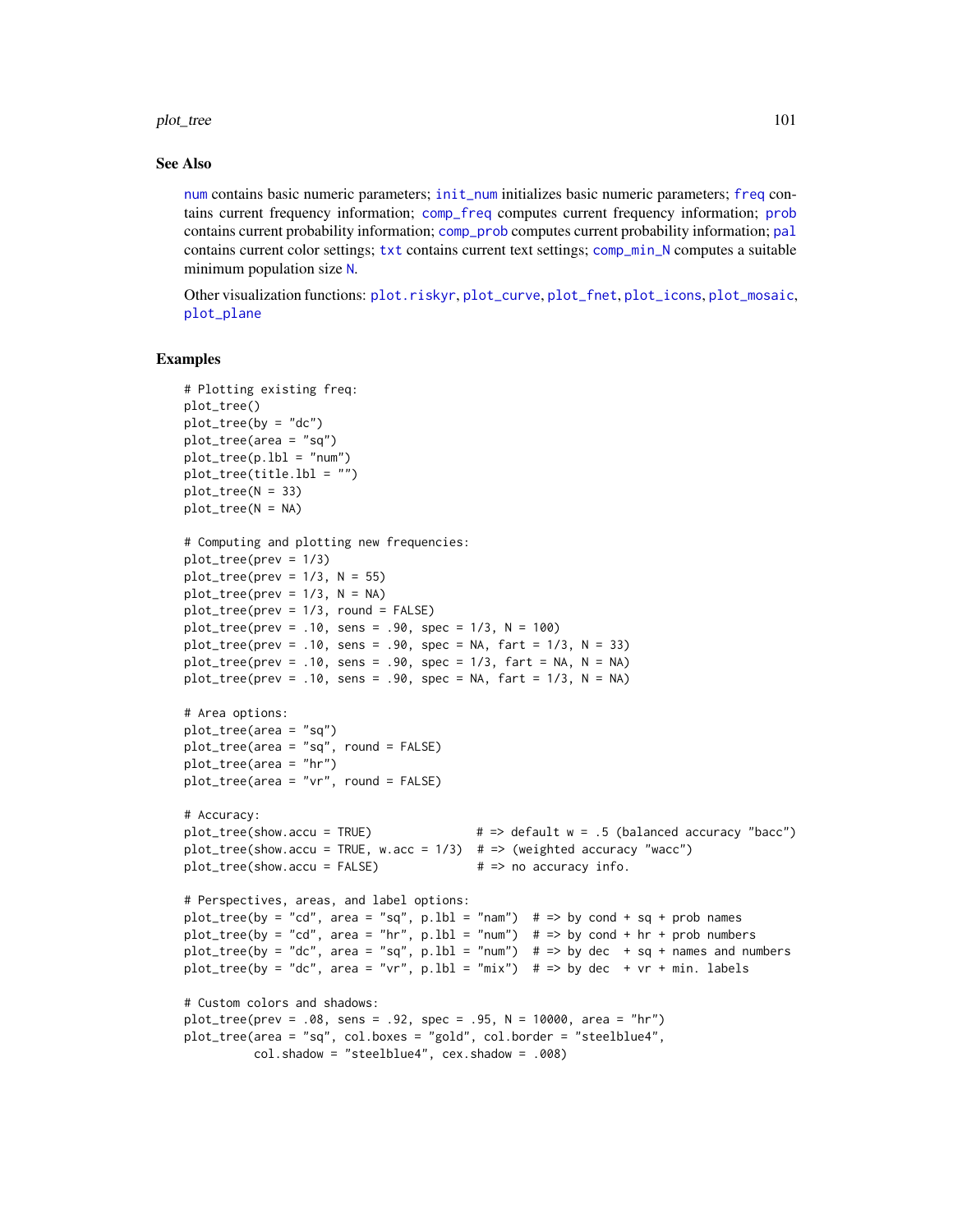```
plot_tree(N = NA, area = "vr", col.txt = "steelblue4", col.boxes = "lightyellow",
         col.border = grey(.3, .7), cex.shadow = .008, col.shadow = grey(.1, .9))
```
<span id="page-101-0"></span>popu *A population table based on current frequencies.*

#### **Description**

popu is an R data frame that is computed by [comp\\_popu](#page-27-0) from the current frequency information (contained in [freq](#page-59-0)). Each individual is represented as a row; columns represent the individual's condition (TRUE or FALSE), a corresponding decision (also encoded as TRUE = positive or FALSE = negative), and its classification (in SDT terms) as either true positive (an individual hit [hi](#page-60-0)), false negative (an individual miss [mi](#page-77-0)), false positive (an individual false alarm [fa](#page-54-0)), or true negative (an individual correct rejection [cr](#page-46-0)).

### Usage

popu

# Format

An object of class NULL of length 0.

#### Details

#' popu is initialized to NULL and needs to be computed by calling [comp\\_popu](#page-27-0) with current parameter settings.

comp\_popu uses the current text information contained in [txt](#page-115-0) to define the labels of conditions, decisions, and SDT classifications.

A visualization of the current population popu is provided by [plot\\_icons](#page-91-0).

#### Value

A data frame popu containing [N](#page-80-0) rows (individual cases) and 3 columns ("Truth", "Decision", "SDT") encoded as ordered factors (with 2, 2, and 4 levels, respectively).

#### See Also

The corresponding generating function [comp\\_popu](#page-27-0); [num](#page-82-0) for basic numeric parameters; [freq](#page-59-0) for current frequency information; [txt](#page-115-0) for current text settings.

```
popu <- comp_popu() # => initializes popu with current values of freq and txt
dim(popu) # \Rightarrow N \times 3head(popu) # \Rightarrow shows head of data frame
```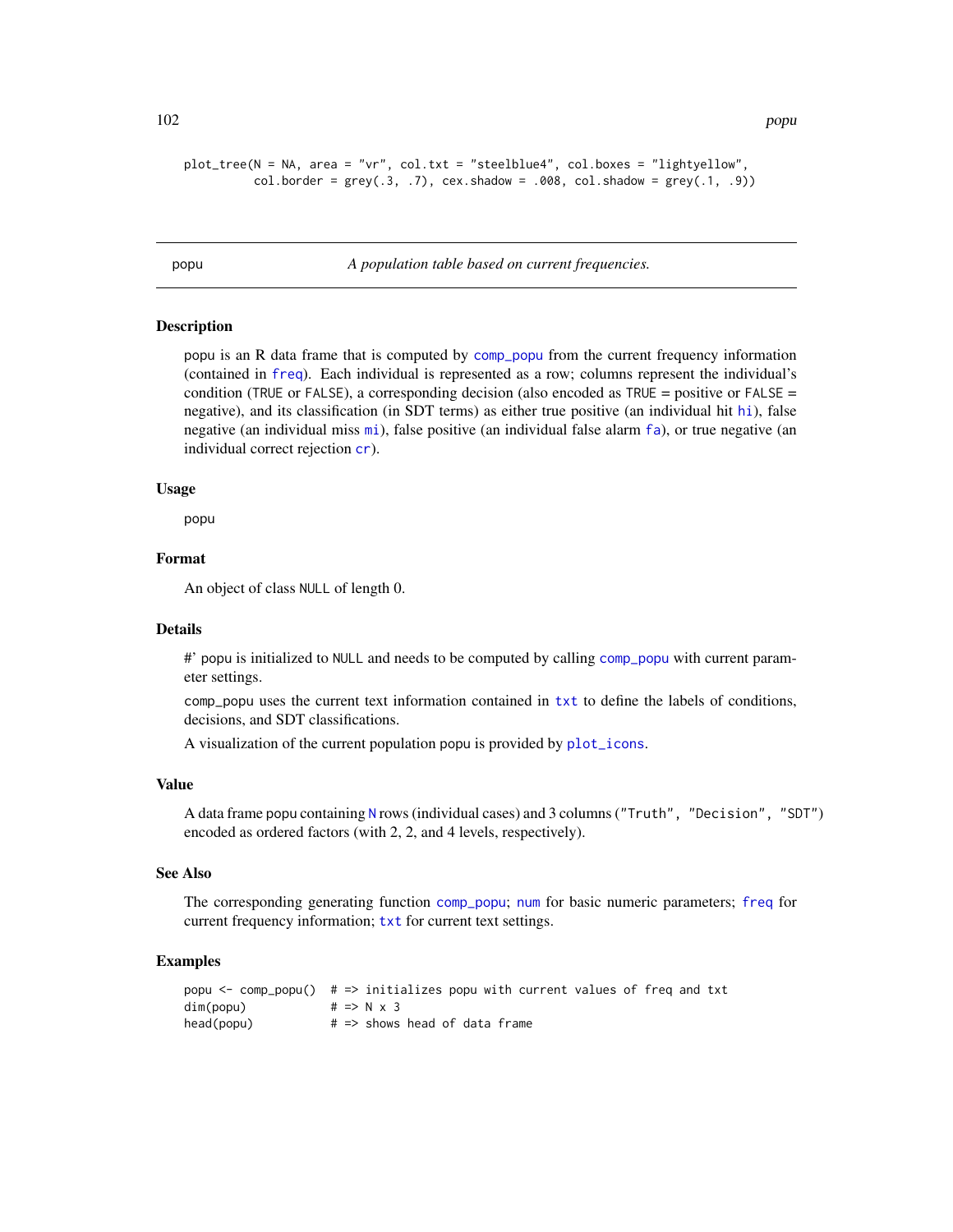<span id="page-102-0"></span>

### Description

ppod defines the proportion (baseline probability or rate): a decision being positive (but not necessarily true).

# Usage

ppod

# Format

An object of class numeric of length 1.

# Details

Understanding or obtaining the proportion of positive decisions ppod:

- Definition: ppod is the (non-conditional) probability:  $ppod = p(decision = positive)$ or the base rate (or baseline probability) of a decision being positive (but not necessarily true).
- Perspective: ppod classifies a population of [N](#page-80-0) individuals by decision (ppod = dec.pos/N). ppod is the "by decision" counterpart to [prev](#page-104-0) (which adopts a "by condition" perspective).
- Alternative names: base rate of positive decisions (PR), proportion predicted or diagnosed, rate of decision = positive cases
- In terms of frequencies, ppod is the ratio of [dec.pos](#page-50-0) (i.e., [hi](#page-60-0) + [fa](#page-54-0)) divided by [N](#page-80-0) (i.e., hi + [mi](#page-77-0)  $+ fa + cr$  $+ fa + cr$  $+ fa + cr$  $+ fa + cr$ :
	- $ppod = dec.pos/N = (hi + fa)/(hi + mi + fa + cr)$
- Dependencies: ppod is a feature of the decision process or diagnostic procedure. However, the conditional probabilities [sens](#page-112-0), [mirt](#page-78-0), [spec](#page-113-0), [fart](#page-55-0), [PPV](#page-103-0), and [NPV](#page-81-0) also depend on the condition's prevalence [prev](#page-104-0).

## References

Consult [Wikipedia](https://en.wikipedia.org/wiki/Positive_and_negative_predictive_values) for additional information.

#### See Also

[prob](#page-106-0) contains current probability information; [comp\\_prob](#page-32-0) computes current probability information; [num](#page-82-0) contains basic numeric parameters; [init\\_num](#page-61-0) initializes basic numeric parameters; [freq](#page-59-0) contains current frequency information; [comp\\_freq](#page-16-0) computes current frequency information; [is\\_prob](#page-71-0) verifies probability inputs.

Other probabilities: [FDR](#page-56-0), [FOR](#page-57-0), [NPV](#page-81-0), [PPV](#page-103-0), [fart](#page-55-0), [mirt](#page-78-0), [prev](#page-104-0), [sens](#page-112-0), [spec](#page-113-0)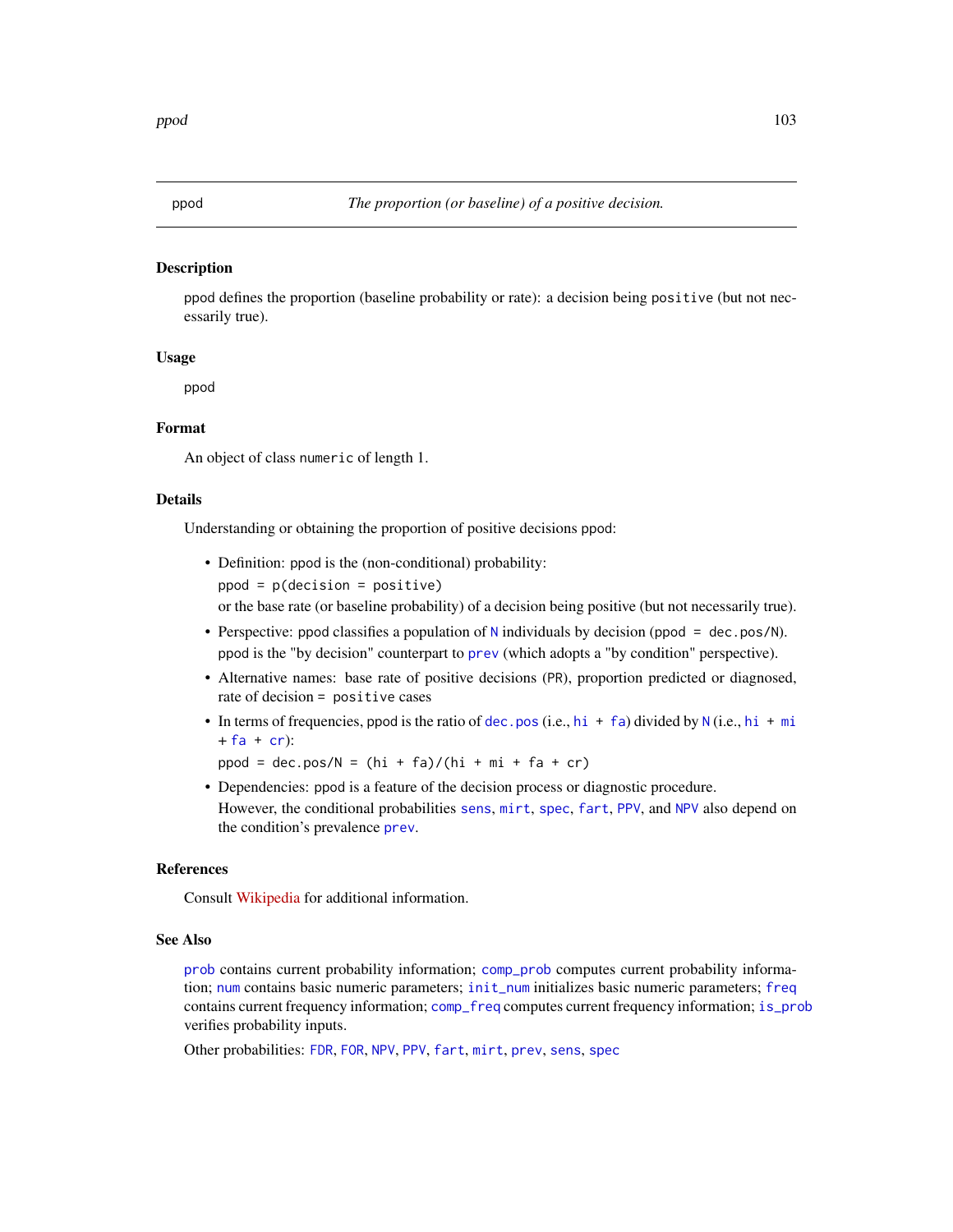# Examples

```
ppod \leq .50 # => sets a rate of positive decisions of 50%
ppod \le 50/100 # => (decision = TRUE) for 50 out of 100 individuals
is\_prob(ppod) # => TRUE (as ppod is a probability)
```
<span id="page-103-0"></span>

| ۰.<br>۰.<br>× |  |
|---------------|--|
|---------------|--|

The positive predictive value of a decision process or diagnostic pro*cedure.*

# Description

PPV defines some decision's positive predictive value (PPV): The conditional probability of the condition being TRUE provided that the decision is positive.

# Usage

PPV

# Format

An object of class numeric of length 1.

## Details

Understanding or obtaining the positive predictive value PPV:

• Definition: PPV is the conditional probability for the condition being TRUE given a positive decision:  $PPV = p$ (condition = TRUE | decision = positive)

or the probability of a positive decision being correct.

- Perspective: PPV further classifies the subset of [dec.pos](#page-50-0) individuals by condition (PPV = hi/dec.pos = hi/(hi + fa)
- Alternative names: precision
- Relationships:

a. PPV is the complement of the false discovery or false detection rate [FDR](#page-56-0):

 $PPV = 1 - FDR$ 

b. PPV is the opposite conditional probability – but not the complement – of the sensitivity [sens](#page-112-0):

```
sens = p(decision = positive | condition = TRUE)
```
- In terms of frequencies, PPV is the ratio of [hi](#page-60-0) divided by [dec.pos](#page-50-0) (i.e.,  $hi + fa$  $hi + fa$ ): PPV =  $hi/dec.pos = hi/(hi + fa)$
- Dependencies: PPV is a feature of a decision process or diagnostic procedure and similar to the sensitivity [sens](#page-112-0) – a measure of correct decisions (positive decisions that are actually TRUE).

However, due to being a conditional probability, the value of PPV is not intrinsic to the decision process, but also depends on the condition's prevalence value [prev](#page-104-0).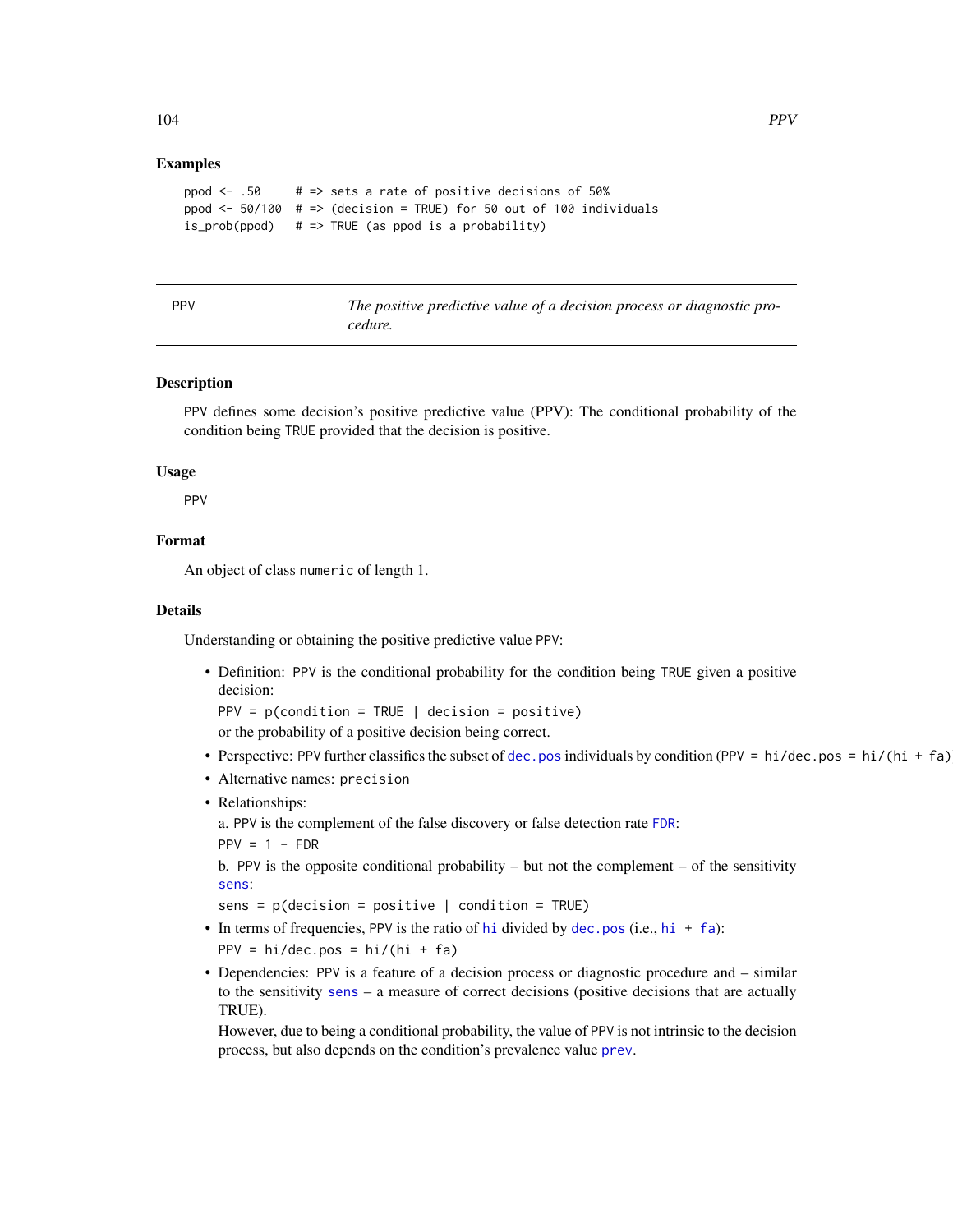prev and the state of the state of the state of the state of the state of the state of the state of the state of the state of the state of the state of the state of the state of the state of the state of the state of the s

# References

Consult [Wikipedia](https://en.wikipedia.org/wiki/Positive_and_negative_predictive_values) for additional information.

## See Also

[comp\\_PPV](#page-30-0) computes PPV; [prob](#page-106-0) contains current probability information; [comp\\_prob](#page-32-0) computes current probability information; [num](#page-82-0) contains basic numeric parameters; [init\\_num](#page-61-0) initializes basic numeric parameters; [comp\\_freq](#page-16-0) computes current frequency information; [is\\_prob](#page-71-0) verifies probability inputs.

Other probabilities: [FDR](#page-56-0), [FOR](#page-57-0), [NPV](#page-81-0), [fart](#page-55-0), [mirt](#page-78-0), [ppod](#page-102-0), [prev](#page-104-0), [sens](#page-112-0), [spec](#page-113-0)

#### Examples

```
PPV \leq .55 # => sets a positive predictive value of 55%
PPV <- 55/100 # => (condition = TRUE) for 55 out of 100 people with (decision = positive)
is_prob(PPV) # => TRUE (as PPV is a probability)
```
<span id="page-104-0"></span>prev *The prevalence (baseline probability) of a condition.*

#### **Description**

prev defines a condition's prevalence value (or baseline probability): The probability of the condition being TRUE.

#### Usage

prev

## Format

An object of class numeric of length 1.

#### Details

Understanding or obtaining the prevalence value prev:

- Definition: prev is the (non-conditional) probability:  $prev = p$ (condition = TRUE) or the base rate (or baseline probability) of the condition's occurrence.
- In terms of frequencies, prev is the ratio of cond. true (i.e.,  $hi + mi$  $hi + mi$  $hi + mi$ ) divided by [N](#page-80-0) (i.e., [hi](#page-60-0) +  $mi + fa + cr$  $mi + fa + cr$  $mi + fa + cr$  $mi + fa + cr$  $mi + fa + cr$ ):

prev = cond.true/ $N = (hi + mi)/(hi + mi + fa + cr)$ 

• Perspective: prev classifies a population of [N](#page-80-0) individuals by condition (prev = cond.true/N). prev is the "by condition" counterpart to [ppod](#page-102-0) (which adopts a "by decision" perspective).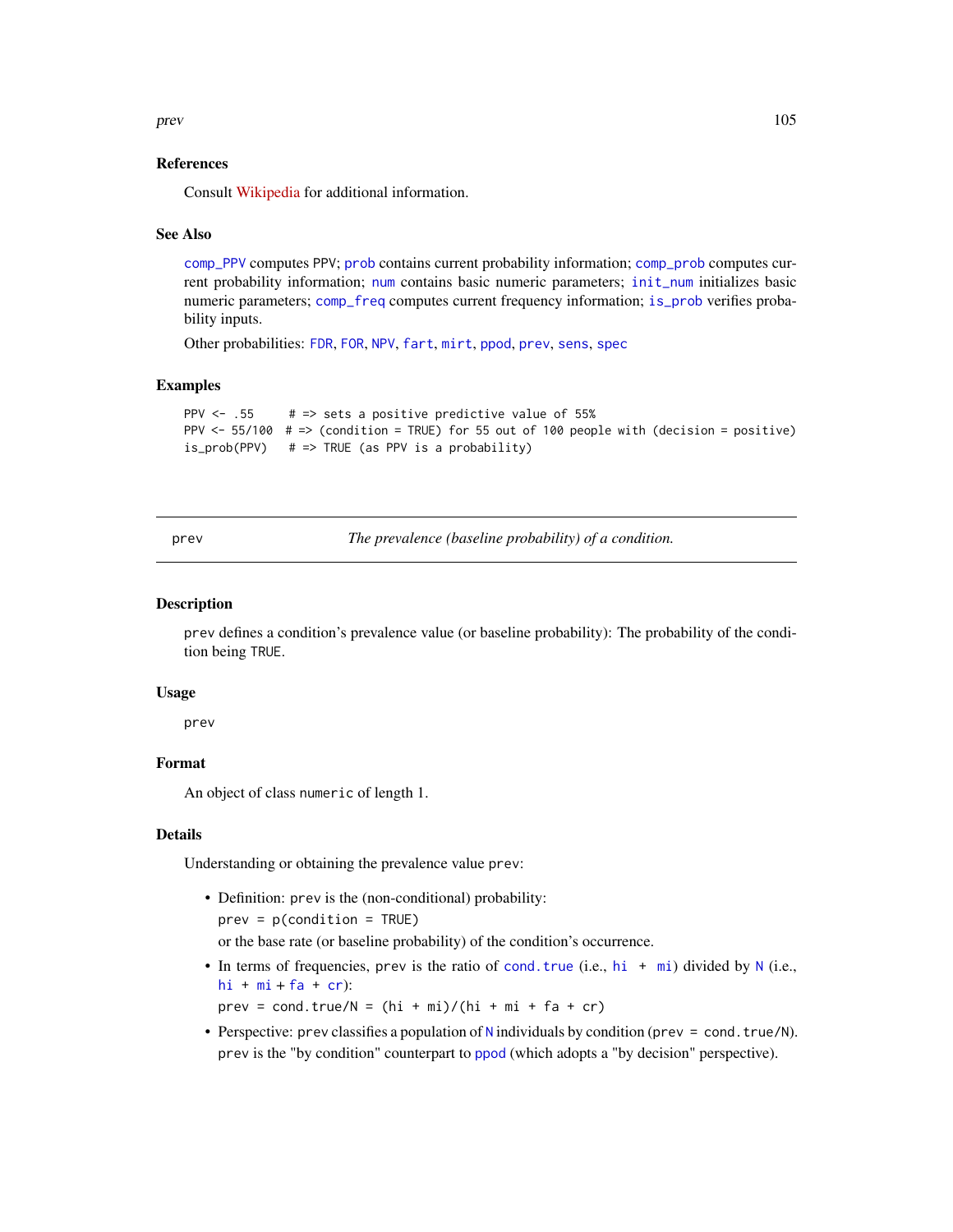- Alternative names: base rate of condition, proportion affected, rate of condition = TRUE cases prev is often distinguished from the *incidence rate* (i.e., the rate of new cases within a certain time period).
- Dependencies: prev is a feature of the population and condition, but independent of the decision process or diagnostic procedure.

The value of prev does *not* depend on features of the decision process or diagnostic procedure. However, prev must be taken into account when computing the conditional probabilities [sens](#page-112-0), [mirt](#page-78-0), [spec](#page-113-0), [fart](#page-55-0), [PPV](#page-103-0), and [NPV](#page-81-0) (as they partly depend on prev).

## References

Consult [Wikipedia](https://en.wikipedia.org/wiki/Prevalence) for additional information.

# See Also

[num](#page-82-0) contains basic numeric variables; [init\\_num](#page-61-0) initializes basic numeric variables; [is\\_prob](#page-71-0) verifies probability inputs; [comp\\_prob](#page-32-0) computes derived probabilities; [comp\\_freq](#page-16-0) computes natural frequencies from probabilities

Other probabilities: [FDR](#page-56-0), [FOR](#page-57-0), [NPV](#page-81-0), [PPV](#page-103-0), [fart](#page-55-0), [mirt](#page-78-0), [ppod](#page-102-0), [sens](#page-112-0), [spec](#page-113-0)

Other essential parameters: [cr](#page-46-0), [fa](#page-54-0), [hi](#page-60-0), [mi](#page-77-0), [sens](#page-112-0), [spec](#page-113-0)

## Examples

```
prev \le .10 # => sets a prevalence value of 10%
prev \le 10/100 # => (condition = TRUE) for 10 out of 100 individuals
is\_prob(prev) # => TRUE (as prev is a probability)
```
print.summary.riskyr *Printing summarized risk information.*

#### **Description**

print.summary.riskyr provides a print method for objects of class "summary.riskyr".

# Usage

```
## S3 method for class 'summary.riskyr'
print(x = NULL, ...)
```

|          | An object of class "summary.riskyr", usually a result of a call to summary.riskyr. |
|----------|------------------------------------------------------------------------------------|
| $\cdots$ | Additional parameters to be passed to the generic print function.                  |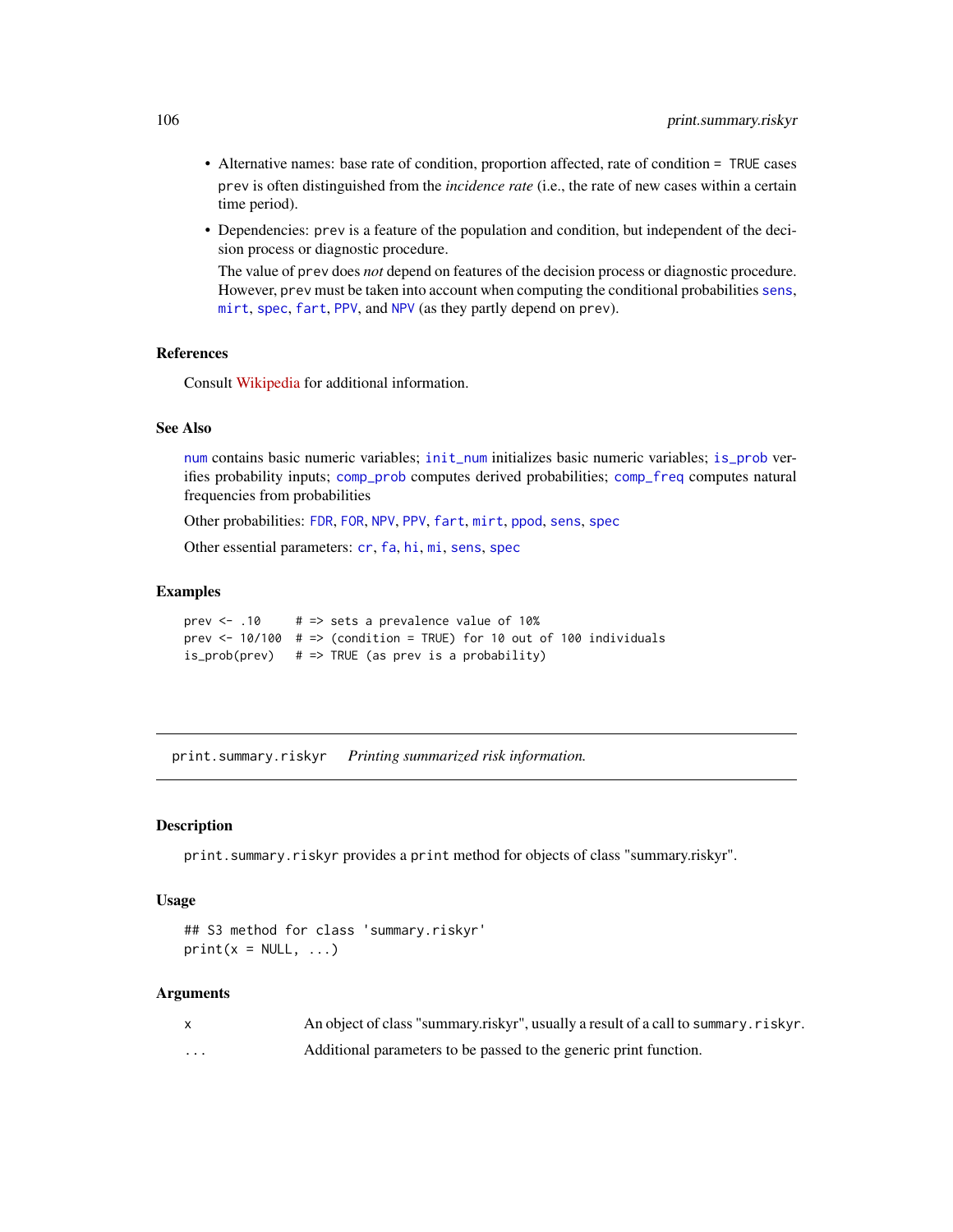#### prob the state of the state of the state of the state of the state of the state of the state of the state of the state of the state of the state of the state of the state of the state of the state of the state of the state

# Format

Printed output of a "summary.riskyr" object.

#### Examples

summary(scenarios\$n4)

<span id="page-106-0"></span>prob *List current probability information.*

# Description

prob is a list of named numeric variables containing 3 essential (1 non-conditional and 2 conditional) probabilities and 7 derived (1 non-conditional and 6 conditional) probabilities:

# Usage

prob

# Format

An object of class list of length 10.

# Details

- 1. the condition's prevalence [prev](#page-104-0) (i.e., the probability of the condition being TRUE): prev = [cond.true/](#page-44-0)[N](#page-80-0).
- 2. the decision's sensitivity [sens](#page-112-0) (i.e., the conditional probability of a positive decision provided that the condition is TRUE).
- 3. the decision's miss rate [mirt](#page-78-0) (i.e., the conditional probability of a negative decision provided that the condition is TRUE).
- 4. the decision's specificity [spec](#page-113-0) (i.e., the conditional probability of a negative decision provided that the condition is FALSE).
- 5. the decision's false alarm rate [fart](#page-55-0) (i.e., the conditional probability of a positive decision provided that the condition is FALSE).
- 6. the proportion (baseline probability or rate) of the decision being positive [ppod](#page-102-0) (but not necessarily true):  $ppod = dec.pos/N$  $ppod = dec.pos/N$  $ppod = dec.pos/N$ .
- 7. the decision's positive predictive value [PPV](#page-103-0) (i.e., the conditional probability of the condition being TRUE provided that the decision is positive).
- 8. the decision's false detection (or false discovery) rate [FDR](#page-56-0) (i.e., the conditional probability of the condition being FALSE provided that the decision is positive).
- 9. the decision's negative predictive value [NPV](#page-81-0) (i.e., the conditional probability of the condition being FALSE provided that the decision is negative).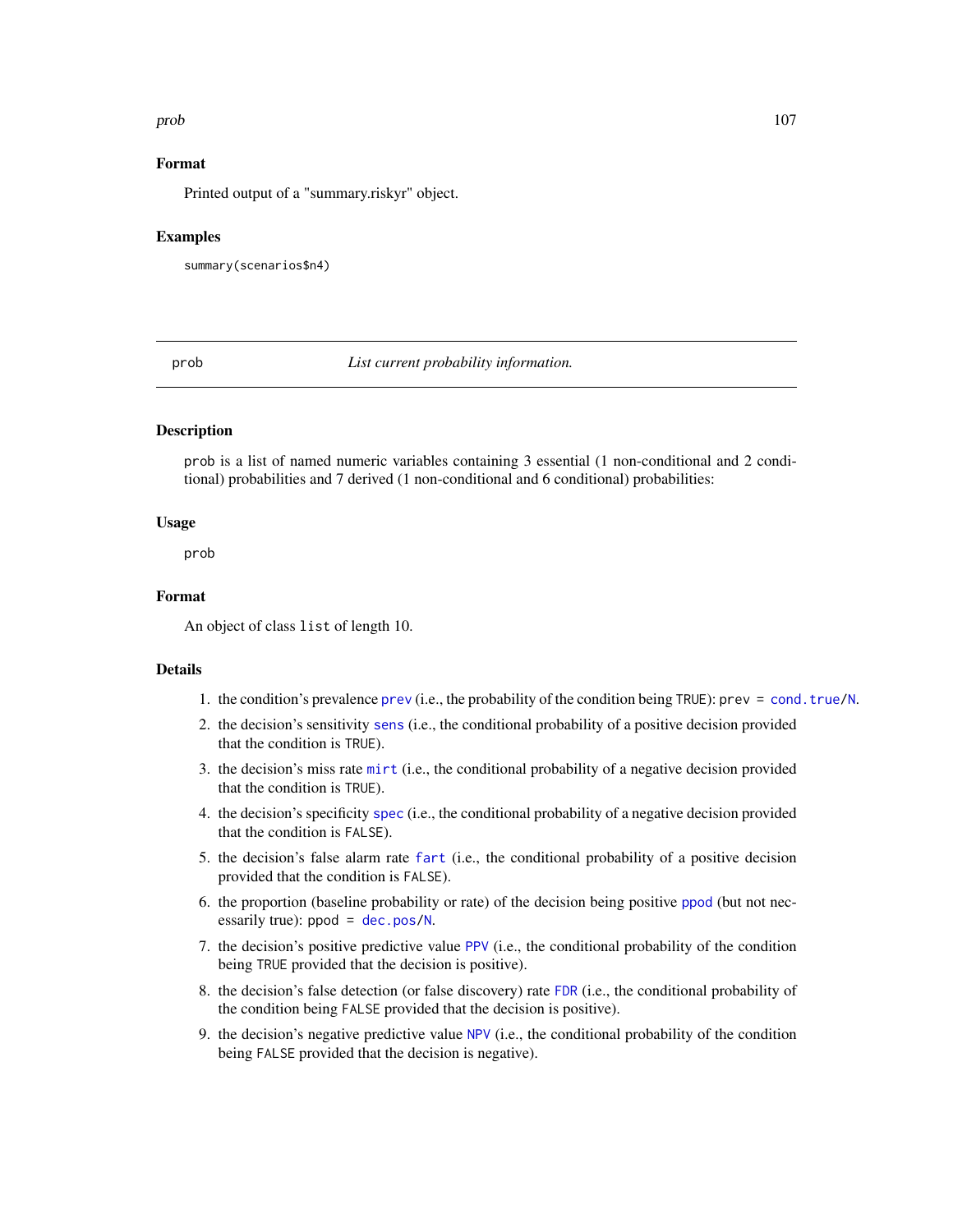10. the decision's false omission rate [FOR](#page-57-0) (i.e., the conditional probability of the condition being TRUE provided that the decision is negative).

These probabilities are computed from basic probabilities (contained in [num](#page-82-0)) and computed by using [comp\\_prob](#page-32-0).

The list prob is the probability counterpart to the list containing frequency information [freq](#page-59-0).

Note that inputs of extreme probabilities (of 0 or 1) may yield unexpected values (e.g., an [NPV](#page-81-0) value of NaN when [is\\_extreme\\_prob\\_set](#page-67-0) evaluates to TRUE).

# See Also

[num](#page-82-0) contains basic numeric parameters; [init\\_num](#page-61-0) initializes basic numeric parameters; [txt](#page-115-0) contains current text information; [init\\_txt](#page-64-0) initializes text information; [pal](#page-83-0) contains current color information; [init\\_pal](#page-62-0) initializes color information; [freq](#page-59-0) contains current frequency information; [comp\\_freq](#page-16-0) computes current frequency information; [prob](#page-106-0) contains current probability information; [comp\\_prob](#page-32-0) computes current probability information.

Other lists containing current scenario information: [accu](#page-2-0), [freq](#page-59-0), [num](#page-82-0), [pal](#page-83-0), [txt](#page-115-0)

## Examples

```
prob \leq comp_prob() # => initialize prob to default parameters
prob # \Rightarrow show current values
length(prob) # => 8
```
<span id="page-107-0"></span>

riskyr *Create riskyr scenarios.*

#### **Description**

The instantiation function riskyr is used to create scenarios of class "riskyr", which can then be visualized by the plot method [plot.riskyr](#page-84-0) and summarized by the summary method [summary.riskyr](#page-114-0).

#### Usage

```
riskyr(scen.lbl = "", scen.lng = txt$scen.lng, scen.txt = txt$scen.txt,
 popu.lbl = txt$popu.lbl, cond.lbl = txt$cond.lbl,
 cond.true.lbl = txt$cond.true.lbl, cond.false.lbl = txt$cond.false.lbl,
 dec.lbl = txt$dec.lbl, dec.pos.lbl = txt$dec.pos.lbl,
 dec.neg.lbl = txt$dec.neg.lbl, hi.lbl = txt$hi.lbl, mi.lbl = txt$mi.lbl,
 fa.1b1 = txt$fa.1b1, cr.1b1 = txt$cr.1b1, prev = num$prev,
 sens = num$$ens, spec = num$$pec, fart = NA, N = NA,scen.src = txt$scen.src, scen.apa = txt$scen.apa)
```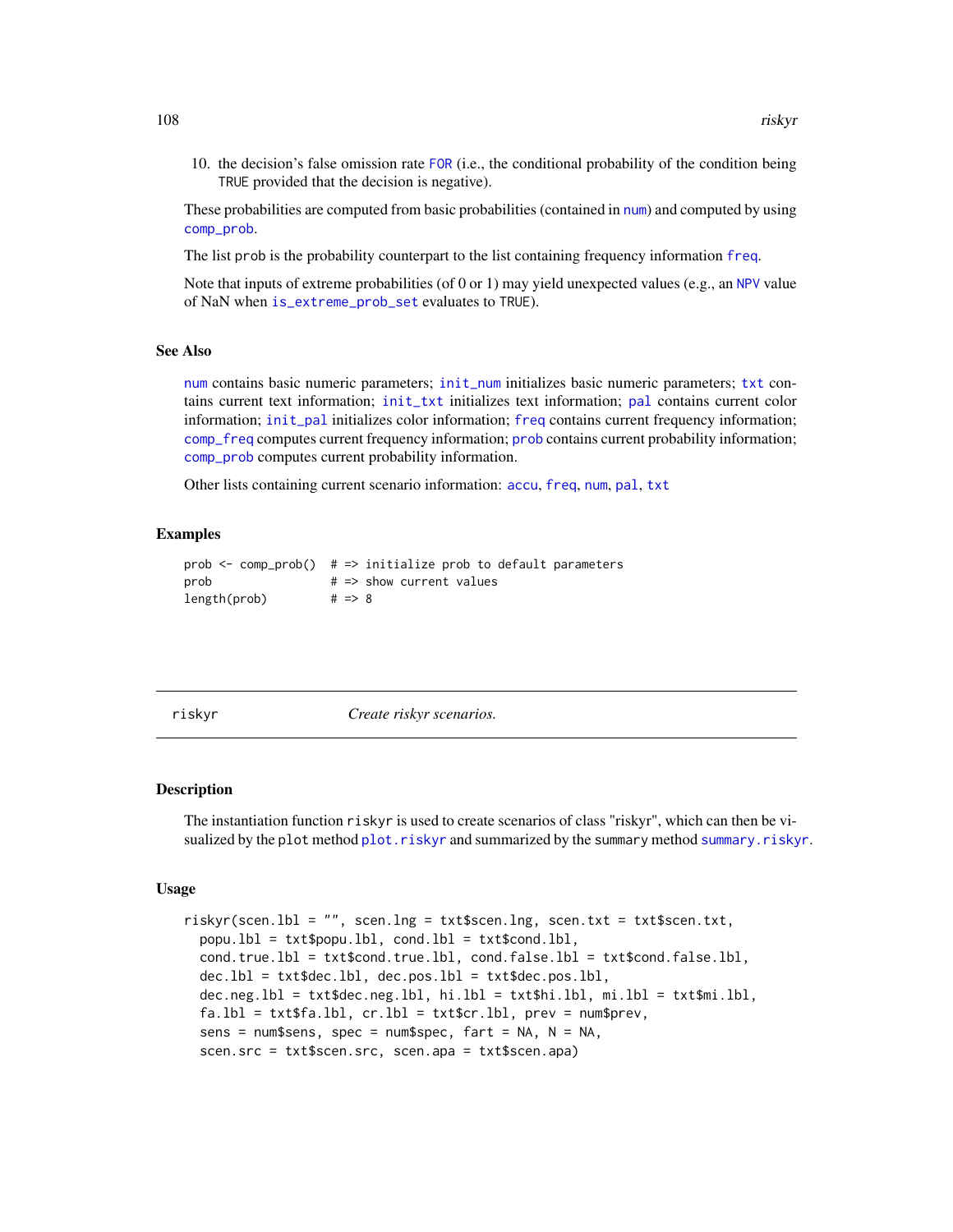#### <span id="page-108-0"></span>riskyr 109

# Arguments

| scen.lbl      | The current scenario title (sometimes in Title Caps).                                                                                                                                                                       |
|---------------|-----------------------------------------------------------------------------------------------------------------------------------------------------------------------------------------------------------------------------|
| scen.lng      | Language of the current scenario (as character code). Options: "en" for English,<br>"de" for German.                                                                                                                        |
| scen.txt      | A longer text description of the current scenario (which may extend over several<br>lines).                                                                                                                                 |
| popu.lbl      | A brief description of the current target population popu or sample.                                                                                                                                                        |
| cond.lbl      | A name for the <i>condition</i> or feature (e.g., some disease) currently considered.                                                                                                                                       |
| cond.true.lbl | A label for the <i>presence</i> of the current condition or cond. true cases (the con-<br>dition's true state of TRUE).                                                                                                     |
|               | cond. false. 1b1 A label for the absence of the current condition or cond. false cases (the con-<br>dition's true state of FALSE).                                                                                          |
| dec.1b1       | A name for the <i>decision</i> or judgment (e.g., some diagnostic test) currently made.                                                                                                                                     |
| dec.pos.lbl   | A label for <i>positive</i> decisions or dec. pos cases (e.g., predicting the presence of<br>the condition).                                                                                                                |
| dec.neg.lbl   | A label for <i>negative</i> decisions or dec. neg cases (e.g., predicting the absence of<br>the condition).                                                                                                                 |
| hi.lbl        | A label for hits or true positives hi (i.e., correct decisions of the presence of the<br>condition, when the condition is actually present).                                                                                |
| mi.lbl        | A label for <i>misses</i> or <i>false negatives</i> mi (i.e., incorrect decisions of the absence<br>of the condition when the condition is actually present).                                                               |
| fa.lbl        | A label for <i>false alarms</i> or <i>false positives</i> fa (i.e., incorrect decisions of the<br>presence of the condition when the condition is actually absent).                                                         |
| $cr.$ lbl     | A label for <i>correct rejections</i> or <i>true negatives</i> cr (i.e., a correct decision of the<br>absence of the condition, when the condition is actually absent).<br>Numeric elements:                                |
| prev          | The condition's prevalence prev (i.e., the probability of condition being TRUE).                                                                                                                                            |
| sens          | The decision's sensitivity sens (i.e., the conditional probability of a positive<br>decision provided that the condition is TRUE). sens is optional when its comple-<br>ment mirt is provided.                              |
| spec          | The decision's specificity value spec (i.e., the conditional probability of a neg-<br>ative decision provided that the condition is FALSE). spec is optional when its<br>complement fart is provided.                       |
| fart          | The decision's false alarm rate fart (i.e., the conditional probability of a pos-<br>itive decision provided that the condition is FALSE). fart is optional when its<br>complement spec is provided.<br>Source information: |
| Ν             | The number of individuals in the scenario's population. A suitable value of $N$ is                                                                                                                                          |
|               | computed, if not provided.                                                                                                                                                                                                  |
| scen.src      | Source information for the current scenario.                                                                                                                                                                                |
| scen.apa      | Source information for the current scenario in the style of the American Psycho-<br>logical Association (APA style).                                                                                                        |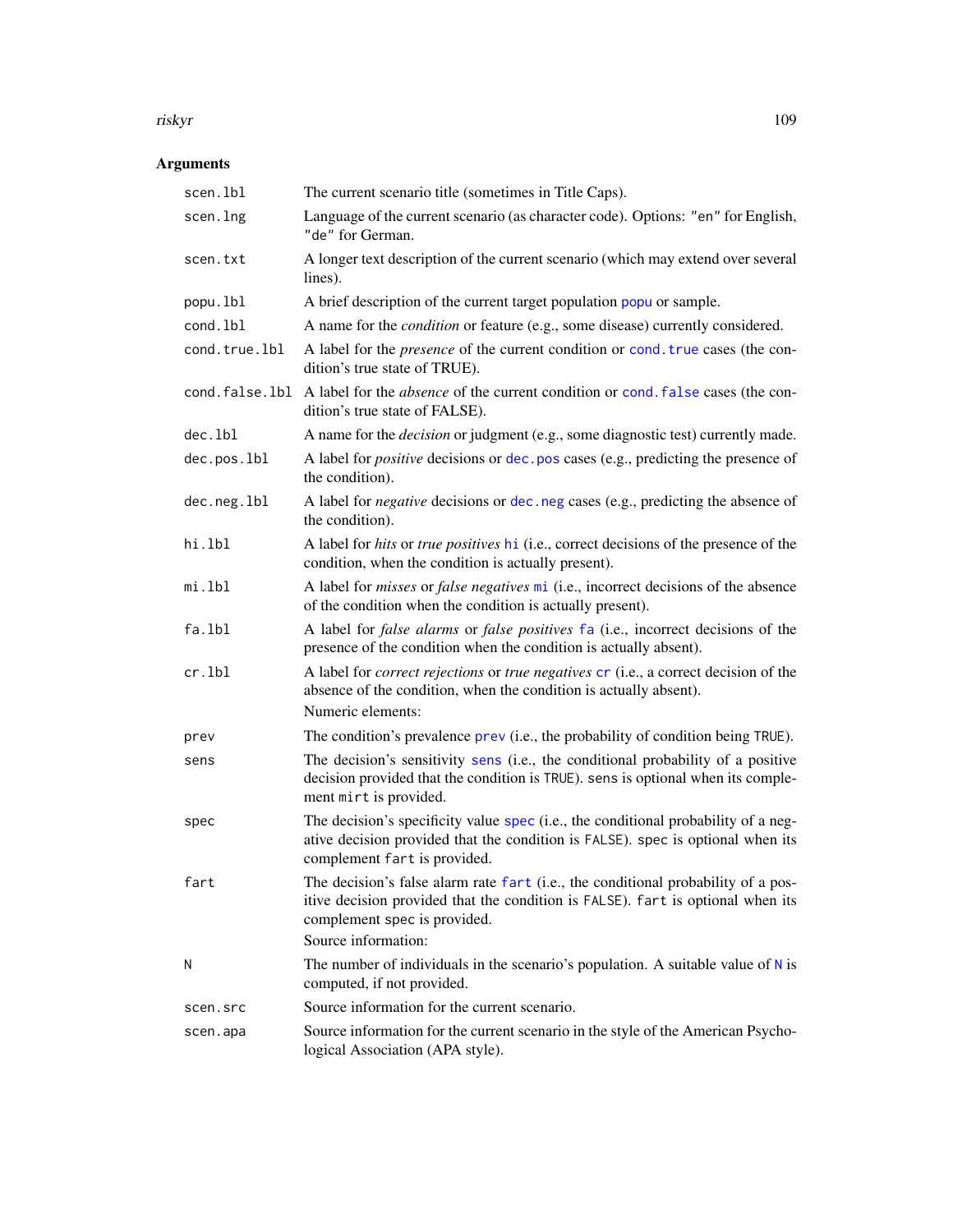# <span id="page-109-0"></span>Format

An object of class "riskyr" with 21 entries on textual and numeric information on a riskyr scenario.

# Details

Beyond basic scenario information only the population size [N](#page-80-0) and the essential probabilities [prev](#page-104-0), [sens](#page-112-0), [spec](#page-113-0), and [fart](#page-55-0) are used and returned.

## Value

A list object of class "riskyr" containing information on a risky scenario.

Text elements (all elements of  $txt:$  $txt:$ 

## Examples

```
# Defining a scenario:
custom.scenario <- riskyr(scen.lbl = "Identify reoffenders",
 cond.lbl = "Being a reoffender", popu.lbl = "Prisoners",
 cond.true.lbl = "Has reoffended", cond.false.lbl = "Has not reoffended",
 dec.lbl = "Test result",
 dec.pos.lbl = "will reoffend", dec.neg.lbl = "will not reoffend",
 hi.lbl = "Reoffender found", mi.lbl = "Reoffender missed",
 fa.lbl = "False accusation", cr.lbl = "Correct release",
 prev = .45, # prevalence of being a reoffender.
 sens = .98, spec = .46, fart = NA, N = 753,
 scen.src = "Ficticious example scenario")
# Using a scenario:
summary(custom.scenario)
plot(custom.scenario)
```
riskyr.guide *Opens the riskyr package guides*

# Description

Opens the riskyr package guides

#### Usage

riskyr.guide()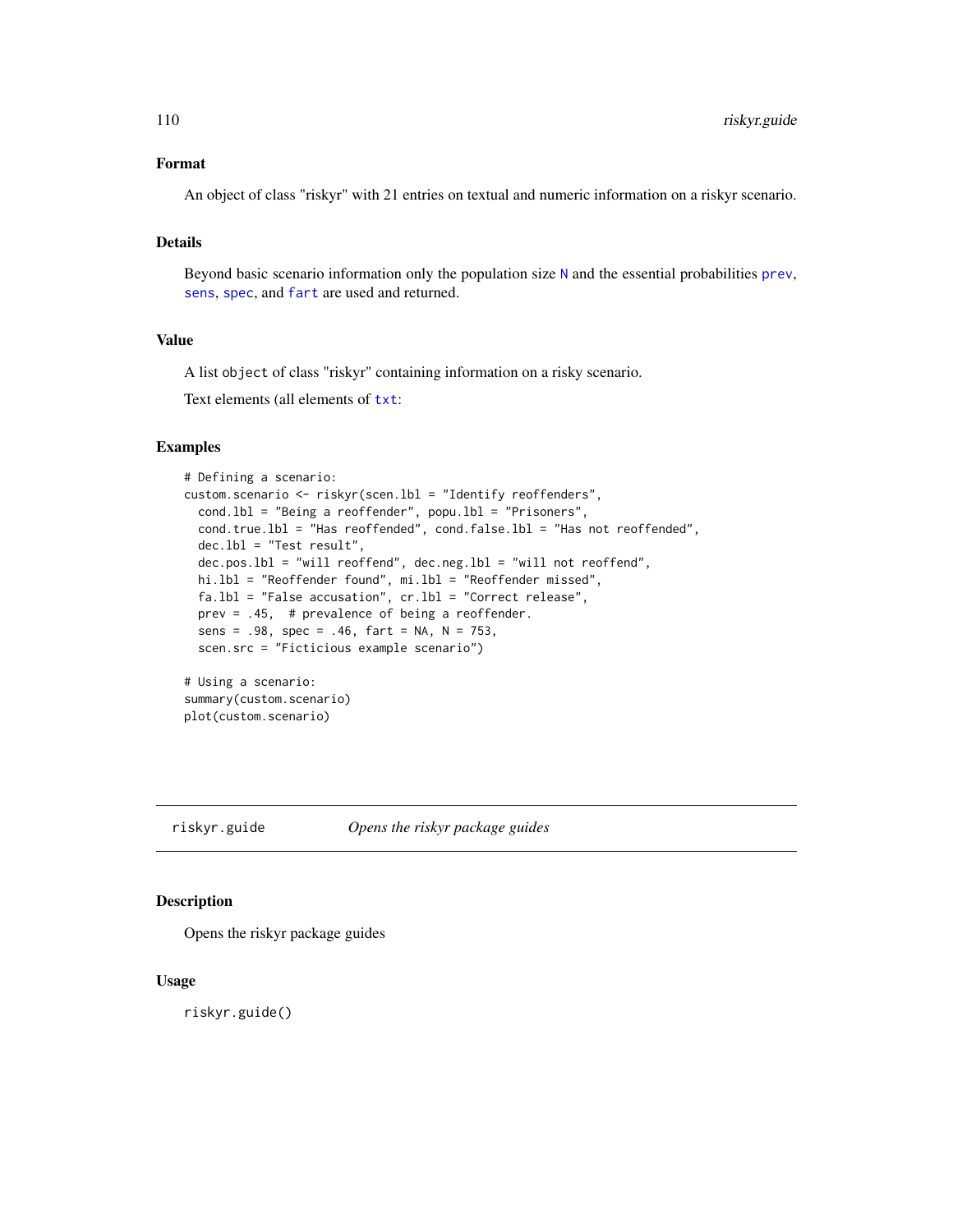<span id="page-110-0"></span>

# Description

scenarios is a list that contains a collection of scenarios of class "riskyr" from the scientific literature and other sources that can be used directly in the visualization and summary functions.

# Usage

scenarios

# Format

A list with currently 26 objects of class "riskyr" (i.e., scenarios) which are each described by 21 variables:

#### Details

scenarios currently contains the following scenarios:

- 1. Mammografie 1
- 2. Nackenfaltentest (NFT)
- 3. HIV 1 (f)
- 4. HIV 2 (f)
- 5. Mammography 2
- 6. Sepsis
- 7. Cab problem
- 8. Sigmoidoskopie 1
- 9. Sigmoidoskopie 2
- 10. Brustkrebs 1
- 11. Brustkrebs 2 (BRCA1)
- 12. Brustkrebs 3 (BRCA1 + pos. Mam.)
- 13. HIV 3 (m)
- 14. HIV 4 (m)
- 15. Nackenfaltentest 2 (NFT)
- 16. Amniozentese (pos. NFT)
- 17. Musical town
- 18. Mushrooms
- 19. Bowel cancer (FOB screening)
- 20. PSA test 1 (high prev)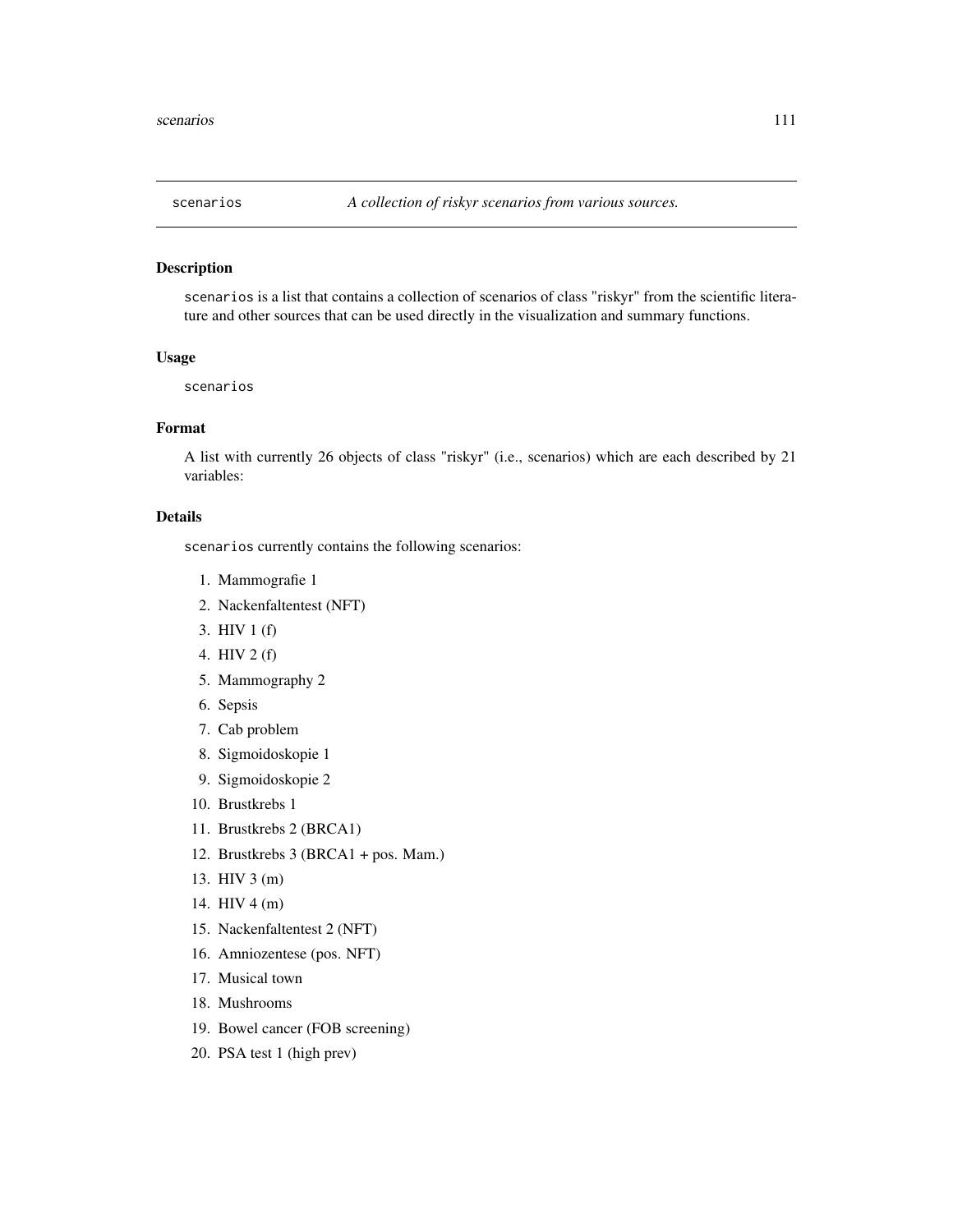#### <span id="page-111-0"></span>112 scenarios estados e a contra e a secundo e a contra e a secundo e a secundo e a secundo e a secundo e a secundo e a secundo e a secundo e a secundo e a secundo e a secundo e a secundo e a secundo e a secundo e a secund

- 21. PSA test 2 (low prev)
- 22. Colorectal cancer
- 23. Psylicraptis screening
- 24. Mammography 6 (prob)
- 25. Mammography 6 (freq)

Variables describing each scenario:

- 1. scen.lbl Text label for current scenario.
- 2. scen.lng Language of current scenario.
- 3. scen.txt Description text of current scenario.
- 4. popu.lbl Text label for current population.
- 5. cond.lbl Text label for current condition.
- 6. cond.true.lbl Text label for [cond.true](#page-44-0) cases.
- 7. cond.false.lbl Text label for [cond.false](#page-43-0) cases.
- 8. dec.lbl Text label for current decision.
- 9. dec.pos.lbl Text label for [dec.pos](#page-50-0) cases.
- 10. [dec.neg](#page-49-0).1b1 Text label for dec.neg cases.
- 11. hi.lbl Text label for cases of hits [hi](#page-60-0).
- 12. mi.lbl Text label for cases of misses [mi](#page-77-0).
- 13. fa.lbl Text label for cases of false alarms [fa](#page-54-0).
- 14. cr.lbl Text label for cases of correct rejections [cr](#page-46-0).
- 15. prev Value of current prevalence [prev](#page-104-0).
- 16. sens Value of current sensitivity [sens](#page-112-0).
- 17. spec Value of current specificity [spec](#page-113-0).
- 18. fart Value of current false alarm rate [fart](#page-55-0).
- 19. N Current population size [N](#page-80-0).
- 20. scen.src Source information for current scenario.
- 21. scen.apa Source information in APA format.

Note that names of variables (columns) correspond to [init\\_txt](#page-64-0) (to initialize [txt](#page-115-0)) and [init\\_num](#page-61-0) (to initialize [num](#page-82-0)).

See columns scen. src and scen. apa for a scenario's source information.

The information of scenarios is also contained in an R data frame df. scenarios (and generated from the corresponding .rda file in /data/).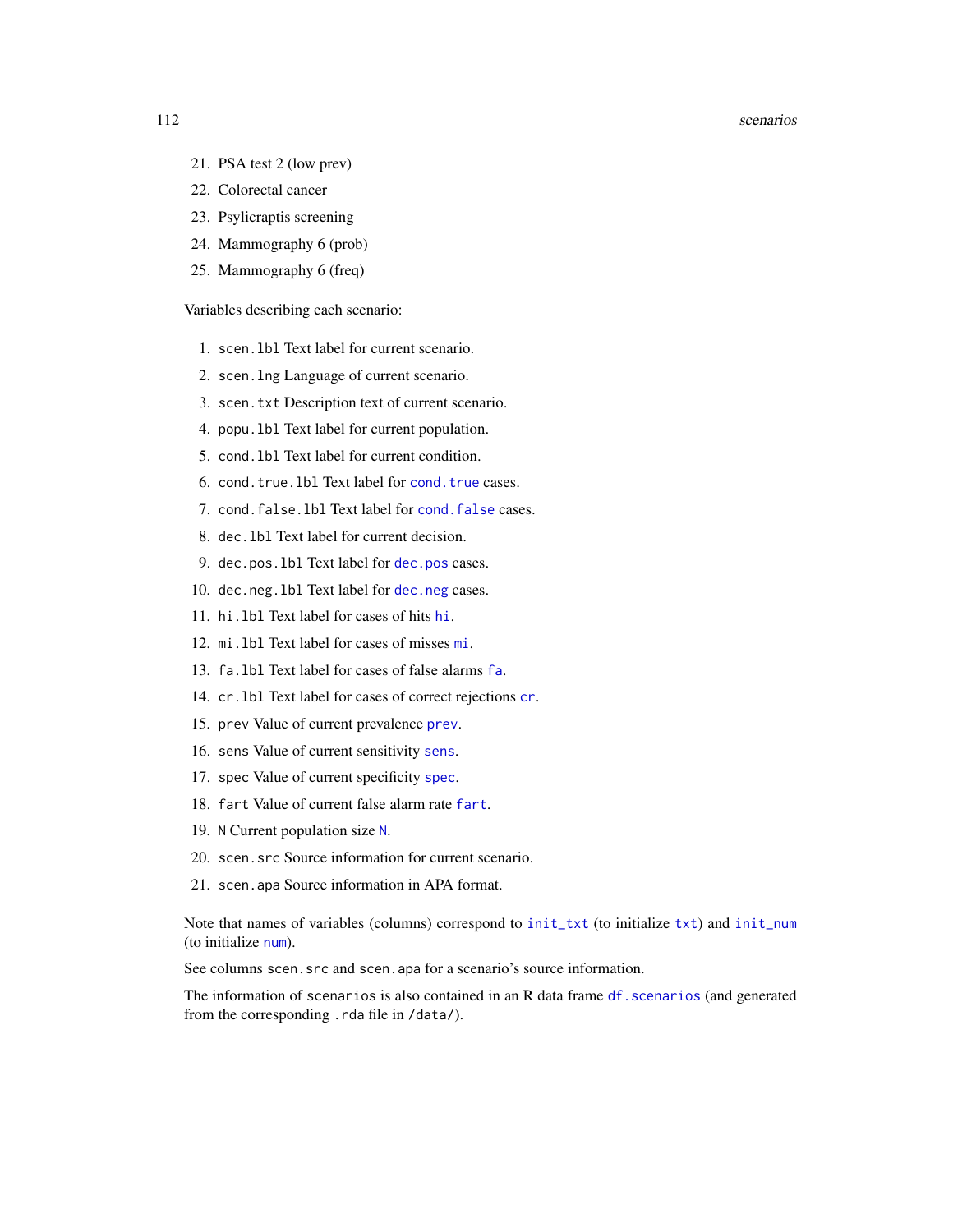<span id="page-112-1"></span><span id="page-112-0"></span>

# Description

sens defines a decision's sensitivity (or hit rate) value: The conditional probability of the decision being positive if the condition is TRUE.

#### Usage

sens

# Format

An object of class numeric of length 1.

#### Details

Understanding or obtaining the sensitivity sens (or hit rate HR):

• Definition: sens is the conditional probability for a (correct) positive decision given that the condition is TRUE:

sens =  $p$ (decision =  $positive$  | condition = TRUE)

or the probability of correctly detecting true cases (condition = TRUE).

- Perspective: sens further classifies the subset of [cond.true](#page-44-0) individuals by decision (sens = hi/cond.true).
- Alternative names: true positive rate (TPR), hit rate (HR), probability of detection, power = 1 beta, recall
- Relationships:

a. sens is the complement of the miss rate [mirt](#page-78-0) (aka. false negative rate FNR or the rate of Type-II errors):

sens =  $(1 - \text{miss rate}) = (1 - \text{FNR})$ 

b. sens is the opposite conditional probability – but not the complement – of the positive predictive value [PPV](#page-103-0):

 $PPV = p$ (condition = TRUE | decision = positive)

- In terms of frequencies, sens is the ratio of [hi](#page-60-0) divided by [cond.true](#page-44-0) (i.e.,  $hi + mi$  $hi + mi$ ):  $sens = hi/cond.true = hi/(hi + mi)$
- Dependencies: sens is a feature of a decision process or diagnostic procedure and a measure of correct decisions (true positives).

Due to being a conditional probability, the value of sens is not intrinsic to the decision process, but also depends on the condition's prevalence value [prev](#page-104-0).

# References

Consult [Wikipedia](https://en.wikipedia.org/wiki/Sensitivity_and_specificity) for additional information.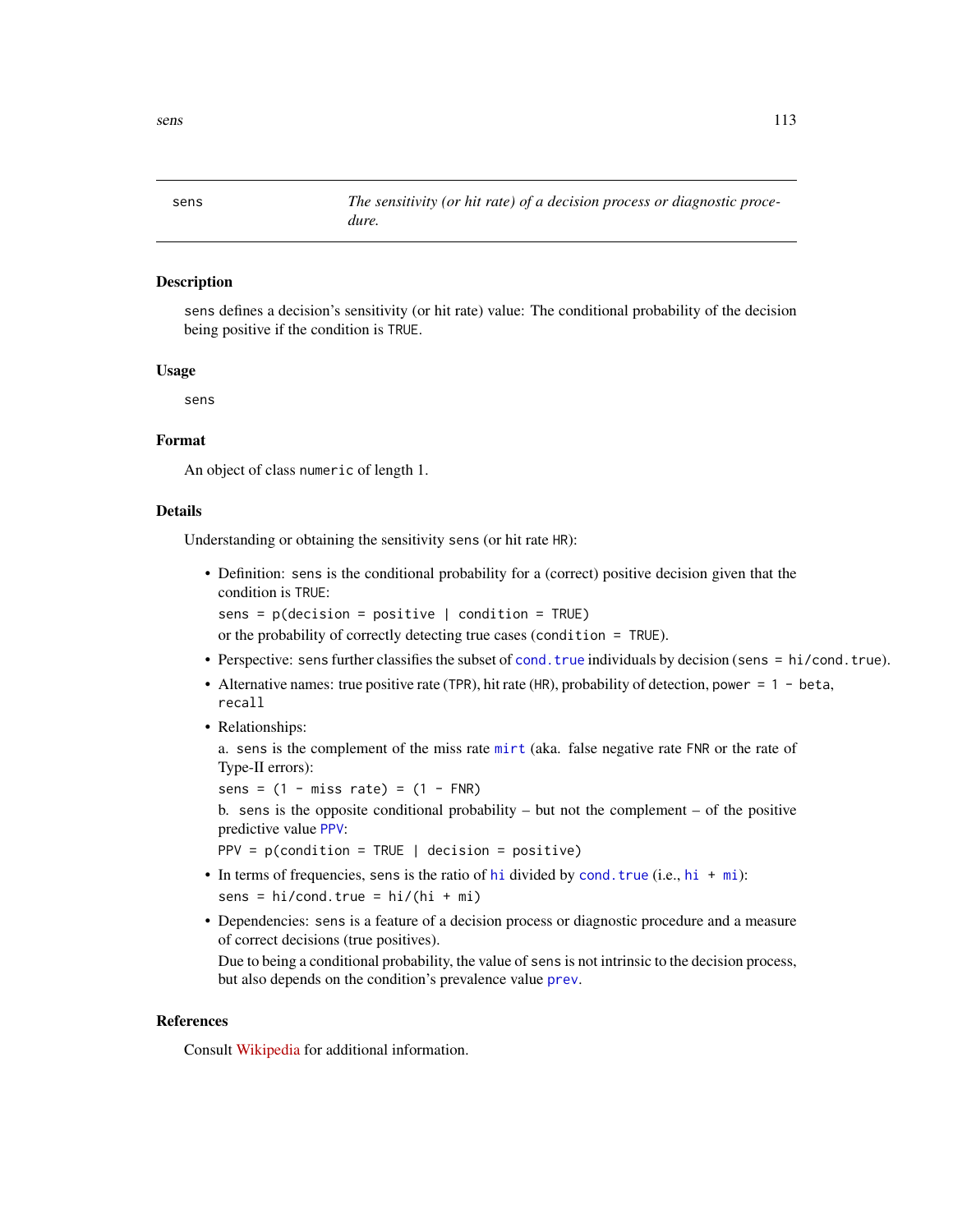# <span id="page-113-1"></span>See Also

[comp\\_sens](#page-41-0) computes sens as the complement of [mirt](#page-78-0); [prob](#page-106-0) contains current probability information; [comp\\_prob](#page-32-0) computes current probability information; [num](#page-82-0) contains basic numeric parameters; [init\\_num](#page-61-0) initializes basic numeric parameters; [comp\\_freq](#page-16-0) computes current frequency information; [is\\_prob](#page-71-0) verifies probability inputs.

Other probabilities: [FDR](#page-56-0), [FOR](#page-57-0), [NPV](#page-81-0), [PPV](#page-103-0), [fart](#page-55-0), [mirt](#page-78-0), [ppod](#page-102-0), [prev](#page-104-0), [spec](#page-113-0)

Other essential parameters: [cr](#page-46-0), [fa](#page-54-0), [hi](#page-60-0), [mi](#page-77-0), [prev](#page-104-0), [spec](#page-113-0)

## Examples

```
sens \leq -0.85 # => sets a sensitivity value of 85%
sens <- 85/100 # => (decision = positive) for 85 out of 100 people with (condition = TRUE)
is_prob(sens) # => TRUE (as sens is a probability)
```
<span id="page-113-0"></span>spec *The specificity of a decision process or diagnostic procedure.*

## Description

spec defines a decision's specificity value (or correct rejection rate): The conditional probability of the decision being negative if the condition is FALSE.

#### Usage

spec

## Format

An object of class numeric of length 1.

#### Details

Understanding or obtaining the specificity value spec:

• Definition: spec is the conditional probability for a (correct) negative decision given that the condition is FALSE:

spec =  $p$ (decision = negative | condition =  $F$ ALSE)

or the probability of correctly detecting false cases (condition = FALSE).

- Perspective: spec further classifies the subset of cond. false individuals by decision (spec = cr/[cond.false](#page-43-0)).
- Alternative names: true negative rate (TNR), correct rejection rate, 1 alpha
- Relationships:

a. spec is the complement of the false alarm rate [fart](#page-55-0):

 $spec = 1 - fart$ 

b. spec is the opposite conditional probability – but not the complement – of the negative predictive value [NPV](#page-81-0):

 $NPV = p$ (condition = FALSE | decision = negative)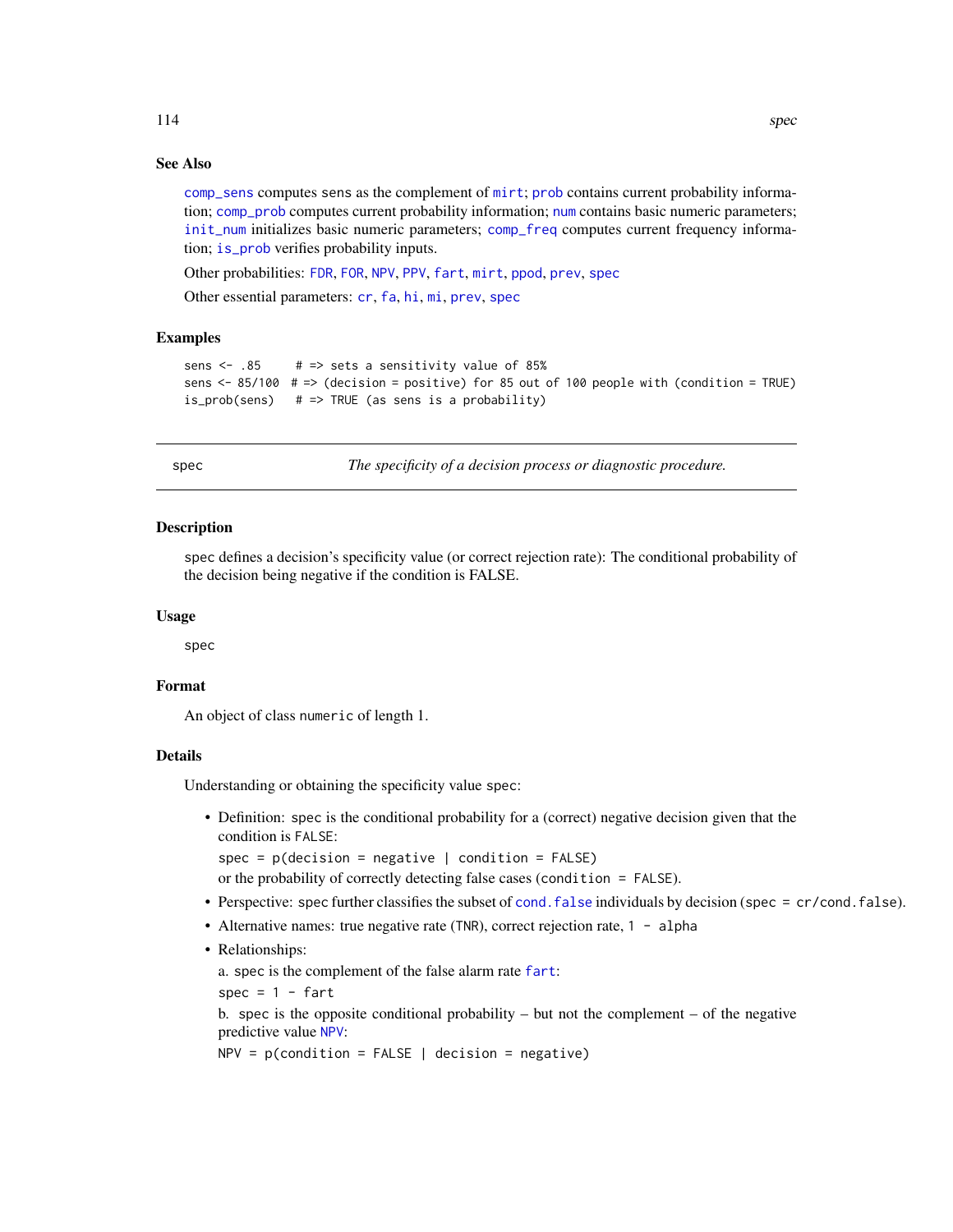# <span id="page-114-0"></span>summary.riskyr 115

- In terms of frequencies, spec is the ratio of [cr](#page-46-0) divided by cond. [fa](#page-54-0)lse (i.e.,  $fa + cr$ ):  $spec = cr/cond.false = cr/(fa + cr)$
- Dependencies: spec is a feature of a decision process or diagnostic procedure and a measure of correct decisions (true negatives).

However, due to being a conditional probability, the value of spec is not intrinsic to the decision process, but also depends on the condition's prevalence value [prev](#page-104-0).

# References

Consult [Wikipedia](https://en.wikipedia.org/wiki/Sensitivity_and_specificity) for additional information.

#### See Also

[comp\\_spec](#page-42-0) computes spec as the complement of [fart](#page-55-0); [prob](#page-106-0) contains current probability information; [comp\\_prob](#page-32-0) computes current probability information; [num](#page-82-0) contains basic numeric parameters; [init\\_num](#page-61-0) initializes basic numeric parameters; [comp\\_freq](#page-16-0) computes current frequency information; [is\\_prob](#page-71-0) verifies probability inputs.

Other probabilities: [FDR](#page-56-0), [FOR](#page-57-0), [NPV](#page-81-0), [PPV](#page-103-0), [fart](#page-55-0), [mirt](#page-78-0), [ppod](#page-102-0), [prev](#page-104-0), [sens](#page-112-0)

Other essential parameters: [cr](#page-46-0), [fa](#page-54-0), [hi](#page-60-0), [mi](#page-77-0), [prev](#page-104-0), [sens](#page-112-0)

# Examples

```
spec \leq -75 # => sets a specificity value of 75%
spec \le 75/100 \# => (decision = negative) for 75 out of 100 people with (condition = FALSE)
is_prob(spec) # => TRUE (as spec is a probability)
```
summary.riskyr *Summarizing a riskyr scenario.*

#### Description

summary.riskyr provides a summary method for objects of class "riskyr".

#### Usage

```
## S3 method for class 'riskyr'
summary(object = NULL, summarize = "all", \ldots)
```
#### Arguments

| object    | An object of class "riskyr", usually a result of a call to riskyr. Inbuilt scenarios<br>are also of type "riskyr".                                                                     |
|-----------|----------------------------------------------------------------------------------------------------------------------------------------------------------------------------------------|
| summarize | What is summarized as a vector consisting of $c$ ("freq", "prob", "accu")<br>for frequencies, probabilities, and accuracy respectively. The default "all" is an<br>alias to all three. |
| $\ddots$  | Additional parameters to be passed to the underlying summary functions.                                                                                                                |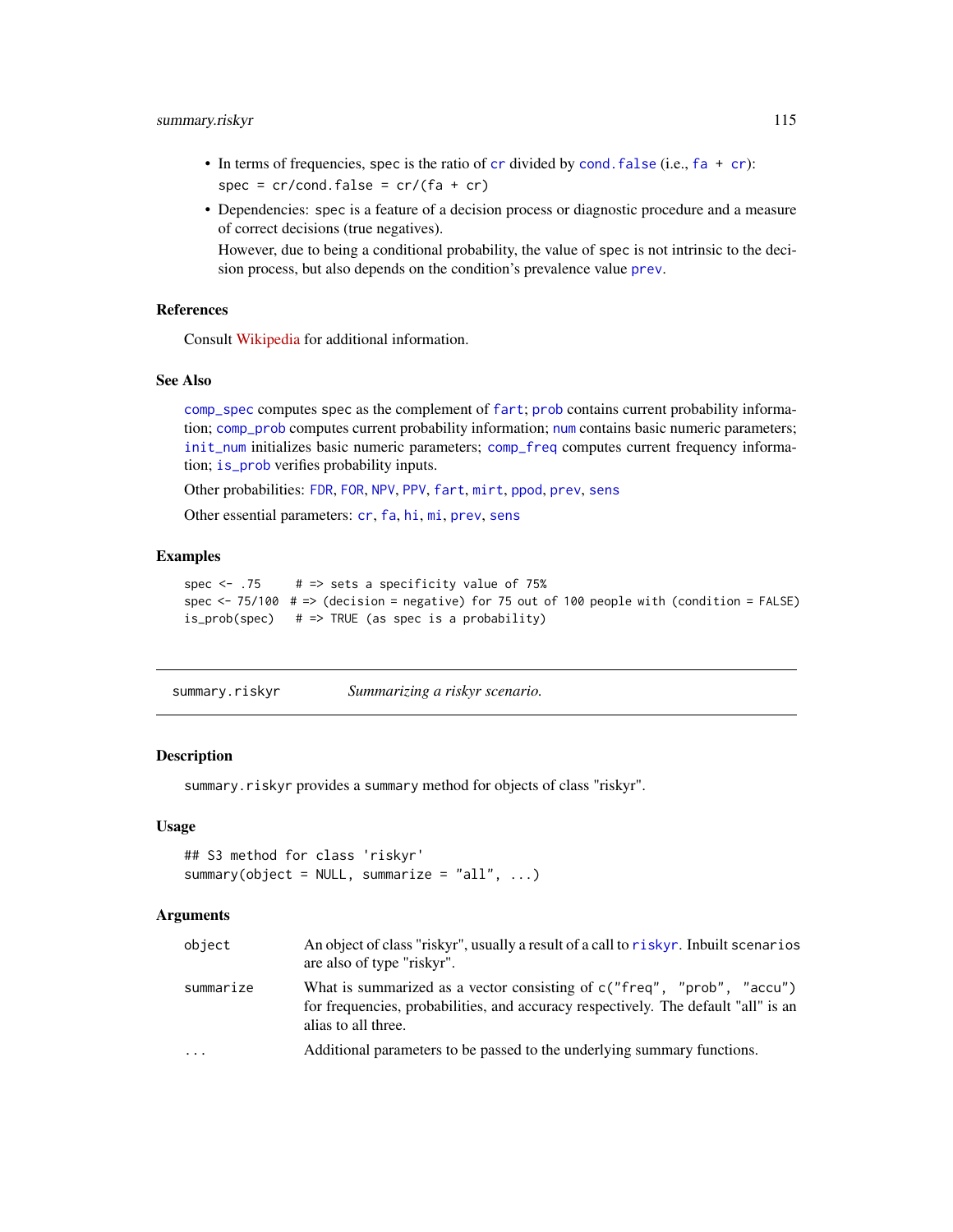# <span id="page-115-1"></span>Format

An object of class summary. riskyr with up to 9 entries.

#### Value

A summary list obj.sum with up to 9 entries, dependent on which information is requested by summarize.

Scenario name, relevant condition , and N are summarized by default.

#### Examples

summary(scenarios\$n4)

<span id="page-115-0"></span>txt *List current values of basic text elements.*

#### Description

txt is initialized to a list of named elements to define all titles and labels corresponding to the current scenario and used throughout the riskyr package.

## Usage

txt

# Format

An object of class list of length 16.

# **Details**

All textual elements that specify titles and details of the current scenario are stored as named elements (of type character) in a list txt. To change an element, assign a new character object to an existing name.

txt currently contains the following text labels:

- 1. scen.lbl The current scenario title (sometimes in Title Caps).
- 2. scen.txt A longer text description of the current scenario (which may extend over several lines).
- 3. scen.src The source information for the current scenario.
- 4. scen.apa The source information in APA format.
- 5. scen.lng The language of the current scenario (as character code). Options: "en"...English, "de"... German.
- 6. popu.lbl A brief description of the current target population [popu](#page-101-0) or sample.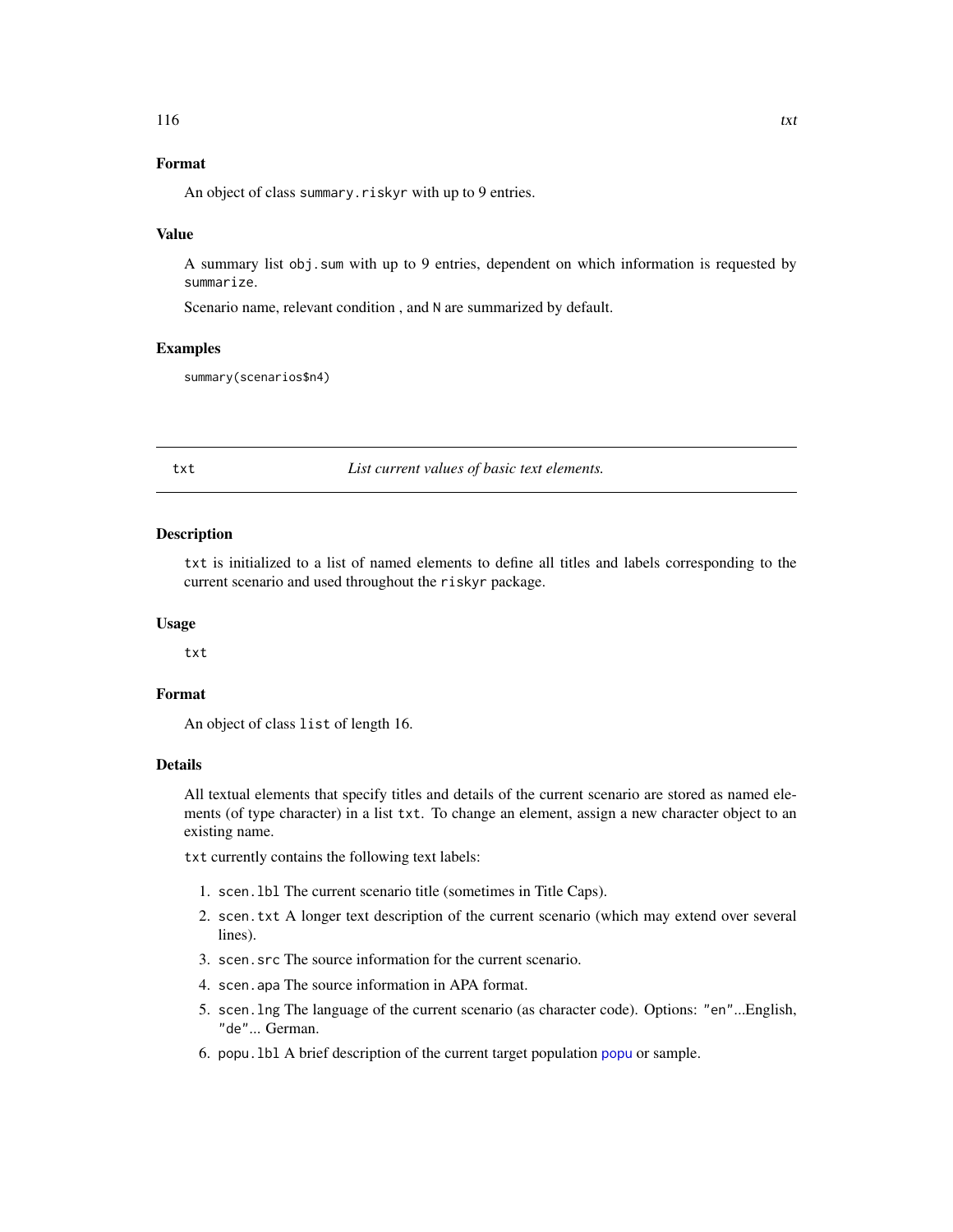- <span id="page-116-0"></span>7. cond.lbl A name for the *condition* or feature (e.g., some disease) currently considered.
- 8. cond.true.lbl A label for the *presence* of the current condition or [cond.true](#page-44-0) cases (the condition's true state of TRUE).
- 9. cond.false.lbl A label for the *absence* of the current condition or [cond.false](#page-43-0) cases (the condition's true state of FALSE).
- 10. dec.lbl A name for the *decision* or judgment (e.g., some diagnostic test) currently made.
- 11. dec.pos.lbl A label for *positive* decisions or [dec.pos](#page-50-0) cases (e.g., predicting the presence of the condition).
- 12. dec.neg.lbl A label for *negative* decisions or [dec.neg](#page-49-0) cases (e.g., predicting the absence of the condition).
- 13. hi.lbl A label for *hits* or *true positives* [hi](#page-60-0) (i.e., correct decisions of the presence of the condition, when the condition is actually present).
- 14. mi.lbl A label for *misses* or *false negatives* [mi](#page-77-0) (i.e., incorrect decisions of the absence of the condition when the condition is actually present).
- 15. fa.lbl A label for *false alarms* or *false positives* [fa](#page-54-0) (i.e., incorrect decisions of the presence of the condition when the condition is actually absent).
- 16. cr.lbl A label for *correct rejections* or *true negatives* [cr](#page-46-0) (i.e., a correct decision of the absence of the condition, when the condition is actually absent).

#### See Also

[init\\_txt](#page-64-0) initializes text information; [num](#page-82-0) contains basic numeric parameters; [init\\_num](#page-61-0) initializes basic numeric parameters; [pal](#page-83-0) contains current color information; [init\\_pal](#page-62-0) initializes color information; [freq](#page-59-0) contains current frequency information; [comp\\_freq](#page-16-0) computes current frequency information; [prob](#page-106-0) contains current probability information; [comp\\_prob](#page-32-0) computes current probability information.

Other lists containing current scenario information: [accu](#page-2-0), [freq](#page-59-0), [num](#page-82-0), [pal](#page-83-0), [prob](#page-106-0)

#### Examples

```
txt # => show all current names and elements
txt$scen.lbl # \Rightarrow show the current scenario label (e.g., used in plot titles)
txt$scen.lbl <- "My favorite example" # => set a new scenario title
```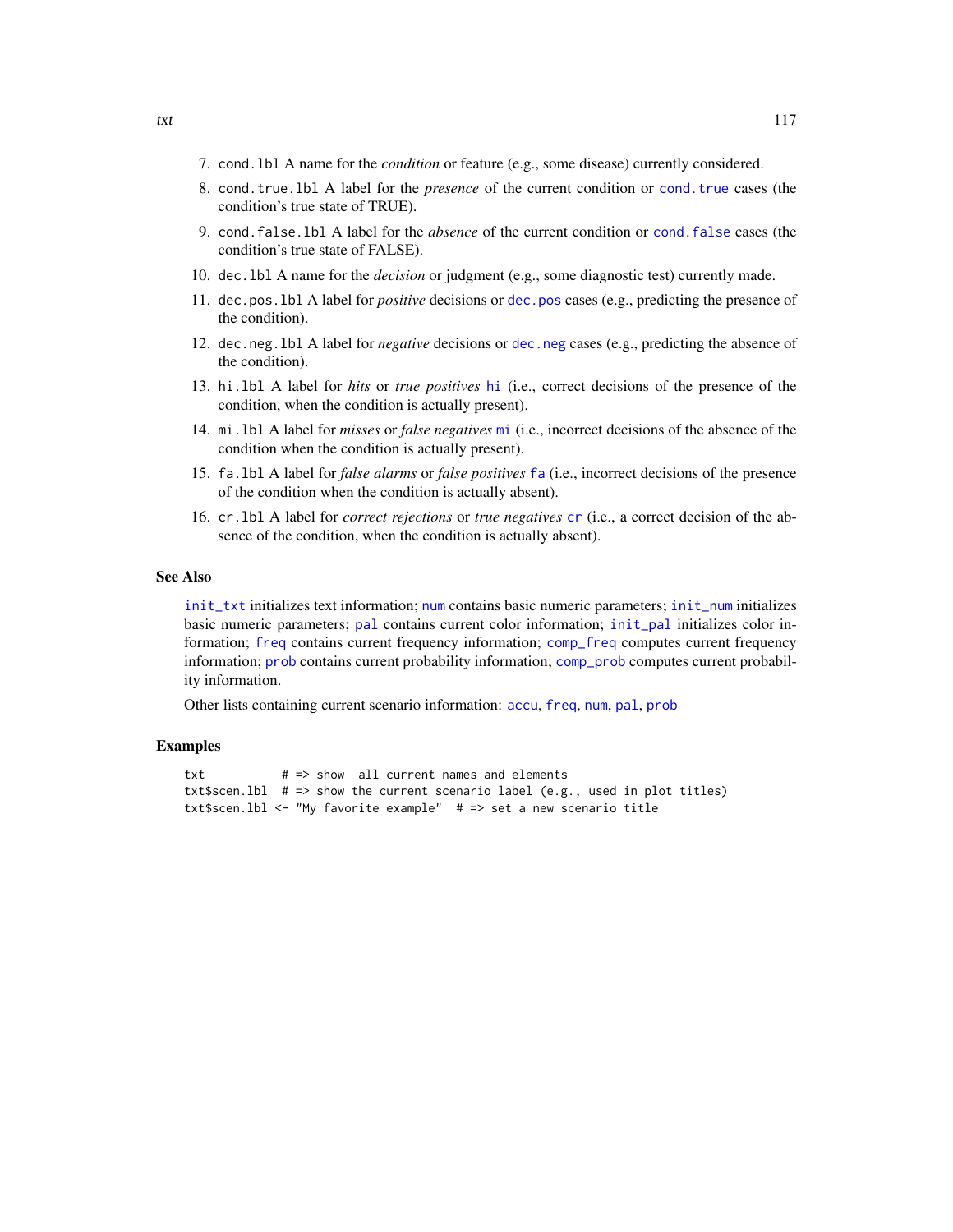# Index

∗Topic datasets accu, [3](#page-2-1) cond.false, [44](#page-43-1) cond.true, [45](#page-44-1) cr, [47](#page-46-1) dec.cor, [48](#page-47-0) dec.err, [49](#page-48-0) dec.neg, [50](#page-49-1) dec.pos, [51](#page-50-1) df.scenarios, [53](#page-52-1) fa, [55](#page-54-1) fart, [56](#page-55-1) FDR, [57](#page-56-1) FOR, [58](#page-57-1) freq, [60](#page-59-1) hi, [61](#page-60-1) mi, [78](#page-77-1) mirt, [79](#page-78-1) N, [81](#page-80-1) NPV, [82](#page-81-1) num, [83](#page-82-1) pal, [84](#page-83-1) popu, [102](#page-101-1) ppod, [103](#page-102-1) PPV, [104](#page-103-1) prev, [105](#page-104-1) prob, [107](#page-106-1) scenarios, [111](#page-110-0) sens, [113](#page-112-1) spec, [114](#page-113-1) txt, [116](#page-115-1) accu, [3,](#page-2-1) *[8](#page-7-0)[–10](#page-9-0)*, *[61](#page-60-1)*, *[83](#page-82-1)*, *[85](#page-84-0)*, *[89](#page-88-0)*, *[94](#page-93-0)*, *[96](#page-95-0)*, *[99](#page-98-0)*, *[108](#page-107-1)*, *[117](#page-116-0)* alpha *(*fart*)*, [56](#page-55-1) as\_pb, [5,](#page-4-0) *[6](#page-5-0)*, *[67](#page-66-0)*, *[69](#page-68-0)[–72](#page-71-1)*, *[74–](#page-73-0)[76](#page-75-0)*, *[78](#page-77-1)* as\_pc, *[5](#page-4-0)*, [6,](#page-5-0) *[67](#page-66-0)*, *[69](#page-68-0)[–72](#page-71-1)*, *[74–](#page-73-0)[76](#page-75-0)*, *[78](#page-77-1)* baserate\_cond.true *(*prev*)*, [105](#page-104-1) baserate\_dec.pos *(*ppod*)*, [103](#page-102-1)

beta *(*mirt*)*, [79](#page-78-1)

comp\_acc, *[4](#page-3-0)*, [7,](#page-6-0) *[10](#page-9-0)[–16](#page-15-0)*, *[27,](#page-26-0) [28](#page-27-0)*, *[30](#page-29-0)*, *[32](#page-31-0)*, *[35](#page-34-0)*, *[38](#page-37-0)*, *[43,](#page-42-1) [44](#page-43-1)* comp\_accu, *[3,](#page-2-1) [4](#page-3-0)*, *[8](#page-7-0)*, [8,](#page-7-0) *[11](#page-10-0)[–16](#page-15-0)*, *[27,](#page-26-0) [28](#page-27-0)*, *[30](#page-29-0)*, *[32](#page-31-0)*, *[35](#page-34-0)*, *[38](#page-37-0)*, *[43,](#page-42-1) [44](#page-43-1)*, *[89](#page-88-0)*, *[94](#page-93-0)*, *[96](#page-95-0)*, *[100](#page-99-0)* comp\_comp\_pair, *[5,](#page-4-0) [6](#page-5-0)*, *[8](#page-7-0)*, *[10](#page-9-0)[–12](#page-11-0)*, [12,](#page-11-0) *[14](#page-13-0)[–18](#page-17-0)*, *[22](#page-21-0)*, *[24](#page-23-0)*, *[27,](#page-26-0) [28](#page-27-0)*, *[30](#page-29-0)*, *[32](#page-31-0)*, *[35](#page-34-0)*, *[38](#page-37-0)*, *[41](#page-40-0)*, *[43,](#page-42-1) [44](#page-43-1)*, *[67](#page-66-0)* comp\_complement, *[5,](#page-4-0) [6](#page-5-0)*, *[8](#page-7-0)*, *[10](#page-9-0)*, [10,](#page-9-0) *[12](#page-11-0)[–18](#page-17-0)*, *[22](#page-21-0)*, *[24](#page-23-0)*, *[26](#page-25-0)[–28](#page-27-0)*, *[30](#page-29-0)*, *[32](#page-31-0)*, *[35](#page-34-0)*, *[38](#page-37-0)*, *[41](#page-40-0)[–44](#page-43-1)*, *[67](#page-66-0)* comp\_complete\_prob\_set, *[8](#page-7-0)*, *[10,](#page-9-0) [11](#page-10-0)*, [11,](#page-10-0) *[13](#page-12-0)[–18](#page-17-0)*, *[22](#page-21-0)*, *[24](#page-23-0)*, *[27,](#page-26-0) [28](#page-27-0)*, *[30](#page-29-0)*, *[32](#page-31-0)*, *[35](#page-34-0)*, *[38](#page-37-0)*, *[41](#page-40-0)*, *[43,](#page-42-1) [44](#page-43-1)*, *[78](#page-77-1)* comp\_fart, *[8](#page-7-0)*, *[10](#page-9-0)[–13](#page-12-0)*, [14,](#page-13-0) *[15,](#page-14-0) [16](#page-15-0)*, *[27,](#page-26-0) [28](#page-27-0)*, *[30](#page-29-0)*, *[32](#page-31-0)*, *[35](#page-34-0)*, *[38](#page-37-0)*, *[43,](#page-42-1) [44](#page-43-1)*, *[57](#page-56-1)* comp\_FDR, *[8](#page-7-0)*, *[10](#page-9-0)[–14](#page-13-0)*, [15,](#page-14-0) *[16](#page-15-0)*, *[27,](#page-26-0) [28](#page-27-0)*, *[30](#page-29-0)*, *[32](#page-31-0)*, *[35](#page-34-0)*, *[38](#page-37-0)*, *[43,](#page-42-1) [44](#page-43-1)*, *[58](#page-57-1)* comp\_FOR, *[8](#page-7-0)*, *[10](#page-9-0)[–15](#page-14-0)*, [16,](#page-15-0) *[27,](#page-26-0) [28](#page-27-0)*, *[30](#page-29-0)*, *[32](#page-31-0)*, *[35](#page-34-0)*, *[38](#page-37-0)*, *[43,](#page-42-1) [44](#page-43-1)*, *[59](#page-58-0)* comp\_freq, *[5,](#page-4-0) [6](#page-5-0)*, *[17](#page-16-1)*, [17,](#page-16-1) *[20](#page-19-0)*, *[22](#page-21-0)*, *[24](#page-23-0)[–26](#page-25-0)*, *[29](#page-28-0)*, *[33](#page-32-1)[–35](#page-34-0)*, *[38](#page-37-0)*, *[41](#page-40-0)*, *[45](#page-44-1)[–52](#page-51-0)*, *[55](#page-54-1)*, *[57](#page-56-1)[–64](#page-63-0)*, *[67](#page-66-0)*, *[69](#page-68-0)[–72](#page-71-1)*, *[74](#page-73-0)[–76](#page-75-0)*, *[78](#page-77-1)[–81](#page-80-1)*, *[83](#page-82-1)*, *[85](#page-84-0)*, *[87](#page-86-0)*, *[90,](#page-89-0) [91](#page-90-0)*, *[94](#page-93-0)*, *[96](#page-95-0)*, *[98](#page-97-0)*, *[100,](#page-99-0) [101](#page-100-0)*, *[103](#page-102-1)*, *[105,](#page-104-1) [106](#page-105-0)*, *[108](#page-107-1)*, *[114,](#page-113-1) [115](#page-114-0)*, *[117](#page-116-0)* comp\_freq\_freq, *[18](#page-17-0)*, [19,](#page-18-0) *[22](#page-21-0)[–24](#page-23-0)*, *[26](#page-25-0)*, *[29](#page-28-0)*, *[34,](#page-33-0) [35](#page-34-0)*, *[37,](#page-36-0) [38](#page-37-0)*, *[40,](#page-39-0) [41](#page-40-0)* comp\_freq\_prob, *[17](#page-16-1)[–20](#page-19-0)*, [21,](#page-20-0) *[26](#page-25-0)*, *[29](#page-28-0)*, *[34,](#page-33-0) [35](#page-34-0)*, *[37,](#page-36-0) [38](#page-37-0)*, *[40,](#page-39-0) [41](#page-40-0)* comp\_min\_N, *[17](#page-16-1)[–20](#page-19-0)*, *[22](#page-21-0)[–24](#page-23-0)*, [25,](#page-24-0) *[29](#page-28-0)*, *[34,](#page-33-0) [35](#page-34-0)*, *[37](#page-36-0)*, *[40,](#page-39-0) [41](#page-40-0)*, *[60](#page-59-1)*, *[63](#page-62-1)*, *[81](#page-80-1)*, *[91](#page-90-0)*, *[101](#page-100-0)* comp\_mirt, *[8](#page-7-0)*, *[10](#page-9-0)[–16](#page-15-0)*, [26,](#page-25-0) *[28](#page-27-0)*, *[30](#page-29-0)*, *[32](#page-31-0)*, *[35](#page-34-0)*, *[38](#page-37-0)*, *[42](#page-41-1)[–44](#page-43-1)*, *[80](#page-79-0)* comp\_NPV, *[8](#page-7-0)*, *[10](#page-9-0)[–16](#page-15-0)*, *[27](#page-26-0)*, [27,](#page-26-0) *[30](#page-29-0)*, *[32](#page-31-0)*, *[35](#page-34-0)*, *[38](#page-37-0)*, *[43,](#page-42-1) [44](#page-43-1)*, *[83](#page-82-1)* comp\_popu, *[18](#page-17-0)*, *[20](#page-19-0)*, *[24](#page-23-0)*, *[26](#page-25-0)*, [28,](#page-27-0) *[41](#page-40-0)*, *[96](#page-95-0)*, *[98](#page-97-0)*, *[102](#page-101-1)* comp\_ppod, *[8](#page-7-0)*, *[10](#page-9-0)[–16](#page-15-0)*, *[27,](#page-26-0) [28](#page-27-0)*, [30,](#page-29-0) *[32](#page-31-0)*, *[35](#page-34-0)*, *[38](#page-37-0)*, *[43,](#page-42-1) [44](#page-43-1)* comp\_PPV, *[8](#page-7-0)*, *[10](#page-9-0)[–16](#page-15-0)*, *[27,](#page-26-0) [28](#page-27-0)*, *[30](#page-29-0)*, [31,](#page-30-0) *[35](#page-34-0)*, *[38](#page-37-0)*, *[43,](#page-42-1) [44](#page-43-1)*, *[105](#page-104-1)*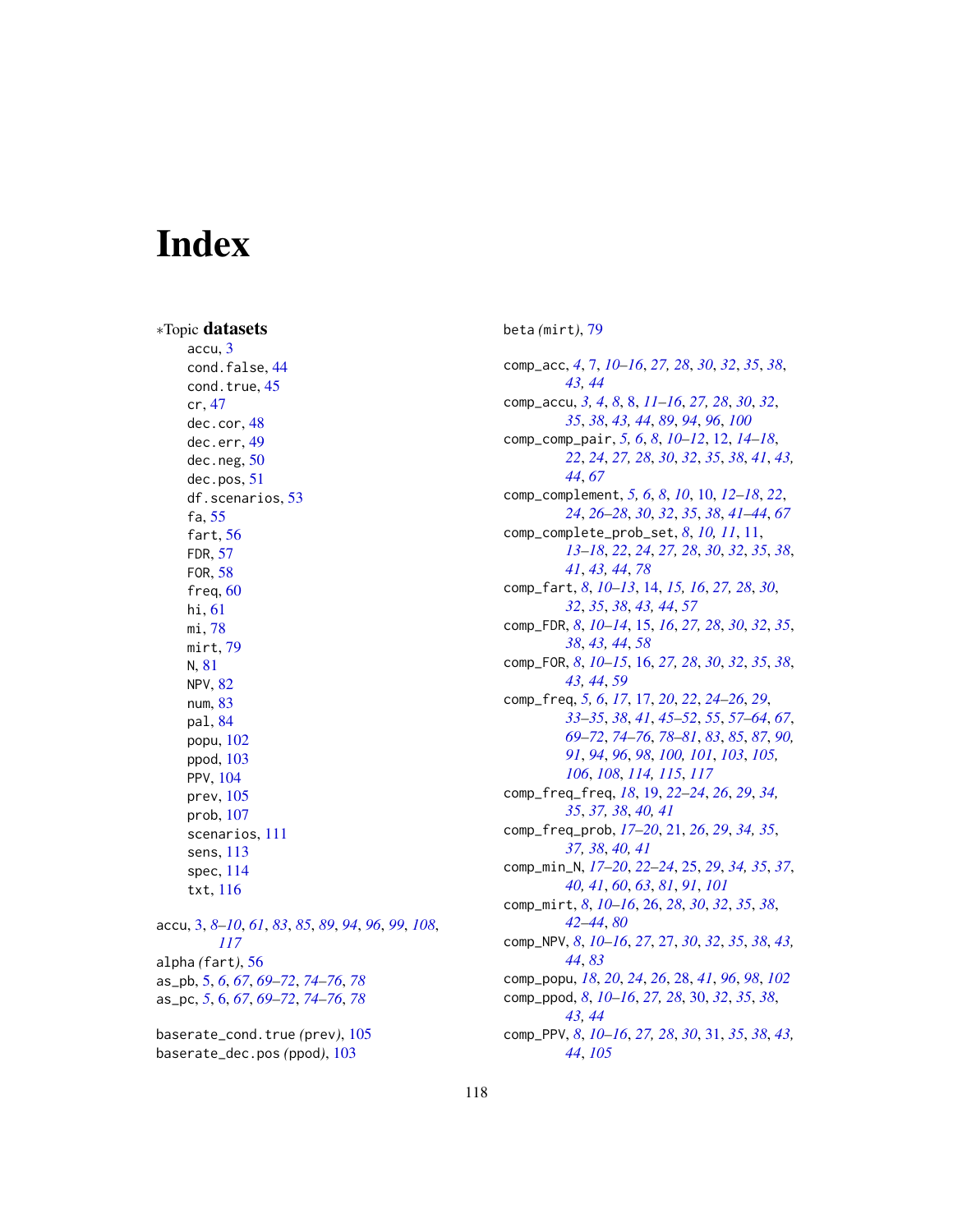#### INDEX 119

comp\_prev, [32](#page-31-0) comp\_prob, *[5,](#page-4-0) [6](#page-5-0)*, *[8](#page-7-0)*, *[10](#page-9-0)[–18](#page-17-0)*, *[20](#page-19-0)*, *[24](#page-23-0)*, *[26–](#page-25-0)[28](#page-27-0)*, *[30](#page-29-0)*, *[32,](#page-31-0) [33](#page-32-1)*, [33,](#page-32-1) *[34](#page-33-0)*, *[38](#page-37-0)*, *[40,](#page-39-0) [41](#page-40-0)*, *[43–](#page-42-1)[48](#page-47-0)*, *[50](#page-49-1)[–52](#page-51-0)*, *[55](#page-54-1)*, *[57–](#page-56-1)[59](#page-58-0)*, *[62–](#page-61-1)[64](#page-63-0)*, *[67](#page-66-0)*, *[69–](#page-68-0)[72](#page-71-1)*, *[74](#page-73-0)[–76](#page-75-0)*, *[78](#page-77-1)[–81](#page-80-1)*, *[83](#page-82-1)*, *[85](#page-84-0)*, *[87](#page-86-0)*, *[91](#page-90-0)*, *[101](#page-100-0)*, *[103](#page-102-1)*, *[105,](#page-104-1) [106](#page-105-0)*, *[108](#page-107-1)*, *[114,](#page-113-1) [115](#page-114-0)*, *[117](#page-116-0)* comp\_prob\_freq, *[8](#page-7-0)*, *[10–](#page-9-0)[16](#page-15-0)*, *[19,](#page-18-0) [20](#page-19-0)*, *[22–](#page-21-0)[24](#page-23-0)*, *[26](#page-25-0)[–28](#page-27-0)*, *[30](#page-29-0)*, *[32](#page-31-0)*, *[34,](#page-33-0) [35](#page-34-0)*, [36,](#page-35-0) *[40,](#page-39-0) [41](#page-40-0)*, *[43,](#page-42-1) [44](#page-43-1)* comp\_prob\_prob, *[18](#page-17-0)[–20](#page-19-0)*, *[22–](#page-21-0)[24](#page-23-0)*, *[26](#page-25-0)*, *[29](#page-28-0)*, *[35](#page-34-0)*, *[37,](#page-36-0) [38](#page-37-0)*, [39](#page-38-0) comp\_sens, *[8](#page-7-0)*, *[10](#page-9-0)[–16](#page-15-0)*, *[26–](#page-25-0)[28](#page-27-0)*, *[30](#page-29-0)*, *[32](#page-31-0)*, *[35](#page-34-0)*, *[38](#page-37-0)*, [42,](#page-41-1) *[44](#page-43-1)*, *[114](#page-113-1)* comp\_spec, *[8](#page-7-0)*, *[10](#page-9-0)[–16](#page-15-0)*, *[27,](#page-26-0) [28](#page-27-0)*, *[30](#page-29-0)*, *[32](#page-31-0)*, *[35](#page-34-0)*, *[38](#page-37-0)*, *[43](#page-42-1)*, [43,](#page-42-1) *[115](#page-114-0)* cond.false, *[17](#page-16-1)[–20](#page-19-0)*, *[22,](#page-21-0) [23](#page-22-0)*, *[29](#page-28-0)*, *[34,](#page-33-0) [35](#page-34-0)*, *[37,](#page-36-0) [38](#page-37-0)*, *[40,](#page-39-0) [41](#page-40-0)*, *[44](#page-43-1)*, [44,](#page-43-1) *[45–](#page-44-1)[52](#page-51-0)*, *[54–](#page-53-0)[56](#page-55-1)*, *[60–](#page-59-1)[62](#page-61-1)*, *[64,](#page-63-0) [65](#page-64-1)*, *[79](#page-78-1)*, *[81](#page-80-1)*, *[84](#page-83-1)*, *[90](#page-89-0)*, *[100](#page-99-0)*, *[109](#page-108-0)*, *[112](#page-111-0)*, *[114,](#page-113-1) [115](#page-114-0)*, *[117](#page-116-0)* cond.true, *[17](#page-16-1)[–20](#page-19-0)*, *[22,](#page-21-0) [23](#page-22-0)*, *[29](#page-28-0)*, *[33–](#page-32-1)[35](#page-34-0)*, *[37,](#page-36-0) [38](#page-37-0)*, *[40,](#page-39-0) [41](#page-40-0)*, *[45](#page-44-1)*, [45,](#page-44-1) *[46–](#page-45-0)[52](#page-51-0)*, *[54,](#page-53-0) [55](#page-54-1)*, *[60–](#page-59-1)[62](#page-61-1)*, *[64,](#page-63-0) [65](#page-64-1)*, *[79](#page-78-1)[–81](#page-80-1)*, *[84](#page-83-1)*, *[90](#page-89-0)*, *[100](#page-99-0)*, *[105](#page-104-1)*, *[107](#page-106-1)*, *[109](#page-108-0)*, *[112,](#page-111-0) [113](#page-112-1)*, *[117](#page-116-0)* cr, *[8,](#page-7-0) [9](#page-8-0)*, *[18](#page-17-0)[–20](#page-19-0)*, *[22,](#page-21-0) [23](#page-22-0)*, *[29](#page-28-0)*, *[32–](#page-31-0)[38](#page-37-0)*, *[40,](#page-39-0) [41](#page-40-0)*, *[44](#page-43-1)[–47](#page-46-1)*, [47,](#page-46-1) *[48–](#page-47-0)[52](#page-51-0)*, *[54–](#page-53-0)[56](#page-55-1)*, *[59–](#page-58-0)[62](#page-61-1)*, *[64](#page-63-0)*, *[66](#page-65-0)*, *[79](#page-78-1)*, *[81,](#page-80-1) [82](#page-81-1)*, *[84](#page-83-1)*, *[90](#page-89-0)*, *[100](#page-99-0)*, *[102,](#page-101-1) [103](#page-102-1)*, *[105,](#page-104-1) [106](#page-105-0)*, *[109](#page-108-0)*, *[112](#page-111-0)*, *[114,](#page-113-1) [115](#page-114-0)*, *[117](#page-116-0)* dec.cor, *[4](#page-3-0)*, *[7](#page-6-0)*, *[9](#page-8-0)*, *[18](#page-17-0)*, *[30](#page-29-0)*, *[45–](#page-44-1)[48](#page-47-0)*, [48,](#page-47-0) *[49–](#page-48-0)[52](#page-51-0)*, *[55](#page-54-1)*, *[60](#page-59-1)[–62](#page-61-1)*, *[79](#page-78-1)*, *[81](#page-80-1)* dec.err, *[18](#page-17-0)*, *[45](#page-44-1)[–49](#page-48-0)*, [49,](#page-48-0) *[51,](#page-50-1) [52](#page-51-0)*, *[55](#page-54-1)*, *[60–](#page-59-1)[62](#page-61-1)*, *[79](#page-78-1)*, *[81](#page-80-1)* dec.neg, *[17](#page-16-1)[–20](#page-19-0)*, *[23](#page-22-0)*, *[29](#page-28-0)*, *[34,](#page-33-0) [35](#page-34-0)*, *[37,](#page-36-0) [38](#page-37-0)*, *[40,](#page-39-0) [41](#page-40-0)*, *[45](#page-44-1)[–50](#page-49-1)*, [50,](#page-49-1) *[51,](#page-50-1) [52](#page-51-0)*, *[54,](#page-53-0) [55](#page-54-1)*, *[59–](#page-58-0)[62](#page-61-1)*, *[64](#page-63-0)*, *[66](#page-65-0)*, *[79](#page-78-1)*, *[81,](#page-80-1) [82](#page-81-1)*, *[84](#page-83-1)*, *[90](#page-89-0)*, *[100](#page-99-0)*, *[109](#page-108-0)*, *[112](#page-111-0)*, *[117](#page-116-0)*

- dec.pos, *[7](#page-6-0)*, *[17](#page-16-1)[–20](#page-19-0)*, *[23](#page-22-0)*, *[29,](#page-28-0) [30](#page-29-0)*, *[34,](#page-33-0) [35](#page-34-0)*, *[37,](#page-36-0) [38](#page-37-0)*, *[40,](#page-39-0) [41](#page-40-0)*, *[45](#page-44-1)[–51](#page-50-1)*, [51,](#page-50-1) *[52](#page-51-0)*, *[54,](#page-53-0) [55](#page-54-1)*, *[57,](#page-56-1) [58](#page-57-1)*, *[60](#page-59-1)[–62](#page-61-1)*, *[64,](#page-63-0) [65](#page-64-1)*, *[79](#page-78-1)*, *[81](#page-80-1)*, *[84](#page-83-1)*, *[90](#page-89-0)*, *[100](#page-99-0)*, *[103,](#page-102-1) [104](#page-103-1)*, *[107](#page-106-1)*, *[109](#page-108-0)*, *[112](#page-111-0)*, *[117](#page-116-0)*
- df.scenarios, [53,](#page-52-1) *[112](#page-111-0)*
- fa, *[8,](#page-7-0) [9](#page-8-0)*, *[18](#page-17-0)[–20](#page-19-0)*, *[22,](#page-21-0) [23](#page-22-0)*, *[29](#page-28-0)*, *[32–](#page-31-0)[38](#page-37-0)*, *[40,](#page-39-0) [41](#page-40-0)*, *[44](#page-43-1)[–52](#page-51-0)*, *[54,](#page-53-0) [55](#page-54-1)*, [55,](#page-54-1) *[56](#page-55-1)*, *[58](#page-57-1)*, *[60–](#page-59-1)[62](#page-61-1)*, *[64](#page-63-0)*, *[66](#page-65-0)*, *[79](#page-78-1)*, *[81](#page-80-1)*, *[84](#page-83-1)*, *[90](#page-89-0)*, *[100](#page-99-0)*, *[102–](#page-101-1)[106](#page-105-0)*, *[109](#page-108-0)*, *[112](#page-111-0)*, *[114,](#page-113-1) [115](#page-114-0)*, *[117](#page-116-0)* fallout, *[55](#page-54-1)* fallout *(*fart*)*, [56](#page-55-1)
- fart, *[12](#page-11-0)*, *[14](#page-13-0)*, *[17](#page-16-1)*, *[20](#page-19-0)[–23](#page-22-0)*, *[33](#page-32-1)[–35](#page-34-0)*, *[38](#page-37-0)[–41](#page-40-0)*, *[43](#page-42-1)[–45](#page-44-1)*, *[54,](#page-53-0) [55](#page-54-1)*, [56,](#page-55-1) *[57](#page-56-1)[–59](#page-58-0)*, *[62,](#page-61-1) [63](#page-62-1)*, *[68](#page-67-0)*, *[73](#page-72-0)*, *[76](#page-75-0)*, *[80](#page-79-0)*, *[83](#page-82-1)*, *[86](#page-85-0)[–89](#page-88-0)*, *[92,](#page-91-0) [93](#page-92-0)*, *[96](#page-95-0)[–99](#page-98-0)*, *[103](#page-102-1)*, *[105](#page-104-1)[–107](#page-106-1)*, *[109,](#page-108-0) [110](#page-109-0)*, *[112](#page-111-0)*, *[114,](#page-113-1) [115](#page-114-0)* FDR, *[15](#page-14-0)*, *[20](#page-19-0)*, *[23](#page-22-0)*, *[34,](#page-33-0) [35](#page-34-0)*, *[38](#page-37-0)*, *[40,](#page-39-0) [41](#page-40-0)*, *[52](#page-51-0)*, *[56,](#page-55-1) [57](#page-56-1)*, [57,](#page-56-1) *[59](#page-58-0)*, *[80](#page-79-0)*, *[83](#page-82-1)*, *[103](#page-102-1)[–107](#page-106-1)*, *[114,](#page-113-1) [115](#page-114-0)* FN *(*mi*)*, [78](#page-77-1) FNR *(*mirt*)*, [79](#page-78-1) FOR, *[16](#page-15-0)*, *[20](#page-19-0)*, *[23](#page-22-0)*, *[34,](#page-33-0) [35](#page-34-0)*, *[38](#page-37-0)*, *[40,](#page-39-0) [41](#page-40-0)*, *[50](#page-49-1)*, *[57,](#page-56-1) [58](#page-57-1)*, [58,](#page-57-1) *[80](#page-79-0)*, *[82,](#page-81-1) [83](#page-82-1)*, *[103](#page-102-1)*, *[105,](#page-104-1) [106](#page-105-0)*, *[108](#page-107-1)*, *[114,](#page-113-1) [115](#page-114-0)* FP *(*fa*)*, [55](#page-54-1) FPR, *[45](#page-44-1)*, *[55](#page-54-1)* FPR *(*fart*)*, [56](#page-55-1) freq, *[4–](#page-3-0)[6](#page-5-0)*, *[8](#page-7-0)*, *[10](#page-9-0)*, *[17](#page-16-1)[–26](#page-25-0)*, *[28,](#page-27-0) [29](#page-28-0)*, *[33](#page-32-1)[–35](#page-34-0)*, *[37,](#page-36-0) [38](#page-37-0)*, *[40,](#page-39-0) [41](#page-40-0)*, *[45](#page-44-1)[–52](#page-51-0)*, *[55](#page-54-1)*, [60,](#page-59-1) *[62](#page-61-1)[–64](#page-63-0)*, *[67](#page-66-0)*, *[69](#page-68-0)[–72](#page-71-1)*, *[74](#page-73-0)[–76](#page-75-0)*, *[78,](#page-77-1) [79](#page-78-1)*, *[81](#page-80-1)*, *[83](#page-82-1)*, *[85](#page-84-0)*, *[87,](#page-86-0) [88](#page-87-0)*, *[90](#page-89-0)[–92](#page-91-0)*, *[94](#page-93-0)*, *[96](#page-95-0)*, *[98](#page-97-0)*, *[100](#page-99-0)[–103](#page-102-1)*, *[108](#page-107-1)*,
- hi, *[8,](#page-7-0) [9](#page-8-0)*, *[18](#page-17-0)[–20](#page-19-0)*, *[22,](#page-21-0) [23](#page-22-0)*, *[29](#page-28-0)*, *[32](#page-31-0)[–38](#page-37-0)*, *[40,](#page-39-0) [41](#page-40-0)*, *[45](#page-44-1)[–52](#page-51-0)*, *[54,](#page-53-0) [55](#page-54-1)*, *[58](#page-57-1)*, *[60,](#page-59-1) [61](#page-60-1)*, [61,](#page-60-1) *[62](#page-61-1)*, *[64](#page-63-0)*, *[66](#page-65-0)*, *[79](#page-78-1)[–81](#page-80-1)*, *[84](#page-83-1)*, *[90](#page-89-0)*, *[100](#page-99-0)*, *[102](#page-101-1)[–106](#page-105-0)*, *[109](#page-108-0)*, *[112](#page-111-0)[–115](#page-114-0)*, *[117](#page-116-0)*
- HR, *[4](#page-3-0)*, *[9](#page-8-0)*, *[46](#page-45-0)*, *[62](#page-61-1)*

*[117](#page-116-0)*

- HR *(*sens*)*, [113](#page-112-1)
- init\_num, *[5,](#page-4-0) [6](#page-5-0)*, *[12](#page-11-0)*, *[18](#page-17-0)*, *[20](#page-19-0)*, *[24](#page-23-0)*, *[33](#page-32-1)*, *[35](#page-34-0)*, *[38](#page-37-0)*, *[41](#page-40-0)*, *[45](#page-44-1)[–48](#page-47-0)*, *[50](#page-49-1)[–52](#page-51-0)*, *[54,](#page-53-0) [55](#page-54-1)*, *[57](#page-56-1)[–59](#page-58-0)*, *[61,](#page-60-1) [62](#page-61-1)*, [62,](#page-61-1) *[64](#page-63-0)*, *[66,](#page-65-0) [67](#page-66-0)*, *[69](#page-68-0)[–72](#page-71-1)*, *[74](#page-73-0)[–76](#page-75-0)*, *[78](#page-77-1)[–81](#page-80-1)*, *[83](#page-82-1)*, *[85](#page-84-0)*, *[91](#page-90-0)*, *[101](#page-100-0)*, *[103](#page-102-1)*, *[105,](#page-104-1) [106](#page-105-0)*, *[108](#page-107-1)*, *[112](#page-111-0)*, *[114,](#page-113-1) [115](#page-114-0)*, *[117](#page-116-0)*
- init\_pal, *[61](#page-60-1)*, *[63](#page-62-1)*, [63,](#page-62-1) *[64](#page-63-0)*, *[66](#page-65-0)*, *[83](#page-82-1)*, *[85](#page-84-0)*, *[108](#page-107-1)*, *[117](#page-116-0)*
- init\_txt, *[54](#page-53-0)*, *[61](#page-60-1)*, *[63,](#page-62-1) [64](#page-63-0)*, [65,](#page-64-1) *[66](#page-65-0)*, *[83](#page-82-1)*, *[85](#page-84-0)*, *[108](#page-107-1)*, *[112](#page-111-0)*, *[117](#page-116-0)*
- is\_complement, *[8](#page-7-0)*, *[11](#page-10-0)[–16](#page-15-0)*, *[22](#page-21-0)*, *[27,](#page-26-0) [28](#page-27-0)*, *[30](#page-29-0)*, *[32](#page-31-0)*, *[34](#page-33-0)*, *[39](#page-38-0)*, *[43,](#page-42-1) [44](#page-43-1)*, [66,](#page-65-0) *[68](#page-67-0)[–78](#page-77-1)*
- is\_extreme\_prob\_set, *[8](#page-7-0)*, *[12,](#page-11-0) [13](#page-12-0)*, *[15,](#page-14-0) [16](#page-15-0)*, *[28](#page-27-0)*, *[30](#page-29-0)*, *[32](#page-31-0)*, *[34,](#page-33-0) [35](#page-34-0)*, *[40](#page-39-0)*, *[63](#page-62-1)*, *[67](#page-66-0)*, [68,](#page-67-0) *[70](#page-69-0)[–72](#page-71-1)*, *[74](#page-73-0)[–78](#page-77-1)*, *[108](#page-107-1)*
- is\_freq, *[20](#page-19-0)*, *[33](#page-32-1)*, *[38](#page-37-0)*, *[45](#page-44-1)[–48](#page-47-0)*, *[50](#page-49-1)[–52](#page-51-0)*, *[55](#page-54-1)*, *[62](#page-61-1)*, *[67](#page-66-0)*, *[69](#page-68-0)*, [70,](#page-69-0) *[71,](#page-70-0) [72](#page-71-1)*, *[74,](#page-73-0) [75](#page-74-0)*, *[77](#page-76-0)[–79](#page-78-1)*, *[81](#page-80-1)*
- is\_perc, *[5,](#page-4-0) [6](#page-5-0)*, *[67](#page-66-0)*, *[69,](#page-68-0) [70](#page-69-0)*, [71,](#page-70-0) *[72](#page-71-1)*, *[74,](#page-73-0) [75](#page-74-0)*, *[77,](#page-76-0) [78](#page-77-1)*
- is\_prob, *[5,](#page-4-0) [6](#page-5-0)*, *[8](#page-7-0)*, *[10](#page-9-0)[–16](#page-15-0)*, *[20](#page-19-0)*, *[27,](#page-26-0) [28](#page-27-0)*, *[30](#page-29-0)*, *[32,](#page-31-0) [33](#page-32-1)*, *[38](#page-37-0)*, *[43,](#page-42-1) [44](#page-43-1)*, *[57](#page-56-1)[–59](#page-58-0)*, *[67](#page-66-0)[–71](#page-70-0)*, [72,](#page-71-1) *[73](#page-72-0)[–78](#page-77-1)*, *[80](#page-79-0)*, *[83](#page-82-1)*, *[103](#page-102-1)*, *[105,](#page-104-1) [106](#page-105-0)*, *[114,](#page-113-1) [115](#page-114-0)* is\_suff\_prob\_set, *[67](#page-66-0)[–72](#page-71-1)*, [73,](#page-72-0) *[75](#page-74-0)[–78](#page-77-1)*
- is\_valid\_prob\_pair, *[67](#page-66-0)[–72](#page-71-1)*, *[74](#page-73-0)*, [74,](#page-73-0) *[76](#page-75-0)[–78](#page-77-1)*